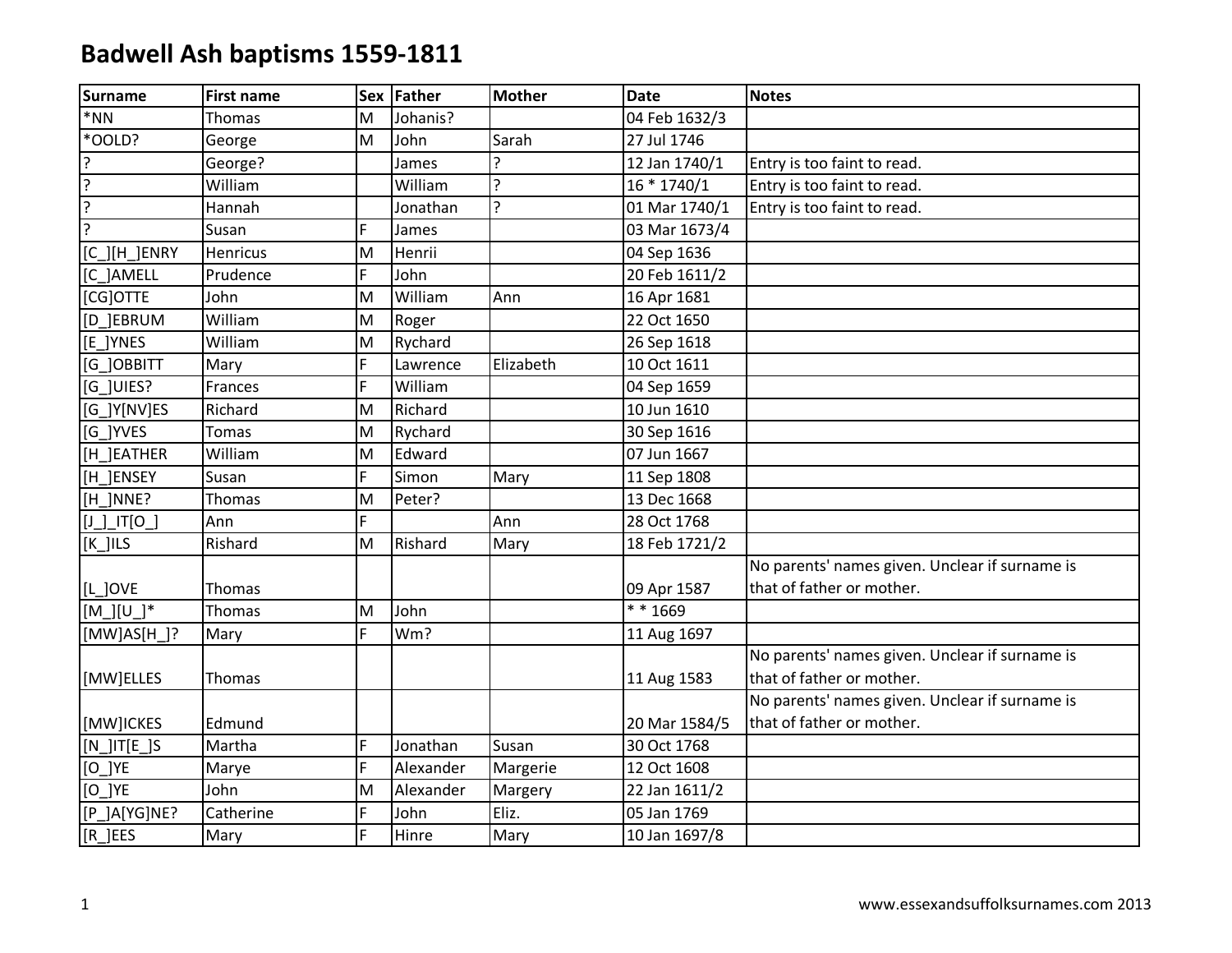| <b>Surname</b>  | <b>First name</b> |    | Sex Father | <b>Mother</b> | <b>Date</b>    | <b>Notes</b>                                      |
|-----------------|-------------------|----|------------|---------------|----------------|---------------------------------------------------|
| [R ]EES         | Robert            | M  | Hinre      | Mary          | 10 Jan 1697/8  |                                                   |
| [R ]IXER?       | Thomas            | M  | Richard    |               | 14 Jan 1609/10 |                                                   |
| [R ] OEE        | Beniamin          |    |            | Ann           | 31 Jul 1692    | <b>Base child</b>                                 |
| [W ]ALLE        | John              | M  | Abraham    |               | 22 Nov 1661    |                                                   |
| [W ]ALLE        | Abraham           | M  | Abraham    |               | 21 Apr 1664    |                                                   |
| [W ]ALLE        | Thomas            | M  | Abraham    |               | 10 May 1666    |                                                   |
| [Y ]ARYSONNE    | Edward            | M  | Edward     |               | 19 Mar 1620/1  |                                                   |
| [Y_]ORCHER      | Mary              | F. | James      | Mary          | 20 Apr 1684    |                                                   |
|                 |                   |    |            |               |                | Entry does not provide parents' names. Unclear if |
| <b>N</b>        | Mary              |    |            |               | 03 Mar 1631/2  | surname is that of father or mother.              |
| <b>ABBOTT</b>   | William           | M  | William    | Mary          | 15 Aug 1731    |                                                   |
| <b>ABBOTT</b>   | Thomas            | M  | William    | Mary          | 02 Sep 1733    |                                                   |
| <b>AELLCOKE</b> | Margrett          | F  | John       |               | 05 Jan 1676/7  |                                                   |
| <b>AIGHTON</b>  | Josup             | M  | Ben        | Mary          | 13 Apr 1680    |                                                   |
| <b>AITON</b>    | Begeman           | M  | Ben.       |               | 07 Mar 1670/1  |                                                   |
| <b>AITON</b>    | Sarey             | F  | Ben.       |               | 16 Feb 1672/3  |                                                   |
| <b>AITTEN</b>   | John              | M  | Ben.       |               | 27 Jun 1677    |                                                   |
| <b>AITTON</b>   | Rebake            | F  | Bengeman   |               | 15 Apr 1675    |                                                   |
| <b>ALCOCK</b>   | Mary              | F. | William    | Ann           | 19 Sep 1708    |                                                   |
| <b>ALCOCK</b>   | Mary              | F  | Wm         | Ann           | 29 Apr 1711    |                                                   |
| <b>ALCOCK</b>   | Thomas            | M  | Wm         | Ann           | 11 Oct 1713    | Alcock alias Eacock (see under both names)        |
| <b>ALCOCK</b>   | James             | M  | William    | Ann           | 08 Nov 1716    | Alcock alias Eacock (see under both names)        |
| <b>ALDERTON</b> | Sarah             | F. |            | Sarah         | 26 Sep 1714    | Illegitimate                                      |
| <b>ALDERTON</b> | John              | M  | Richard    |               | 20 Apr 1632    |                                                   |
| <b>ALDERTON</b> | Elizabeth         | F  | Richard    |               | 03 Jan 1640/1  |                                                   |
| <b>ALDERTON</b> | Mary              | F  | Richard    |               | 08 Sep 1644    |                                                   |
| <b>ALDERTON</b> | William           | M  | Richard    |               | 27 Feb 1649/50 |                                                   |
| <b>ALDERTON</b> | Samuell           | M  | Samuell    |               | 17 Mar 1651/2  |                                                   |
| <b>ALDERTON</b> | Jonathan          | M  | Samuell    |               | 19 Oct 1654    |                                                   |
| <b>ALDERTON</b> | Susan             | F  | Richard    |               | 19 Apr 1657    |                                                   |
| <b>ALDERTON</b> | Nathaniell        | M  | Samuell    |               | 10 Jun 1658    |                                                   |
| <b>ALDERTON</b> | Mary              | F  | Samuell    |               | 12 Oct 1662    |                                                   |
| <b>ALDERTON</b> | Sarah             | F  | Robert     | Mary          | 07 Sep 1684    |                                                   |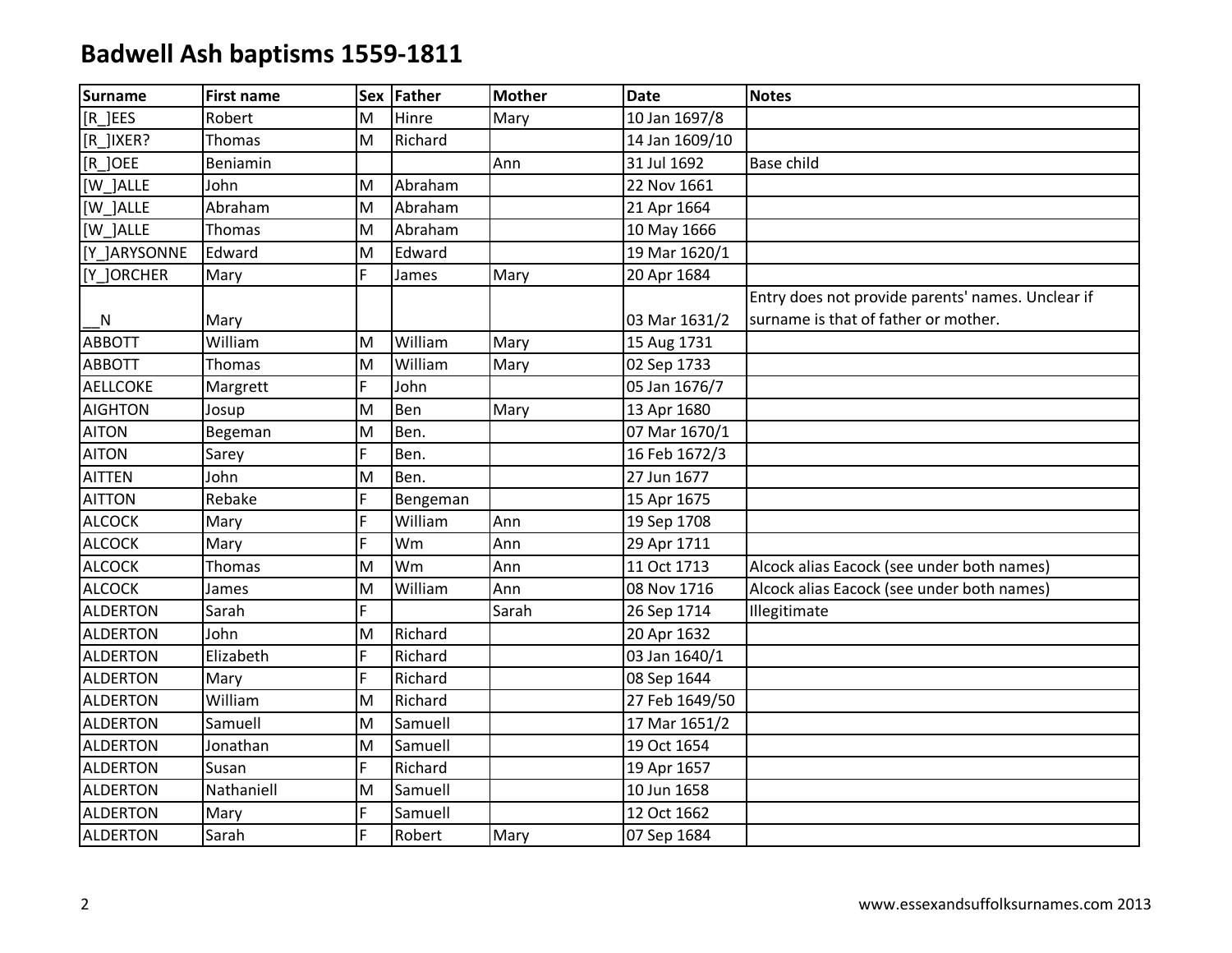| <b>Surname</b>   | <b>First name</b> |    | Sex Father | <b>Mother</b> | <b>Date</b>   | <b>Notes</b>                                    |
|------------------|-------------------|----|------------|---------------|---------------|-------------------------------------------------|
| <b>ALDERTON</b>  | Alice             | F. | Robert     | Mary          | 03 Apr 1687   |                                                 |
|                  |                   |    |            |               |               | Received into the church. Privately baptised at |
| <b>ALDERTON</b>  | Joseph            | M  | Joseph     | Hannah        | 02 Dec 1759   | Norton.                                         |
| <b>ALDERTON</b>  | Joseph Jamesm     | M  | Joseph     | Hannah        | 02 Dec 1759   |                                                 |
| <b>ALDERTON</b>  | Elizabeth         | F  | Joseph     | Hannah        | 02 Dec 1759   |                                                 |
| <b>ALDERTON</b>  | James             | M  | Joseph     | Hannah        | 30 Dec 1763   |                                                 |
| <b>ALDERTON</b>  | Lydia             | F  | Jos        | Elizabeth     | 29 Apr 1765   |                                                 |
| <b>ALDESTON</b>  | Hannah            | F  | Joseph     | Hannah        | 14 May 1749   |                                                 |
| <b>ALDETON</b>   | Johis             | M  | Richardi   |               | 23 Jan 1635/6 |                                                 |
| <b>ALECOCKE</b>  | Mary              | F  | John       | Margaret      | 01 Jun 1689   |                                                 |
| <b>ALLCOCK</b>   | William           | M  | Wm         | Ann           | 01 Jul 1705   | Poor. Labourer.                                 |
| <b>ALLDERTON</b> | Robert            | M  | Robert     |               | 23 Nov 1651   |                                                 |
| <b>ALLEN</b>     | Robt              | M  | Simon      |               | 25 Aug 1577   |                                                 |
| <b>ALLEN</b>     | Thos              | M  | Robt       | Ann           | 25 Dec 1766   |                                                 |
| <b>ALLEN</b>     | Lydia             | F  |            | Lydia         | 11 Oct 1767   | B. Born                                         |
| <b>ALLEN</b>     | <b>Buckell</b>    | M  | Robt       | Ann           | 05 Jan 1769   |                                                 |
| <b>ALLEN</b>     | Robert            | M  | Robert     | Elizabeth     | 10 Dec 1786   |                                                 |
| <b>ALLEN</b>     | Elizabeth         | F  | Robert     | Elizabeth     | 02 Mar 1806   |                                                 |
|                  |                   |    |            |               |               | No parents' names given. Unclear if surname is  |
| AMYE             | Robert            |    |            |               | 13 Apr 1600   | that of father or mother.                       |
| AMYE             | Richard           | M  | Robert     |               | 15 Feb 1602/3 |                                                 |
| <b>ANDDROS</b>   | Robart            | M  | Will.      |               | 22 Oct 1672   |                                                 |
| ANDREW           | Presela           | F  | Robard     |               | 27 Oct 1625   |                                                 |
| ANDREW           | Mary              | F  | Robard     |               | 17 Jan 1626/7 |                                                 |
| ANDREW           | William           | M  | Richard    | Febe          | 08 Mar 1627/8 |                                                 |
| <b>ANDREW</b>    | Robart            | M  | Robart     |               | 12 Jan 1628/9 |                                                 |
| ANDREW           | Willam            | M  | Robart     | Pressilla     | * Apr 1631    |                                                 |
| ANDREW           | William           | M  | William    |               | 20 Jul 1656   |                                                 |
| ANDREW           | Mary              | F  | William    |               | 19 Apr 1660   |                                                 |
| ANDREW           | Sarah             | F  | William    |               | 08 Jan 1662/3 |                                                 |
| <b>ANDREWS</b>   | John              | M  | John       | Susanna       | 24 Jan 1706/7 | Moulster                                        |
| <b>ANDREWS</b>   | John              | M  | John       | Rebecca       | 21 Jul 1717   |                                                 |
| <b>ANDREWS</b>   | John              | M  | John       | Rebecca       | 09 Jun 1723   |                                                 |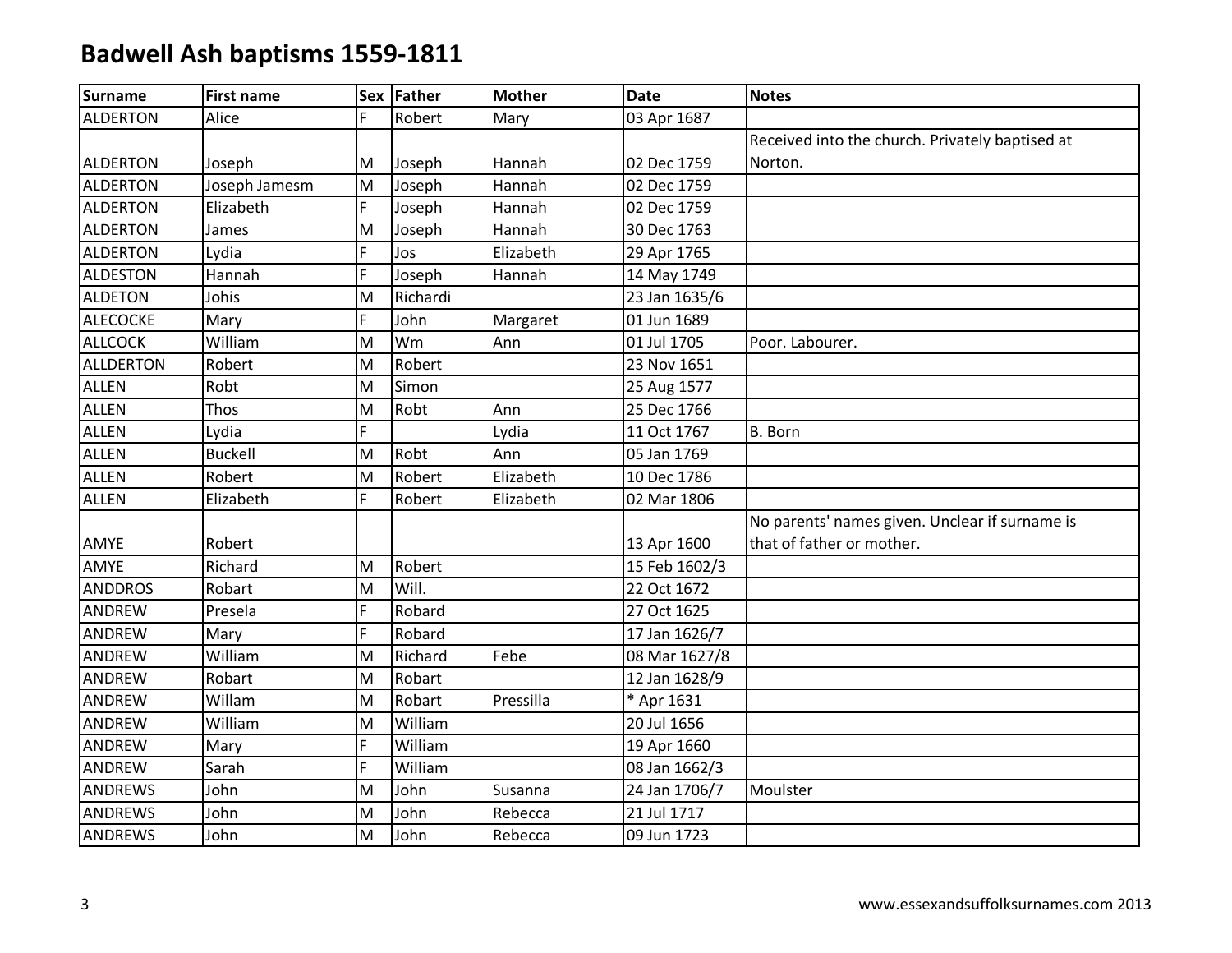| <b>Surname</b>   | <b>First name</b> |   | Sex Father | <b>Mother</b> | <b>Date</b>   | <b>Notes</b>                                       |
|------------------|-------------------|---|------------|---------------|---------------|----------------------------------------------------|
| <b>ANDREWS</b>   | Richard           | M | Richard    |               | 10 Oct 1654   |                                                    |
| <b>ANDREWS</b>   | John              | M | Williaym   |               | 10 Jul 1665   |                                                    |
| <b>ANDREWS</b>   | Richard           | M | Richard    | Frances       | 08 May 1678   |                                                    |
| <b>ANDREWS</b>   | Mary              | F | Richard    | Frances       | 04 Jul 1683   |                                                    |
| <b>ANDREWS</b>   | Frances           | F | Richard    | Frances       | 04 Nov 1685   |                                                    |
| ANDREWS?         | John              | M | William    |               | 15 Sep 1668   |                                                    |
| <b>ANDROSE</b>   | Willam            | M | Richard    | Francis       | 28 Jul 1681   |                                                    |
| <b>ARCHER</b>    | Steven            | M | Raph       |               | 06 Jan 1600/1 |                                                    |
| <b>ARCHER</b>    | Anna              | F | Raph       |               | 11 Dec 1603   |                                                    |
|                  |                   |   |            |               |               | No parents' names given. Unclear if surname is     |
|                  |                   |   |            |               |               | that of father or mother. Not clear if baptism was |
| AROSMITHE        | Thomas            |   |            |               | 24 Jul 156    | in 1568 or 1569.                                   |
|                  |                   |   |            |               |               | No parents' names given. Unclear if surname is     |
| <b>AROSMITHE</b> | Alce              |   |            |               | 08 Jul 1571   | that of father or mother.                          |
| <b>ASHBY</b>     | Sarah             | F |            | Mary          | 15 Jun 1729   | Supposed to be a Base Born Child                   |
| <b>ASHBY</b>     | Robert            | M |            | Mary          | 21 Jan 1737/8 | Supposed to be illegitimate                        |
| <b>ASHBY</b>     | Mary              | F |            | Mary          | 21 Jan 1737/8 | Supposed to be illegitimate                        |
| <b>ASHEWELL</b>  | William           | M | William    |               | 02 Aug 1601   |                                                    |
| <b>ASHLEY</b>    | John              | M | Henry      | Anne          | 30 Aug 1688   |                                                    |
| <b>ASHLY</b>     | Ambrose           | M | Henery     | Ann           | 05 Nov 1684   |                                                    |
| <b>ASHLY</b>     | Henry             | M | Henry      | Anne          | 30 Dec 1686   |                                                    |
|                  |                   |   |            |               |               | This entry is for a birth only and it reads just   |
|                  |                   |   |            |               |               | "Henery Ashly" - presumably the child's name       |
| <b>ASHLY</b>     | Henery            |   |            |               | 14 May 1698   | rather than the father's.                          |
|                  |                   |   |            |               |               | No parents' names given. Unclear if surname is     |
| <b>AUENER</b>    | Richard           |   |            |               | 21 Apr 1576   | that of father or mother.                          |
| <b>AYLMER</b>    | Isaac             | M |            | Sarah         | 15 Feb 1789   | <b>Base born</b>                                   |
| <b>AYTON</b>     | Mary              | F | Benjamin   |               | 28 Oct 1660   |                                                    |
| <b>AYTON</b>     | Thomas            | M | Beniamin   |               | 24 Dec 1661   |                                                    |
| <b>AYTON</b>     | Elizabeth         | F | Beniamin   |               | 08 Nov 1668   |                                                    |
| <b>AYTON</b>     | Martha            | F | Benjamin   | Mary          | 04 Mar 1685/6 |                                                    |
| $B^*$            | Elizth            |   | Thomas     | Mary          | 26 Dec 1740   |                                                    |
| BA[MN][IU]ME     | Tomas             | M | Sare       |               | 27 Mar 1621   |                                                    |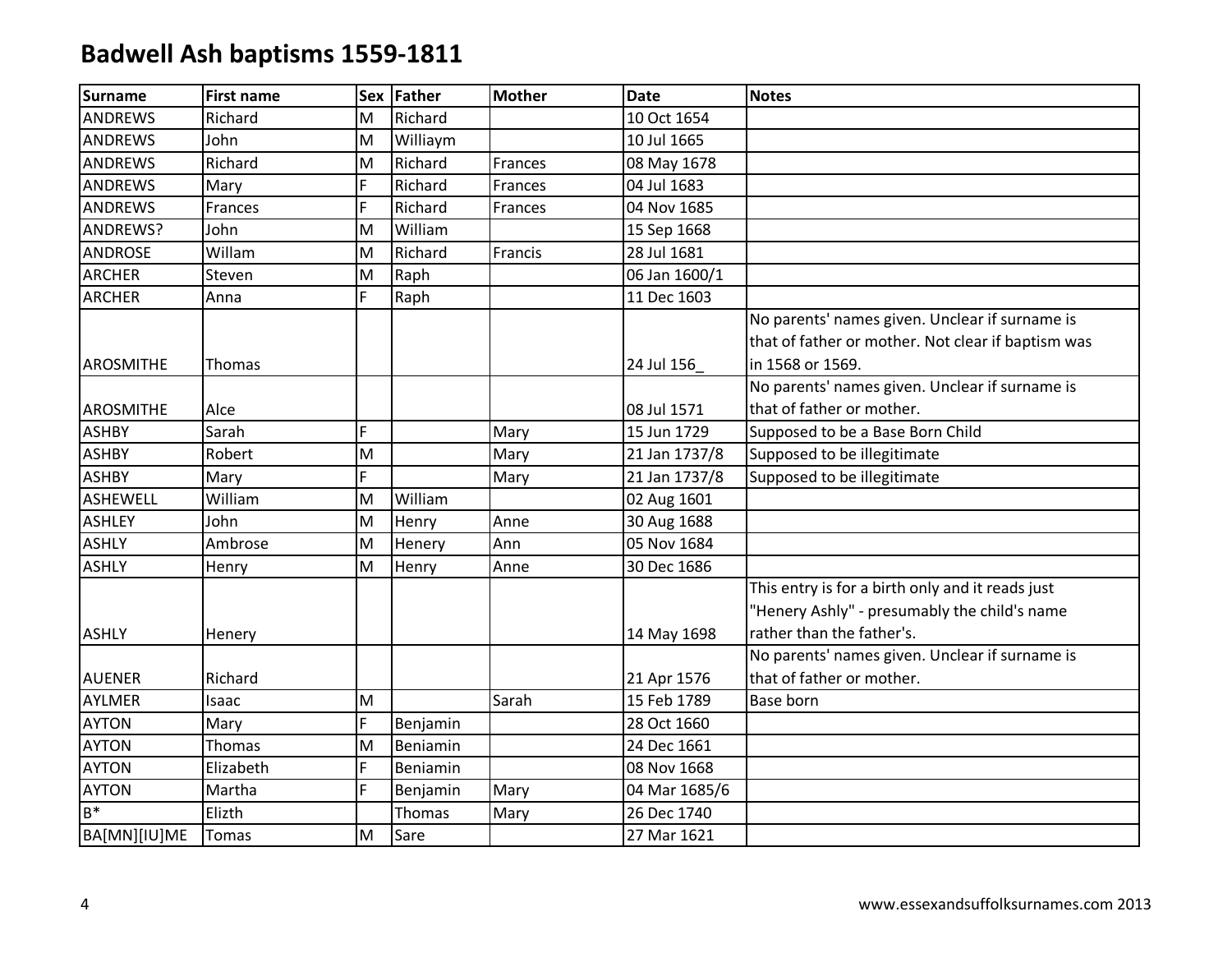| <b>Surname</b> | <b>First name</b> |   | Sex Father | <b>Mother</b> | <b>Date</b>   | <b>Notes</b>                                   |
|----------------|-------------------|---|------------|---------------|---------------|------------------------------------------------|
| <b>BAKER</b>   | Susanna           | F | John       | Elisabth      | 04 May 1725   |                                                |
| <b>BAKER</b>   | William           | M | John       | Elizabeth     | 21 Apr 1726   |                                                |
| <b>BAKER</b>   | Sarah             | F | John       | Elizabeth     | 03 Mar 1726/7 |                                                |
| <b>BAKER</b>   | Lewis             | M | John       | Elizabeth     | 24 Jan 1728/9 |                                                |
| <b>BAKER</b>   | Isaac             | M | John       | Elizabeth     | 12 Nov 1730   |                                                |
| <b>BAKER</b>   | Lewis             | M | John       | Elizabeth     | 19 Oct 1731   |                                                |
| <b>BAKER</b>   | Simon             | M | John       | Elizabeth     | 02 Feb 1732/3 |                                                |
| <b>BAKER</b>   | George            | M | John       | Elizabeth     | 20 Dec 1734   |                                                |
| <b>BAKER</b>   | Milldery          | F | John       | Elizabeth     | 27 Feb 1735/6 |                                                |
| <b>BAKER</b>   | Martha            | F | John       | Elizabeth     | 29 Dec 1737   |                                                |
| <b>BAKER</b>   | Mary              |   | John       | Elizth        | 30 Jul 1741   |                                                |
| <b>BAKER</b>   | Rachel            |   | John       | Elizth        | 30 Jul 1741   |                                                |
|                |                   |   |            |               |               | No parents' names given. Unclear if surname is |
| <b>BAKER</b>   | Thos              |   |            |               | 14 Mar 1567/8 | that of father or mother.                      |
|                |                   |   |            |               |               | No parents' names given. Unclear if surname is |
| <b>BAKER</b>   | John              |   |            |               | 17 Jun 1571   | that of father or mother.                      |
|                |                   |   |            |               |               | No parents' names given. Unclear if surname is |
| <b>BAKER</b>   | Laurence          |   |            |               | 05 Apr 1573   | that of father or mother.                      |
|                |                   |   |            |               |               | No parents' names given. Unclear if surname is |
| <b>BAKER</b>   | Elizabethe        |   |            |               | 07 Jun 1579   | that of father or mother.                      |
|                |                   |   |            |               |               | No parents' names given. Unclear if surname is |
| <b>BAKER</b>   | Samuell           |   |            |               | 04 Dec 1588   | that of father or mother.                      |
| <b>BAKER</b>   | Alicia            | F | Johanis    |               | 26 Aug 1632   |                                                |
| <b>BAKER</b>   | Brgitta           | F | Fanli?     |               | 29 Apr 1633   |                                                |
| <b>BAKER</b>   | Elizabeth         | F | Johanis    |               | 15 Oct 1633   |                                                |
| <b>BAKER</b>   | Jonathan          | M | Thomas     |               | 25 Sep 1634   |                                                |
| <b>BAKER</b>   | Tho               | M | Thomsii    |               | 01 Apr 1636   |                                                |
| <b>BAKER</b>   | Maria             | F | Johanis    |               | 02 Feb 1636/7 |                                                |
| <b>BAKER</b>   | Mary              | F | James      |               | 11 Feb 1638/9 |                                                |
| <b>BAKER</b>   | John              | M | Tho.       | Elizabeth     | 10 Nov 1639   |                                                |
| <b>BAKER</b>   | Frances           | F | Jon.       | Francis       | 17 Nov 1639   |                                                |
| <b>BAKER</b>   | Margarett         | F | James      |               | 07 Jun 1640   |                                                |
| <b>BAKER</b>   | Elizabeth         | F | James      |               | 09 Jul 1643   |                                                |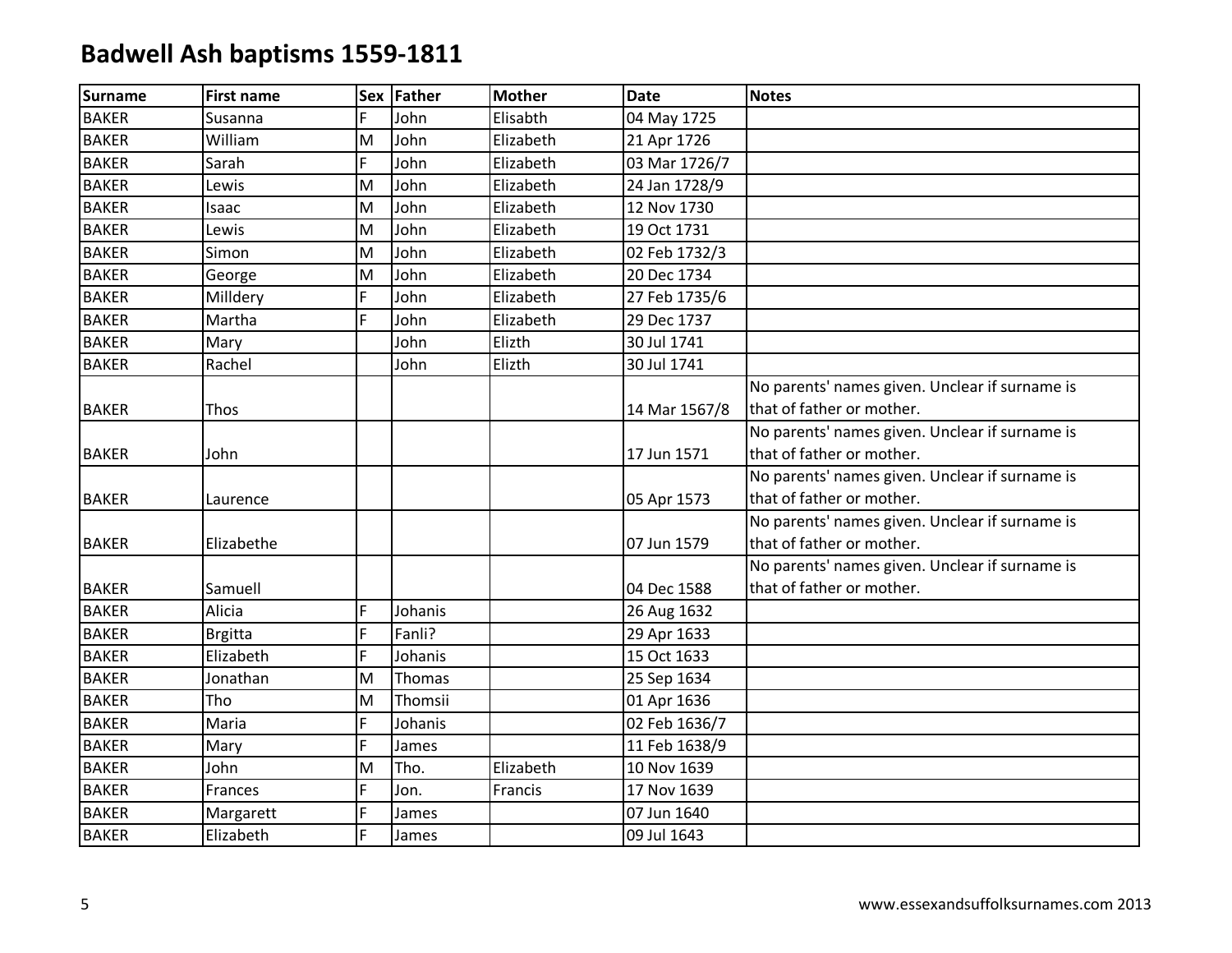| <b>Surname</b>  | <b>First name</b> |                                                                                       | Sex Father  | <b>Mother</b> | <b>Date</b>    | <b>Notes</b>                                                                |
|-----------------|-------------------|---------------------------------------------------------------------------------------|-------------|---------------|----------------|-----------------------------------------------------------------------------|
| <b>BAKER</b>    | Elizabeth         | F                                                                                     | Thomas      |               | 15 Sep 1644    |                                                                             |
| <b>BAKER</b>    | John              | M                                                                                     | James       |               | 08 Feb 1644/5  |                                                                             |
| <b>BAKER</b>    | John              | M                                                                                     | James       |               | 29 Jul 1652    |                                                                             |
| <b>BAKER</b>    | Jonathan          | M                                                                                     | Jonathan    |               | 27 Sep 1658    |                                                                             |
| <b>BAKER</b>    | Phillip           | M                                                                                     |             | Mary          | 25 May 1666    |                                                                             |
| <b>BAKER</b>    | William           | M                                                                                     | William     | Anne          | 18 Dec 1791    |                                                                             |
| <b>BAKER</b>    | Anne              | F                                                                                     | William     | Anne          | 29 Sep 1793    |                                                                             |
| <b>BAKER</b>    | Anne              | F                                                                                     | Jacob       | Sarah         | 29 Jun 1795    |                                                                             |
| <b>BALDEN</b>   | John              |                                                                                       |             |               | 17 Apr 1563    | No parents' names given. Unclear if surname is<br>that of father or mother. |
|                 |                   |                                                                                       |             |               |                | No parents' names given. Unclear if surname is                              |
| <b>BALDOCKE</b> | Jerimme           |                                                                                       |             |               | 09 Sep 1595    | that of father or mother.                                                   |
| <b>BALE</b>     | Julian            | M                                                                                     | Richard     | Ann           | 14 Sep 1707    | Labourer                                                                    |
| <b>BALE</b>     | John              | M                                                                                     | Richard     | Ann           | 08 Jan 1709/10 |                                                                             |
| <b>BALE</b>     | Mary              | F                                                                                     | Richard     | Ann           | 02 Apr 1712    |                                                                             |
| <b>BALE</b>     | Susanna           | F                                                                                     | Richd       | Ann           | 02 Feb 1713/4  |                                                                             |
| <b>BALE</b>     | Ann               | F                                                                                     | Richard     |               | 02 Sep 1700    |                                                                             |
| <b>BALE</b>     | Susant            | F                                                                                     | Richard     | Ann           | 20 Dec 1702    |                                                                             |
| <b>BALE</b>     | Rich.             | M                                                                                     | Richd       | Ann           | 03 Mar 1704/5  | Labourer                                                                    |
| <b>BANKS</b>    | William           | M                                                                                     | John        | Sarah         | 13 Aug 1809    |                                                                             |
| BAR[TK]LER      | John              | M                                                                                     | Richard     |               | 18 May 1643    |                                                                             |
| <b>BARBER</b>   | Joshua            | M                                                                                     | Benjamin    | Anne          | 23 Mar 1806    |                                                                             |
| <b>BARNES</b>   | Mary              | F                                                                                     | Thomas      | Mary          | 12 Feb 1735/6  |                                                                             |
| <b>BARNES</b>   | Sarah             | F                                                                                     | Thomas      | Mary          | 24 Jul 1737    |                                                                             |
| <b>BARNES</b>   | Thomas            | M                                                                                     | Thomas      | Mary          | 22 Oct 1738    |                                                                             |
| <b>BARNES</b>   | Richd             |                                                                                       | Thomas      | Mary          | 22 Aug 1742    |                                                                             |
| <b>BARNES</b>   | Ann               |                                                                                       | Thos        | Mary          | 01 Apr 1744    |                                                                             |
| <b>BARNES</b>   | Wm                | M                                                                                     | <b>Thos</b> | Mary          | 09 Feb 1744/5  | Very faint - may have been erased.                                          |
| <b>BARNES</b>   | Willam            | M                                                                                     | Thomes      |               | 01 Apr 1625    |                                                                             |
| <b>BARNES</b>   | Mary              | F                                                                                     | <b>Thos</b> | Mary          | 28 Dec 1755    |                                                                             |
| <b>BARNES</b>   | Elizabeth         | F                                                                                     | Richard     | Eliz.         | 01 Jan 1769    |                                                                             |
| <b>BARNS</b>    | Martha            | F                                                                                     | Thomas      | Mary          | 11 Oct 1747    |                                                                             |
| <b>BARNS</b>    | Benjamin          | $\mathsf{M}% _{T}=\mathsf{M}_{T}\!\left( a,b\right) ,\ \mathsf{M}_{T}=\mathsf{M}_{T}$ |             | Elizabeth     | 29 Apr 1798    |                                                                             |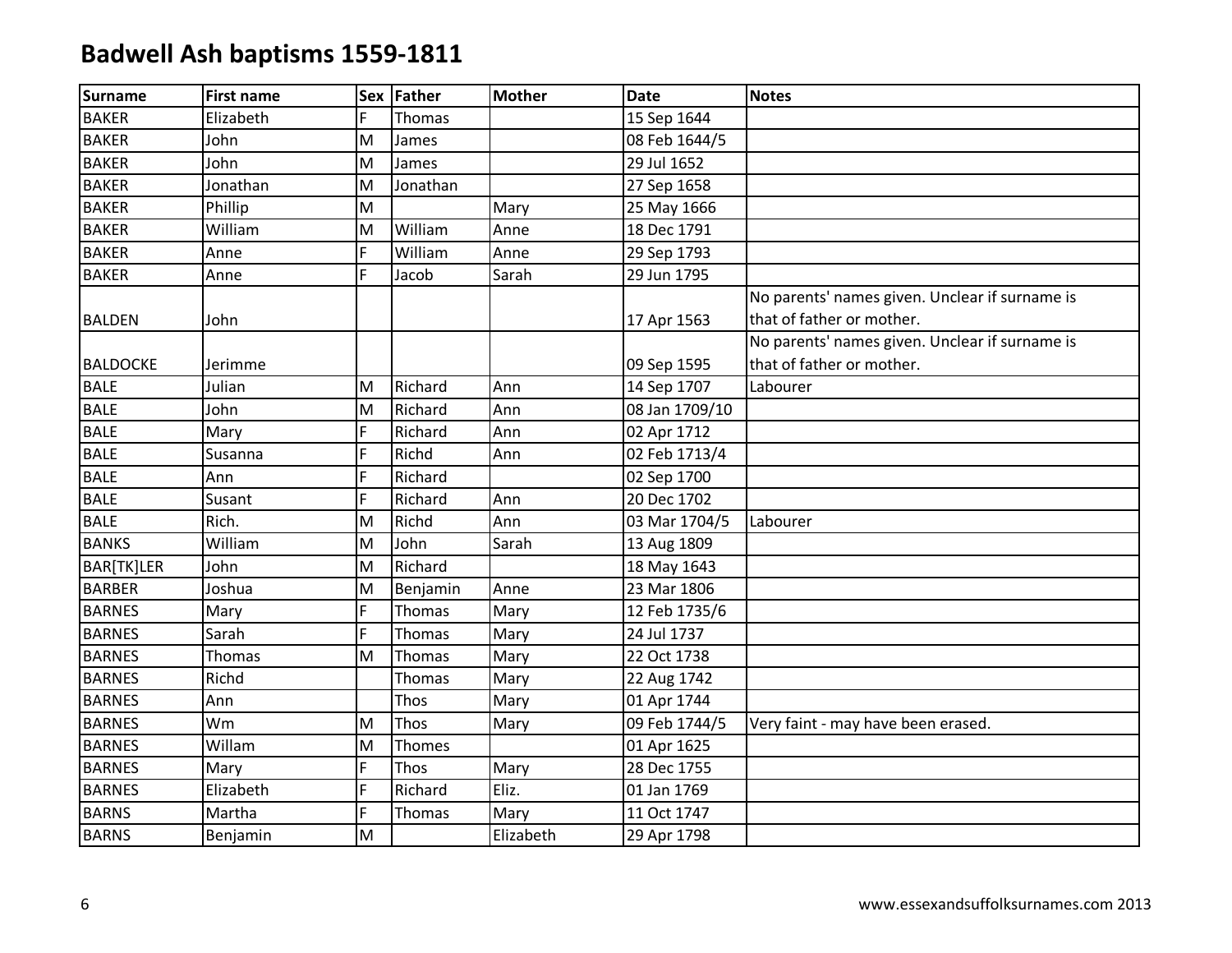| <b>Surname</b> | <b>First name</b> |    | Sex Father | <b>Mother</b> | <b>Date</b>    | <b>Notes</b>                                                                |
|----------------|-------------------|----|------------|---------------|----------------|-----------------------------------------------------------------------------|
| <b>BARREL</b>  | Demeriah          | F. | James      | Esther        | 29 Sep 1722    |                                                                             |
| <b>BARREL</b>  | Jonathan          | M  | John       | Elizabeth     | 15 Aug 1802    |                                                                             |
| <b>BARRELL</b> | James             | M  | James      | Esther        | 16 Oct 1715    |                                                                             |
| <b>BARRELL</b> | John              | M  | James      | Esther        | 10 Nov 1717    |                                                                             |
| <b>BARRELL</b> | Esther            | F  | James      | Esther        | 14 Feb 1719/20 |                                                                             |
| <b>BARRELL</b> | Ann               | F. | James      | Ann           | 25 Jul 1727    |                                                                             |
| <b>BARRELL</b> | Sarah             |    |            | Elizabeth     | 10 Apr 1757    | <b>Base born</b>                                                            |
| <b>BARRELL</b> | Mary              | F. | John       | Ann           | 20 Jan 1765    |                                                                             |
| <b>BARRELL</b> | Ann               | F  | John       | Ann           | 26 Apr 1767    |                                                                             |
| <b>BARRELL</b> | John              | M  | John       | Elizabeth     | 06 Apr 1788    | Mother's maiden name given in register: Hyer.<br>DoB: 26 Feb 1788.          |
| <b>BARRELL</b> | William           | M  | John       | Eliz.         | 19 Dec 1791    |                                                                             |
| <b>BARRELL</b> | Mary              | F. | John       | Elizabeth     | 03 Jun 1792    |                                                                             |
| <b>BARRELL</b> | James             | M  | John       | Elizabeth     | 16 Aug 1795    |                                                                             |
| <b>BARRELL</b> | Sophia            | F  | John       | Elizabeth     | 28 Sep 1806    |                                                                             |
| <b>BARRELL</b> | Sophia            | F. | John       | Elizabeth     | 08 Apr 1810    |                                                                             |
| <b>BARRETT</b> | Sarah             | F  | John       | Mary          | 23 Feb 1700/1  |                                                                             |
| <b>BARRETT</b> | Mary              | F  | John       | Mary          | 24 May 1702    |                                                                             |
| <b>BATES</b>   | Eliz              | F  | Edward     | Eliz          | 27 Jun 1725    |                                                                             |
| <b>BATES</b>   | Mary              | F. | Edward     | Elizabeth     | 02 May 1727    |                                                                             |
| <b>BATES</b>   | William           | M  | Thomas     | Elizabeth     | 23 Dec 1684    |                                                                             |
| <b>BAXTER</b>  | James             | M  | James      | Susan         | 01 Mar 1767    |                                                                             |
| <b>BAXTER</b>  | Mary              | F. | James      | Susan         | 20 Aug 1769    |                                                                             |
| <b>BAXTER</b>  | James             | M  | James      | Susan         | 26 Apr 1772    |                                                                             |
| <b>BAXTER</b>  | Elizabeth         | F. | James      | Susan         | 01 Feb 1777    |                                                                             |
| BEA[R_]T       | Mary              |    |            |               | 24 Feb 1593/4  | No parents' names given. Unclear if surname is<br>that of father or mother. |
| BEA[TL][TL]ES  | Nathaniell        | M  | John       |               | 05 Nov 1657    |                                                                             |
| <b>BEALLES</b> | John              | M  | John       |               | 26 Jan 1650/1  |                                                                             |
| <b>BEALLES</b> | Susan             | F  | John       |               | 27 Jan 1653/4  |                                                                             |
| <b>BEALLES</b> | Sarah             | F. | John       |               | 09 Dec 1655    |                                                                             |
| <b>BEALLES</b> | Daniell           | M  | John       |               | 23 Oct 1661    |                                                                             |
| <b>BEATTES</b> | Sarah             | F  | William    |               | 03 Jan 1655/6  |                                                                             |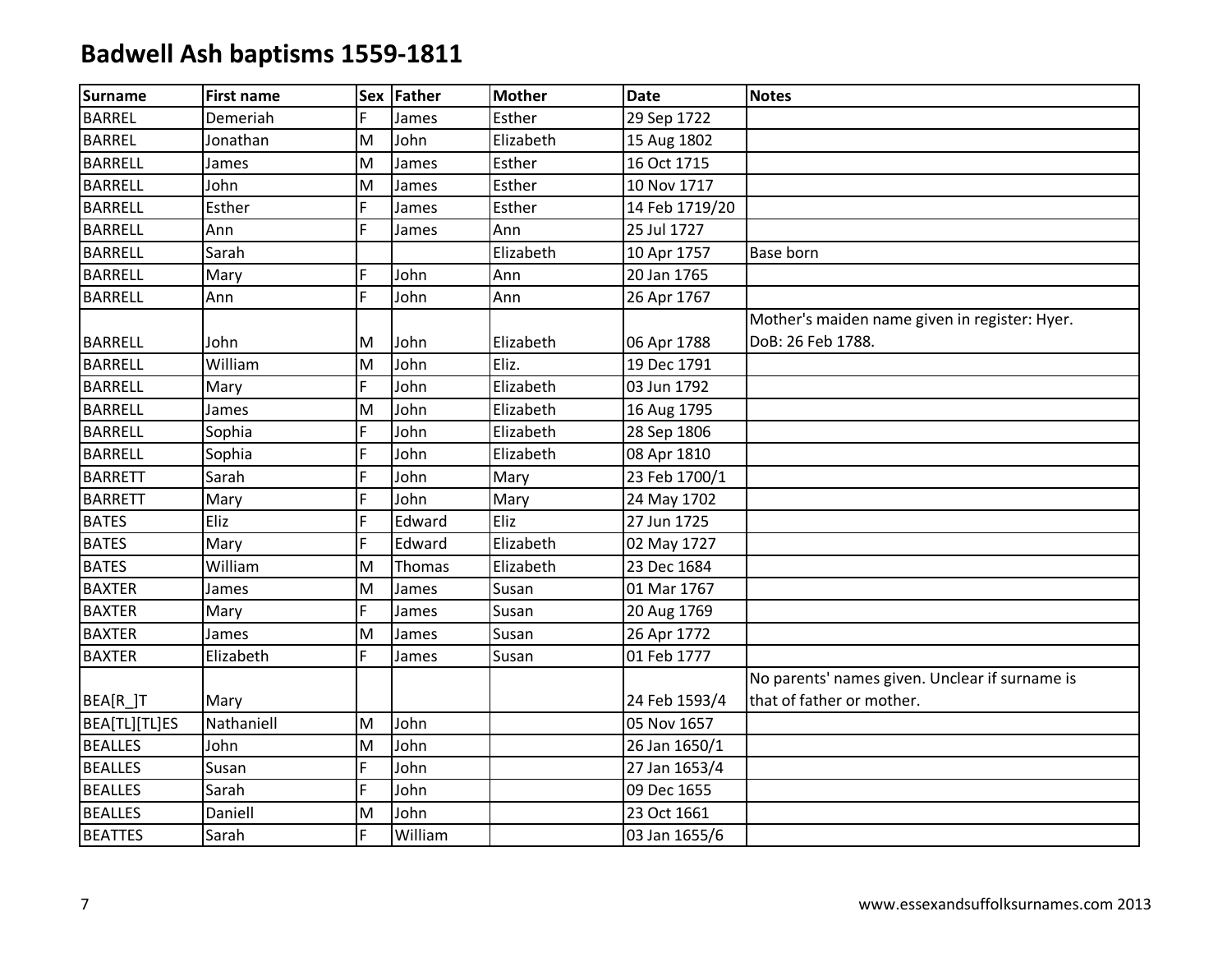| Surname        | <b>First name</b> |   | Sex Father | <b>Mother</b> | <b>Date</b>   | <b>Notes</b> |
|----------------|-------------------|---|------------|---------------|---------------|--------------|
| <b>BEATTES</b> | Will              | M | Will.      |               | 26 Nov 1677   |              |
| <b>BEATTES</b> | Elezebth          | F | Thom.      |               | 02 Apr 1678   |              |
| <b>BEETTES</b> | William           | M | William    |               | 15 Mar 1645/6 |              |
| <b>BENNET</b>  | William           | M | William    | Mary          | 01 Feb 1687/8 |              |
| <b>BENNET</b>  | John              | M | William    | Mary          | 15 Apr 1689   |              |
| <b>BENNET</b>  | Mary              | F | William    | Mary          | 08 Sep 1692   |              |
| <b>BENNETT</b> | John              | M | Thomas     |               | 22 Mar 1660/1 |              |
| <b>BENNETT</b> | Mary              | F | John       | Mary          | 19 Nov 1786   |              |
| <b>BENNETT</b> | Susan             | F | John       | Mary          | 22 Mar 1789   |              |
| <b>BENNIT</b>  | Wm                | M | Wm         | Sarah         | 15 Jul 1764   |              |
| <b>BENNITT</b> | Frances           | F | Thomas     |               | 22 Jul 1663   |              |
| <b>BENNITT</b> | Thomas            | M | William    |               | 31 Oct 1700   |              |
| <b>BENNITT</b> | Anne              | F | John       | Mary          | 10 Dec 1800   |              |
| <b>BETTES</b>  | Gulielmus         | M | Thome      |               | 10 Oct 1613   |              |
| <b>BETTES</b>  | Mary              | F | William    |               | 24 Jul 1653   |              |
| <b>BETTES</b>  | Susan             | F | William    |               | 18 May 1657   |              |
| <b>BETTES</b>  | Martha            | F | William    |               | 21 Apr 1660   |              |
| <b>BETTES</b>  | Thomas            | M | Will.      |               | 14 Jan 1673/4 |              |
| <b>BETTES</b>  | Tamesen           | F | Will.      |               | 28 Jun 1675   |              |
| <b>BETTES</b>  | Thomas            | M | Thomas     |               | 24 Sep 1675   |              |
| <b>BETTES</b>  | Prudance          | F | Thomas     | Elizabth      | 06 Oct 1681   |              |
| <b>BETTES</b>  | Mary              | F | Thomas     | Thomazin      | 08 Apr 1689   |              |
| <b>BETTES</b>  | William           | M | William    | Mary          | 09 May 1703   |              |
| <b>BETTS</b>   | Martha            | F | William    | Tamzine       | 11 Aug 1682   |              |
| <b>BETTS</b>   | Prudence          | F | William    | Thomasine     | 11 Mar 1685/6 |              |
| <b>BIGG</b>    | Samuel            | M | Samuel     | Alice         | 22 * 1735     |              |
| <b>BIGG</b>    | Mary              | F | Samuel     | Alice         | 22 Feb 1736/7 |              |
| <b>BIGG</b>    | Ann               |   | Samuel     | Alice         | 30 Jul 1741   |              |
| <b>BIRD</b>    | Hannah            | F |            | Hannah        | 13 Apr 1719   | Illegitimate |
| <b>BIRD</b>    | Thomas            | M | Roger      |               | 25 Feb 1643/4 |              |
| <b>BIRD</b>    | John              | M | Roger      |               | 18 Jan 1645/6 |              |
| <b>BIRD</b>    | Samuell           | M | Roger      |               | 16 Nov 1648   |              |
| <b>BLAKE</b>   | Anne              | F | Andrew     | Mary          | 08 Sep 1799   |              |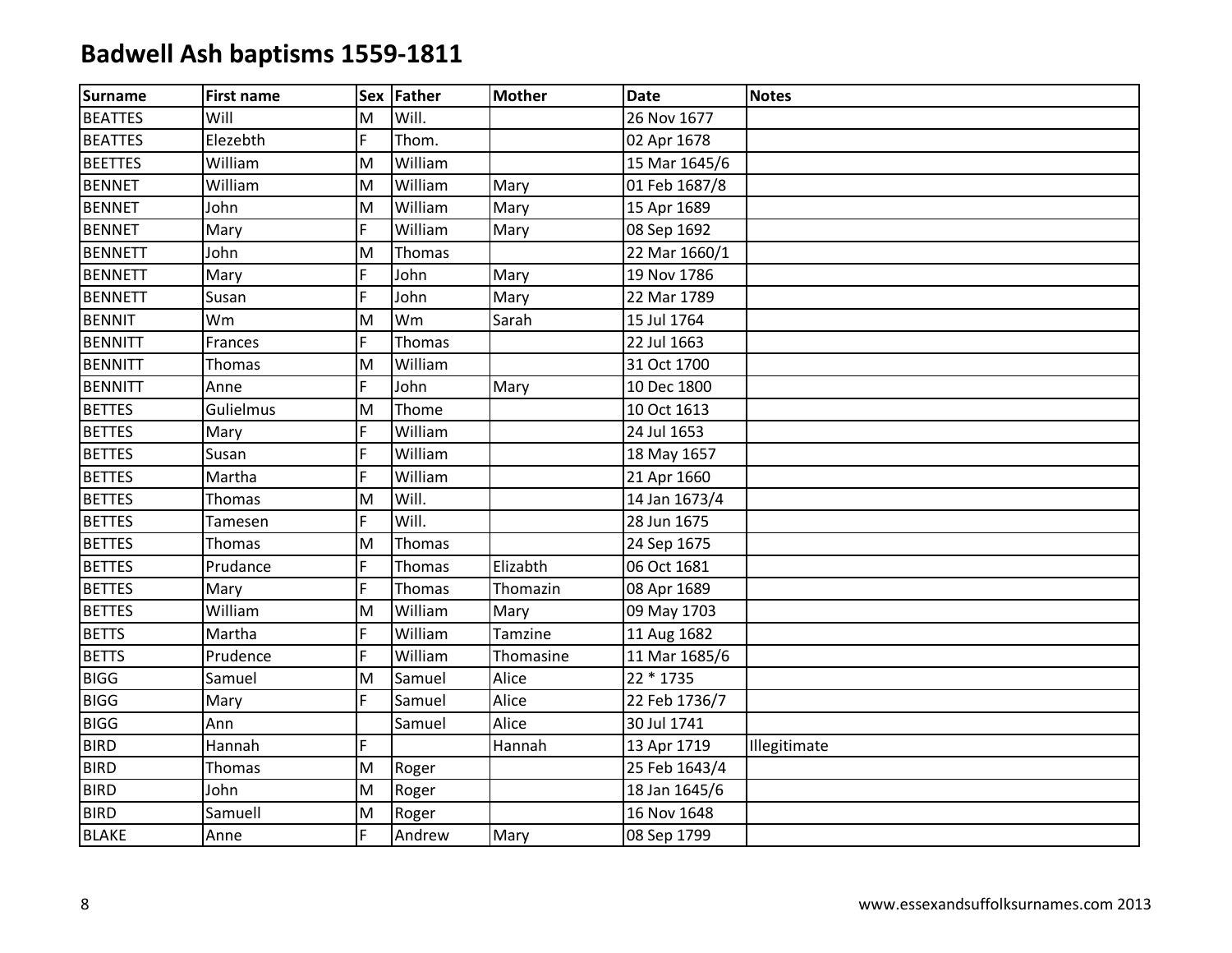| <b>Surname</b>   | <b>First name</b> |    | Sex Father | <b>Mother</b> | <b>Date</b>   | <b>Notes</b>                                   |
|------------------|-------------------|----|------------|---------------|---------------|------------------------------------------------|
| <b>BLANDEN</b>   | Willm             | M  | Willm      | Ann           | 07 Feb 1768   |                                                |
| <b>BLENCOE</b>   | Sophia            | F. | John       | Elizabeth     | 07 Jun 1807   |                                                |
|                  |                   |    |            |               |               | No parents' names given. Unclear if surname is |
| <b>BLOME</b>     | John              |    |            |               | 18 Dec 1575   | that of father or mother.                      |
|                  |                   |    |            |               |               | No parents' names given. Unclear if surname is |
| <b>BLOME</b>     | Lidia             |    |            |               | 27 Jun 1585   | that of father or mother.                      |
|                  |                   |    |            |               |               | No parents' names given. Unclear if surname is |
| <b>BLOME</b>     | John              |    |            |               | 23 Dec 1593   | that of father or mother.                      |
|                  |                   |    |            |               |               | No parents' names given. Unclear if surname is |
| <b>BLOME</b>     | John              |    |            |               | 27 Jun 1596   | that of father or mother.                      |
| <b>BLOME</b>     | Robert            | M  | Edmund     |               | 15 Feb 1602/3 |                                                |
|                  |                   |    |            |               |               | No parents' names given. Unclear if surname is |
| <b>BLOMFEILD</b> | Robert            |    |            |               | 22 Apr 1582   | that of father or mother.                      |
| <b>BLOMFIELD</b> | John              | M  |            | Elizabeth     | 21 May 1797   |                                                |
|                  |                   |    |            |               |               | No parents' names given. Unclear if surname is |
| <b>BLOMFILD</b>  | Elizabethe        |    |            |               | 07 Dec 1579   | that of father or mother.                      |
|                  |                   |    |            |               |               | No parents' names given. Unclear if surname is |
| <b>BLOMFILD</b>  | John              |    |            |               | 08 Mar 1583/4 | that of father or mother.                      |
| <b>BOOST</b>     | Ann               | F. |            | Haney         | 26 Apr 1725   | Illegitimate                                   |
|                  |                   |    |            |               |               | No parents' names given. Unclear if surname is |
| <b>BOWER</b>     | Edward            |    |            |               | 01 Dec 1577   | that of father or mother.                      |
| <b>BOWER</b>     | Frances           | F  | Josepho    |               | 09 Mar 1616/7 |                                                |
| <b>BOWER</b>     | Mare              | F  | Josafe     |               | 13 May 1621   |                                                |
| <b>BOWER</b>     | Elysabeth         | F  | Josephe    |               | 16 Jun 1622   |                                                |
|                  |                   |    |            |               |               | No parents' names given. Unclear if surname is |
| <b>BOWGEN</b>    | Elizabethe        |    |            |               | 20 Jun 1592   | that of father or mother.                      |
|                  |                   |    |            |               |               | No parents' names given. Unclear if surname is |
| <b>BOWGEN</b>    | Frances           |    |            |               | 06 Nov 1593   | that of father or mother.                      |
|                  |                   |    |            |               |               | No parents' names given. Unclear if surname is |
| <b>BOWGEN</b>    | Mary              |    |            |               | 04 Mar 1594/5 | that of father or mother.                      |
|                  |                   |    |            |               |               | No parents' names given. Unclear if surname is |
| <b>BOWGEN</b>    | Meribell          |    |            |               | 01 Jun 1596   | that of father or mother.                      |
| <b>BOWGEN</b>    | Lidia             | F  | Giles      |               | 12 Mar 1597/8 |                                                |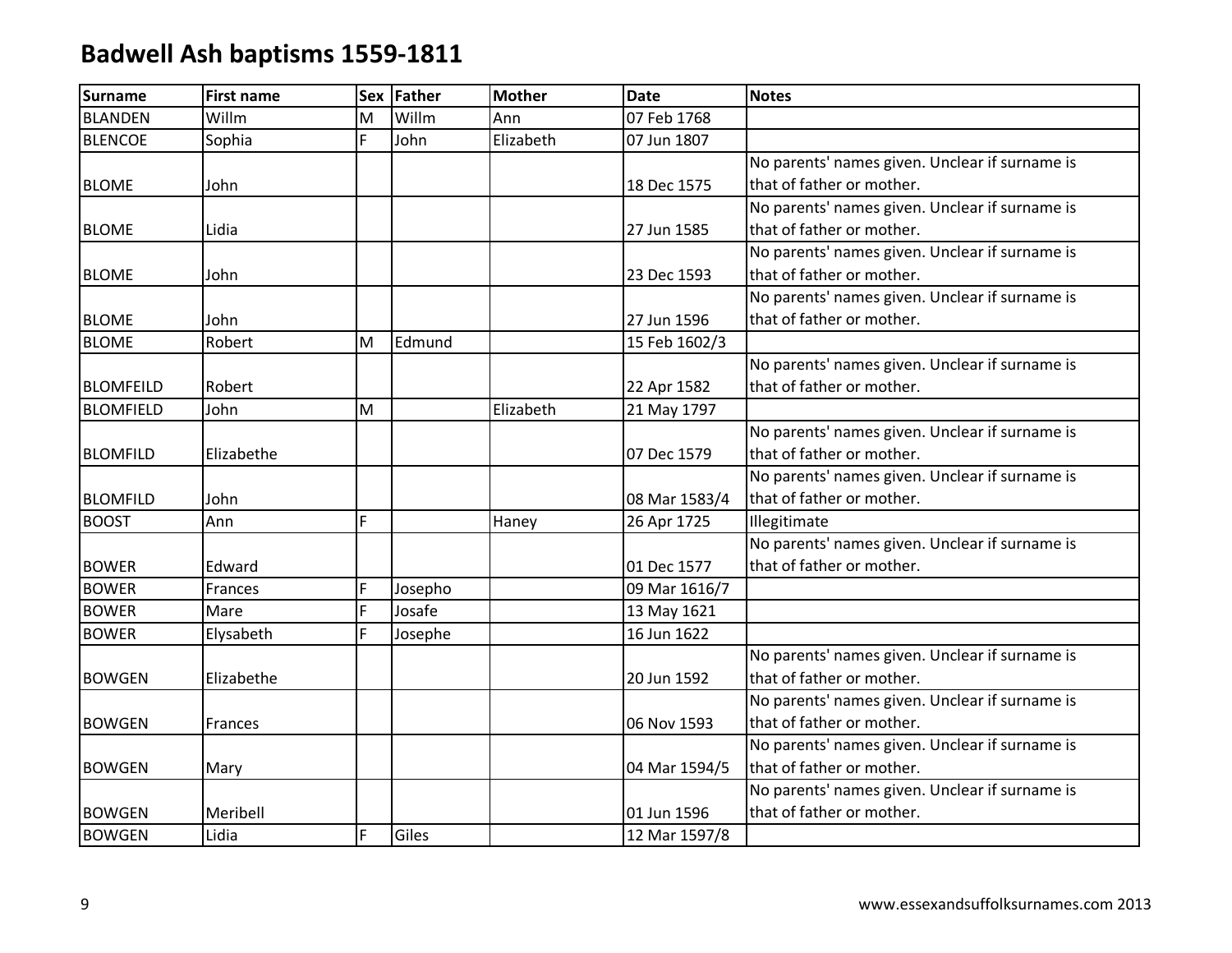| <b>Surname</b>   | <b>First name</b> |    | Sex Father | <b>Mother</b> | <b>Date</b>   | <b>Notes</b>                                   |
|------------------|-------------------|----|------------|---------------|---------------|------------------------------------------------|
| <b>BOWGEN</b>    | Thomas            | M  | Gyles      |               | 28 Dec 1601   |                                                |
| <b>BOWGEN</b>    | Cornelius         | M  | Giles      | Marye         | 26 Feb 1604/5 |                                                |
| <b>BOWYER</b>    | Josephus          | M  | Josephi    |               | 05 Feb 1614/5 |                                                |
| BR[EI]AM         | John              | M  | William    | Abigail       | 28 Feb 1790   |                                                |
| <b>BRADLEY</b>   | Mary              | F. | Francis    | Mary          | 25 Jul 1756   |                                                |
| <b>BRATT</b>     | Richard           | M  | John       | Elizbeth      | 14 Oct 1699   |                                                |
| <b>BREAM</b>     | Mary              | F  | William    | Abigail       | 15 Mar 1777   |                                                |
| <b>BRIANT</b>    | Elizabeth         | F. | Richard    | Elizabeth     | 21 Apr 1728   |                                                |
| <b>BRIANT</b>    | Mary              | F  | Richard    | Elizabeth     | 20 Apr 1731   |                                                |
| <b>BRIANT</b>    | Richard           | M  | Richard    | Elizabeth     | 14 Apr 1734   |                                                |
| <b>BRISTOW</b>   | Mary              |    |            | Susannah      | 06 Sep 1762   | <b>Base born</b>                               |
|                  |                   |    |            |               |               | No parents' names given. Unclear if surname is |
| <b>BROKE</b>     | Blandellen        |    |            |               | 02 May 1582   | that of father or mother.                      |
| <b>BRONDED</b>   | Caffren           | F  | Frances    |               | 01 Apr 1630   |                                                |
| <b>BRONDWOD</b>  | Rebacke           | F  | Frances    |               | 30 Jul 1626   |                                                |
| <b>BRONDWOOD</b> | Alles             | E. | Frances    |               | 08 Mar 1627/8 |                                                |
| <b>BROOK</b>     | John              | M  | William    | Mary          | 17 Feb 1706/7 | Yeoman                                         |
| <b>BROOK</b>     | William           | M  | Wm         | Mary          | 05 Jan 1704/5 | Yeoman                                         |
| <b>BROOKE</b>    | Mary              | F  | Robert     | Mary          | 19 Jun 1726   |                                                |
| <b>BROOKE</b>    | Sarrah            | F. | William    | Mary          | 19 Jun 1701   |                                                |
| <b>BROOKE</b>    | Sarah             | F. | William    | Mary          | 04 Oct 1703   |                                                |
| <b>BROOKS</b>    | James             | M  | Thomas     | Frances       | 13 Jun 1783   |                                                |
|                  |                   |    |            |               |               | No parents' names given. Unclear if surname is |
| <b>BRUNDWOOD</b> | Lidia             |    |            |               | 07 Oct 1593   | that of father or mother.                      |
| <b>BRUNDWOOD</b> | Frances           | M  | Thomas     |               | 30 Jul 1598   |                                                |
| <b>BRUNDWOOD</b> | Robt              | M  | Thos       |               | 06 Apr 1602   |                                                |
| <b>BRUNDWOOD</b> | Anna              | F. | Thomas     |               | 23 May 1604   |                                                |
| <b>BRUNDWOOD</b> | Elizabeth         | E. | Francis    |               | 16 Jan 1632/3 |                                                |
| <b>BRUNDWOOD</b> | Dorathy           | E. | Francis    |               | 11 Jun 1635   |                                                |
| <b>BRUNDWOOD</b> | Frances           | Ë  | Francis    |               | 11 Jun 1635   |                                                |
| <b>BRUNDWOOD</b> | Mary              | F  | Frances    | Alice         | * Jul 1638    |                                                |
| <b>BRUNDWOOD</b> | Susan             |    | Francis    |               | 06 Jun 1641   |                                                |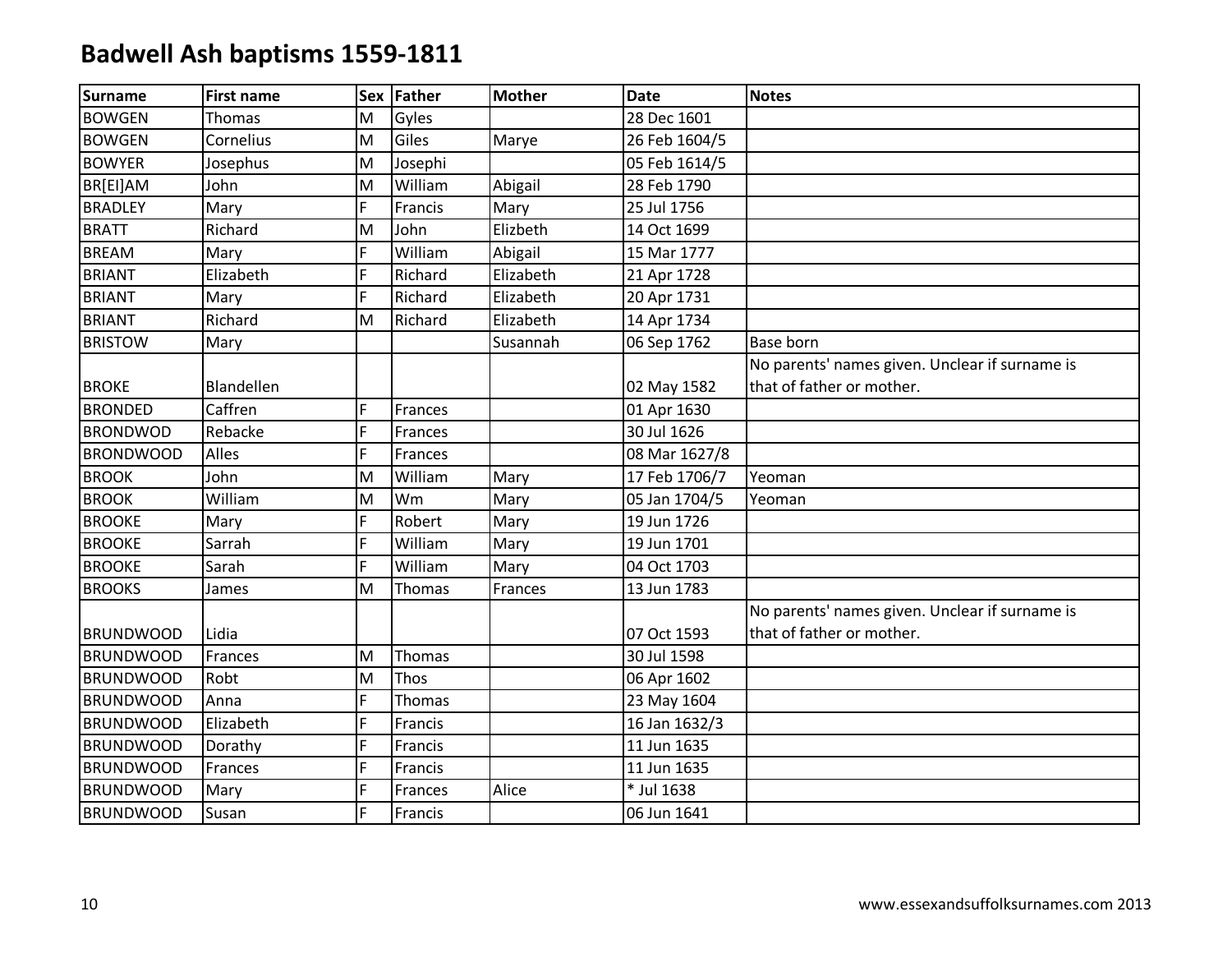| <b>Surname</b>  | <b>First name</b>     |    | Sex Father | <b>Mother</b> | <b>Date</b>    | <b>Notes</b>                                   |
|-----------------|-----------------------|----|------------|---------------|----------------|------------------------------------------------|
|                 |                       |    |            |               |                | No parents' names given. Unclear if surname is |
| <b>BRUNWOOD</b> | Thomas                |    |            |               | 01 Aug 1563    | that of father or mother.                      |
| BU[S_]KEL       | Mary                  | F  | Robert     | Doroty        | 19 Nov 1721    |                                                |
| <b>BUCKEL</b>   | Thomas                | M  | Robart     |               | 23 Mar 1700/1  |                                                |
| <b>BUCKEL</b>   | John                  | M  | Robert     |               | 08 Mar 1702/3  |                                                |
| <b>BUCKEL</b>   | Thomas                | M  | Robert     |               | 21 Sep 1704    |                                                |
| <b>BUCKELL</b>  | William               | M  | Robt       |               | 15 Jul 1706    | The father is Robt jnr. Mason.                 |
| <b>BUCKELL</b>  | Robert                | M  | Robt       | Dorothy       | 14 May 1718    |                                                |
| <b>BUCKELL</b>  | Robert                | M  | Robert     | Unick         | 10 Nov 1695    |                                                |
| <b>BUCKELL</b>  | Unica                 | F. | Robert     | Vine          | 05 Nov 1697    |                                                |
| <b>BUCKES</b>   | John                  | M  | Robt       |               | 21 Jan 1699/00 |                                                |
| <b>BUCKLE</b>   | Martha                | F. | Robt       | Dorothy       | 27 Dec 1715    |                                                |
| <b>BUCKLE</b>   | Sarah                 | F. | Robert     | Dorothy       | 18 Sep 1726    |                                                |
| <b>BUCKLE</b>   | Sarah                 | F. | Robert     | Dorothy       | 02 Oct 1729    |                                                |
| <b>BUCKLE</b>   | John                  | M  | Robert     | Dorothy       | 08 Jun 1732    |                                                |
| <b>BUCKLE</b>   | <b>Anthony Mathew</b> |    | Robt       | Elizth        | 21 Oct 1743    |                                                |
| <b>BUCKLE</b>   | Sarah                 | F. |            | Sarah         | 21 Jan 1755    | Base born                                      |
| <b>BUCKLE</b>   | Robt                  | M  | John       | Susannah      | 07 Dec 1760    |                                                |
| <b>BUCKLE</b>   | Robin                 | M  | Robin      | Elizabeth     | 28 Dec 1789    |                                                |
| <b>BUCKLE</b>   | Elizabeth             | F. | Robert     | Elizabeth     | 05 Feb 1792    |                                                |
| <b>BUCKLE</b>   | John                  | M  | John       | Mary          | 28 Oct 1792    |                                                |
| <b>BUCKLE</b>   | Robert                | M  | Pearl      | Mary          | 18 Oct 1795    | DoB: 15 Mar 1794                               |
| <b>BUCKLE</b>   | Thomas                | M  | Pearl      | Mary          | 08 Sep 1799    |                                                |
|                 |                       |    |            |               |                | Mother's maiden name given in register:        |
| <b>BULL</b>     | David                 | M  | Seth       | Frances       | 04 May 1788    | Whitehead. DoB: 04 Mar 1788.                   |
| <b>BULL</b>     | John                  | M  | Seth       | Frances       | 05 Sep 1790    |                                                |
| <b>BULL</b>     | Philip                | M  | Seth       | Frances       | 08 Jul 1792    |                                                |
| BUR[E_]WEL?     | John                  | M  | John       |               | 06 Apr 1669    |                                                |
| <b>BURGESS</b>  | Joseph                | M  | Joseph     | Anne          | 05 May 1805    |                                                |
| <b>BURGESS</b>  | Sarah                 | F. | Joseph     | Anne          | 31 Mar 1808    |                                                |
|                 |                       |    |            |               |                | No parents' names given. Unclear if surname is |
| <b>BURNAHM</b>  | Edward                |    |            |               | 17 Apr 1567    | that of father or mother.                      |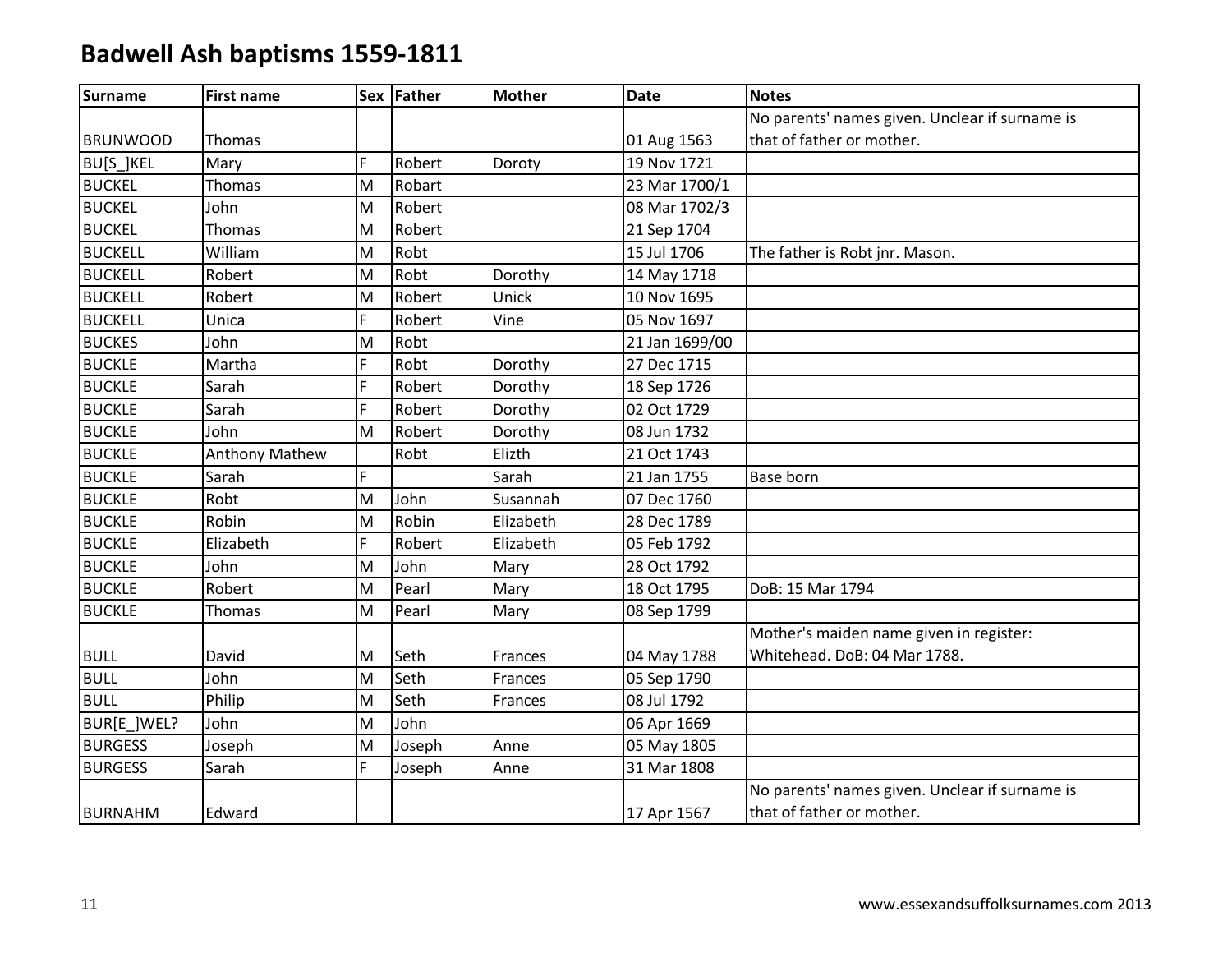| <b>Surname</b>   | <b>First name</b> |                | Sex Father | <b>Mother</b> | <b>Date</b>   | <b>Notes</b>                                   |
|------------------|-------------------|----------------|------------|---------------|---------------|------------------------------------------------|
|                  |                   |                |            |               |               | No parents' names given. Unclear if surname is |
| <b>BURNAHM</b>   | Elizabethe        |                |            |               | 26 Nov 1570   | that of father or mother.                      |
| <b>BURROS</b>    | Uneke             | F              | John       |               | 10 Dec 1671   |                                                |
| <b>BURROS</b>    | Ann               | $\overline{F}$ | John       |               | 01 Oct 1674   |                                                |
|                  |                   |                |            |               |               | No parents' names given. Unclear if surname is |
| <b>BURTON</b>    | Thomas            |                |            |               | 17 Oct 1563   | that of father or mother.                      |
|                  |                   |                |            |               |               | No parents' names given. Unclear if surname is |
| <b>BURTON</b>    | John              |                |            |               | 01 Sep 1568   | that of father or mother.                      |
| <b>BUSKEL</b>    | Emma              | F              | Robert     | Doritha       | 10 Aug 1723   |                                                |
| <b>BUXTON</b>    | John              | M              |            | Annie         | 22 Feb 1789   | Base born                                      |
| <b>BUXTON</b>    | Anne              | F.             |            | Amy           | 18 Mar 1792   |                                                |
| <b>BYRD</b>      | Mary              | F.             | Roger      |               | 12 Aug 1642   |                                                |
| CABEL            | Edmund            | M              | John       | Mary          | 14 Sep 1766   |                                                |
| <b>CABELL</b>    | Thomas            | M              | Thomas     | Mary          | 18 Dec 1768   |                                                |
| CABLE            | Richard           | M              | John       | Maranson      | 19 May 1771   |                                                |
| CABLE            | Elizabeth         | F              | John       | Sarah         | 10 Jan 1773   |                                                |
| CABLE            | Sarah             | F              | John       | Sarah         | 25 Sep 1774   |                                                |
| CABLE            | Elizabeth         | F              | John       | Sarah         | 10 Oct 1779   |                                                |
|                  |                   |                |            |               |               | No parents' names given. Unclear if surname is |
| <b>CAKE</b>      | Thomas            |                |            |               | 17 Dec 1581   | that of father or mother.                      |
|                  |                   |                |            |               |               | No parents' names given. Unclear if surname is |
| <b>CALOWE</b>    | Roger             |                |            |               | 24 May 1562   | that of father or mother.                      |
|                  |                   |                |            |               |               | No parents' names given. Unclear if surname is |
| CARLE            | Joanne            |                |            |               | 24 Mar 1593/4 | that of father or mother.                      |
| <b>CARPENDER</b> | Marye             | F.             | Edward     | Marye         | 02 Oct 1608   |                                                |
|                  |                   |                |            |               |               | No parents' names given. Unclear if surname is |
| <b>CARPENT</b>   | Janne             |                |            |               | 20 Jul 1565   | that of father or mother.                      |
|                  |                   |                |            |               |               | No parents' names given. Unclear if surname is |
| <b>CARPENT</b>   | Robt              |                |            |               | 31 Dec 1587   | that of father or mother.                      |
|                  |                   |                |            |               |               | No parents' names given. Unclear if surname is |
| <b>CARPENT</b>   | William           |                |            |               | 24 Jan 1590/1 | that of father or mother.                      |
|                  |                   |                |            |               |               | No parents' names given. Unclear if surname is |
| <b>CARPENTER</b> | Thomas            |                |            |               | 20 Oct 1560   | that of father or mother.                      |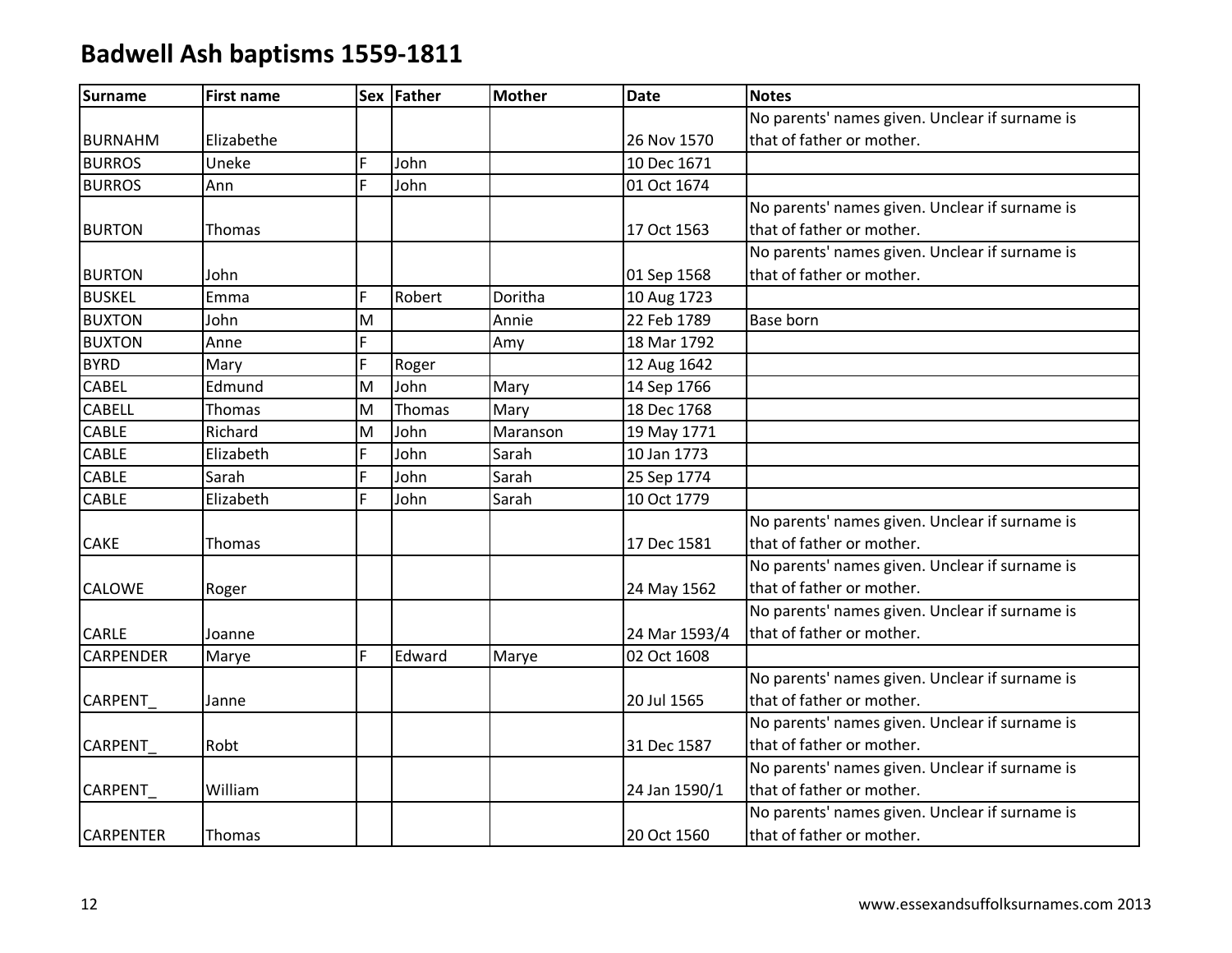| <b>Surname</b>   | <b>First name</b> |   | Sex Father | <b>Mother</b> | <b>Date</b>   | <b>Notes</b>                                   |
|------------------|-------------------|---|------------|---------------|---------------|------------------------------------------------|
|                  |                   |   |            |               |               | No parents' names given. Unclear if surname is |
| <b>CARPENTER</b> | Edward            |   |            |               | 24 Nov 1584   | that of father or mother.                      |
|                  |                   |   |            |               |               | No parents' names given. Unclear if surname is |
| <b>CARPENTS</b>  | Anne              |   |            |               | 24 Feb 1574/5 | that of father or mother.                      |
| <b>CARTER</b>    | John              | M | Samuel     | Ann           | 06 Aug 1705   | Poor. Labourer.                                |
| <b>CARTER</b>    | Nathaniel         | M | Samuel     | Ann           | 02 May 1708   |                                                |
| <b>CARTER</b>    | Elizabeth         | F | Robert     | Elizabeth     | 31 Aug 1721   |                                                |
|                  |                   |   |            |               |               | No parents' names given. Unclear if surname is |
| <b>CARTER</b>    | Phebe             |   |            |               | 12 Mar 1588/9 | that of father or mother.                      |
|                  |                   |   |            |               |               | No parents' names given. Unclear if surname is |
| <b>CARTER</b>    | Elizabethe        |   |            |               | 12 Mar 1591/2 | that of father or mother.                      |
| <b>CARTER</b>    | Edmond            | M | Samuel     | Ann           | 02 Jun 1696   |                                                |
| <b>CARTER</b>    | Ann               | F | Samuel     | Ann           | 04 Dec 1697   |                                                |
| <b>CARTER</b>    | Samuel            |   | Samuell    | Ann           | 17 Jun 1700   | A twin                                         |
| <b>CARTER</b>    | Thomas            |   | Samuell    | Ann           | 17 Jun 1700   | A twin                                         |
| <b>CARTER</b>    | Samuell           | M | Samuell    |               | 04 Jan 1701/2 |                                                |
| <b>CARTER</b>    | Mary              | F | Samuel     |               | 01 Jan 1703/4 |                                                |
| <b>CARTER</b>    | Sarah             | F | Robert     | Elizabeth     | 11 Apr 1802   |                                                |
| <b>CARTER</b>    | Frances           | F | Robert     | Elizabeth     | 19 May 1806   |                                                |
| <b>CARTER</b>    | Henry             | M | William    | Anne          | 22 Mar 1807   |                                                |
| CARTER           | Mary              | F | Robert     | Elizabeth     | 17 Jun 1808   |                                                |
| <b>CARTER</b>    | Harriet           | F | John       | Mary          | 10 Sep 1809   |                                                |
| <b>CARTER</b>    | Joab?             | M | William    | Anne          | 01 Oct 1810   |                                                |
| <b>CARTER</b>    | John              | M | Robert     | Alice         | 07 Apr 1811   |                                                |
| CARVER           | Richard           |   | Wm         | Eliz          | 25 Mar 1745   |                                                |
| <b>CARVER</b>    | Edward            | M | Wm         | Elizabeth     | 03 Jan 1747/8 |                                                |
| <b>CARVER</b>    | Roger             | M | William    | Elizabeth     | 26 Apr 1750   |                                                |
| <b>CARVER</b>    | Isaac             | M | Wm         | Elizabeth     | 02 Jun 1754   |                                                |
| <b>CASSULTON</b> | Elizabeth         | F | William    |               | 15 Sep 1624   |                                                |
| <b>CASSULTON</b> | Anna              | F | Willam     |               | 13 Oct 1625   |                                                |
| CASSULTON        | Willam            | M | Willam     | Phebe         | 12 Jul 1627   |                                                |
| <b>CASSULTON</b> | Sara              | F | Willam     |               | 28 Dec 1629   |                                                |
| <b>CHAMBERS</b>  | Sarah             | F | George     | Martha        | 31 Mar 1754   |                                                |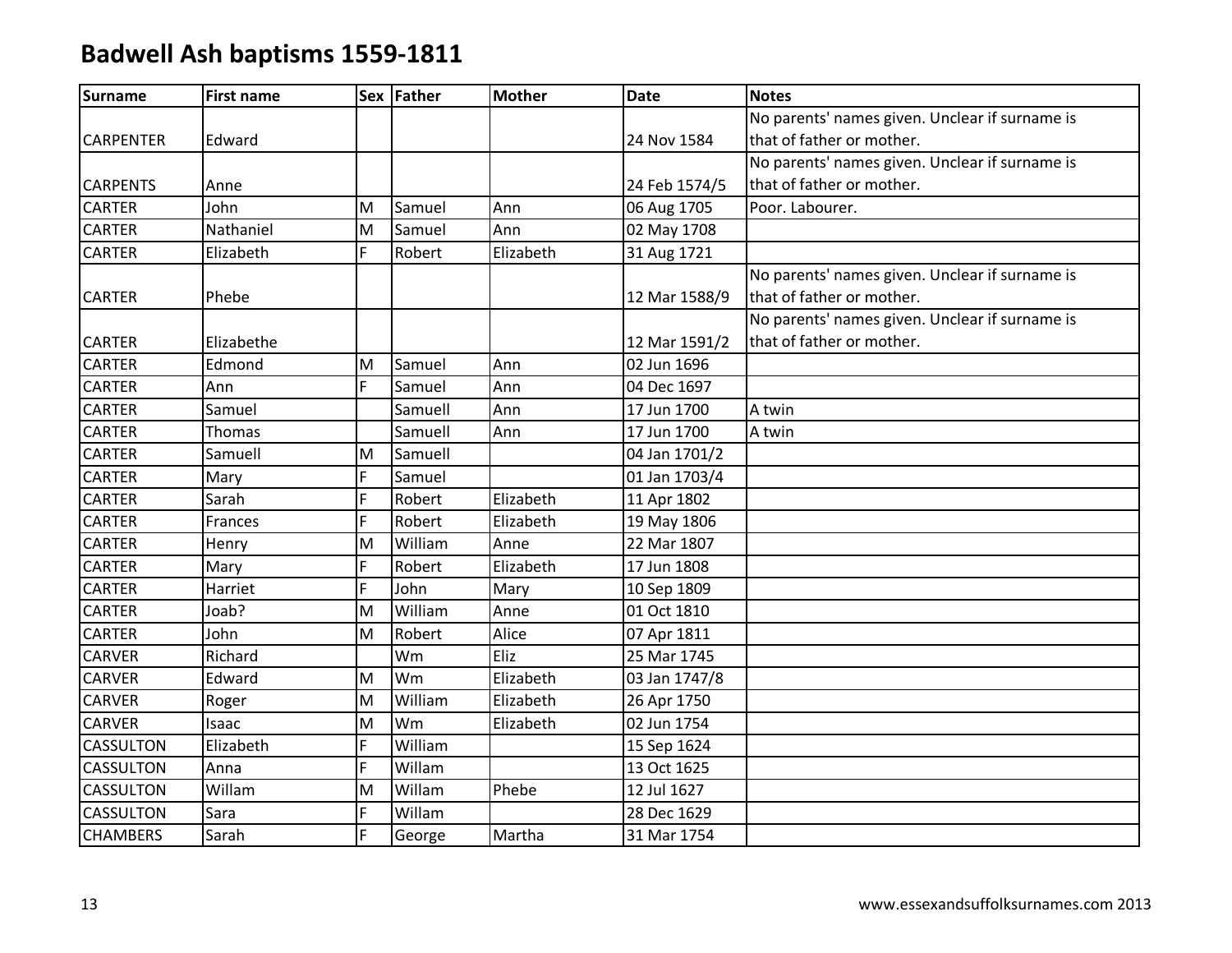| Surname         | <b>First name</b> | Sex | Father  | <b>Mother</b> | <b>Date</b>   | <b>Notes</b>                                   |
|-----------------|-------------------|-----|---------|---------------|---------------|------------------------------------------------|
| <b>CHAMBERS</b> | Frances           | F   | Geor.   | Martha        | 18 May 1757   |                                                |
| <b>CHAMBERS</b> | Martha            | F   | George  | Martha        | 16 May 1762   |                                                |
| <b>CHAMBERS</b> | Eliz              | F   | George  | Mary          | 05 Oct 1766   |                                                |
| <b>CHURCH</b>   | Elizabeth         | F   | John    |               | 04 Dec 1634   |                                                |
| <b>CHURCH</b>   | Sarah             | F   | Johanis | Sarah         | 18 Jun 1637   |                                                |
| <b>CHURCH</b>   | Mary              | F   | John    |               | 13 Sep 1640   |                                                |
| <b>CHURCH</b>   | Mary              | F   | John    |               | 29 Mar 1649   |                                                |
| <b>CLAMP</b>    | Charles           | M   | John    | Elizabeth     | 02 Oct 1791   |                                                |
| <b>CLARK</b>    | <b>Tomes</b>      | M   | Edmont  |               | 24 Jan 1616/7 |                                                |
| <b>CLARK</b>    | Elisabeth         | F   | Roger   |               | 16 Jan 1622/3 |                                                |
| <b>CLARK</b>    | Katherin          | F   | John    |               | 23 Mar 1647/8 |                                                |
| <b>CLARK</b>    | Thomas            | M   | Tho.    | Sarah         | 03 Apr 1654   |                                                |
| <b>CLARK</b>    | Jonathan          | M   | Thomas  |               | 27 Jul 1656   |                                                |
| <b>CLARK</b>    | Mar_y             | F   | John    |               | 08 Mar 1656/7 |                                                |
| <b>CLARK</b>    | Roger             | M   | John    |               | 22 Dec 1657   |                                                |
| <b>CLARK</b>    | Samuel            | M   | Thomas  |               | 31 Dec 1657   |                                                |
| <b>CLARK</b>    | Mary              | F   | Thomas  |               | 25 Oct 1666   |                                                |
| <b>CLARK</b>    | Frances           | F   | John    | Francis       | 03 Mar 1684/5 |                                                |
| <b>CLARK</b>    | Anne              | F   | John    | Frances       | 03 Dec 1686   |                                                |
|                 |                   |     |         |               |               | No parents' names given. Unclear if surname is |
| <b>CLARKE</b>   | Peter             |     |         |               | 15 Jun 1561   | that of father or mother.                      |
|                 |                   |     |         |               |               | No parents' names given. Unclear if surname is |
| <b>CLARKE</b>   | Joanne            |     |         |               | 30 May 1563   | that of father or mother.                      |
|                 |                   |     |         |               |               | No parents' names given. Unclear if surname is |
| <b>CLARKE</b>   | Elizabethe        |     |         |               | 14 May 1564   | that of father or mother.                      |
|                 |                   |     |         |               |               | No parents' names given. Unclear if surname is |
| <b>CLARKE</b>   | Richard           |     |         |               | 28 Jul 1566   | that of father or mother.                      |
| <b>CLARKE</b>   | Thomas            | M   | John    |               | 11 Aug 1566   |                                                |
|                 |                   |     |         |               |               | No parents' names given. Unclear if surname is |
| <b>CLARKE</b>   | Faithe            |     |         |               | 01 Feb 1567/8 | that of father or mother.                      |
|                 |                   |     |         |               |               | No parents' names given. Unclear if surname is |
| <b>CLARKE</b>   | Joane             |     |         |               | 18 Mar 1568/9 | that of father or mother.                      |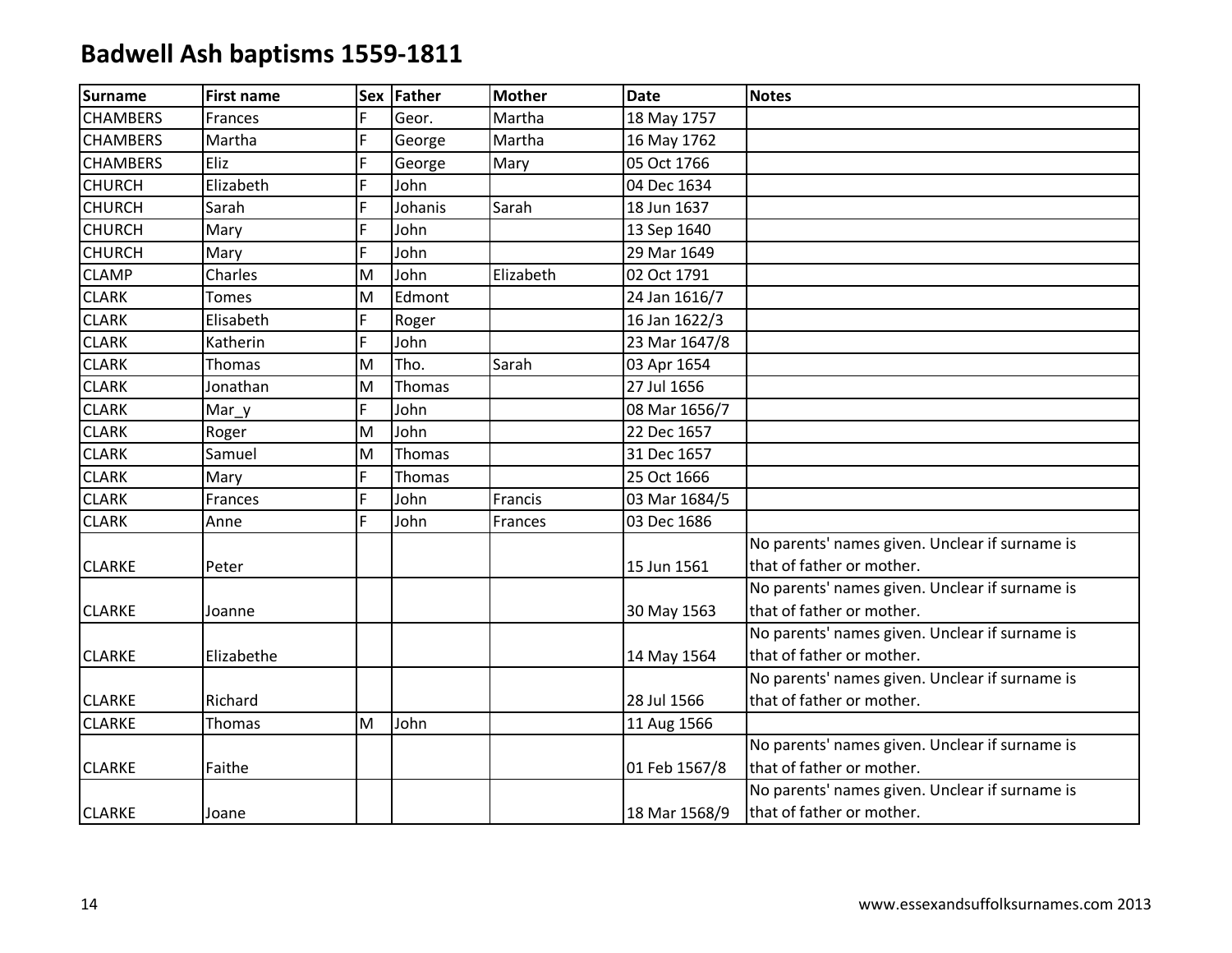| <b>Surname</b> | <b>First name</b> |    | Sex Father | <b>Mother</b> | <b>Date</b>   | <b>Notes</b>                                   |
|----------------|-------------------|----|------------|---------------|---------------|------------------------------------------------|
|                |                   |    |            |               |               | No parents' names given. Unclear if surname is |
| <b>CLARKE</b>  | Roger             |    |            |               | 09 Dec 1571   | that of father or mother.                      |
|                |                   |    |            |               |               | No parents' names given. Unclear if surname is |
| <b>CLARKE</b>  | Salome            |    |            |               | 04 Jun 1574   | that of father or mother.                      |
|                |                   |    |            |               |               | No parents' names given. Unclear if surname is |
| <b>CLARKE</b>  | Mary              |    |            |               | 01 Jun 1576   | that of father or mother.                      |
|                |                   |    |            |               |               | No parents' names given. Unclear if surname is |
| <b>CLARKE</b>  | Roger             |    |            |               | 02 Feb 1591/2 | that of father or mother.                      |
|                |                   |    |            |               |               | No parents' names given. Unclear if surname is |
| <b>CLARKE</b>  | Elizabethe        |    |            |               | 16 Mar 1594/5 | that of father or mother.                      |
| <b>CLARKE</b>  | John              | M  | Thos       |               | 17 May 1598   |                                                |
| <b>CLARKE</b>  | Marye             | F  | Thos       |               | 29 Mar 1601   |                                                |
| <b>CLARKE</b>  | Roger             | M  | Edmund     |               | 29 May 1605   |                                                |
| <b>CLARKE</b>  | Thomas            | M  | Thomas     | Margaret      | 28 Dec 1605   |                                                |
| <b>CLARKE</b>  | Anna              | F  | Thomas     | Margaret      | 21 May 1608   |                                                |
| <b>CLARKE</b>  | Elizabeth         | F  | Henrye     | Anne          | 28 Jun 1608   |                                                |
| <b>CLARKE</b>  | Edmunto           | M  | Edmunt     |               | 06 Apr 1619   |                                                |
| <b>CLARKE</b>  | John              | M  | Roger      |               | 08 Oct 1620   |                                                |
| <b>CLARKE</b>  | Elysebeth         | F. | Edmunte    |               | 01 Nov 1621   |                                                |
| <b>CLARKE</b>  | Margerry          | F  | Edmonde    |               | 24 Feb 1624/5 |                                                |
| <b>CLARKE</b>  | Mary              | F  | Roger      |               | * Mar 1624/5  |                                                |
| <b>CLARKE</b>  | Ann               | F  | Roger      |               | 15 Nov 1627   |                                                |
| <b>CLARKE</b>  | Rebecca           | F  | Edmonde    |               | 29 Dec 1628   |                                                |
| <b>CLARKE</b>  | Johnd             | M  | Edmant     |               | 02 Oct 1631   |                                                |
| <b>CLARKE</b>  | Elizabeth         | F  | Edmund     |               | 08 Jun 1647   |                                                |
| <b>CLARKE</b>  | Frances           | F  | John       |               | 11 Oct 1647   |                                                |
| <b>CLARKE</b>  | Edmund            | M  | Edmund     |               | 22 Oct 1648   |                                                |
| <b>CLARKE</b>  | Elizabeth         | F. | Thomas     |               | 23 Sep 1649   |                                                |
| <b>CLARKE</b>  | Robert            | M  | John       |               | 06 Jun 1652   |                                                |
| <b>CLARKE</b>  | Mary              | F. | John       |               | 25 Dec 1653   |                                                |
| <b>CLARKE</b>  | Sarah             | F  | Thomas     |               | 22 Jan 1653/4 |                                                |
| <b>CLARKE</b>  | John              | M  | Thomas     |               | 09 Mar 1658/9 |                                                |
| <b>CLARKE</b>  | Sarah             | F. | John       |               | 08 Jun 1659   |                                                |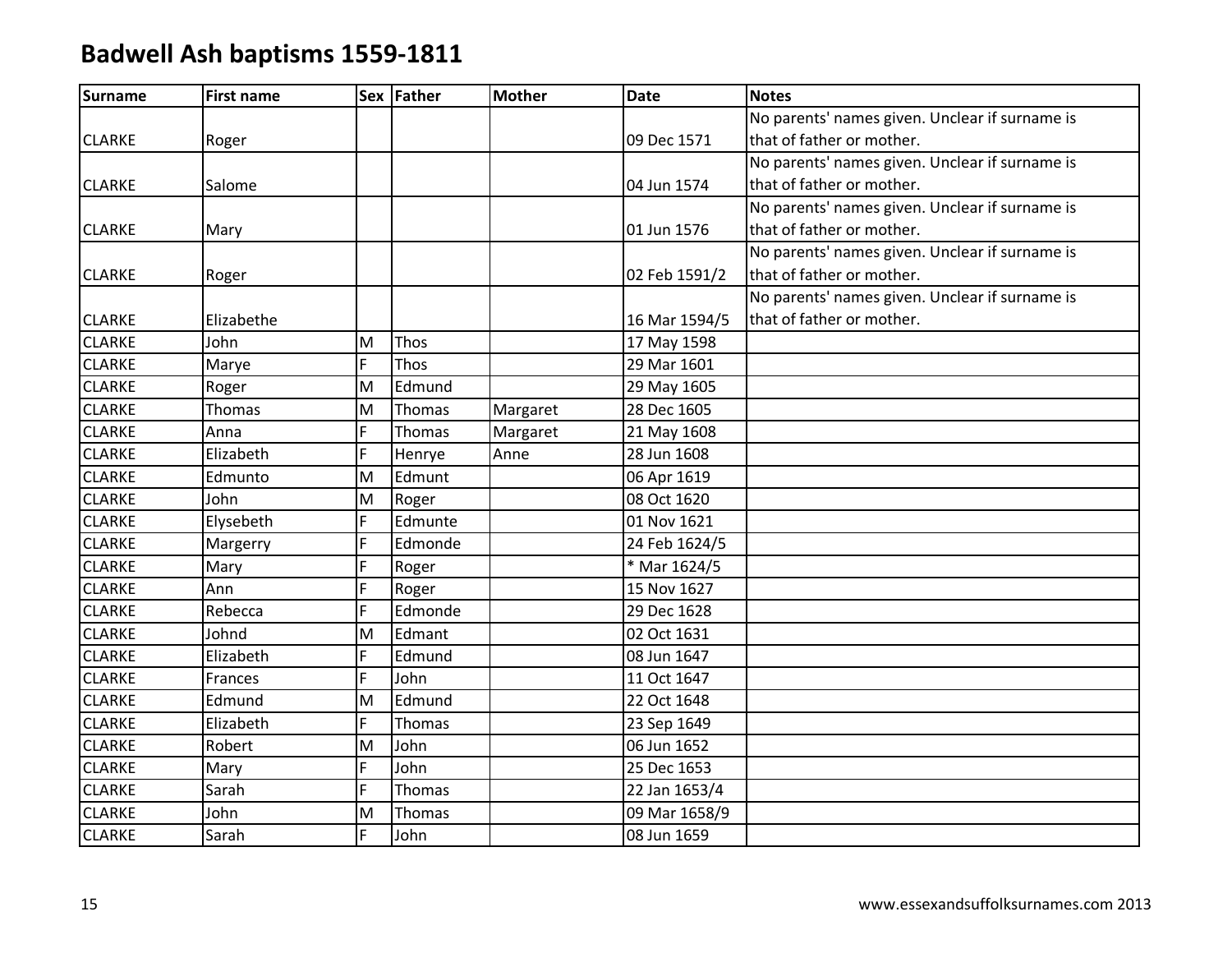| <b>Surname</b>    | <b>First name</b> |    | Sex Father    | <b>Mother</b> | <b>Date</b>   | <b>Notes</b>                                      |
|-------------------|-------------------|----|---------------|---------------|---------------|---------------------------------------------------|
| <b>CLARKE</b>     | Roger             | M  | Thomas        | Sarah         | 21 Oct 1661   |                                                   |
| <b>CLARKE</b>     | Roger             | M  | John          | Mary          | 30 Jul 1662   |                                                   |
| <b>CLARKE</b>     | Mary              | F  | John          | Mary          | 30 Jul 1662   |                                                   |
| <b>CLARKE</b>     | William           | M  | Thomas        |               | 14 Feb 1662/3 |                                                   |
| <b>CLARKE</b>     | John              | M  | John          | Doroth        | 21 Jul 1664   |                                                   |
| <b>CLARKE</b>     | Elizabeth         | F  | Thomas        | Sarah         | 09 Mar 1664/5 |                                                   |
| <b>CLARKE</b>     | Mary              | F  | John          | Dorathy       | 18 Jan 1665/6 |                                                   |
| <b>CLARKE</b>     | Dorathy           | F  | John          |               | 25 Oct 1668   |                                                   |
| <b>CLARKE</b>     | Dorathy           | F  | John          |               | 05 Dec 1669   |                                                   |
| <b>CLARKE</b>     | Edmond            | M  | Jo.           |               | 10 Nov 1672   |                                                   |
| <b>CLARKE</b>     | Elezebeth         | F  | John          |               | 01 Dec 1675   |                                                   |
| <b>CLARKE</b>     | William           | M  | John          | Dorothy       | 15 Mar 1678/9 |                                                   |
| <b>CLARKE</b>     | Mary              | F  | Thomas        | Martha        | 04 Jan 1683/4 |                                                   |
| <b>CLARKE</b>     | Anne              | F. | John          | Anne          | 22 Mar 1691/2 |                                                   |
| <b>CLARKE</b>     | Martha            | F  | <b>Thomas</b> | Mary          | 20 Oct 1693   |                                                   |
| <b>CLARKE</b>     | Susan             | F. | John          | Ann           | 16 Dec 1694   | Innholder                                         |
| <b>CLARKE</b>     | Martha            | F. | Thomas        | Mary          | 17 Nov 1695   |                                                   |
| <b>CLARKE</b>     | Thomas            | M  | Roger         | Elizabeth     | 05 Jul 1696   |                                                   |
| <b>CLARKE</b>     | John              | M  | John          | Ann           | 16 Aug 1696   |                                                   |
| <b>CLARKE</b>     | Mary              | F  | John          | Frances       | 29 Oct 1696   |                                                   |
| <b>CLARKE</b>     | Thomazin          | F. | Edmunt        | Thomazin      | 22 Dec 1696   |                                                   |
| <b>CLARKE</b>     | Charlotte         | F  | Jabez         | Mary          | 16 Jun 1808   |                                                   |
| <b>CLARKE</b>     | Anna Maria        | F. | Jabez         | Mary          | 18 Sep 1809   |                                                   |
| <b>CLUTTERHAM</b> | Elizabeth         | F. | William       | Elizabeth     | 26 Jul 1713   | Clutterham alias Clutterum (see under both names) |
| <b>CLUTTERHAM</b> | Mary              | F  | William       | Elizabeth     | 25 Dec 1714   |                                                   |
| <b>CLUTTERHAM</b> | William           | M  | William       | Elizabeth     | 10 Nov 1717   |                                                   |
| <b>CLUTTERHAM</b> | John              | M  | William       | Elizabeth     | 21 Dec 1718   |                                                   |
| <b>CLUTTERUM</b>  | Elizabeth         | F. | William       | Elizabeth     | 26 Jul 1713   | Clutterham alias Clutterum (see under both names) |
|                   |                   |    |               |               |               | No parents' names given. Unclear if surname is    |
| CO[CO]KE          | Anne              |    |               |               | 15 Dec 1579   | that of father or mother.                         |
| CO[OC]KE          | John              | M  | Robert        |               | 08 Jan 1703/4 |                                                   |
| <b>COATES</b>     | John              | M  | William       | Diana         | 24 Aug 1794   |                                                   |
| <b>COATS</b>      | Robert            | M  | William       | Diana         | 30 Dec 1792   |                                                   |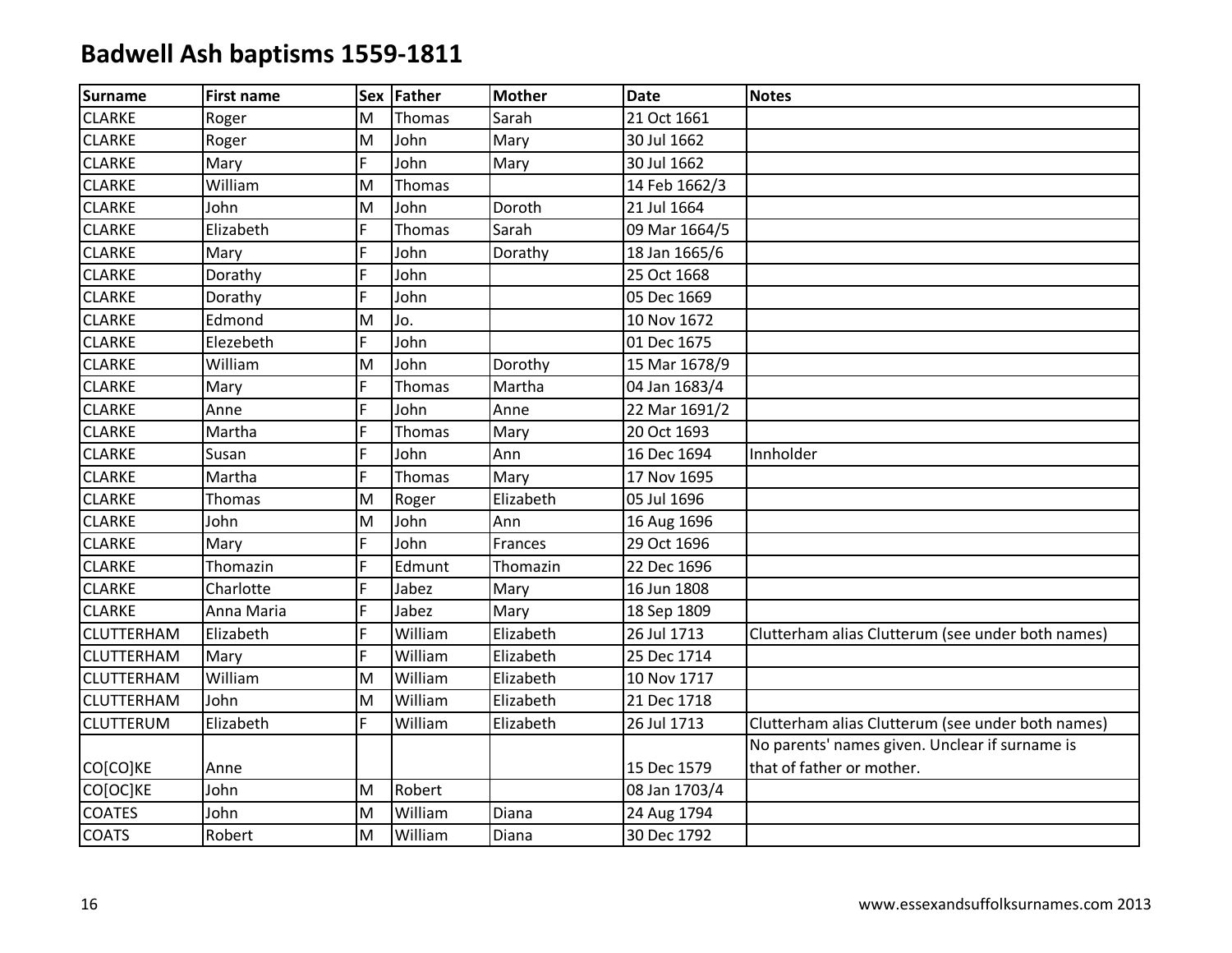| <b>Surname</b>   | <b>First name</b>      |    | Sex Father | <b>Mother</b> | <b>Date</b>    | <b>Notes</b>                                   |
|------------------|------------------------|----|------------|---------------|----------------|------------------------------------------------|
| <b>COCK</b>      | Jno                    | M  | Wm         | Hannah        | 07 Oct 1744    |                                                |
|                  |                        |    |            |               |                | No parents' names given. Unclear if surname is |
| <b>COCKE</b>     | Adam                   |    |            |               | 01 Nov 1595    | that of father or mother.                      |
| COE              | <b>Thos Ashley</b>     | M  |            | Eliz.         | 09 Jan 1768    | <b>B.</b> B.                                   |
| <b>COKE</b>      | William                | M  | William    |               | 02 Sep 1616    |                                                |
| <b>CONINGHAM</b> | Samuel                 | M  | Samuel     |               | 15 Oct 1629    |                                                |
| <b>CONNELL</b>   | Sarah                  | F  | Thomas     | Elizabeth     | 31 Dec 1797    |                                                |
| <b>CONNELL</b>   | Anne                   | F  | Thomas     | Elizabeth     | 02 Nov 1800    |                                                |
| COOK             | Sarah                  | F  | Robt       | Frances       | 24 Jan 1706/7  | Labourer                                       |
| COOK             | Ann                    | F  | Robt       | Frances       | 17 Oct 1708    | Labourer                                       |
| <b>COOK</b>      | Sarah                  | F  | Thomas     | Elizabeth     | 27 Mar 1709    |                                                |
| <b>COOK</b>      | Frances                | F  |            | Frances       | 25 Jan 1709/10 | Illegitimate                                   |
| <b>COOK</b>      | Elizabeth              | F  | Robt       | Frances       | 31 Dec 1710    |                                                |
| COOK             | <b>Esther Thompson</b> | F  |            | Esther        | 19 Sep 1711    | Illegitimate                                   |
| <b>COOK</b>      | Mary                   | F  | Thomas     | Elizabeth     | 30 Jan 1711/2  |                                                |
| <b>COOK</b>      | Susanna                | F  | Robert     | Frances       | 04 Mar 1712/3  |                                                |
| <b>COOK</b>      | Thomas                 | M  | Thomas     | Elizabeth     | 24 Mar 1713/4  |                                                |
| <b>COOK</b>      | Mary                   | F  | Robert     | Frances       | 18 Apr 1714    |                                                |
| COOK             | Mary                   | F  | Thomas     | Elisabeth     | 25 Aug 1717    |                                                |
| <b>COOK</b>      | William                | M  | Robert     | Frances       | 20 Apr 1718    |                                                |
| <b>COOK</b>      | Thomas                 | M  | Thomas     | Elizabeth     | 21 May 1721    |                                                |
| <b>COOK</b>      | Mary                   |    |            | Elizabeth     | 20 Sep 1741    | Base child                                     |
| COOK             | John                   |    | Wm         | Hannah        | 05 Oct 1746    |                                                |
| <b>COOK</b>      | Thomas                 | M  | Thomas     | Jane          | 06 Sep 1747    |                                                |
| COOK             | John                   | M  | Robt       | Frances       | 01 Mar 1704/5  | DoB: 18 Nov 1704. Labourer                     |
| <b>COOK</b>      | John                   | M  | William    | Hannah        | 20 Oct 1754    |                                                |
| <b>COOK</b>      | Sarah                  | F  | Thomas     | Jane          | 14 Mar 1756    |                                                |
| COOK             | Jane                   | F  | Thos       | Jane          | 27 Jul 1760    |                                                |
| COOK             | George                 | M  | William    | Frances       | 28 Dec 1800    |                                                |
| <b>COOKE</b>     | Sarah                  |    |            | Sarah         | 01 Apr 1733    | Base child                                     |
| <b>COOKE</b>     | Joanne                 | F. | Robt       |               | 25 Jun 1564    |                                                |
|                  |                        |    |            |               |                | No parents' names given. Unclear if surname is |
| <b>COOKE</b>     | Elizabethe             |    |            |               | 01 Nov 1565    | that of father or mother.                      |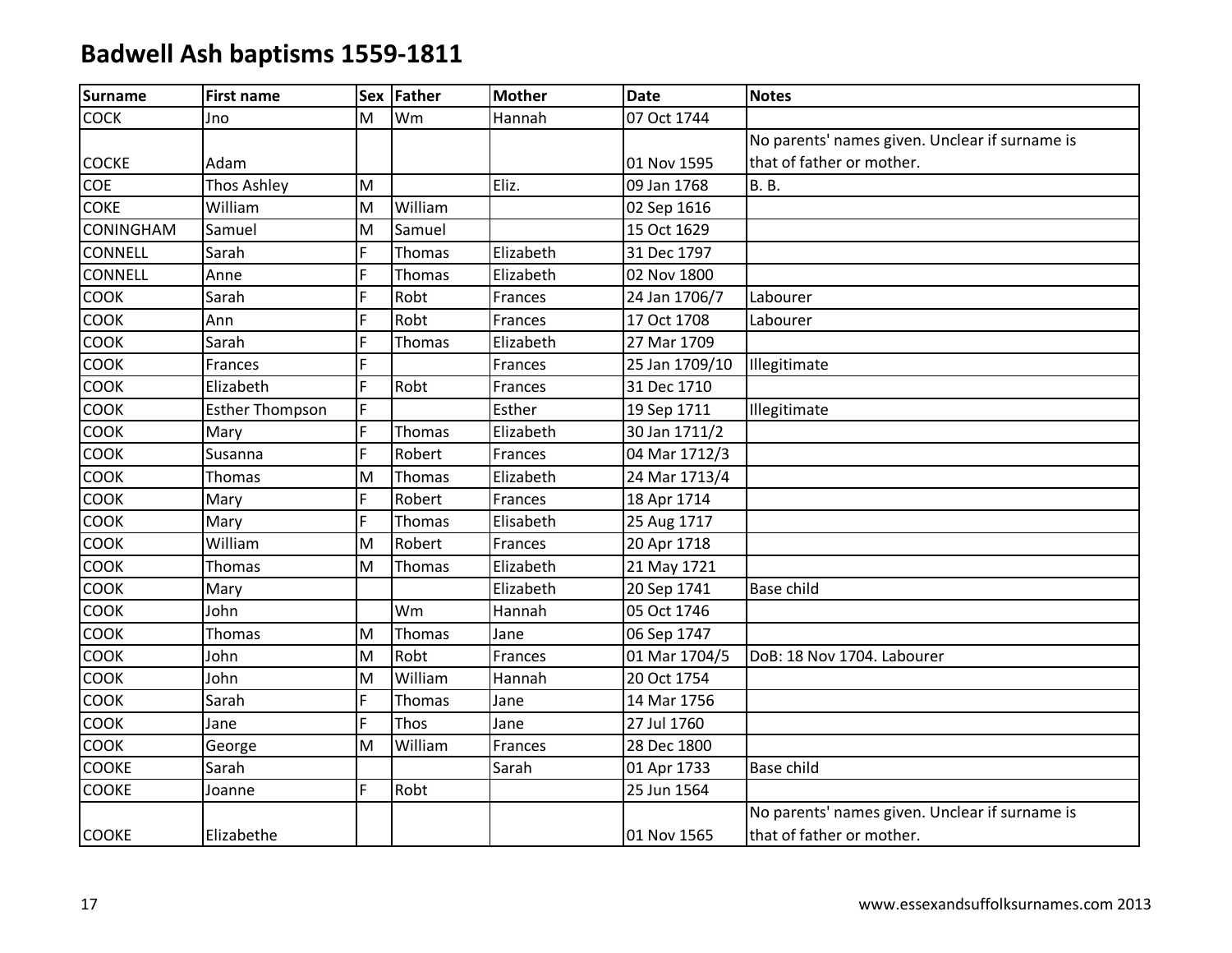| <b>Surname</b> | <b>First name</b> |    | Sex Father | <b>Mother</b> | <b>Date</b>   | <b>Notes</b>                                        |
|----------------|-------------------|----|------------|---------------|---------------|-----------------------------------------------------|
|                |                   |    |            |               |               | No parents' names given. Unclear if surname is      |
| <b>COOKE</b>   | William           |    |            |               | 10 Dec 1568   | that of father or mother.                           |
|                |                   |    |            |               |               | No parents' names given. Unclear if surname is      |
| <b>COOKE</b>   | Dorithe           |    |            |               | 16 Apr 1569   | that of father or mother.                           |
|                |                   |    |            |               |               | No parents' names given. Unclear if surname is      |
| <b>COOKE</b>   | Joanne            |    |            |               | 11 Feb 1571/2 | that of father or mother.                           |
|                |                   |    |            |               |               | No parents' names given. Unclear if surname is      |
| <b>COOKE</b>   | Elizabethe        |    |            |               | 26 Jun 1573   | that of father or mother.                           |
|                |                   |    |            |               |               | No parents' names given. Unclear if surname is      |
| <b>COOKE</b>   | William           |    |            |               | 01 Oct 1576   | that of father or mother.                           |
|                |                   |    |            |               |               | No parents' names given. Unclear if surname is      |
| <b>COOKE</b>   | John              |    |            |               | 29 Oct 1583   | that of father or mother.                           |
|                |                   |    |            |               |               | No parents' names given. Unclear if surname is      |
| COOKE          | Ellen             |    |            |               | 25 Dec 1585   | that of father or mother.                           |
| COOKE          | Dorithy           | F  | Thomas     | Susanne       | 19 Nov 1609   |                                                     |
| <b>COOKE</b>   | Thomas            | M  | Thomas     | Susan         | 28 Jun 1612   |                                                     |
| COOKE          | Robert            | M  | Robert     | Frances       | 01 Aug 1699   |                                                     |
|                |                   |    |            |               |               |                                                     |
|                |                   |    |            |               |               | Birth only. Entry reads "Robart Cooke" -            |
| <b>COOKE</b>   | Robart            |    |            |               | 13 Feb 1700/1 | presumably child's name, rather than father's name. |
| <b>COOKE</b>   | Tho.              | M  | Robert     |               | 03 Apr 1702   |                                                     |
| <b>COOKE</b>   | Frances           | F. | Robert     | Frances       | 27 Sep 1702   |                                                     |
| COOKE          | William           | M  | William    | Hannah        | 02 Apr 1749   |                                                     |
| COOKE          | Elizabeth         | F  | Thomas     | Jane          | 12 Jul 1750   |                                                     |
| COOKE          | Sarah             | F. | Willm      | Hannah        | 22 Sep 1751   |                                                     |
| COOKE          | Mary              | F. | Thos       | Jane          | 29 Apr 1753   |                                                     |
| <b>COOKE</b>   | Sarah             | F. | Joseph     | Hannah        | 01 Aug 1774   |                                                     |
| COOKE          | Elizabeth         | F  | Joseph     | Hannah        | 15 Oct 1775   |                                                     |
| COOKS          | Maria             | F  | Richardio  |               | 25 Sep 1636   |                                                     |
|                |                   |    |            |               |               | No parents' names given. Unclear if surname is      |
| <b>COOP</b>    | Agnes             |    |            |               | 19 Nov 1579   | that of father or mother.                           |
|                |                   |    |            |               |               | No parents' names given. Unclear if surname is      |
| <b>COOP</b>    | John              |    |            |               | 20 Jun 1581   | that of father or mother.                           |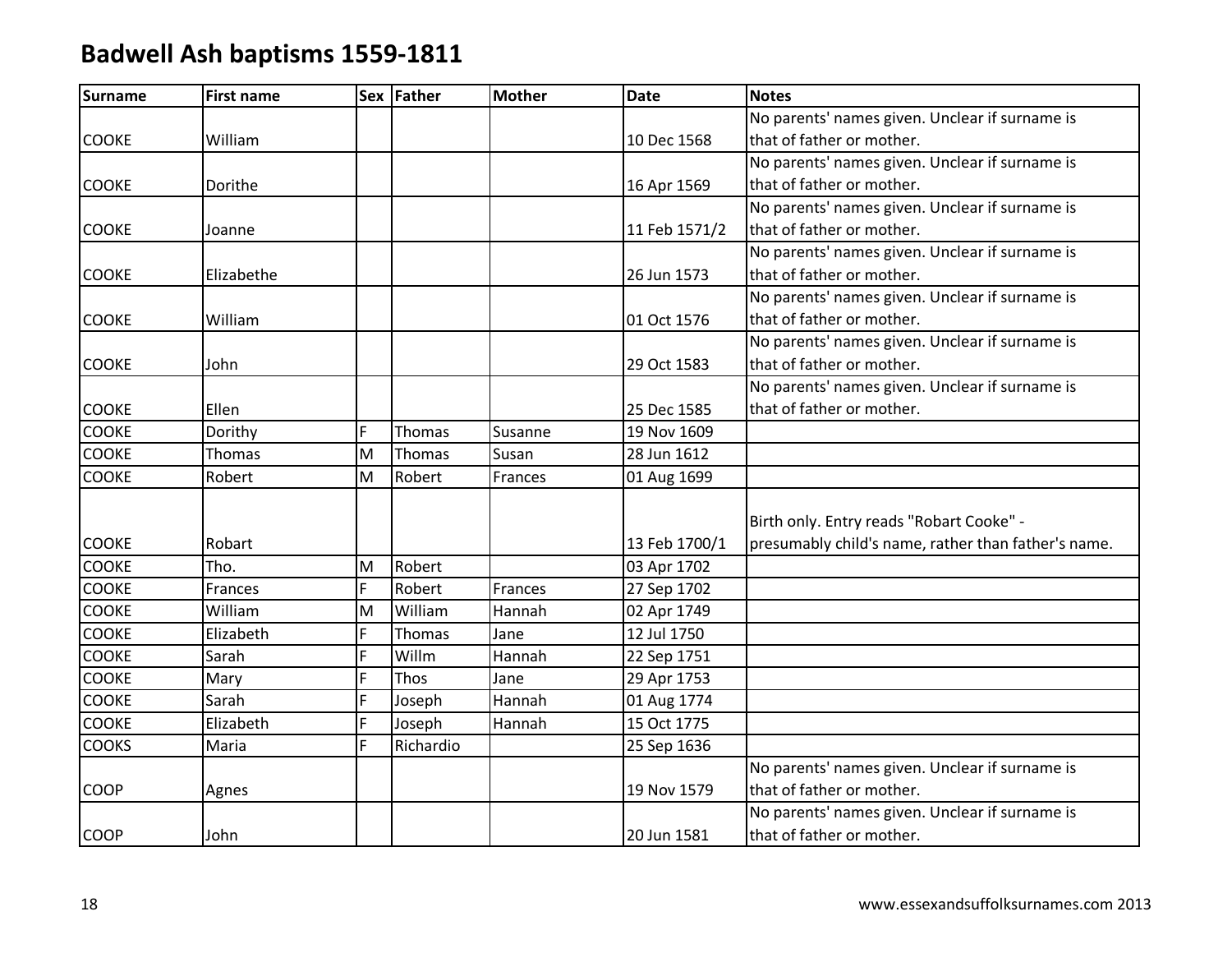| <b>Surname</b>  | <b>First name</b> |    | Sex Father | <b>Mother</b> | <b>Date</b>   | <b>Notes</b>                                       |
|-----------------|-------------------|----|------------|---------------|---------------|----------------------------------------------------|
| <b>COOPER</b>   | Margret           | F  | Richard    | Martha        | 06 Jan 1604/5 |                                                    |
| <b>COOPER</b>   | Richard           | M  | Richard    | Margaret      | 19 Oct 1605   |                                                    |
| <b>COOPER</b>   | Marie             | F  | Richard    | Margaret      | 20 Mar 1607/8 |                                                    |
| <b>COOPER</b>   | George            | M  | John       | Sarah         | 28 Jan 1770   |                                                    |
| <b>COOPER</b>   | Esther            | F. | John       | Sarah         | 26 Sep 1773   |                                                    |
| <b>COOPER</b>   | John              | M  | Thomas     | Anne          | 01 Sep 1776   |                                                    |
| <b>COOPER</b>   | Frances           | F. | Thomas     | Anne          | 27 Jul 1778   |                                                    |
| <b>COOPER</b>   | Mary              | F. | Thomas     | Anne          | 14 Feb 1779   |                                                    |
| <b>COOPER</b>   | Edward            | M  | Thomas     | Anne          | 01 Jan 1786   |                                                    |
| <b>COOPER</b>   | William           | M  | Thomas     | Anne          | 01 Jan 1786   |                                                    |
| <b>COOPER</b>   | Eliza             | F  | John       | Mary          | 10 Dec 1808   | DoB: 24 Oct 1806.                                  |
| <b>COOPER</b>   | John              | M  | John       | Mary          | 10 Dec 1808   |                                                    |
| <b>CORBILL</b>  | Mary              | F. | John       | Rebekah       | 18 May 1794   |                                                    |
| <b>CORNWELL</b> | Hannah            | F  | Thomas     | Elizabeth     | 21 Feb 1790   |                                                    |
| <b>COTES</b>    | John              | M  | William    | Diana         | 27 Mar 1808   |                                                    |
| <b>COTES</b>    | Diana             | F. | William    | Diana         | 01 Apr 1810   |                                                    |
|                 |                   |    |            |               |               | No parents' names given. Unclear if surname is     |
| <b>COTTON</b>   | Dorithe           |    |            |               | 04 May 1580   | that of father or mother.                          |
|                 |                   |    |            |               |               | No parents' names given. Unclear if surname is     |
| COTTON          | Anne              |    |            |               | 20 Aug 1582   | that of father or mother.                          |
|                 |                   |    |            |               |               | No parents' names given. Unclear if surname is     |
| <b>COTTON</b>   | Edward            |    |            |               | 07 Mar 1583/4 | that of father or mother.                          |
| COX             | Tho.              | M  | Thomoii    |               | 13 Feb 1635/6 |                                                    |
|                 |                   |    |            |               |               | No parents' names given. Unclear if surname is     |
| <b>CREMER</b>   | John              |    |            |               | 14 Mar 1567/8 | that of father or mother.                          |
|                 |                   |    |            |               |               | No parents' names given. Unclear if surname is     |
|                 |                   |    |            |               |               | that of father or mother. Not clear if baptism was |
| <b>CREMER</b>   | Christian         |    |            |               | 29 May 156    | in 1568 or 1569.                                   |
| <b>CULLUM</b>   | Willm             | M  | Charles    | Sarah         | 10 Jul 1766   |                                                    |
| <b>CULLUM</b>   | John              | M  | John       | Susanna       | 20 May 1810   |                                                    |
| <b>CUTT</b>     | Simont            | M  | Will.      |               | 29 Oct 1677   |                                                    |
| <b>CUTTE</b>    | Matthewe          | F  | Will.      |               | 30 Oct 1672   |                                                    |
| <b>CUTTE</b>    | Will.             | M  | Will.      |               | 07 Jun 1674   |                                                    |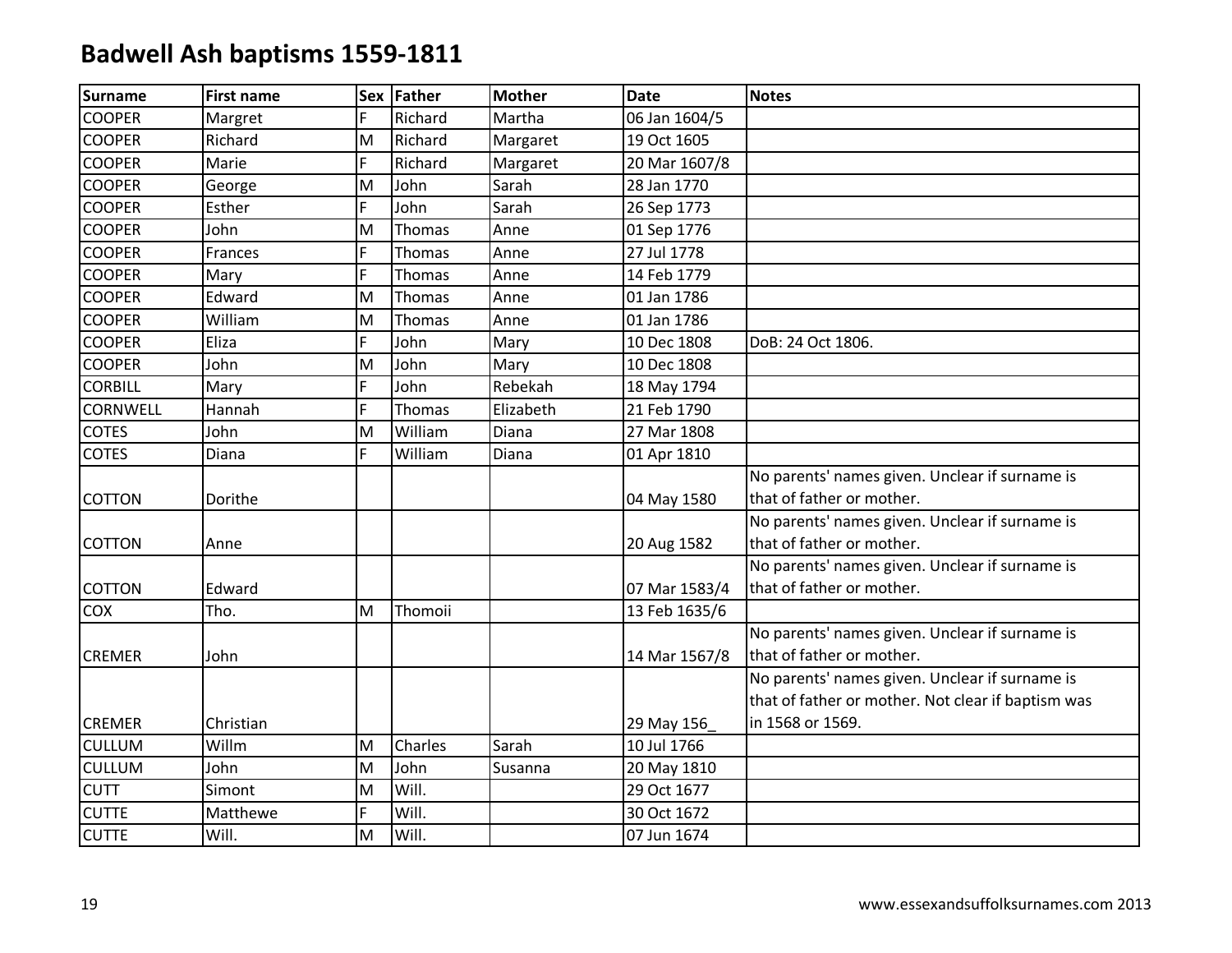| <b>Surname</b> | <b>First name</b> |    | Sex Father    | <b>Mother</b> | <b>Date</b>   | <b>Notes</b>                                   |
|----------------|-------------------|----|---------------|---------------|---------------|------------------------------------------------|
| <b>CUTTING</b> | George            | M  | John          | Elizab.       | 29 Apr 1764   |                                                |
| <b>CUTTING</b> | Robt              | M  | John?         | ς             | 23 Feb 1766   | Very faint                                     |
| <b>CUTTING</b> | Thos              | M  | John          | Eliz.         | 22 Nov 1767   |                                                |
| <b>CUTTING</b> | John              | M  | John          | Eliz.         | 27 Mar 1769   |                                                |
| <b>CUTTING</b> | James             | M  | John          | Sarah         | 26 Sep 1773   |                                                |
| <b>CUTTING</b> | William           | M  | John          | Sarah         | 24 Mar 1776   |                                                |
| D*KON          | Margaret          | F. | William       | Elizabeth     | 14 Oct 1605   |                                                |
|                |                   |    |               |               |               | No parents' names given. Unclear if surname is |
| <b>DALE</b>    | Roger             |    |               |               | 02 Jul 1598   | that of father or mother.                      |
|                |                   |    |               |               |               | No parents' names given. Unclear if surname is |
| <b>DAME</b>    | John              |    |               |               | 20 Aug 1559   | that of father or mother.                      |
| <b>DANIEL</b>  | Richardus         | M  | Jo[h_]is      |               | 08 May 1614   | Daniel alias Elsigood (see under both names)   |
| <b>DANYELL</b> | Josifo            | M  | John          |               | 14 Jan 1615/6 |                                                |
| <b>DANYELL</b> | Isack             | M  | John          |               | 12 Aug 1621   |                                                |
| <b>DAY</b>     | Thomas            | M  | Thomas        | Elizabeth     | 12 Sep 1714   |                                                |
| <b>DAY</b>     | Elisabeth         | E. | <b>Thomas</b> | Elisabeth     | 16 Mar 1717/8 |                                                |
| <b>DAY</b>     | Mary              | F. | Thos          | Eliz          | 05 Jan 1723/4 |                                                |
| <b>DAY</b>     | Mare              | F. | Robert        |               | 22 Apr 1617   |                                                |
| <b>DAY</b>     | Elysabeth         | F  | Robert        |               | 22 Feb 1620/1 |                                                |
| <b>DAY</b>     | George            | M  | George        |               | 10 Oct 1641   |                                                |
| <b>DAY</b>     | William           | M  | George        |               | 22 Feb 1643/4 |                                                |
| <b>DAY</b>     | John              | M  | George        | Joane         | 16 Jan 1647/8 |                                                |
| <b>DAY</b>     | Margarett         | F. | George        | Joane         | 16 Jan 1647/8 |                                                |
| <b>DAY</b>     | Vine              | F. | William       | Vine          | 23 Jun 1688   |                                                |
| <b>DAY</b>     | John              | M  | William       | Vine          | 12 Sep 1689   |                                                |
| <b>DAY</b>     | Thomas            | M  | Thomas        | Sarah         | 07 Jan 1754   |                                                |
| <b>DAY</b>     | Sarah             | F. | <b>Thomas</b> | Sarah         | 02 Feb 1755   |                                                |
| <b>DAY</b>     | John              | M  | Thomas        | Sarah         | 12 Sep 1756   |                                                |
| <b>DAY</b>     | Ann               | F  | Thomas        | Sarah         | 09 Jul 1758   |                                                |
| <b>DAY</b>     | Willm             | M  | Thos          | Sarah         | 01 Jun 1760   |                                                |
| <b>DAY</b>     | Mary              | F. | Thos          | Sarah         | 28 Mar 1762   |                                                |
| <b>DAY</b>     | Francis           | M  | Thomas        | Sarah         | 11 Mar 1764   |                                                |
| <b>DAY</b>     | James             | M  | <b>Thos</b>   | Sarah         | 25 May 1766   |                                                |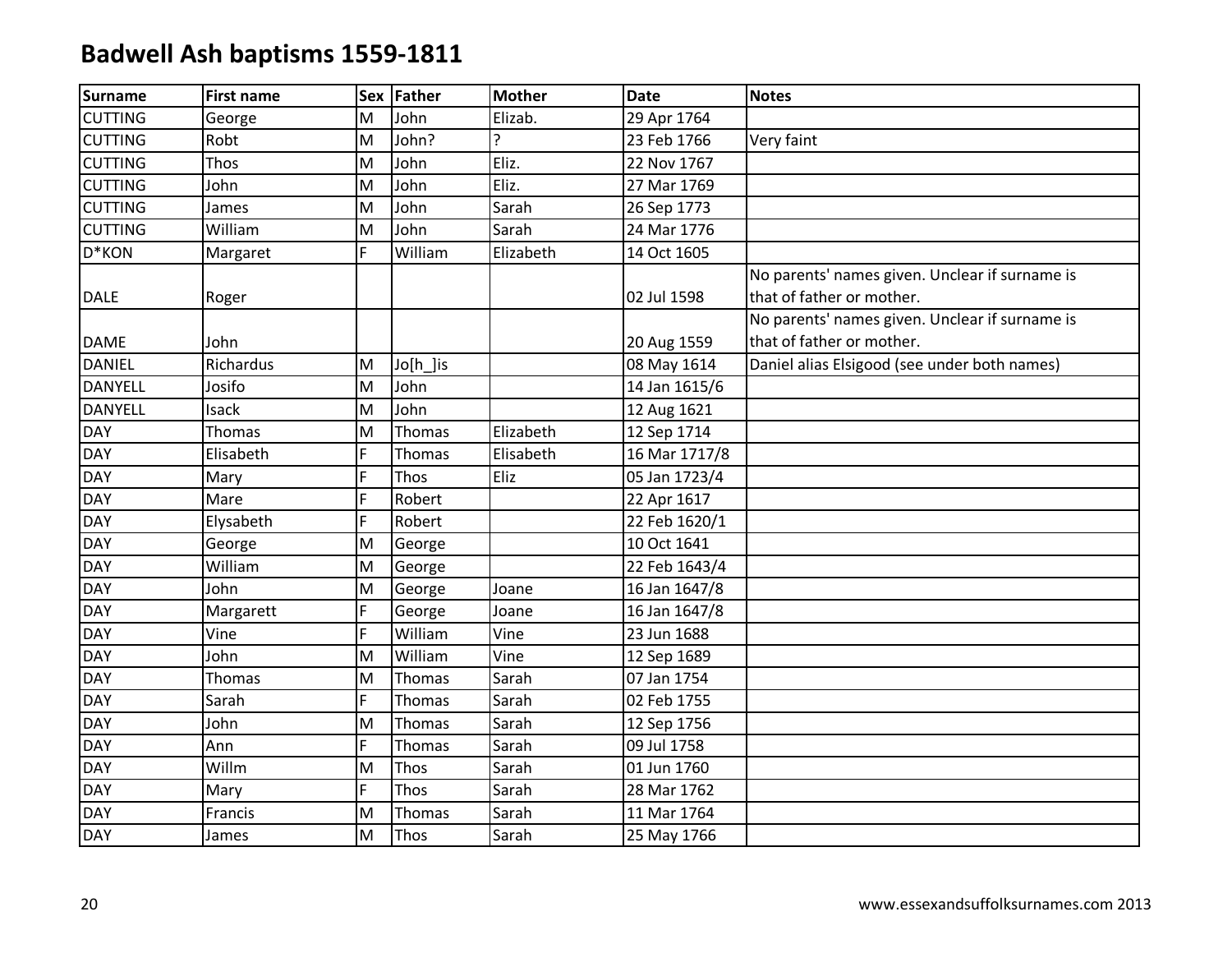| <b>Surname</b> | <b>First name</b>   | Sex | Father  | <b>Mother</b> | <b>Date</b>    | <b>Notes</b>                                   |
|----------------|---------------------|-----|---------|---------------|----------------|------------------------------------------------|
| <b>DAY</b>     | Mary                | Ē.  | James   | Anne          | 10 Aug 1791    |                                                |
|                |                     |     |         |               |                | No parents' names given. Unclear if surname is |
| <b>DAYE</b>    | Margaret            |     |         |               | * Dec 1587     | that of father or mother.                      |
|                |                     |     |         |               |                | No parents' names given. Unclear if surname is |
| <b>DAYE</b>    | John                |     |         |               | 07 Mar 1590/1  | that of father or mother.                      |
|                |                     |     |         |               |                | No parents' names given. Unclear if surname is |
| <b>DAYE</b>    | John                |     |         |               | 22 Jan 1592/3  | that of father or mother.                      |
|                |                     |     |         |               |                | No parents' names given. Unclear if surname is |
| <b>DAYE</b>    | Roger               |     |         |               | 31 Aug 1595    | that of father or mother.                      |
|                |                     |     |         |               |                | No parents' names given. Unclear if surname is |
| <b>DAYE</b>    | William             |     |         |               | 02 Feb 1597/8  | that of father or mother.                      |
| <b>DAYE</b>    | Margaret            | F   | William | Vine          | 04 Jun 1692    |                                                |
| <b>DAYNES</b>  | Jonathan            | M   | John    |               | 13 Sep 1640    |                                                |
| <b>DENNY</b>   | <b>Tiles Walner</b> | M   | Robert  | Isabella      | 18 Jan 1779    |                                                |
| <b>DENNY</b>   | Arthur              | M   | Robert  | Isabella      | 28 Oct 1781    |                                                |
| <b>DENNY</b>   | Sophia              |     |         | Isabella      | 22 Apr 1787    | Base born                                      |
| <b>DENNY</b>   | Mary                | F.  | John    | Isabella      | 03 Feb 1789    |                                                |
| <b>DENNY</b>   | James               | M   | Arthur  | Catherine     | 24 Jun 1810    |                                                |
| <b>DEYE</b>    | George              | M   | John    |               | 25 Jul 1600    |                                                |
| <b>DEYE</b>    | Elizabethe          | F   | John    |               | 27 May 1604    |                                                |
| <b>DEYE</b>    | John                | M   | John    | Joanne        | 24 Aug 1607    |                                                |
|                |                     |     |         |               |                | No parents' names given. Unclear if surname is |
| <b>DIER</b>    | Merabell            |     |         |               | 07 Jul 1574    | that of father or mother.                      |
|                |                     |     |         |               |                | No parents' names given. Unclear if surname is |
| <b>DIER</b>    | Robt.               |     |         |               | 07 Mar 1579/80 | that of father or mother.                      |
| <b>DOWNING</b> | Sarah               | F   | William | Sarah         | 12 Jan 1800    |                                                |
| <b>DOWNING</b> | Mary                | F   | William | Sarah         | 06 Dec 1801    |                                                |
| <b>DOWNING</b> | Mary                | F   | William | Sarah         | 25 Jul 1802    |                                                |
| <b>DOWNING</b> | James               | M   | William | Sarah         | 05 Dec 1805    |                                                |
| <b>DOWNING</b> | James               | M   | William | Sarah         | 10 Sep 1809    | DoB: 05 Dec 1805.                              |
| <b>DOWNING</b> | Susannah            | F.  | William | Sarah         | 10 Sep 1809    |                                                |
| <b>DOWNING</b> | George              | M   | William | Sarah         | 17 Feb 1811    |                                                |
| <b>DOWNS</b>   | William             | M   | William | Sarah         | 09 Jan 1805    |                                                |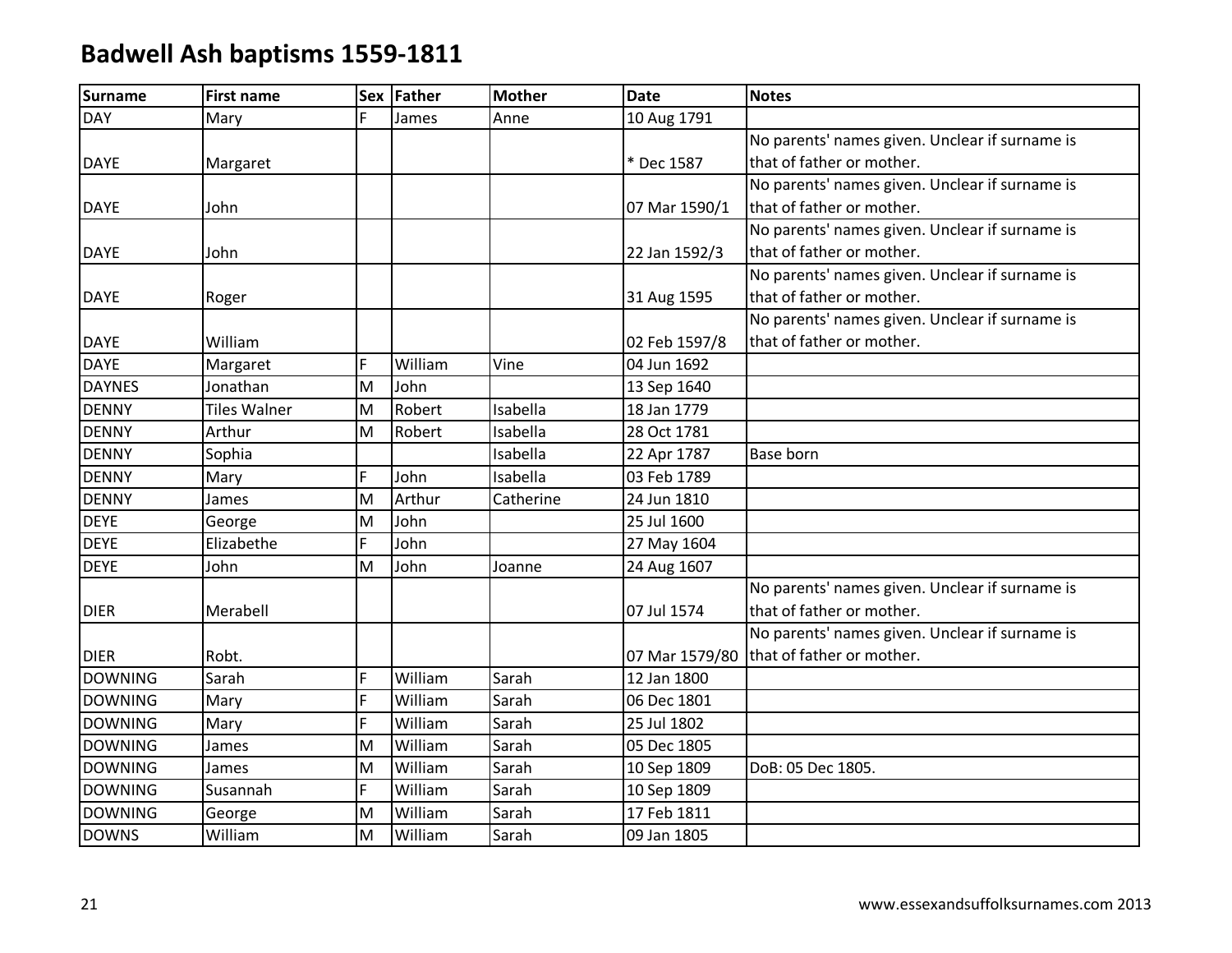| <b>Surname</b>   | <b>First name</b> |    | Sex Father | <b>Mother</b> | <b>Date</b>   | <b>Notes</b>                                   |
|------------------|-------------------|----|------------|---------------|---------------|------------------------------------------------|
| <b>DRAKE</b>     | William           | M  | John       | Dorothy       | 22 Jan 1792   |                                                |
| <b>DRAKE</b>     | John              | M  | John       | Dorothy       | 19 Jan 1794   |                                                |
| <b>DRAKE</b>     | Susannah          | F  | John       | Dorothy       | 11 Sep 1796   |                                                |
| <b>DRAKE</b>     | Dorothy           | F  | John       | Dorothy       | 20 Oct 1799   |                                                |
| <b>DRAKE</b>     | John              | M  | John       | Dorothy       | 20 Jun 1802   |                                                |
| <b>DRAKE</b>     | Susan             | F. | John       | Dorothy       | 05 Jul 1802   |                                                |
| <b>DRAKE</b>     | Thomas            | M  |            | Sarah         | 02 Feb 1806   |                                                |
| <b>DRAKE</b>     | Rose              | F  | John       | Dorothy       | 07 Apr 1811   |                                                |
| <b>DURENT</b>    | Elizabeth         | F. | Robert     | Elizabeth     | 19 Jul 1697   |                                                |
|                  |                   |    |            |               |               | No parents' names given. Unclear if surname is |
| <b>DURRANT</b>   | Susanne           |    |            |               | 01 May 1567   | that of father or mother.                      |
|                  |                   |    |            |               |               | No parents' names given. Unclear if surname is |
| <b>DYER</b>      | John              |    |            |               | 04 May 1577   | that of father or mother.                      |
| E[S_]LING        | John              | M  | John       |               | 12 Jan 1666/7 |                                                |
| <b>EACOCK</b>    | Thomas            | M  | Wm         | Ann           | 11 Oct 1713   | Alcock alias Eacock (see under both names)     |
| <b>EACOCK</b>    | James             | M  | William    | Ann           | 08 Nov 1716   | Alcock alias Eacock (see under both names)     |
| <b>EACOCK</b>    | [S_]arah          | F. | John       | Margrat       | 15 Oct 1678   |                                                |
| <b>EACOCK</b>    | John              | M  | John       | Margit        | 09 Jun 1681   |                                                |
| <b>EACOCK</b>    | William           | M  | John       | Margreat      | 29 Jun 1684   |                                                |
| <b>EACOCK</b>    | James             | M  | John       | Margarett     | 17 Sep 1687   |                                                |
| <b>EARNE</b>     | John              | M  | Henryo     |               | 23 Mar 1616/7 |                                                |
| <b>EDWARDES</b>  | Elizabeth         | F. | William    |               | * Mar 1662/3  |                                                |
| <b>EDWARDS</b>   | Edward            | M  | Edward     | Susanna       | 02 Nov 1707   |                                                |
| <b>EDWARDS</b>   | James             | M  | Edward     | Susanna       | 06 Feb 1708/9 |                                                |
| <b>EDWARDS</b>   | William           | M  | Edward     | Susanna       | 04 Jan 1710/1 |                                                |
| <b>EDWARDS</b>   | Susanna           | F. | Edward     | Susanna       | 08 Feb 1712/3 |                                                |
| <b>EDWARDS</b>   | George            | M  | Edward     | Susanna       | 04 Jul 1714   |                                                |
| <b>EDWARDS</b>   | Mary              | F. | Edward     | Susanna       | 02 Feb 1717/8 |                                                |
| <b>EDWARDS</b>   | John              | M  | Edward     | Susana        | 07 Oct 1722   |                                                |
| <b>EDWARDS</b>   | George            |    |            | Elizth        | 25 Jan 1741/2 | Base child                                     |
| <b>EDWARDS</b>   | William           | M  | William    |               | 19 Jan 1664/5 |                                                |
| ELES[ST]ON       | Eliz              | F. |            | Judah         | 20 Jul 1723   | Illegitimate                                   |
| <b>ELLSEGOOD</b> | Anne              | F. | Jo[sh]nno  |               | 03 Mar 1618/9 |                                                |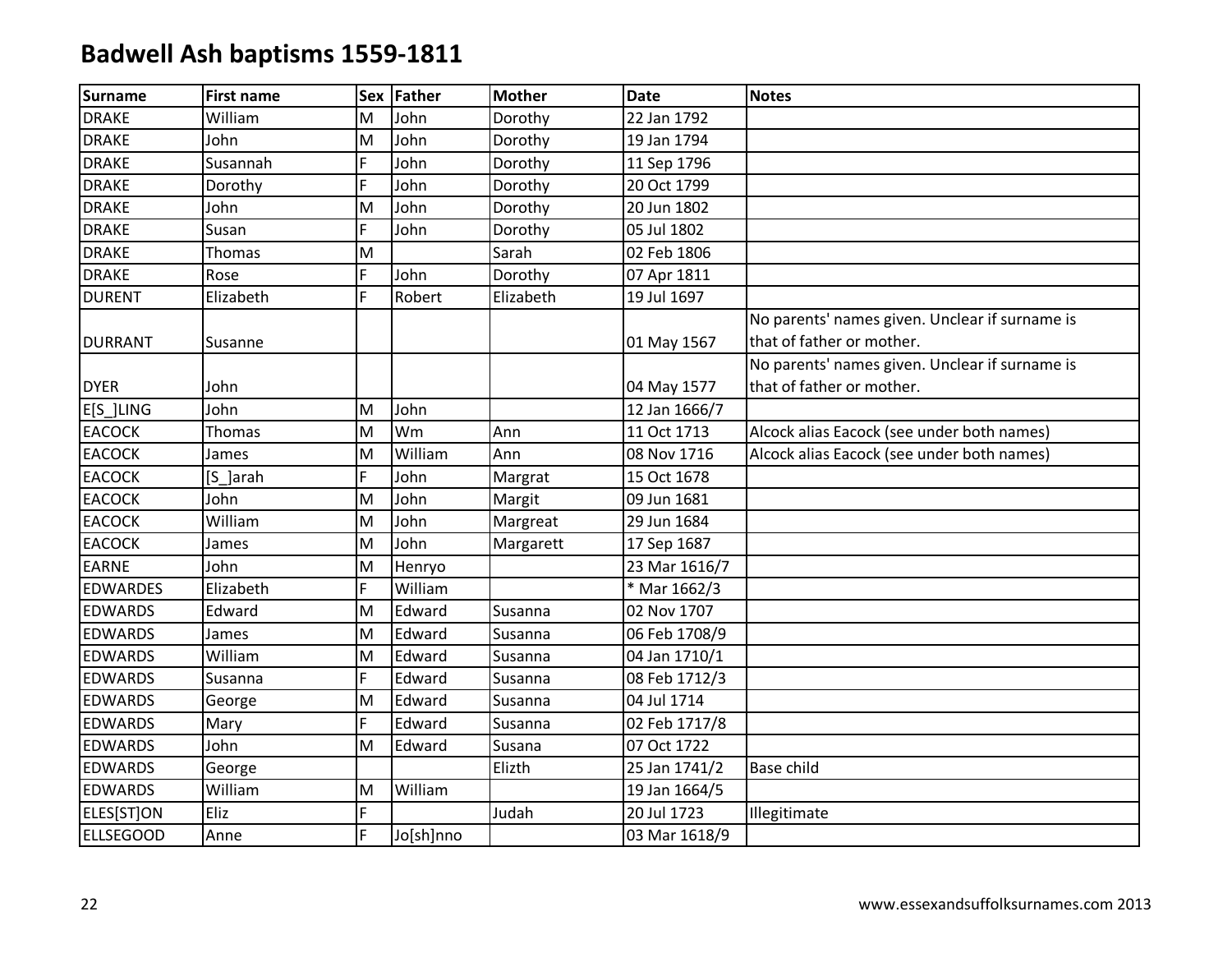| <b>Surname</b>  | <b>First name</b> |    | Sex Father | <b>Mother</b> | <b>Date</b>   | <b>Notes</b>                                   |
|-----------------|-------------------|----|------------|---------------|---------------|------------------------------------------------|
| <b>ELSDEN</b>   | Elizabeth         | F. |            | Ann           | 12 Dec 1762   | Base born. Abode: Ashfield                     |
| ELSEYOOD?       | Thomas            | M  | John       |               | 17 Dec 1609   |                                                |
| <b>ELSIGOOD</b> | Richardus         | M  | Jo[h_]is   |               | 08 May 1614   | Daniel alias Elsigood (see under both names)   |
| <b>EWER</b>     | Ann               | F. | Joseph     |               | 29 Mar 1619   |                                                |
|                 |                   |    |            |               |               | No parents' names given. Unclear if surname is |
| F*LER           | Mathew            |    |            |               | 15 Feb 1588/9 | that of father or mother.                      |
| <b>FAKES</b>    | Susannah          | F. | Thomas     | Mary          | 25 Dec 1797   |                                                |
| <b>FAKES</b>    | Elizabeth         | F  | Thomas     | Mary          | 17 Jul 1804   |                                                |
| <b>FAKES</b>    | Harriet           | F  | Thomas     | Mary          | 10 Aug 1806   |                                                |
| <b>FAKES</b>    | Harriet           | F. | Thomas     | Sarah         | 08 Oct 1810   |                                                |
| <b>FAKES</b>    | Sophia            | F. | Thomas     | Sarah         | 08 Oct 1810   |                                                |
| <b>FAYS</b>     | Henry             | M  | Joseph     | Sarah         | 14 Jan 1770   |                                                |
| <b>FAYS</b>     | Susan             | F. | Joseph     | Sarah         | 14 Jan 1770   |                                                |
| <b>FAYS</b>     | Elizabeth         | F  | Joseph     | Sarah         | 19 Apr 1772   |                                                |
| <b>FAYS</b>     | Susan             | F. | Joseph     | Sarah         | 18 May 1777   |                                                |
| <b>FAYS</b>     | Sarah             | F. | Joseph     | Sarah         | 01 Aug 1779   |                                                |
|                 |                   |    |            |               |               | No parents' names given. Unclear if surname is |
| <b>FENNE</b>    | Anna              |    |            |               | 22 Mar 1591/2 | that of father or mother.                      |
|                 |                   |    |            |               |               | No parents' names given. Unclear if surname is |
| FENNE?          | Anna              |    |            |               | 17 Nov 1590   | that of father or mother.                      |
| <b>FISHER</b>   | Jane              | F. | John       |               | 21 Mar 1724/5 |                                                |
| <b>FISHER</b>   | Martha            | F. | John       | Martha        | * Dec 1728    |                                                |
| <b>FISHER</b>   | John              | M  | John       | Martha        | 29 Jun 1731   |                                                |
| <b>FISK</b>     | John              | M  | John       | Mary          | 17 Sep 1723   |                                                |
| <b>FISKE</b>    | Robert            | M  | John       | Mary          | 29 Oct 1725   |                                                |
| <b>FISKE</b>    | William           | M  | John       | Mary          | 11 Aug 1727   |                                                |
| <b>FISKE</b>    | Mary              | F. | John       | Mary          | 24 Jan 1730/1 |                                                |
| <b>FLAT</b>     | Ann               | F  | William    | Ann           | 27 May 1638   |                                                |
| <b>FLATT</b>    | John              | M  | John       | Anne          | 09 Feb 1800   |                                                |
| <b>FLATT</b>    | James             | M  | John       | Elizabeth     | 23 Nov 1806   |                                                |
| <b>FLATT</b>    | Mary              | F. | John       | Anne          | 24 Jul 1808   |                                                |
|                 |                   |    |            |               |               | No parents' names given. Unclear if surname is |
| <b>FLETCHER</b> | Lidia             |    |            |               | 06 Nov 1593   | that of father or mother.                      |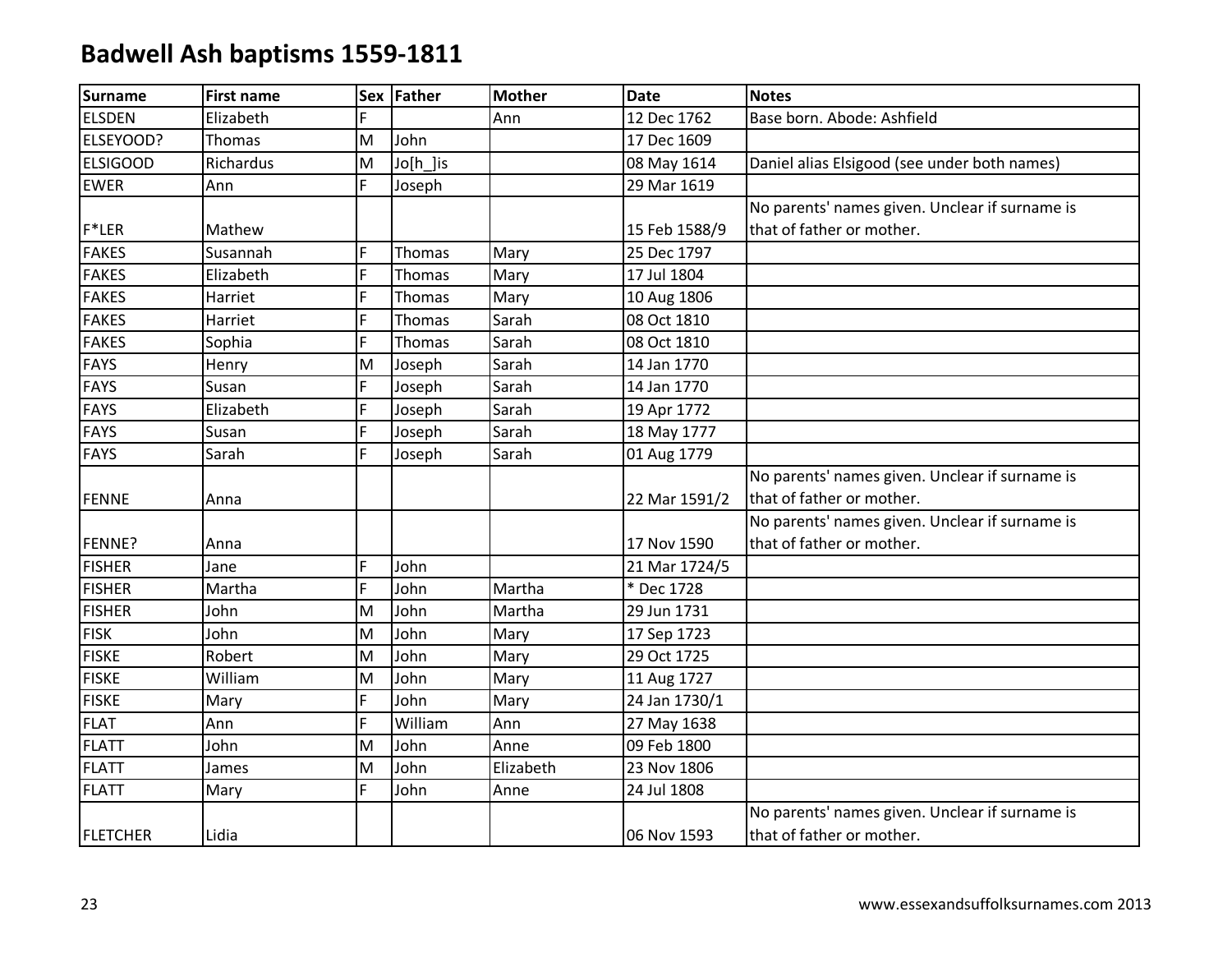| <b>Surname</b>  | <b>First name</b> |   | Sex Father | <b>Mother</b> | <b>Date</b>    | <b>Notes</b>                                       |
|-----------------|-------------------|---|------------|---------------|----------------|----------------------------------------------------|
|                 |                   |   |            |               |                | No parents' names given. Unclear if surname is     |
| <b>FLETCHER</b> | William           |   |            |               | 12 Jan 1594/5  | that of father or mother.                          |
| FO[O_]LLER      | Phebe             | F | John       |               | 26 Feb 1649/50 |                                                    |
|                 |                   |   |            |               |                | No parents' names given. Unclear if surname is     |
| <b>FORDAM</b>   | Robert            |   |            |               | 11 Dec 1586    | that of father or mother.                          |
|                 |                   |   |            |               |                | No parents' names given. Unclear if surname is     |
| <b>FORDAM</b>   | Abraham           |   |            |               | 08 May 1589    | that of father or mother.                          |
|                 |                   |   |            |               |                | No parents' names given. Unclear if surname is     |
| <b>FORDAM</b>   | Anna              |   |            |               | 09 Feb 1591/2  | that of father or mother.                          |
|                 |                   |   |            |               |                | No parents' names given. Unclear if surname is     |
| <b>FORDAM</b>   | John              |   |            |               | 24 Feb 1593/4  | that of father or mother.                          |
|                 |                   |   |            |               |                | No parents' names given. Unclear if surname is     |
| <b>FORDAM</b>   | Sara              |   |            |               | 02 May 1596    | that of father or mother.                          |
|                 |                   |   |            |               |                | No parents' names given. Unclear if surname is     |
| <b>FORDAM</b>   | Rebecca           |   |            |               | 09 Nov 1598    | that of father or mother.                          |
| <b>FORDHAM</b>  | Thoams            | M | Thos       |               | 11 Feb 1600/1  |                                                    |
| <b>FOSTER</b>   | John              | M | James      |               | 02 Jun 1620    |                                                    |
| <b>FOSTER</b>   | Elizabeth         | F | James      |               | * Apr 1624     |                                                    |
| <b>FOSTER</b>   | Ester             | F | James      |               | 04 Feb 1626/7  |                                                    |
|                 |                   |   |            |               |                | No parents' names given. Unclear if surname is     |
|                 |                   |   |            |               |                | that of father or mother. Not clear if baptism was |
| <b>FRANCES</b>  | Henry             |   |            |               | 11 Dec 156     | in 1568 or 1569.                                   |
|                 |                   |   |            |               |                | No parents' names given. Unclear if surname is     |
| <b>FRANCES</b>  | Edmund            |   |            |               | 01 Oct 1571    | that of father or mother.                          |
| <b>FRANCIS</b>  | Mary Anne         | F | Robert     | Anne          | 17 Sep 1809    |                                                    |
| <b>FREND</b>    | Henry             | M | Henry      | Mary          | 24 Sep 1769    |                                                    |
| <b>FRIEND</b>   | Sarah             | F | Henry      | Mary          | 27 Mar 1768    |                                                    |
| <b>FRIEND</b>   | Isaac             | M |            | Sarah         | 27 Jan 1793    | Base born                                          |
| <b>FROST</b>    | Winwood           | M | Thoams     | Mary          | 26 Nov 1809    |                                                    |
| <b>FULLER</b>   | Maray             | F | Robert     | Easle         | 05 May 1723    |                                                    |
| <b>FULLER</b>   | Alice             | F | Robert     | Alice         | 16 Oct 1726    |                                                    |
| <b>FULLER</b>   | Elizabethe        | F | Peter      |               | 07 Dec 1576    |                                                    |
| <b>FULLER</b>   | Martha            | F | Peter      |               | 07 Dec 1576    |                                                    |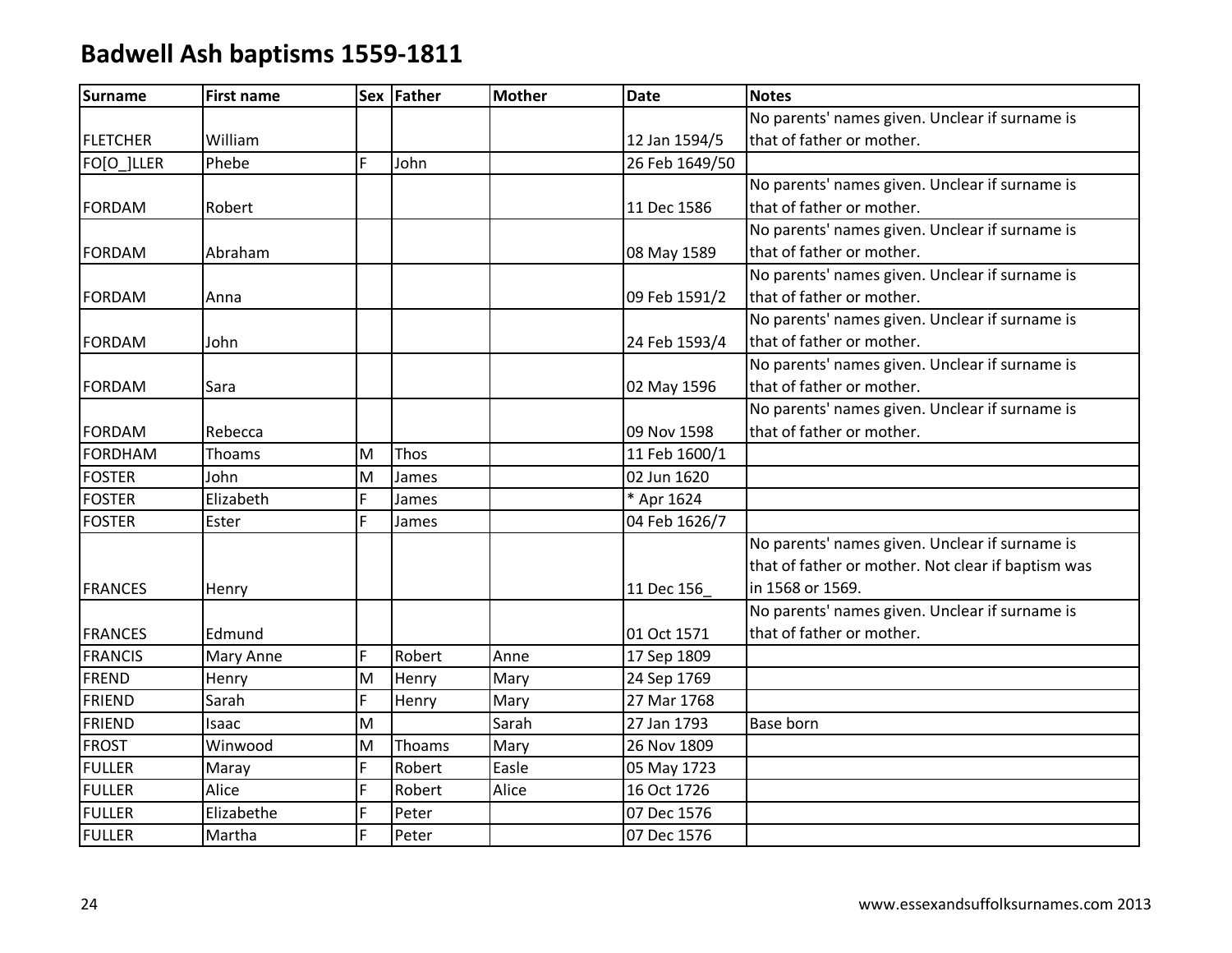| <b>Surname</b> | <b>First name</b> |   | Sex Father   | <b>Mother</b>   | <b>Date</b>   | <b>Notes</b>                                   |
|----------------|-------------------|---|--------------|-----------------|---------------|------------------------------------------------|
|                |                   |   |              |                 |               | No parents' names given. Unclear if surname is |
| <b>FULLER</b>  | Jane              |   |              |                 | 26 Jun 1586   | that of father or mother.                      |
|                |                   |   |              |                 |               | No parents' names given. Unclear if surname is |
| <b>FULLER</b>  | Mary              |   |              |                 | 18 Nov 1586   | that of father or mother.                      |
|                |                   |   |              |                 |               | No parents' names given. Unclear if surname is |
| <b>FULLER</b>  | Moyses            |   |              |                 | 19 Mar 1591/2 | that of father or mother.                      |
|                |                   |   |              |                 |               | No parents' names given. Unclear if surname is |
| <b>FULLER</b>  | Phebe             |   |              |                 | 08 Jun 1595   | that of father or mother.                      |
| <b>FULLER</b>  | Thomas            | M | John         |                 | 09 Oct 1642   |                                                |
| <b>FULLER</b>  | Susan             | F | John         |                 | 01 Sep 1644   |                                                |
| <b>FULLER</b>  | Eliza             | F | Isaac        | Mary            | 21 Mar 1806   |                                                |
| <b>FULLER</b>  | Gent? Burton      | M | Isaac        | Anne            | 06 Jan 1811   |                                                |
| <b>GARNAHM</b> | Robert            | M | <b>Myles</b> |                 | 28 Oct 1600   |                                                |
| <b>GARNAHM</b> | Elizabethe        | F | <b>Miles</b> |                 | 19 Oct 1602   |                                                |
| <b>GARNAHM</b> | Williamm          | M | <b>Myles</b> |                 | 09 Oct 1605   |                                                |
| <b>GARNAHM</b> | Edmund            | M | <b>Myles</b> | Marye           | 20 Jan 1607/8 |                                                |
| <b>GARNAM</b>  | Elizabeth         | F | Thomas       |                 | 21 Mar 1627/8 |                                                |
| <b>GARNHAM</b> | Robert            | M | Robert       | Alice           | 04 Aug 1713   |                                                |
| <b>GARNHAM</b> | Warren            | M | Warren       | Mary            | 01 Dec 1713   |                                                |
| <b>GARNHAM</b> | Alice             | F | Robt         | Alice           | 27 Aug 1714   |                                                |
| <b>GARNHAM</b> | Sarah             | F | Warren       | Mary            | 12 Jun 1715   |                                                |
| <b>GARNHAM</b> | Robert            | M | Robt         | Alice           | 20 Sep 1716   |                                                |
| <b>GARNHAM</b> | Thomas            | M | Warren       | Mary            | 11 Nov 1716   |                                                |
| <b>GARNHAM</b> | Robert            | M | Warren       | Mary            | 12 Jul 1718   |                                                |
| <b>GARNHAM</b> | Thomas            | M | Robert       | Alice           | 11 Sep 1719   |                                                |
| <b>GARNHAM</b> | John              | M | Robert       | Eales           | 11 Apr 1721   |                                                |
| <b>GARNHAM</b> | Thoams            | M | Robert       | Eales           | 29 Mar 1723   |                                                |
| <b>GARNHAM</b> | <b>Bridgett</b>   | F | Thos         | <b>Bridgett</b> | 08 Dec 1727   |                                                |
| <b>GARNHAM</b> | Elizabeth         | F | Robert       | Alice           | 14 Mar 1728/9 |                                                |
| <b>GARNHAM</b> | Warren            | M | Warren       | Susan           | 08 Aug 1740   |                                                |
| <b>GARNHAM</b> | Warren            |   | Warren       | Susan           | 25 Dec 1741   |                                                |
| <b>GARNHAM</b> | Jno               |   | Warren       | Susan           | 20 Jun 1743   |                                                |
| <b>GARNHAM</b> | Susan             | F | Warren       | Susan           | 08 Nov 1744   |                                                |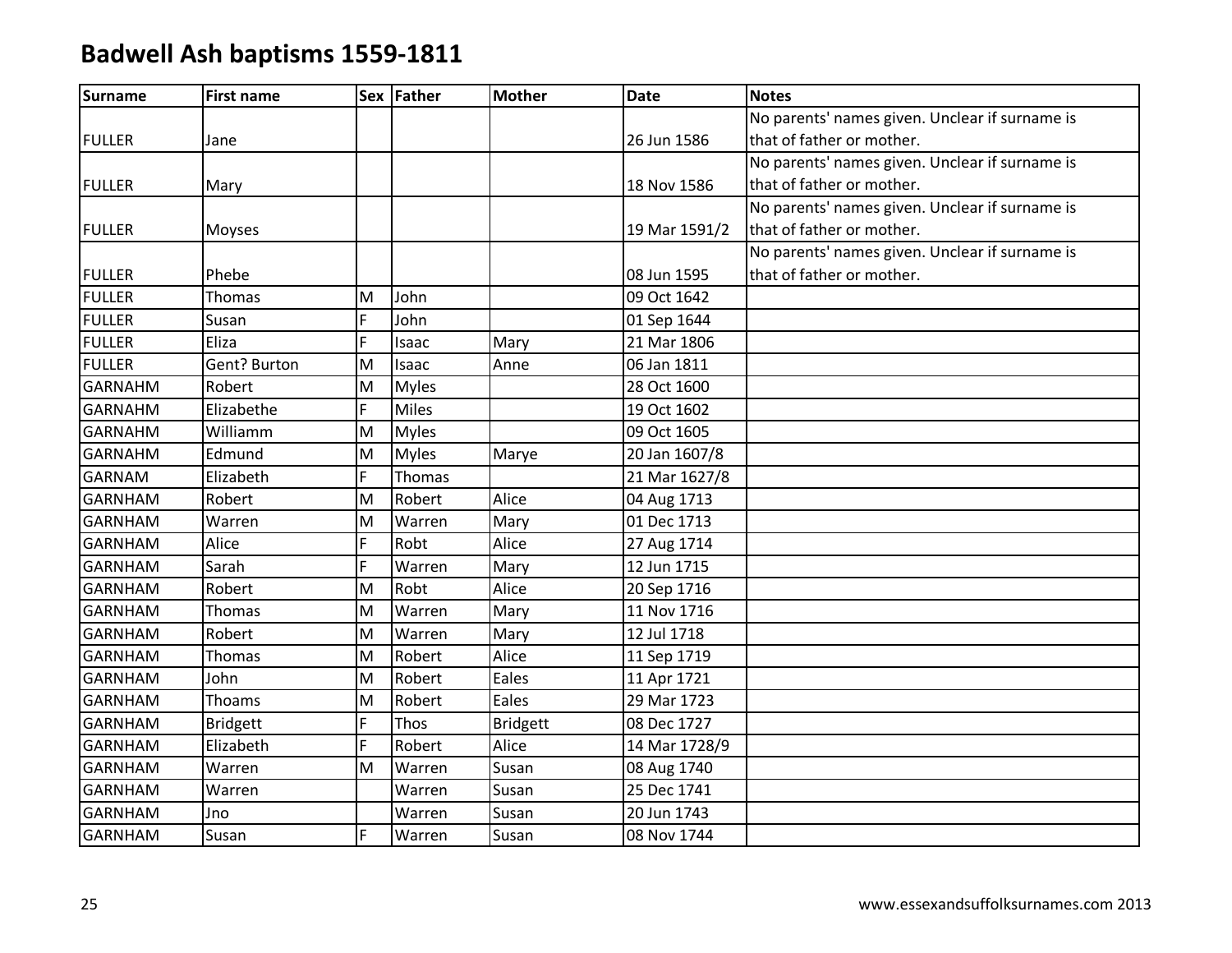| Surname        | <b>First name</b> |    | Sex Father | <b>Mother</b> | Date           | <b>Notes</b> |
|----------------|-------------------|----|------------|---------------|----------------|--------------|
| <b>GARNHAM</b> | Mary?             |    | William?   | Susan         | 30 Mar 1747    |              |
| <b>GARNHAM</b> | Warren            | M  | Warren     | Susan         | 21 Feb 1748/9  |              |
| <b>GARNHAM</b> | Wm                | M  | Wm         | Mary          | 12 Dec 1639    |              |
| <b>GARNHAM</b> | Sarah             | F  | William    |               | 06 Oct 1641    |              |
| <b>GARNHAM</b> | Anne              | F  | William    |               | 08 Oct 1643    |              |
| <b>GARNHAM</b> | Robert            | M  | William    |               | 29 Jan 1645/6  |              |
| <b>GARNHAM</b> | Mary              | F  | William    |               | 05 Oct 1648    |              |
| <b>GARNHAM</b> | Thomas            | M  | Robert     |               | 15 Jan 1649/50 |              |
| <b>GARNHAM</b> | Sarah             | F  | Robert     |               | 20 May 1652    |              |
| <b>GARNHAM</b> | Robert            | M  | Henry      |               | 12 Oct 1652    |              |
| <b>GARNHAM</b> | William           | M  | Robert     |               | 13 Mar 1655/6  |              |
| <b>GARNHAM</b> | Thomas            | M  | Tho.       | Sarah         | 15 May 1678    |              |
| <b>GARNHAM</b> | Sarah             | F  | Robart     | Elizabth      | 08 May 1680    |              |
| <b>GARNHAM</b> | Warran            | M  | Thomas     | Sarah         | 13 May 1681    |              |
| <b>GARNHAM</b> | Susan             | F  | Thomas     | Sarah         | 07 Jun 1683    |              |
| <b>GARNHAM</b> | Elizabeth         | F  | Robt       | Elizabeth     | 11 Sep 1683    |              |
| <b>GARNHAM</b> | Robert            | M  | Robert     | Elizabeth     | 15 Dec 1687    |              |
| <b>GARNHAM</b> | Mary              | F  | Robert     | Elizabeth     | 28 Feb 1689/90 |              |
| <b>GARNHAM</b> | Thomas            | M  | Robert     | Elizabeth     | 11 Aug 1692    |              |
| <b>GARNHAM</b> | Martha            | F  | Robert     | Elizabeth     | 14 Apr 1696    |              |
| <b>GARNHAM</b> | Anne              | F  | John       | Anne          | 08 Nov 1750    |              |
| <b>GARNHAM</b> | John              | M  | John       | Anne          | 09 Mar 1751/2  |              |
| <b>GARNHAM</b> | Anne              | F  | Thomas     | Sarah         | 17 Oct 1773    |              |
| <b>GARNHAM</b> | James             | M  | Thomas     | Sarah         | 03 Mar 1776    |              |
| <b>GARNHAM</b> | Anne              | F  | John       | Elizabeth     | 22 Feb 1795    |              |
| <b>GARNHAM</b> | Mary              | F  | John       | Elizabeth     | 22 Jan 1797    |              |
| <b>GARNHAM</b> | Elizabeth         | F  | John       | Elizabeth     | 11 Nov 1798    |              |
| <b>GARNHAM</b> | Sarah             | F  | John       | Sarah         | 12 Oct 1800    |              |
| <b>GARNHAM</b> | John              | M  | Thomas     | Mary          | 12 Jul 1801    |              |
| <b>GARNHAM</b> | Sarah             | F  | Thomas     | Mary          | 03 May 1803    |              |
| <b>GARNHAM</b> | Mary              | F  | Thomas     | Mary          | 21 Jul 1805    |              |
| GARR[AO]D      | Elizabeth         | F  | John       | Elizbe?       | 26 Nov 1721    |              |
| GARR[AO]D      | Mary              | F. | John       | Elizbe?       | 26 Nov 1721    |              |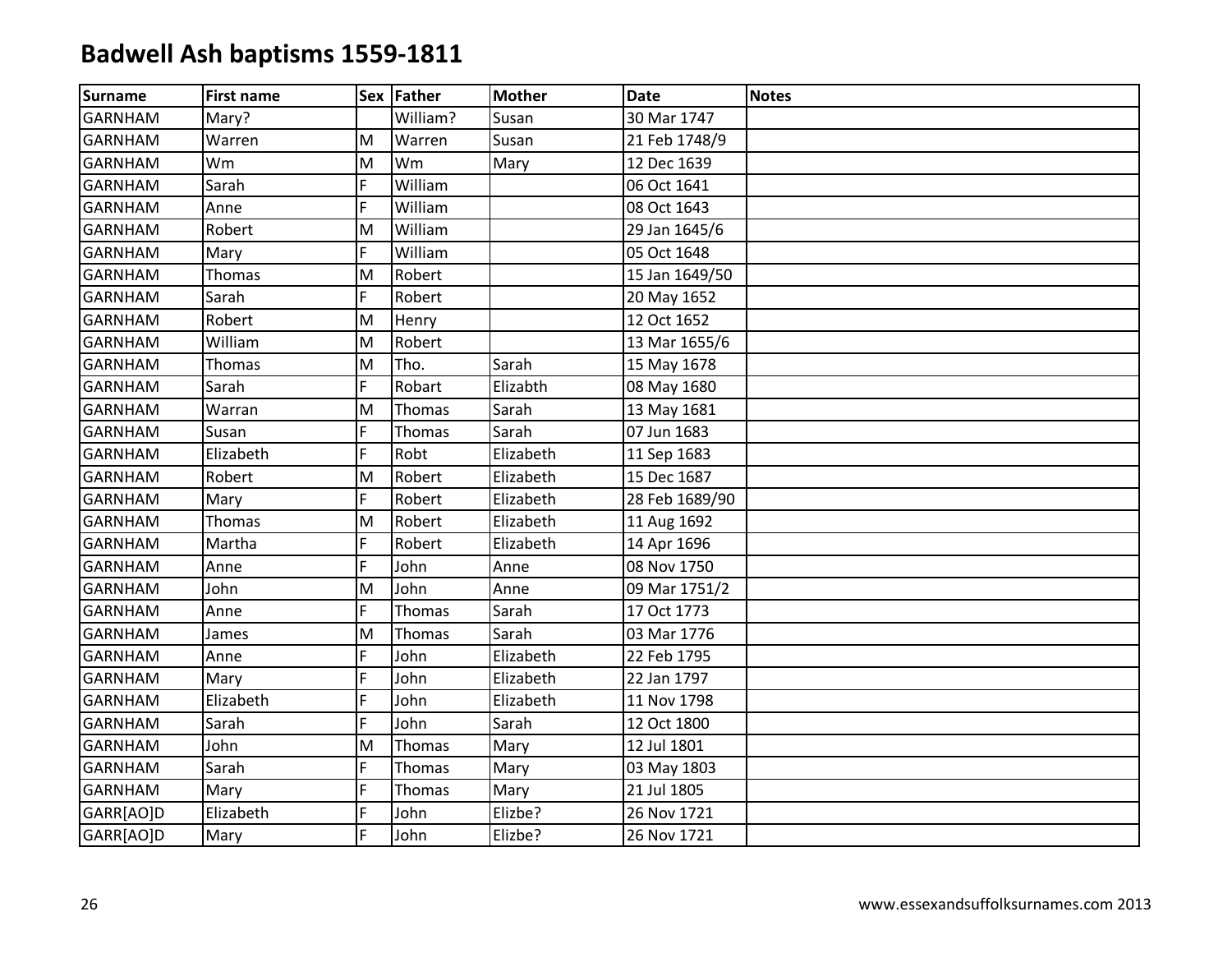| <b>Surname</b>    | <b>First name</b> |   | Sex Father | <b>Mother</b>  | <b>Date</b>    | <b>Notes</b>                                   |
|-------------------|-------------------|---|------------|----------------|----------------|------------------------------------------------|
| <b>GARROD</b>     | Jane              | F | John       | Elizabeth      | 20 Nov 1720    |                                                |
| <b>GATHERCOLE</b> | Mary              | F | William    | Sarah          | 03 Feb 1805    |                                                |
| <b>GATHERCOLE</b> | Frances           | F | William    | Sarah          | 07 Jun 1807    |                                                |
| <b>GAYMER</b>     | Margaret          | F |            | Margaret       | 26 Oct 1777    |                                                |
| <b>GAYMORE</b>    | Mary              | F | Stuen      | Mary           | 13 Jul 1704    |                                                |
| <b>GERRALD</b>    | Jno               |   | John       | Sarah          | 28 Dec 1743    |                                                |
| <b>GERRALD</b>    | Elizabeth         | F | John       | Sarah          | 27 Jun 1748    |                                                |
|                   |                   |   |            |                |                | No parents' names given. Unclear if surname is |
| <b>GEYFORD</b>    | Elizabethe        |   |            |                | 28 May 1566    | that of father or mother.                      |
| <b>GILBARD</b>    | Rich.             | M | Will.      |                | 02 Jul 1672    |                                                |
| <b>GILBARD</b>    | Samawell          | M | Sam.       |                | 03 Dec 1675    |                                                |
| <b>GILBARD</b>    | Richard           | M | Reuben     |                | 02 Aug 1676    |                                                |
| <b>GILBARD</b>    | Mathe             | F | Samuell    |                | 27 Nov 1676    |                                                |
| <b>GILBARD</b>    | Jarm?             | M | Sam        | Mathew         | 01 Mar 1680/1  |                                                |
| <b>GILBART</b>    | Mathew            | F | Ruben      |                | 12 Dec 1671    |                                                |
| <b>GILBARTT</b>   | Samuell           | M | Samuell    | Martha         | 06 Dec 1678    |                                                |
| <b>GILBERT</b>    | Willielmus        | M | Ricardie   |                | 29 Jun 1636    |                                                |
| <b>GILBERT</b>    | Mary              | F | Samuel     | Martha         | 31 Dec 1688    |                                                |
| <b>GILBERT</b>    | Margreat          | F | James      | Martha         | 27 Apr 1691    |                                                |
| <b>GILBERT</b>    | William           | M |            | Martha         | 26 Oct 1755    | Base born                                      |
| <b>GILBERTT</b>   | Reuben            | M | Reuben     | Frances        | 13 Dec 1678    |                                                |
| <b>GILBERTT</b>   | Robt              | M | Samuel     | Rebekah Martha | 13 Aug 1683    |                                                |
| <b>GILBERTT</b>   | Thos?             | F | Samuel     | Rebekah Martha | 13 Aug 1683    |                                                |
| <b>GILBERTT</b>   | Mary              | F | John       | Prudence       | 04 Oct 1683    |                                                |
| <b>GILBURD</b>    | Frances           | F | Rubenn     |                | 13 Sep 1674    |                                                |
| <b>GILLBERT</b>   | John              | M | Richard    |                | 26 Apr 1639    |                                                |
| <b>GILLBERT</b>   | Joseph            | M | Richard    |                | 13 Apr 1642    |                                                |
| <b>GILLBERT</b>   | Margaret          | F | Richard    |                | 23 Apr 1644    |                                                |
| <b>GILLBERT</b>   | Mary              | F | Richard    |                | 15 Dec 1646    |                                                |
| <b>GILLBERT</b>   | Samuell           | M | Richard    |                | 03 Apr 1649    |                                                |
| <b>GILLBERT</b>   | Robert            | M | Robert     |                | 31 Jan 1649/50 |                                                |
| <b>GILLBERT</b>   | Ann               | F | Robert     |                | 23 Jan 1651/2  |                                                |
| <b>GILLBERT</b>   | Thomas            | M | Richard    |                | 24 Sep 1652    |                                                |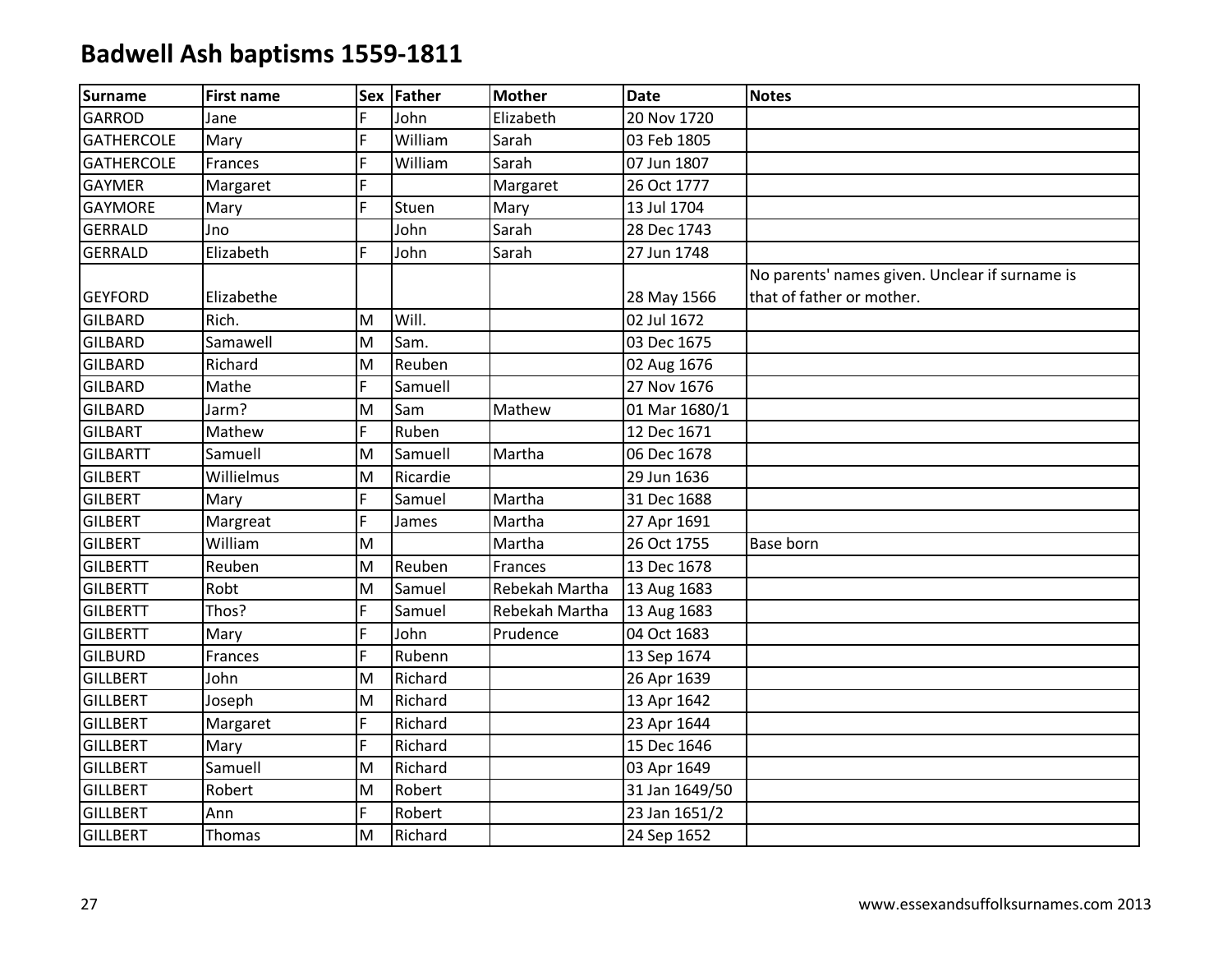| <b>Surname</b>  | <b>First name</b> |    | Sex Father | <b>Mother</b> | <b>Date</b>   | <b>Notes</b>                                   |
|-----------------|-------------------|----|------------|---------------|---------------|------------------------------------------------|
| <b>GILLBERT</b> | Mary              | F  | William    |               | 23 Aug 1666   |                                                |
|                 |                   |    |            |               |               | No parents' names given. Unclear if surname is |
| <b>GINNERYE</b> | Sarah             |    |            |               | 14 Sep 1589   | that of father or mother.                      |
| <b>GIRKIN</b>   | Mary              | F  | William    | Mary          | 21 Feb 1790   |                                                |
| $GO_{S}$        | Ann               | F  | Jab?       | Ann           | 30 Jan 1738/9 |                                                |
| <b>GOBBET</b>   | Robertus          | M  | Laurentii  | Elizabethe    | 10 Apr 1614   |                                                |
| <b>GODBOLD</b>  | Sarah             |    | Jno        | Sarah         | 11 Aug 1743   |                                                |
| <b>GODBOLD</b>  | Ann               |    | Jno        | Sarah         | 24 Mar 1744/5 |                                                |
| <b>GODBOLD</b>  | Hannah            | F  | John       | Sarah         | 28 Jun 1747   |                                                |
| <b>GODBOLD</b>  | John              | M  | John       | Sarah         | 14 Aug 1748   |                                                |
| <b>GODBOLD</b>  | Elizabeth         | F  | John       | Sarah         | 17 Dec 1749   |                                                |
| <b>GODBOLD</b>  | James             | M  | John       | Sarah         | 06 Jan 1750/1 |                                                |
| <b>GODBOLD</b>  | John              | M  | John       | Sarah         | 08 Mar 1751/2 |                                                |
| <b>GODBOLD</b>  | Hannah            | F  | John       | Sarah         | 25 Nov 1753   |                                                |
| <b>GODDARD</b>  | Mary              |    | Jno        | Sarah         | 11 Dec 1742   |                                                |
| <b>GODDARD</b>  | Mary              | F  | John       | Mary          | 08 Jan 1772   |                                                |
| <b>GODDARD</b>  | Anna Maia         | F. | John       | Mary          | 08 Feb 1773   |                                                |
| <b>GODDARD</b>  | John              | M  | John       | Mary          | 04 Nov 1774   |                                                |
| <b>GODDARD</b>  | Mary              | F  | John       | Mary          | 14 Jul 1776   |                                                |
| <b>GODDARD</b>  | Alexander         | M  | John       | Mary          | 19 Jul 1778   |                                                |
| <b>GODDARD</b>  | Sarah             | F  | John       | Mary          | 28 May 1780   |                                                |
| <b>GODDARD</b>  | Harriot           | F. | John       | Mary          | 01 Feb 1782   |                                                |
| <b>GODDARD</b>  | Elizabeth         | F  | John       | Mary          | 30 Jan 1784   |                                                |
| <b>GODDARD</b>  | George            | M  | John       | Mary          | 13 Jan 1786   |                                                |
| <b>GODDARD</b>  | Alexander         | M  | John       | Mary          | 03 Dec 1786   |                                                |
| <b>GODDARD</b>  | William Jackson   | M  | John       | Mary          | 09 Feb 1788   | A twin                                         |
| <b>GODDARD</b>  | Mary Anne         | F  | John       | Mary          | 09 Feb 1788   | A twin                                         |
| <b>GODDARD</b>  | Dennis            | M  | John       | Mary          | 11 Dec 1791   |                                                |
| <b>GODFREY</b>  | <b>Thomas</b>     | M  | Willam     | Elizeabth     | 01 May 1682   |                                                |
| <b>GOFE</b>     | Katherine         | F  | Thomas     |               | 02 Sep 1666   |                                                |
| <b>GOFF</b>     | Ann               | F  | Thomas     |               | $* * 1653$    |                                                |
| <b>GOFF</b>     | John              | M  | Thomas     |               | 10 Oct 1654   |                                                |
| <b>GOOCH</b>    | John              | M  |            | Sarah         | 31 Jan 1640/1 |                                                |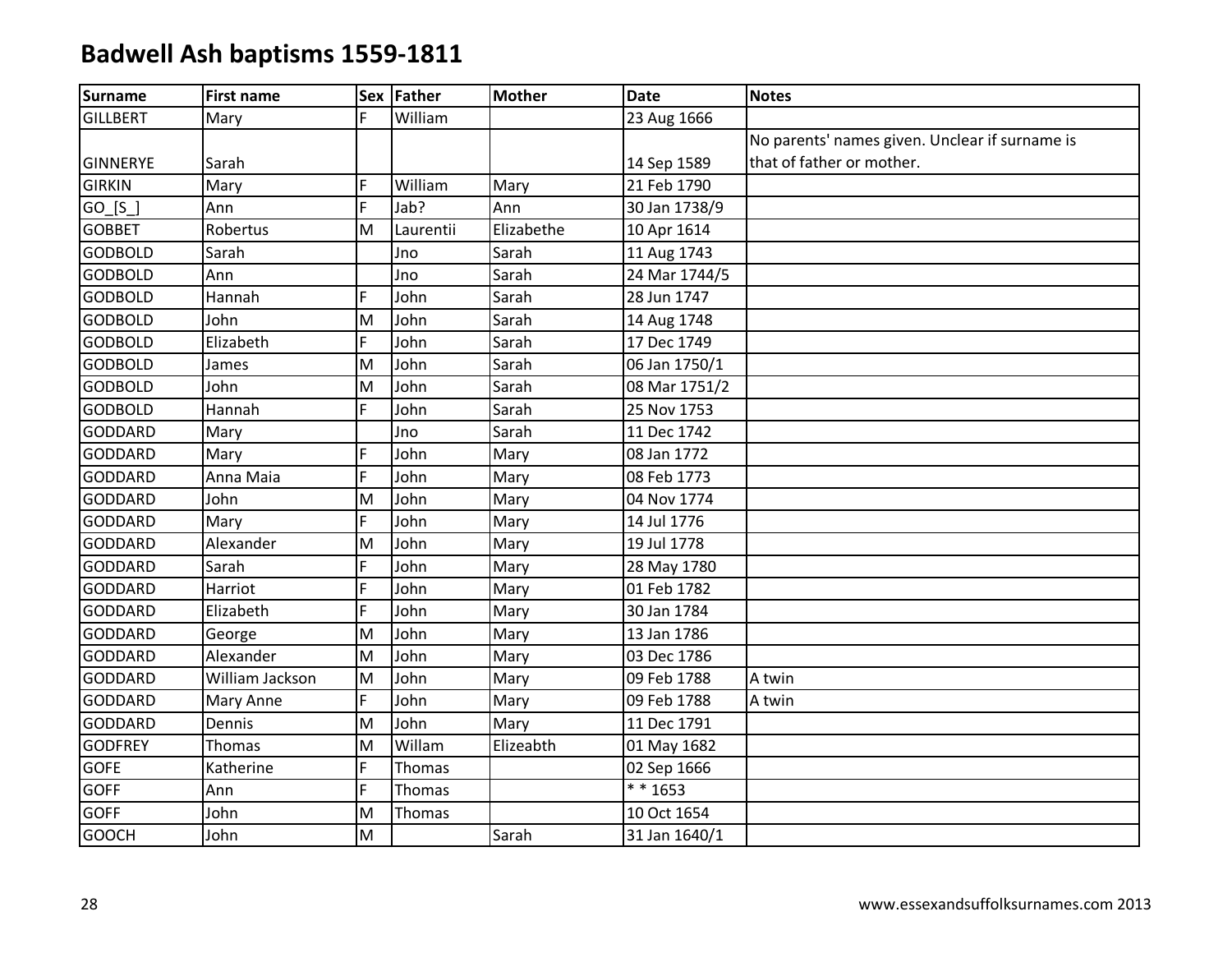| Surname          | <b>First name</b>    |    | Sex Father | <b>Mother</b> | <b>Date</b>   | <b>Notes</b>                                   |
|------------------|----------------------|----|------------|---------------|---------------|------------------------------------------------|
| <b>GOOCH</b>     | Mary                 | F  | Daniel     | Mary          | 18 Aug 1689   |                                                |
| <b>GOODCHILD</b> | John                 | M  | John       |               | 05 Sep 1667   |                                                |
| <b>GOODCHILD</b> | John                 | M  | Jo.        |               | 29 May 1670   |                                                |
| <b>GOODCHILD</b> | Robert               | M  | Jo.        |               | 13 Aug 1672   |                                                |
| <b>GOODCHILD</b> | Willam               | M  | John       |               | 16 May 1675   |                                                |
| <b>GOODCHILD</b> | Mary                 |    |            | Elizabeth     | 05 Aug 1688   | <b>Base childe</b>                             |
| <b>GOODCHILD</b> | John                 | M  | John       | Margaret      | 18 Jan 1693/4 |                                                |
| <b>GOODCHILD</b> | Easter               | F  | Robert     | Susant?       | 28 Dec 1698   |                                                |
| <b>GOODCHILD</b> | Elizbeth             | F  | Robert     |               | 03 Nov 1700   |                                                |
| <b>GOODCHILD</b> | Thomas               | M  | Robert     | Susant        | 01 Nov 1702   |                                                |
| <b>GOODCHILD</b> | Sarah                | F  |            | Susanna       | 18 Feb 1704/5 | Relict of Robt Goodchild. Poor.                |
|                  |                      |    |            |               |               | No parents' names given. Unclear if surname is |
| <b>GOODWIN</b>   | John                 |    |            |               | 28 Jun 1574   | that of father or mother.                      |
| <b>GOODWIN</b>   | Maria                | F  | Robert     | Elizabeth     | 13 Mar 1808   |                                                |
| <b>GOODWIN</b>   | Robert               | M  | Robert     | Dorothy       | 22 Apr 1810   |                                                |
| <b>GRAY</b>      | William              | M  | George     | Anne          | 19 May 1811   |                                                |
| <b>GREEN</b>     | Samuel               | M  | Samuel     | Mary          | 11 Nov 1804   |                                                |
| <b>GREEN</b>     | William              | M  | Samuel     | Elizabeth     | 30 Mar 1806   |                                                |
| <b>GREEN</b>     | <b>Richard Henry</b> | M  | Samuel     | Elizabeth     | 16 Jun 1808   |                                                |
| <b>GREEN</b>     | Harriet              | F. | Samuel     | Elizabeth     | 19 May 1811   |                                                |
| GRINET?          | John                 | M  | Richard    |               | 06 Jan 1577/8 |                                                |
| GRINET?          | Robt                 | M  | Richard    |               | 06 Jan 1577/8 |                                                |
| $H[A_]LL$        | Elizabeth            | F  | John       |               | 25 Jul 1615   |                                                |
| <b>HAIWARD</b>   | Elizabethe           | F  | Nicholas   |               | 06 Jan 1561/2 |                                                |
|                  |                      |    |            |               |               | No parents' names given. Unclear if surname is |
| <b>HALL</b>      | Joanne               |    |            |               | 04 Feb 1574/5 | that of father or mother.                      |
|                  |                      |    |            |               |               | No parents' names given. Unclear if surname is |
| <b>HALL</b>      | John                 |    |            |               | 15 Feb 1585/6 | that of father or mother.                      |
| <b>HAMMOND</b>   | Thomas               |    |            | Agatha        | 01 Sep 1734   | Base child                                     |
| <b>HANES</b>     | Elizabeth            | F  | Gregrey    |               | 14 Sep 1627   |                                                |
| <b>HANES</b>     | Elizabeth            | F  | Thoams     |               | * May 1631    |                                                |
|                  |                      |    |            |               |               | No parents' names given. Unclear if surname is |
| <b>HARGRANE</b>  | James                |    |            |               | 19 Nov 1578   | that of father or mother.                      |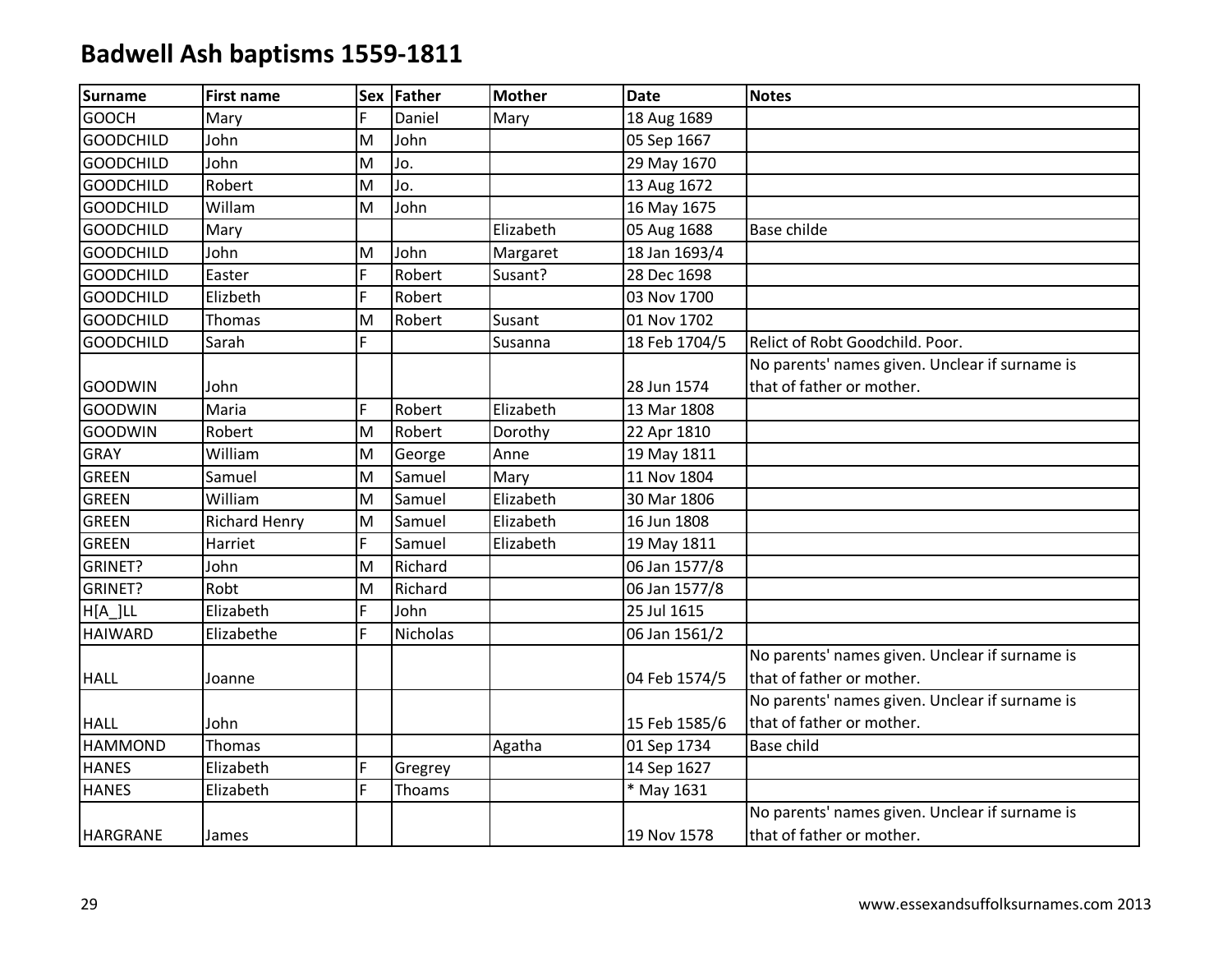| <b>Surname</b>    | <b>First name</b> | <b>Sex</b> | <b>Father</b> | <b>Mother</b> | <b>Date</b>   | <b>Notes</b>                                    |
|-------------------|-------------------|------------|---------------|---------------|---------------|-------------------------------------------------|
| <b>HARISONNE</b>  | Agnes             | F          | Edward        | Elizabeth     | 25 Jan 1608/9 |                                                 |
| <b>HARRINGTON</b> | Susan             | F          | Christopher   | Elizabeth     | 25 Jul 1732   |                                                 |
| <b>HARRINGTON</b> | Elizabeth         | Ë          | Christopher   | Elizabeth     | 24 Mar 1736/7 |                                                 |
| <b>HARRIS</b>     | Mary              | F          | Thomas        |               | * Apr 1663    |                                                 |
|                   |                   |            |               |               |               | No parents' names given. Unclear if surname is  |
| <b>HARRISON</b>   | Edward            |            |               |               | 31 Aug 1577   | that of father or mother.                       |
| <b>HARRISON</b>   | Rosa              | F          | Edwardi       |               | 30 May 1613   |                                                 |
| <b>HARRISON</b>   | Thomas            | M          | Richd?        |               | 30 May 1640   |                                                 |
|                   |                   |            |               |               |               | No parents' names given. Unclear if surname is  |
| <b>HARRISONE</b>  | Moy[l_]es         |            |               |               | 05 Apr 1586   | that of father or mother.                       |
|                   |                   |            |               |               |               | No parents' names given. Unclear if surname is  |
| <b>HARRISONE</b>  | William           |            |               |               | 15 Feb 1588/9 | that of father or mother.                       |
|                   |                   |            |               |               |               | No parents' names given. Unclear if surname is  |
| <b>HARRISONE</b>  | Martha            |            |               |               | 02 Jan 1591/2 | that of father or mother.                       |
| <b>HARRISONE</b>  | Gefferye          | M          | Edward        | Elizabeth     | 07 Sep 1605   |                                                 |
|                   |                   |            |               |               |               | No parents' names given. Unclear if surname is  |
| <b>HARRISONNE</b> | John              |            |               |               | 21 Dec 1579   | that of father or mother.                       |
|                   |                   |            |               |               |               | No parents' names given. Unclear if surname is  |
| <b>HARRISONNE</b> | Elizabethe        |            |               |               | 02 Apr 1583   | that of father or mother.                       |
| <b>HARRISONNE</b> | Edward            | M          | Edward        |               | 30 Aug 1601   |                                                 |
| <b>HARRISONNE</b> | Elizabethe        | F          | Edward        |               | 10 Dec 1603   |                                                 |
| <b>HART</b>       | Willam            | M          | Thomas        |               | 10 Aug 1628   |                                                 |
| <b>HART</b>       | Benjamin          | M          | Benjamin      | Frances       | 29 Jul 1787   | Mother's maiden name given in register: Hart    |
| <b>HART</b>       | Sophia            | F          | Benjamin      | Frances       | 24 Dec 1790   |                                                 |
| <b>HARTE</b>      | Mare              | F          | Thomas        |               | 28 Oct 1621   |                                                 |
| <b>HARTE</b>      | Thomas            | M          | Thomas        |               | 28 Dec 1626   |                                                 |
|                   |                   |            |               |               |               | Mother's maiden name given in register: Miller. |
| <b>HARTE</b>      | William           | M          | Benjamin      | Frances       | 05 Apr 1789   | DoB: 02 Apr 1789.                               |
| <b>HARVEY</b>     | Robert            | M          | Robt          | Esther        | 15 Jun 1717   |                                                 |
| <b>HARVEY</b>     | Thomas            | M          | Robt          | Esther        | 26 Nov 1719   |                                                 |
| <b>HARVEY</b>     | John              | M          | Robert        | Ester         | 07 Oct 1722   |                                                 |
| <b>HARVEY</b>     | Robt              | M          | John          | Amazon        | 03 Jan 1747/8 |                                                 |
| <b>HARVEY</b>     | Esther            | F          | John          | Thomasine     | 16 Dec 1750   |                                                 |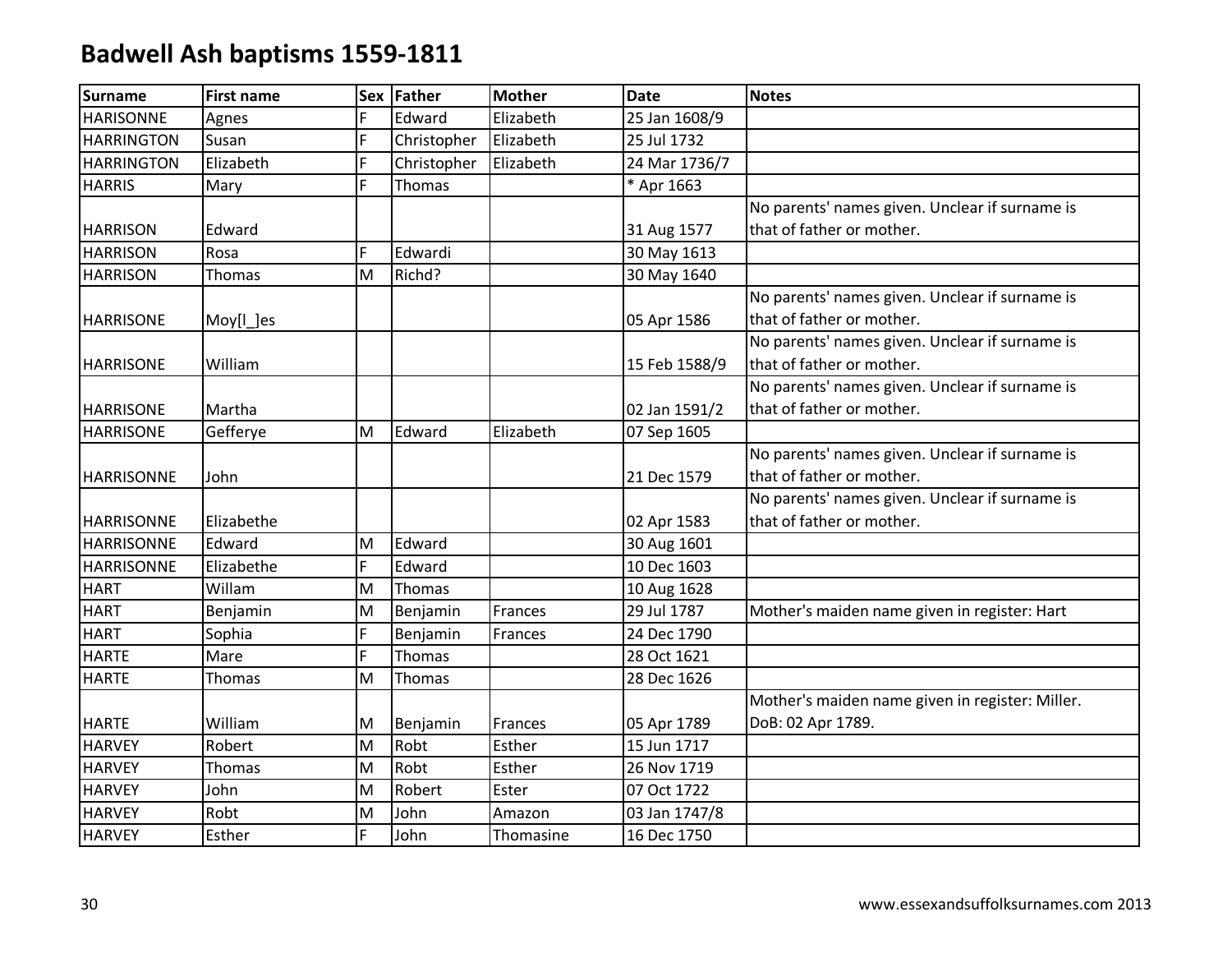| <b>Surname</b>  | <b>First name</b> |   | Sex Father | <b>Mother</b> | <b>Date</b>   | <b>Notes</b>                                   |
|-----------------|-------------------|---|------------|---------------|---------------|------------------------------------------------|
| <b>HARVEY</b>   | Thomas            | M | John       | Thomasine     | 06 Jan 1754   |                                                |
| <b>HAUES</b>    | Gregorie          | M | Gregorie   |               | 08 Oct 1629   |                                                |
| <b>HAWES</b>    | John              | M | William    | Sarah         | 24 Mar 1727/8 |                                                |
| <b>HAWES</b>    | Sarah             | F | William    | Sarah         | 02 Nov 1729   |                                                |
| <b>HAWES</b>    | Ann               | F | William    | Sarah         | 08 Jun 1732   |                                                |
| <b>HAWES</b>    | Rebecca           | F | William    | Sarah         | 08 Jun 1732   |                                                |
| <b>HAWES</b>    | William           | M | William    | Sarah         | 24 Jun 1733   |                                                |
| <b>HAWES</b>    | Maria             | F | Gregory    |               | 15 Oct 1635   |                                                |
| <b>HAWES</b>    | John              | M | John       | Abigail       | 06 Jun 1790   |                                                |
| <b>HAWS</b>     | Sarah             | F | William    | Sarah         | 04 Mar 1721/2 |                                                |
| <b>HAWS</b>     | Eliz.             | F | Will       | Sarah         | 25 Aug 1723   |                                                |
| <b>HAWYS</b>    | Hanna             | F | Gregorii   |               | 04 Jul 1632   |                                                |
|                 |                   |   |            |               |               | No parents' names given. Unclear if surname is |
| <b>HAYWARD</b>  | Thomas            |   |            |               | 07 Sep 1559   | that of father or mother.                      |
|                 |                   |   |            |               |               | No parents' names given. Unclear if surname is |
| <b>HAYWARD</b>  | Richard           |   |            |               | 16 Mar 1560/1 | that of father or mother.                      |
|                 |                   |   |            |               |               | No parents' names given. Unclear if surname is |
| <b>HAYWARD</b>  | Elizabethe        |   |            |               | 16 Jun 1563   | that of father or mother.                      |
| <b>HAYWARD</b>  | Alce              | F | John       |               | 20 Apr 1566   |                                                |
| <b>HAYWARD</b>  | Joanne            | F | Obadian    | Martha        | 20 Jun 1605   |                                                |
| <b>HAYWARD</b>  | James             | M | Obadiah    | Martha        | 05 Jan 1606/7 |                                                |
| <b>HAYWARD</b>  | George            | M | Zechariah  | Mary          | 27 May 1804   |                                                |
| <b>HAYWOOD</b>  | Dorithe           | F | John       |               | 13 Sep 156    | Not clear if baptism was in 1568 or 1569.      |
| HE[LT][LT]      | Mare              | F | William    |               | 29 Mar 1618   |                                                |
|                 |                   |   |            |               |               | No parents' names given. Unclear if surname is |
| <b>HEACOCKE</b> | Nathaniell        |   |            |               | 16 Dec 1593   | that of father or mother.                      |
| <b>HELL</b>     | William           | M | William    |               | 02 Dec 1621   |                                                |
|                 |                   |   |            |               |               | No parents' names given. Unclear if surname is |
| <b>HERNE</b>    | Anne              |   |            |               | 06 Jun 1598   | that of father or mother.                      |
| <b>HILL</b>     | Mary              | F | Richard    | Mary          | 13 Sep 1713   |                                                |
| <b>HILL</b>     | Martha            | F | Richard    | Mary          | 23 Jun 1717   |                                                |
|                 |                   |   |            |               |               | No parents' names given. Unclear if surname is |
| <b>HILL</b>     | Robert            |   |            |               | 24 Dec 1570   | that of father or mother.                      |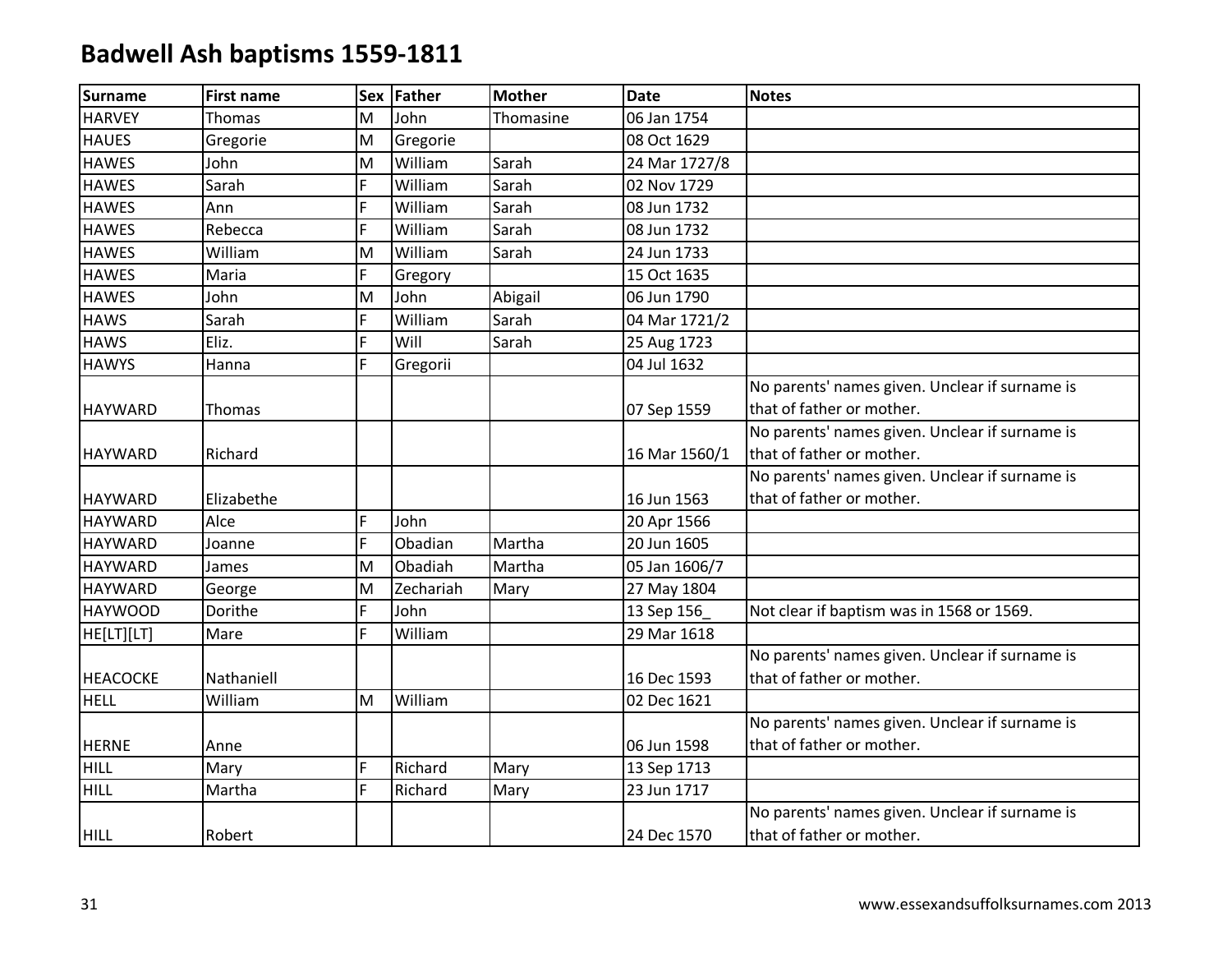| <b>Surname</b>  | <b>First name</b>    |    | Sex Father   | <b>Mother</b>  | <b>Date</b>    | <b>Notes</b>                                   |
|-----------------|----------------------|----|--------------|----------------|----------------|------------------------------------------------|
|                 |                      |    |              |                |                | No parents' names given. Unclear if surname is |
| <b>HILL</b>     | William              |    |              |                | 15 Feb 1580/1  | that of father or mother.                      |
|                 |                      |    |              |                |                | No parents' names given. Unclear if surname is |
| <b>HILL</b>     | Susanne              |    |              |                | 23 Feb 1588/9  | that of father or mother.                      |
| <b>HILL</b>     | Thomas               | M  | Robt         |                | 22 Mar 1588/9  |                                                |
| <b>HILL</b>     | Joanne               | F. | Robt         |                | 22 Mar 1588/9  |                                                |
|                 |                      |    |              |                |                | No parents' names given. Unclear if surname is |
| <b>HILL</b>     | John                 |    |              |                | 10 Dec 1592    | that of father or mother.                      |
| <b>HILL</b>     | Edward               | M  | Robt         |                | 28 Jan 1598/9  |                                                |
| <b>HILL</b>     | Hester               | F  | William      |                | 14 May 1611    |                                                |
| <b>HILL</b>     | Phebe                | F. | Gulielmi     | <b>Brigide</b> | 28 Mar 1613    |                                                |
| <b>HILL</b>     | Elizabeth            | F. | William      |                | 29 Mar 1623    |                                                |
| <b>HILL</b>     | Thomas               | M  | Thomas       |                | 25 Oct 1657    |                                                |
| <b>HILL</b>     | John                 | M  | Thomas       |                | 15 Jul 1660    |                                                |
| <b>HILL</b>     | Mary                 | F  | Thomas       |                | 26 Mar 1663    |                                                |
| <b>HILLS</b>    | Clements             | F. | Hammond      | Mary           | 11 Sep 1808    |                                                |
| <b>HILLYARD</b> | Mary                 | F  | Simon        | Mary           | 31 Jul 1808    |                                                |
| <b>HINARD</b>   | <b>Mary Russells</b> | F. |              | Hanah          | 11 May 1767    | Base born                                      |
|                 |                      |    |              |                |                | No parents' names given. Unclear if surname is |
| HO[BV]E[L_]     | Amye                 |    |              |                | 25 Mar 1560    | that of father or mother.                      |
| <b>HOARNE</b>   | Jacob                | M  | Peter        |                | 16 Dec 1673    |                                                |
| <b>HOGG</b>     | Elizabeth            | F. | James        | Elizabeth      | 23 Sep 1798    |                                                |
| HOL[D_]INE      | Elizabeth            | F. | <sub>2</sub> |                | 20 Feb 1658/9  | Daughter of Widdow Hol[d ]ine                  |
| <b>HOLDIN</b>   | Mary                 | F. | John         |                | 12 Jan 1644/5  |                                                |
| <b>HOLDIN</b>   | Susan                | F  | John         |                | 02 Jan 1647/8  |                                                |
| <b>HOLDIN</b>   | John                 | M  | John         |                | 28 May 1657    |                                                |
| <b>HOLDING</b>  | Elizabeth            | F. | John         |                | 06 Aug 1643    |                                                |
| <b>HOLDING</b>  | Ann                  | F. | John         |                | 02 Sep 1655    |                                                |
| <b>HOLLAND</b>  | Sarah                | F  | Willm        | Sarah          | 13 May 1761    |                                                |
| <b>HOLLAND</b>  | Willm                | M  | Willm        | Sarah          | 02 Jan 1763    |                                                |
| <b>HOLLOX</b>   | Rebecca              | F. | Thomas       | Rebecca        | 18 Dec 1685    |                                                |
| <b>HOLLOX</b>   | John                 | M  | Thomas       | Rebecca        | 18 Oct 1687    |                                                |
| <b>HOLLOX</b>   | Rebecca              | F  | Thomas       | Rebecca        | 25 Feb 1689/90 |                                                |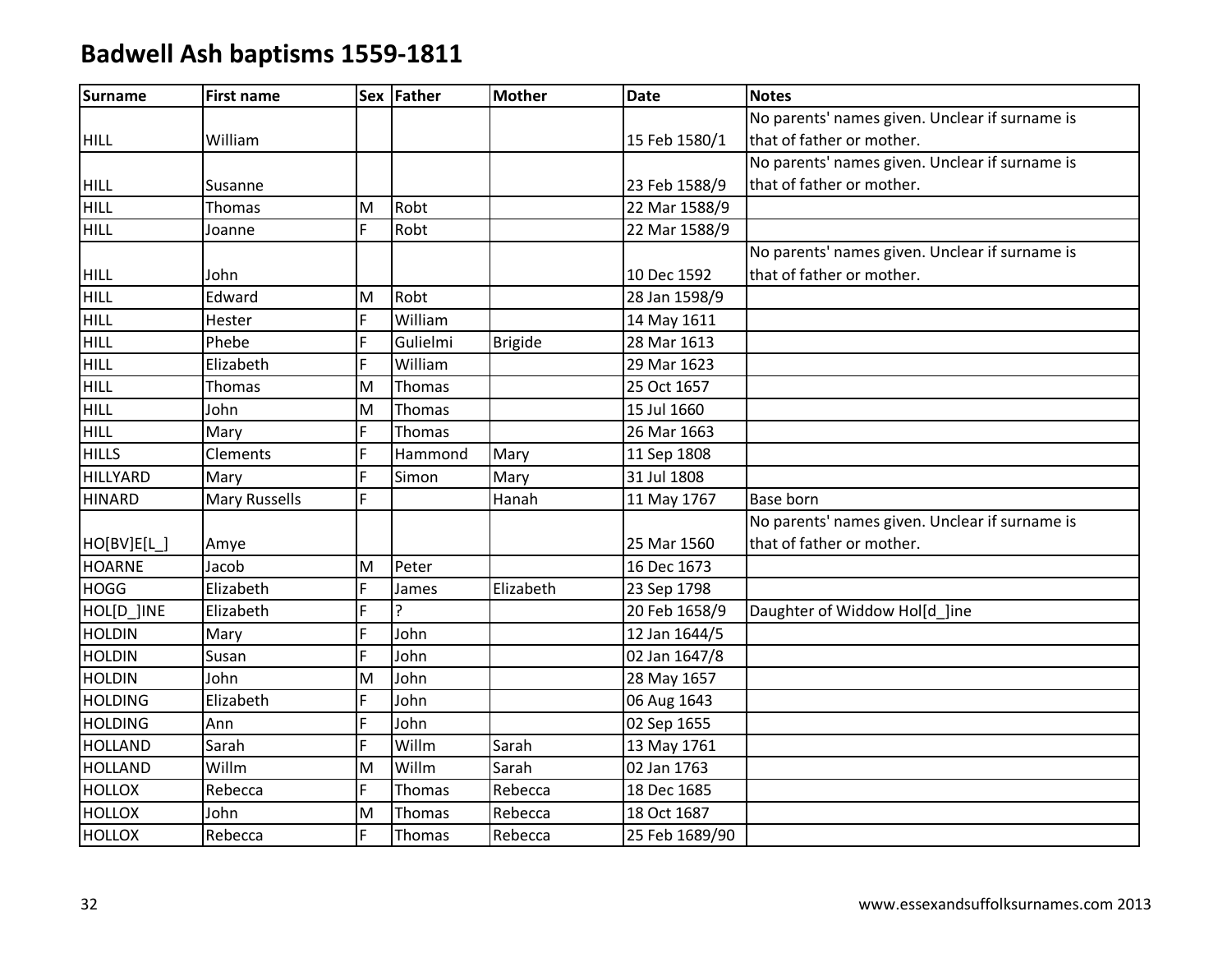| <b>Surname</b>  | <b>First name</b>  |   | Sex Father    | <b>Mother</b> | <b>Date</b>    | <b>Notes</b>                                     |
|-----------------|--------------------|---|---------------|---------------|----------------|--------------------------------------------------|
| <b>HOLLOX</b>   | Martha             | F | Thomas        | Rebecca       | 12 Aug 1692    |                                                  |
| <b>HOLLOX</b>   | Thomas             | M | Thomas        | Rebecca       | 02 Mar 1694/5  |                                                  |
| <b>HOLMES</b>   | Alice              | F | John          | Mary          | 10 Mar 1794    |                                                  |
| <b>HONN</b>     | Sarey              | F | Peter         |               | 29 Jan 1670/1  |                                                  |
| <b>HORROX</b>   | John               | M | John          | Mary          | 08 May 1707    | The father is John jnr.                          |
| <b>HORROX</b>   | Mary               | F | John          | Mary          | 25 Jan 1709/10 | The father is John jnr. Miller.                  |
|                 |                    |   |               |               |                | This entry is for a birth only and it reads just |
|                 |                    |   |               |               |                | "Thomas Horrox" - presumably the child's name    |
| <b>HORROX</b>   | Thomas             |   |               |               | 02 Aug 1699    | rather than the father's.                        |
| <b>HORROX</b>   | Elizbeth           | F | Thomas        | Rebecca       | 30 Jul 1701    |                                                  |
| <b>HOULDDER</b> | Thomas             | M | Thomas        | Mary          | 17 Aug 1695    |                                                  |
| <b>HOULDDER</b> | Mary               | F | Thomas        | Mary          | 17 Aug 1695    |                                                  |
| <b>HOULDDER</b> | Thomas             | M | Thomas        | Mary          | 27 Mar 1698    |                                                  |
| <b>HOULDDER</b> | Mary               | F | Thomas        | Mary          | 27 Mar 1698    |                                                  |
| <b>HOULDEN</b>  | Mary               | F | Thomas        | Mary          | 31 Jan 1696/7  |                                                  |
| <b>HOVEL</b>    | Arabella Catherine | F | Wm            | Elizabeth     | 14 Feb 1750/1  | The child was then a year & a Day old.           |
| <b>HOVEL</b>    | Anne               | F | Wm            | Elizabeth     | 02 Apr 1752    | Daughter of Wm Hovel MR & Elizabeth his wife     |
| <b>HOVEL</b>    | Deborah            | F | William       | Elizabeth     | 01 Jul 1753    | Daugher of Wm Hovel MB & Elizabeth               |
| <b>HOVELL</b>   | Jemima             | F | Francis       | Elizabeth     | 26 Aug 1705    | Shoemaker                                        |
| <b>HOVELL</b>   | Kezia              | F | Francis       | Elizabeth     | 30 Mar 1707    | Shoemaker                                        |
| <b>HOVELL</b>   | Keren-happuch      | F | Francis       | Elizabeth     | 24 Jul 1709    |                                                  |
| <b>HOVELL</b>   | Elizabeth          | F | Francis       | Elizabeth     | 08 Jul 1711    |                                                  |
| <b>HOVELL</b>   | Anne               | F | William       | Elizabeth     | 04 May 1748    | William Hovell M.D.                              |
| <b>HOVELL</b>   | Penprunella        | F | Wm            | Elizabeth     | 26 Feb 1748/9  | William Hovell M.D.                              |
| <b>HOVELL</b>   | Isabella           | F | Wm            | Elizabeth     | 26 Feb 1748/9  | William Hovell M.D.                              |
| <b>HOVELL</b>   | Maria              | F | William       | Elizth        | 09 Oct 1755    |                                                  |
| <b>HOVELL</b>   | John               | M | Willm         | Elizabeth     | 12 Sep 1757    | Son of Willm Hovell MB. Publickly 26 Jan 1762.   |
| <b>HOVELL</b>   | Alexander          | M | John          | Mary          | 08 Oct 1786    |                                                  |
| <b>HOW</b>      | Tho                | M | <b>Rishes</b> | Mary          | 14 Jan 1723/4  |                                                  |
| <b>HOW</b>      | Eliz               |   | Thos          | Eliz          | 30 Jun 1745    |                                                  |
| HOW             | Mary               | F | Robert        |               | 03 Aug 1667    |                                                  |
| <b>HOW</b>      | Alice              | F | Thomas        | Elizabeth     | 09 Nov 1760    |                                                  |
| <b>HOW</b>      | Elizabeth          | F |               | Hannah        | 26 May 1771    |                                                  |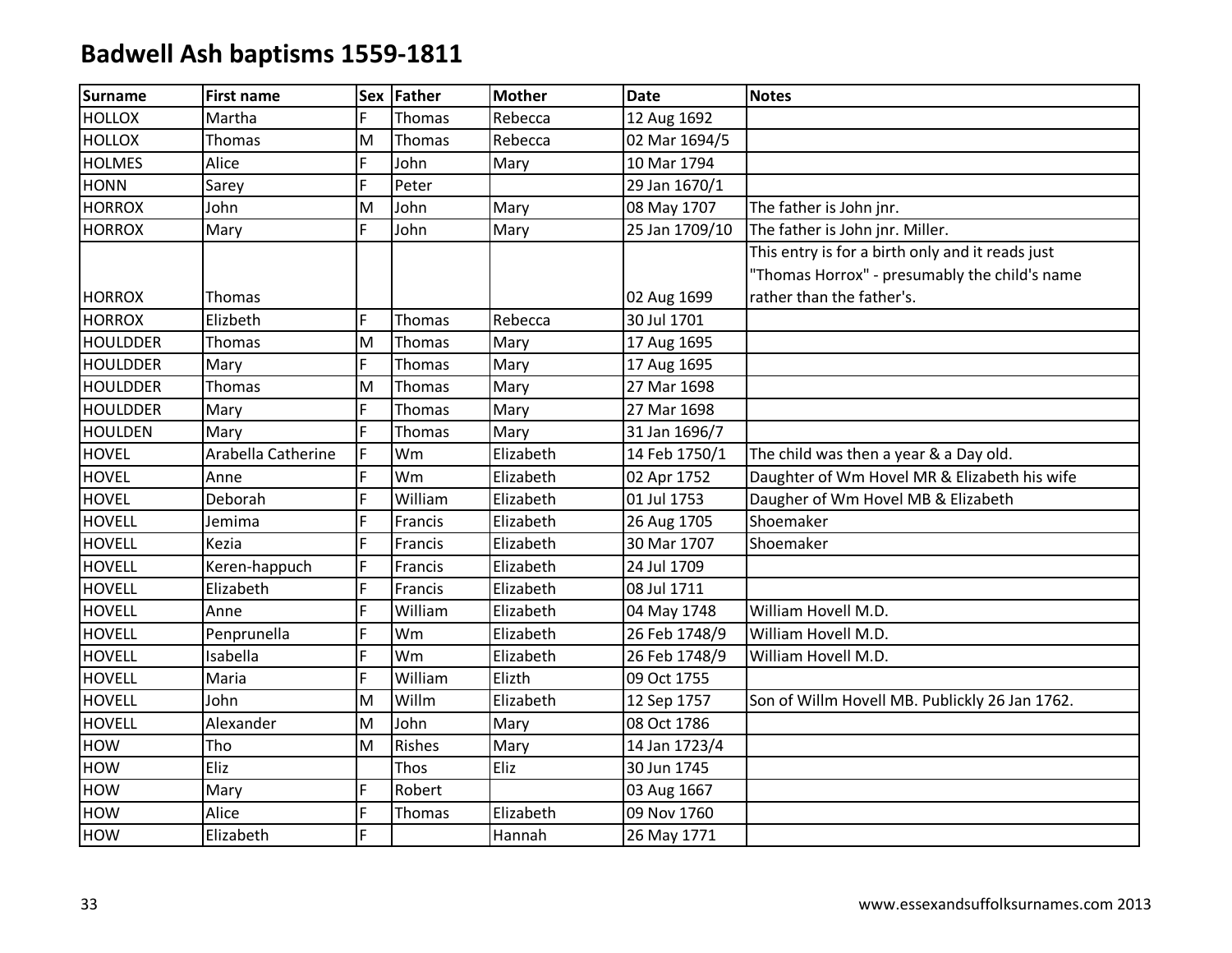| Surname        | <b>First name</b>       |   | Sex Father | <b>Mother</b> | <b>Date</b>    | <b>Notes</b>                                                                                                 |
|----------------|-------------------------|---|------------|---------------|----------------|--------------------------------------------------------------------------------------------------------------|
| <b>HOW</b>     | <b>Elizabeth Fowler</b> | F |            | Elizabeth     | 21 Jul 1771    |                                                                                                              |
| <b>HOWARD</b>  | Thos                    |   | Thomas     |               | 30 Jan 1741/2  | Entry crossed out                                                                                            |
| <b>HOWE</b>    | Edmunte                 | M | Robert     |               | 26 Jul 1618    |                                                                                                              |
| <b>HOWE</b>    | Elizabeth               | F | Thomas     | Elizabeth     | 14 May 1749    |                                                                                                              |
| <b>HOWE</b>    | Margery                 | F | Thos       | Elizth        | 30 Mar 1752    |                                                                                                              |
| <b>HUBBARD</b> | Prudence                | F | John       | Elizabeth     | 22 Apr 1706    | <b>Butcher</b>                                                                                               |
| <b>HUBBARD</b> | John                    | M | John       | Elizabeth     | 11 Apr 1708    | Hubert alias Hubbard (see under both names)                                                                  |
| <b>HUBBARD</b> | Thomas                  | M | John       | Elizabeth     | 21 Dec 1710    |                                                                                                              |
| <b>HUBBARD</b> | John                    | M | John       |               | 17 Mar 1699/00 |                                                                                                              |
| <b>HUBBARD</b> | Mary                    | F | John       |               | 16 Aug 1702    |                                                                                                              |
| <b>HUBBARD</b> | Mary                    | F | John       | Elizbeth      | 18 Jun 1704    |                                                                                                              |
| <b>HUBBARD</b> | Seveniah                | Ë | James      |               | 14 Jan 1777    |                                                                                                              |
| <b>HUBBARD</b> | Susan                   | F | Robert     | Susan         | 07 Jun 1778    |                                                                                                              |
| <b>HUBBARD</b> | George                  | M | Robert     | Susan         | 12 Sep 1779    |                                                                                                              |
| <b>HUBBARD</b> | Mary                    | F | Robert     | Susan         | 23 Mar 1783    |                                                                                                              |
| <b>HUBBARD</b> | Anne                    | F |            | Anne          | 17 Apr 1785    |                                                                                                              |
| <b>HUBBARD</b> | Robert                  | M | William    | Sarah         | 26 Jun 1785    |                                                                                                              |
| <b>HUBBARD</b> | Catharine               | F | Robert     | Susan         | 12 Mar 1786    |                                                                                                              |
|                |                         |   |            |               |                | Mother's maiden name given in register: Rogers.                                                              |
| <b>HUBBARD</b> | Elizabeth               | F | Robert     | Susan         | 07 Jan 1788    | Dob: 04 Jan 1788.                                                                                            |
| <b>HUBBARD</b> | Charles                 | M | Robert     | Susan         | 04 Jul 1790    |                                                                                                              |
| <b>HUBBARD</b> | William                 | M | Charles    | Mary          | 02 Dec 1809    |                                                                                                              |
| <b>HUBERT</b>  | John                    | M | John       | Elizabeth     | 11 Apr 1708    | Hubert alias Hubbard (see under both names)                                                                  |
| <b>HUBERT</b>  | Ann                     | F | John       | Elizabeth     | 31 Dec 1697    |                                                                                                              |
| HUBRD?         | Alice                   | F | John       | Elizabeth     | 10 Mar 1694/5  |                                                                                                              |
| <b>HUNNT</b>   | John                    | M | Ben.       |               | 27 May 1670    |                                                                                                              |
| <b>HUNNT</b>   | Elezebeth               | F | Ben.       |               | 22 Sep 1672    |                                                                                                              |
| <b>HUNNT</b>   |                         |   | 7          |               | 27 Oct 1677    | The entry reads "Goseff & Ann Hunnt" - it isn't clear<br>which names, if any, refer to the child or parents. |
| <b>HUNT</b>    | Katherine               | F | Lewis      | Katherine     | 02 Apr 1729    |                                                                                                              |
| <b>HUNT</b>    | Simon                   | M | Simon      | Abigail       | 31 Jan 1734/5  |                                                                                                              |
| <b>HUNT</b>    | John                    | M | James      | Abigail       | 06 Jan 1736/7  |                                                                                                              |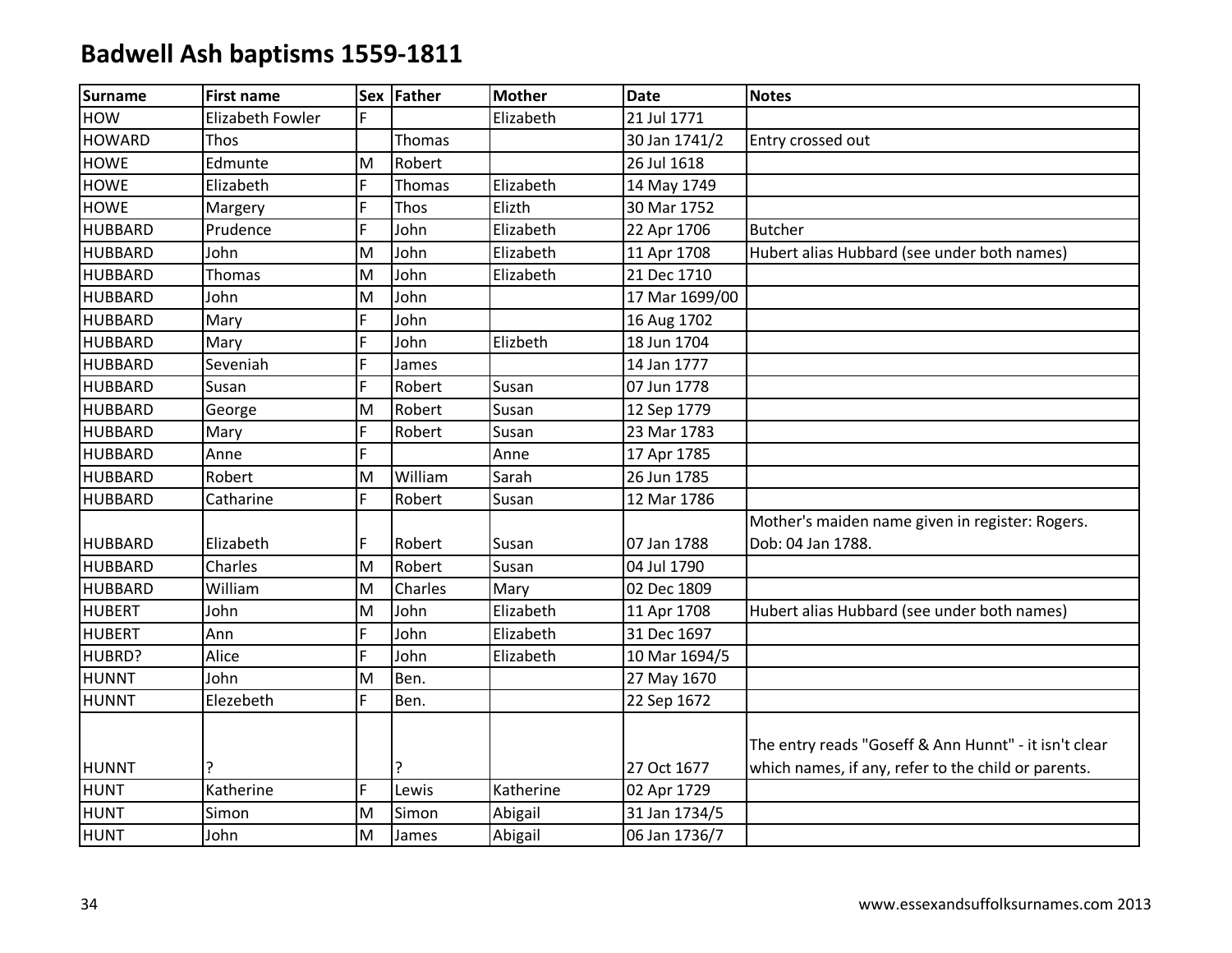| <b>Surname</b>  | <b>First name</b> |    | Sex Father    | <b>Mother</b> | <b>Date</b>   | <b>Notes</b>                                   |
|-----------------|-------------------|----|---------------|---------------|---------------|------------------------------------------------|
| <b>HUNT</b>     | Elizabeth         | F  | Simon         | Abigail       | 27 Mar 1737   |                                                |
| <b>HUNT</b>     | Beniamin          | M  | Beniamin      |               | 24 May 1668   |                                                |
| <b>HUNT</b>     | Thomas            | M  | Thomas        | Elizabeth     | 12 Feb 1786   |                                                |
| <b>HUNT</b>     | George            | M  | <b>Thomas</b> | Elizabeth     | 21 Feb 1790   |                                                |
| <b>HUNT</b>     | Edward            | M  | Thomas        | Elizabeth     | 13 Nov 1791   |                                                |
| <b>HUNT</b>     | Elizabeth         | F  | Thomas        | Elizabeth     | 10 Mar 1793   |                                                |
| <b>HUNT</b>     | Sarah             | F. | Thomas        | Elizabeth     | 30 Sep 1794   |                                                |
| <b>HUNT</b>     | John              | M  | <b>Thomas</b> | Sarah         | 11 May 1800   |                                                |
| <b>HUNT</b>     | Susan             | F  | <b>Thomas</b> | Sarah         | 03 Feb 1805   |                                                |
| <b>HUNT</b>     | Alice             | F  | Thomas        | Sarah         | 17 May 1807   |                                                |
| <b>HUNTTE</b>   | Sarey             | Ē. | Ben.          |               | 01 Jun 1675   |                                                |
|                 |                   |    |               |               |               | No parents' names given. Unclear if surname is |
| <b>INGHAM</b>   | Margaret          |    |               |               | 19 Dec 1561   | that of father or mother.                      |
|                 |                   |    |               |               |               | No parents' names given. Unclear if surname is |
| <b>INGHAM</b>   | John              |    |               |               | 01 Apr 1564   | that of father or mother.                      |
| <b>JANNINGS</b> | Thomas            | M  |               |               | 10 Jun 1610   | Son of Mr? Jannings                            |
| <b>JARROLD</b>  | Anne              | F. | John          | Sarah         | 20 Jan 1754   |                                                |
|                 |                   |    |               |               |               | No parents' names given. Unclear if surname is |
| JE[N_]ERYE      | John              |    |               |               | 23 Apr 1586   | that of father or mother.                      |
|                 |                   |    |               |               |               | No parents' names given. Unclear if surname is |
| <b>JEFFERY</b>  | Dorithe           |    |               |               | 27 Feb 1582/3 | that of father or mother.                      |
|                 |                   |    |               |               |               | No parents' names given. Unclear if surname is |
| <b>JENERYE</b>  | Thomas            |    |               |               | 26 Nov 1587   | that of father or mother.                      |
|                 |                   |    |               |               |               | No parents' names given. Unclear if surname is |
| <b>JESOP</b>    | Elizabethe        |    |               |               | 04 Mar 1568/9 | that of father or mother.                      |
| <b>JOHNSON</b>  | James             | M  | James         | Susanna       | 21 Sep 1707   | Twin of Ann                                    |
| <b>JOHNSON</b>  | Ann               | F  | James         | Susanna       | 21 Sep 1707   | Twin of James                                  |
| <b>JOHNSON</b>  | William           | M  | James         | Susanna       | 09 Oct 1709   |                                                |
| <b>JOHNSON</b>  | Margarett         | E. | James         | Susanna       | 18 Jan 1712/3 |                                                |
| <b>JOLLY</b>    | <b>Thomas</b>     | M  | Thomas        | Sarah         | 16 Feb 1783   |                                                |
| <b>JOLLY</b>    | Mary Anne         | F  | Thomas        | Anne          | 04 Sep 1785   |                                                |
| <b>JOLLY</b>    | Mary Anne         | F  | Thomas        | Anne          | 03 Jun 1787   | Mother's maiden name given in register: Brett  |
| <b>JOLLY</b>    | Robert            | M  | Thomas        | Anne          | 11 Mar 1790   |                                                |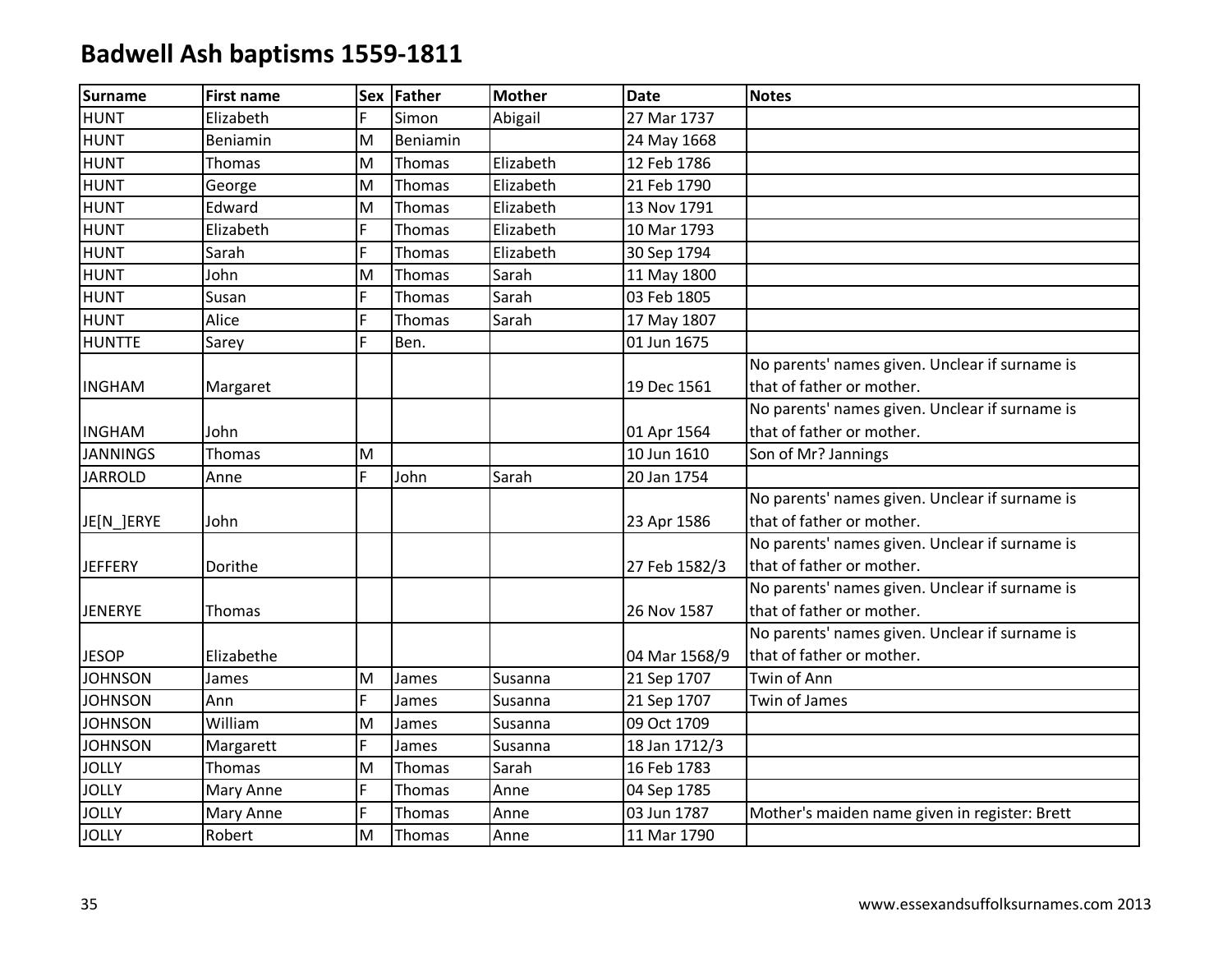| <b>Surname</b> | <b>First name</b> |   | Sex Father | <b>Mother</b> | <b>Date</b> | <b>Notes</b>         |
|----------------|-------------------|---|------------|---------------|-------------|----------------------|
| <b>JOLLY</b>   | John              | M |            | Martha        | 28 Oct 1792 | Base born            |
| <b>JOLLY</b>   | James             | M | Thomas     | Anne          | 13 Jan 1793 |                      |
| <b>JOLLY</b>   | John              | M | Thomas     | Anne          | 04 Jan 1795 |                      |
| <b>JORDAM</b>  | Elizabeth         | F | Robert?    |               | 29 Jul 1638 | Entry is very faint. |
| <b>KEEBLE</b>  | John              | M | John       | Mary          | 05 Aug 1764 |                      |
| <b>KING</b>    | George            | M | George     |               | 09 Dec 1722 |                      |
| <b>KIREDGE</b> | William           | M | William    |               | 01 Jul 1647 |                      |
| <b>KIREGE</b>  | Elizabeth         | F | William    |               | 27 Oct 1648 |                      |
| <b>KNIGHTS</b> | Elizabeth         | F | Charles    | Rose          | 16 May 1790 |                      |
| <b>KNIGHTS</b> | Charles           | M | Charles    | Rose          | 16 May 1790 |                      |
| <b>KNIGHTS</b> | Charlotte         | F | Charles    | Elizabeth     | 23 Mar 1794 |                      |
| <b>KNIGHTS</b> | John              | M | Charles    | Elizabeth     | 23 Mar 1794 |                      |
| <b>KNIGHTS</b> | Charles           | M | Charles    | Elizabeth     | 15 Mar 1796 |                      |
| <b>KNIGHTS</b> | Humphry           | M | Charles    | Rose          | 24 Dec 1796 |                      |
| <b>KNIGHTS</b> | Elizabeth         | F | Charles    | Elizabeth     | 15 Feb 1806 |                      |
| <b>KNOT</b>    | Richard           | M | Benjamin   | Catrin        | 18 Nov 1695 |                      |
| <b>KNOTT</b>   | Jane              | F | Benjamin   | Catherine     | 21 Apr 1706 | Vicar                |
| <b>KNOTT</b>   | Elizabeth         | F | Benjamin   | Catherine     | 28 Mar 1708 | V.                   |
| <b>KNOTT</b>   | Martha            | F | Benjamin   | Catherine     | 14 Dec 1710 |                      |
| <b>KNOTT</b>   | Catherine         | F | Benjamin   | Catherine     | 27 Apr 1712 |                      |
| <b>KNOTT</b>   | Ann               | F | Benjamin   | Catherine     | 24 Jul 1717 |                      |
| <b>KNOTT</b>   | Beniamin          | M | Beniamin   | Katharine     | 30 Apr 1697 |                      |
| <b>KNOTT</b>   | Mary              | F | Beniamin   |               | 03 Sep 1700 |                      |
| <b>KNOTT</b>   | Jane              | F | Beniamin   | Katharien     | 13 Aug 1704 |                      |
| LARGENT        | Elizabeth         | F | James      | Sarah         | 25 Jul 1773 |                      |
| LARGENT        | Sarah             | F | James      | Sarah         | 09 Aug 1778 |                      |
| LARGENT        | Mary              | F | James      | Sarah         | 09 Aug 1778 |                      |
| LARGENT        | Anne              | F | James      | Sarah         | 04 Jul 1779 |                      |
| LARGENT        | James             | M | James      | Sarah         | 17 Aug 1783 |                      |
| LARGENT        | John              | M |            | Anne          | 14 Mar 1802 |                      |
| LAST           | Elizabethe        | F | Martyn     |               | 03 Oct 1600 |                      |
| <b>LAST</b>    | Jane              | F |            | Martha        | 01 May 1607 |                      |
| <b>LIMMIS</b>  | John              | M | James      | Anne          | 15 Jan 1797 |                      |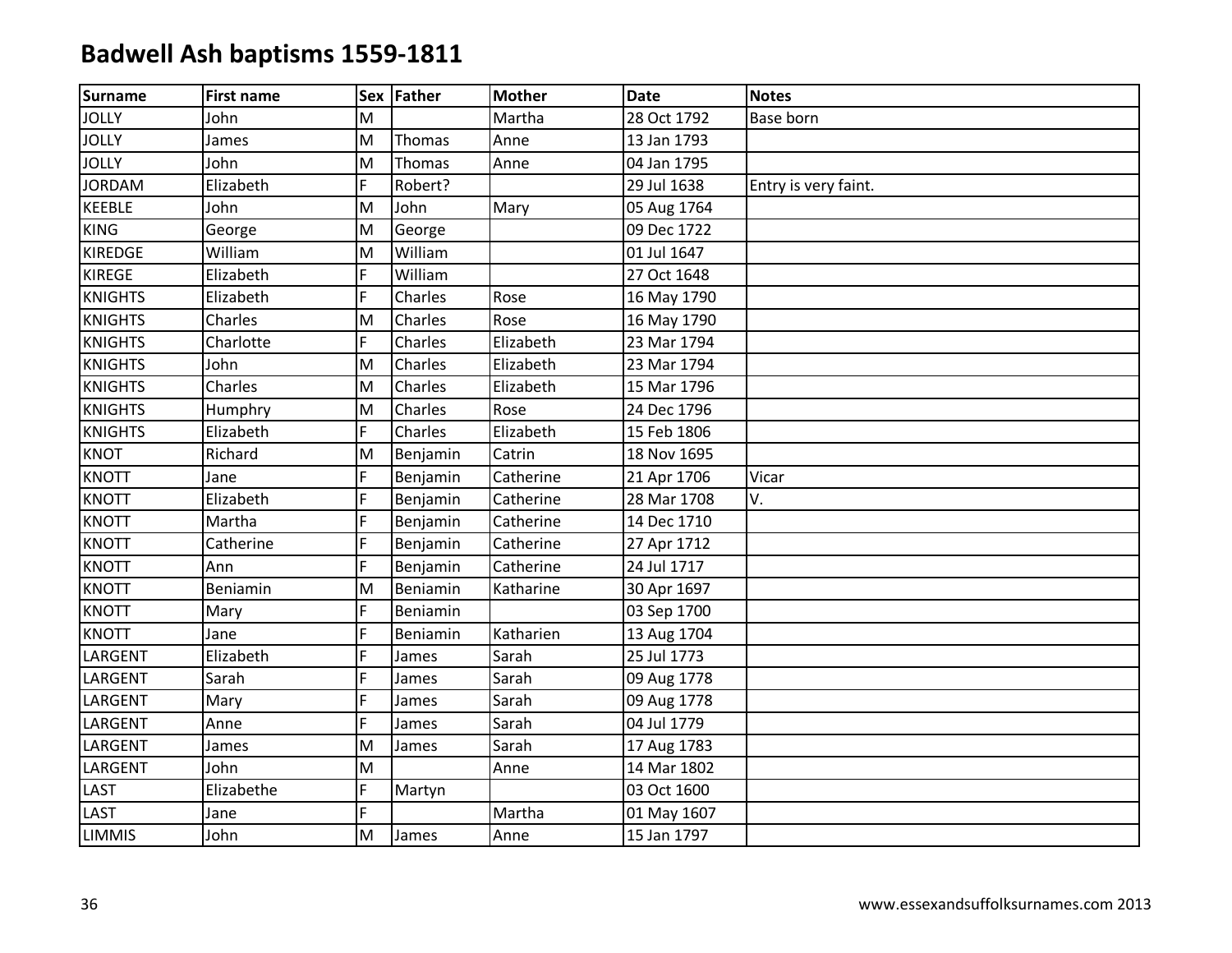| <b>Surname</b>  | <b>First name</b> |   | Sex Father | <b>Mother</b> | <b>Date</b>    | <b>Notes</b>                                   |
|-----------------|-------------------|---|------------|---------------|----------------|------------------------------------------------|
| <b>LIMMIS</b>   | James             | M | James      | Anne          | 12 May 1799    |                                                |
| <b>LIMMIS</b>   | William           | M | James      | Anne          | 25 Dec 1800    |                                                |
| <b>LIMMISS</b>  | Sarah             | F | James      | Anne          | 17 May 1807    |                                                |
| LOWS            | John              | M | John       | Elizabeth     | 04 Jul 1784    |                                                |
| <b>LUMMASS</b>  | Robert            | M | James      | Sarah         | 16 Jan 1805    |                                                |
| MA[NY]          | Roger             | M | John       | Mary          | 20 Sep 1635    |                                                |
| MA[T ]HEY       | Edward            | M | John       | Ann           | 12 Mar 1684/5  |                                                |
| <b>MAKIN</b>    | John              | M | Richard    | Mary          | 18 Aug 1611    |                                                |
| <b>MAKIN</b>    | Milo              | M | Richardi   |               | 16 Sep 1613    |                                                |
|                 |                   |   |            |               |                | No parents' names given. Unclear if surname is |
| <b>MAKING</b>   | Richard           |   |            |               | 12 Apr 1578    | that of father or mother.                      |
| <b>MAKINGS</b>  | Margret           | F | Richard    | Marye         | 07 Jul 1605    |                                                |
| <b>MAKINGS</b>  | Ellen             | F | Richarde   | Marye         | 20 Dec 1607    |                                                |
| <b>MANING</b>   | Martha            | F | Jhon       |               | 12 Dec 1627    |                                                |
| <b>MANINGE</b>  | Mary              | F | Johne      |               | 01 Nov 1625    |                                                |
| MANIS[H_]EE     | Sarah             | F | John       | Rebecca       | 12 Jan 1800    |                                                |
| <b>MANISHEE</b> | John              | M | John       | Rebecca       | 08 May 1803    |                                                |
| <b>MANNING</b>  | Joseph            | M | Benjamin   | Susanna       | 04 Apr 1709    | Abode: Langham                                 |
| <b>MANNING</b>  | William           | M | Benjamin   | Susanna       | 07 Jul 1711    |                                                |
| <b>MANNING</b>  | Jeremiah          | M | Benjamin   | Susanna       | 27 Mar 1713    |                                                |
| <b>MANNING</b>  | Nathaniel         | M | Benjamin   | Susanna       | 10 Sep 1716    |                                                |
| <b>MANNING</b>  | Nathaniel         | M | Benjamin   | Susanna       | 19 Mar 1716/7  |                                                |
|                 |                   |   |            |               |                | No parents' names given. Unclear if surname is |
| <b>MANNING</b>  | Samuell           |   |            |               | 29 Jun 1567    | that of father or mother.                      |
|                 |                   |   |            |               |                | No parents' names given. Unclear if surname is |
| <b>MANNING</b>  | Elizabethe        |   |            |               | 14 Aug 1598    | that of father or mother.                      |
| <b>MANNING</b>  | Anne              | F | John       | Mary          | 14 Nov 1604    |                                                |
| <b>MARCALL</b>  | Susan             | F | William    | Elizabeth     | 30 Dec 1685    |                                                |
| <b>MARCALL</b>  | William           | M | William    | Elizabth      | 13 Jun 1690    |                                                |
| MARKAL          | Mary              | F | William    | Elizbeth      | 28 Jan 1680/1  |                                                |
| <b>MARKALL</b>  | Elizabeth         | F | John       |               | 15 Jan 1659/60 |                                                |
| <b>MARKALL</b>  | John              | M | John       |               | 10 Mar 1660/1  |                                                |
| MARKALL         | Hannah            | F | John       |               | 10 Jan 1663/4  |                                                |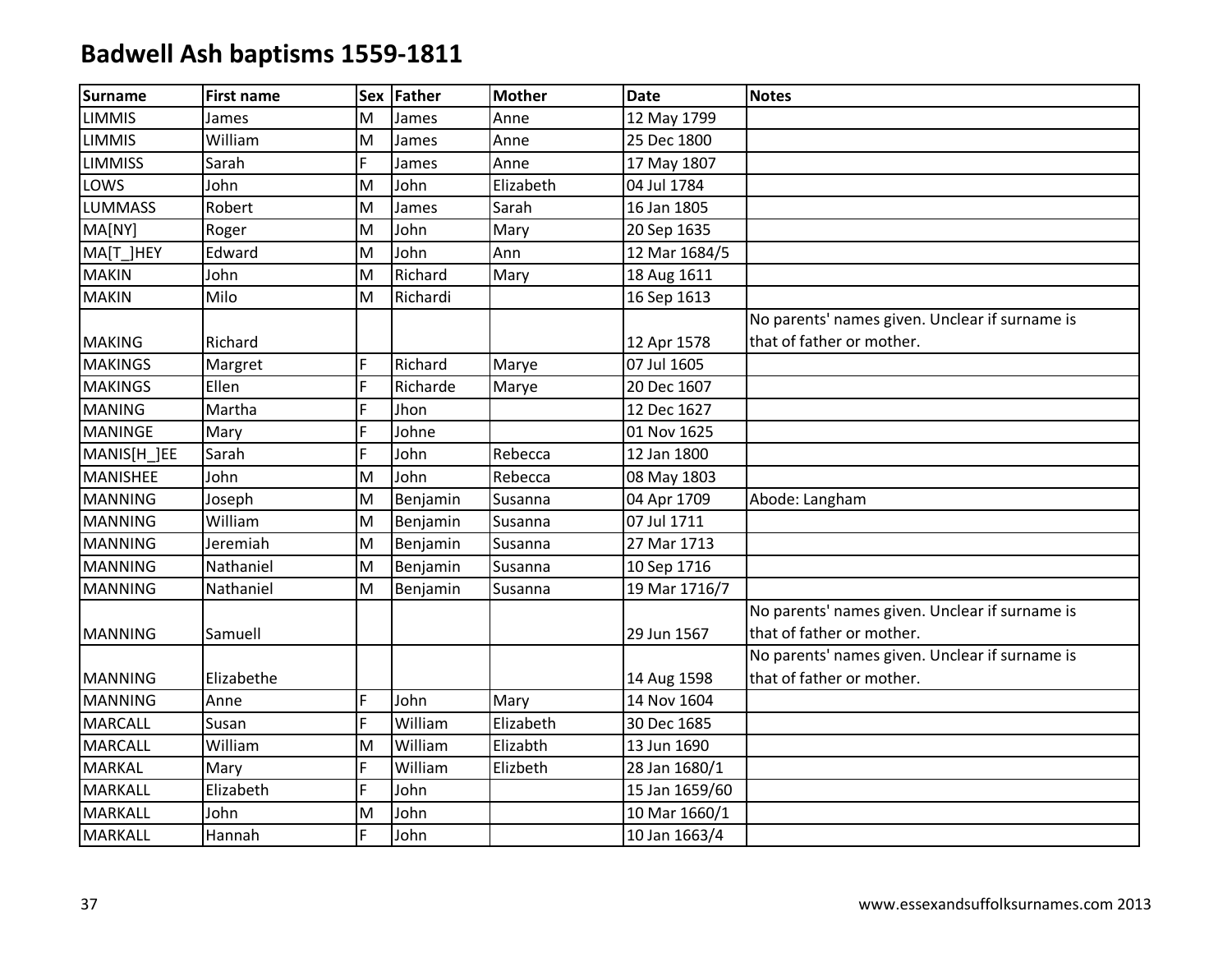| <b>Surname</b> | <b>First name</b> |    | Sex Father | <b>Mother</b> | <b>Date</b>   | <b>Notes</b>                                   |
|----------------|-------------------|----|------------|---------------|---------------|------------------------------------------------|
| <b>MARKALL</b> | Edward            | M  | John       |               | 17 May 1666   |                                                |
| <b>MARKALL</b> | Mary              | F. | John       |               | 20 Dec 1668   |                                                |
| <b>MARKALL</b> | Hannah            | F  | William    | Elizabth      | 11 Feb 1691/2 |                                                |
| MARKEOLL?      | Elizabeth         | F  | William    | Elizabeth     | 02 Jan 1683/4 |                                                |
| <b>MARRATT</b> | Elizabeth         | F. | William    |               | 14 Dec 1650   |                                                |
| <b>MARSH</b>   | Thomes            | M  | Nath.      | Elizbath      | 12 May 1699   |                                                |
| <b>MARTIN</b>  | Thomas            | M  | Thomas     | Mary          | 12 Jan 1710/1 |                                                |
| <b>MARTIN</b>  | William           | M  | Thomas     | Mary          | 02 Dec 1714   |                                                |
| <b>MARTIN</b>  | John              | M  | Thomas     | Mary          | 27 Feb 1717/8 |                                                |
| <b>MARTIN</b>  | Robert            | M  | Thomas     | Mary          | 21 Jun 1719   |                                                |
| <b>MARTIN</b>  | Mary              | F. | Tho        | Mary          | 14 Jun 1724   |                                                |
| <b>MARTIN</b>  | John              | M  | Nicholas   | Mary          | 15 Oct 1727   |                                                |
| <b>MARTIN</b>  | Elizabeth         | E. | Thomas     | Mary          | 08 Jun 1732   |                                                |
| <b>MARTIN</b>  | Ann               |    | Wm         | Hannah        | 21 Oct 1742   |                                                |
| <b>MARTIN</b>  | Robt              |    | Robt       | Mary          | 30 Jan 1742/3 |                                                |
| <b>MARTIN</b>  | Mary              |    | Wm         | Hannah        | 04 Dec 1743   |                                                |
| <b>MARTIN</b>  | William           |    | Wm         | Hannah        | 26 May 1745   |                                                |
| <b>MARTIN</b>  | Elizabeth         |    | William    | Hannah        | 18 Oct 1746   |                                                |
| <b>MARTIN</b>  | Ann               | F. | Robt       | Mary          | 15 Jun 1747   |                                                |
| <b>MARTIN</b>  | Thomas            | M  | Wm         | Hannah        | 15 Jun 1748   |                                                |
|                |                   |    |            |               |               | No parents' names given. Unclear if surname is |
| <b>MARTIN</b>  | Thomas            |    |            |               | 05 Mar 1587/8 | that of father or mother.                      |
|                |                   |    |            |               |               | No parents' names given. Unclear if surname is |
| <b>MARTIN</b>  | John              |    |            |               | 28 Apr 1596   | that of father or mother.                      |
| <b>MARTIN</b>  | Joseph            | M  | Henry      |               | 04 May 1651   |                                                |
| <b>MARTIN</b>  | Henry             | M  | Henry      |               | 08 Jan 1653/4 |                                                |
| <b>MARTIN</b>  | Mary              | F  | Henry      | Ann           | 24 Feb 1678/9 |                                                |
| <b>MARTIN</b>  | Elizabeth         | F. | Henry      | Ann           | 18 Jun 1683   |                                                |
| <b>MARTIN</b>  | Thomas            | M  | Henry      | Anne          | 26 Mar 1685   |                                                |
| <b>MARTIN</b>  | Simon             | M  | Robt       | Mary          | 08 Dec 1752   |                                                |
| <b>MARTIN</b>  | John              | M  | Robt       | Mary          | 22 Nov 1753   |                                                |
| <b>MARTIN</b>  | Mary Anne         | F  | Robert     | Mary          | 08 Nov 1807   |                                                |
| <b>MARTINE</b> | Mary              | F. | Henry      |               | 31 May 1646   |                                                |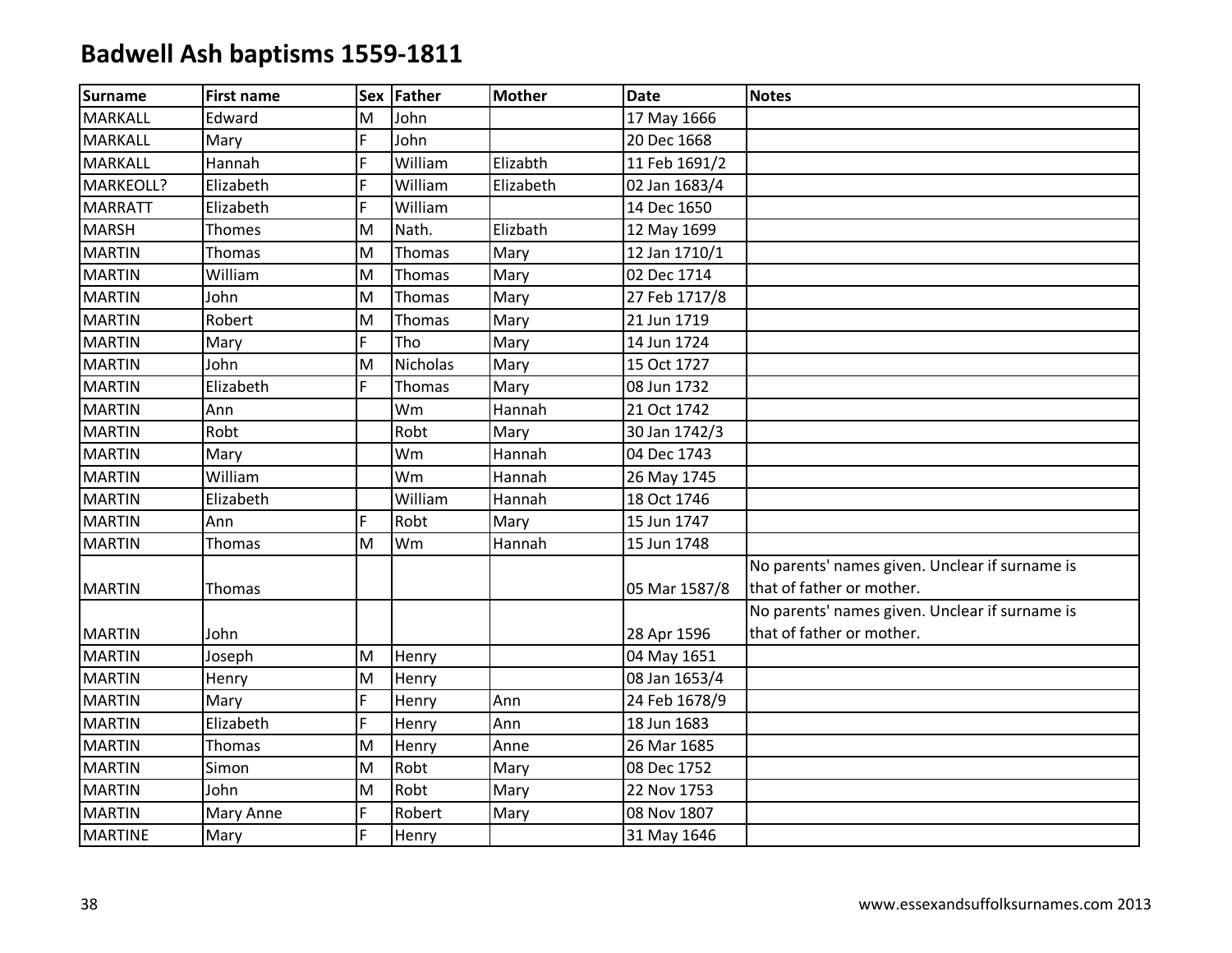| <b>Surname</b> | <b>First name</b> | <b>Sex</b> | <b>Father</b> | <b>Mother</b> | <b>Date</b>   | <b>Notes</b>                                       |
|----------------|-------------------|------------|---------------|---------------|---------------|----------------------------------------------------|
| <b>MARTINE</b> | Ann               |            | Henry         |               | 10 Mar 1647/8 |                                                    |
| <b>MARTINE</b> | Frances           | F          | Henry         |               | 10 Aug 1656   |                                                    |
| <b>MARTON</b>  | Ann               | F          | Henary        | Ann           | 24 Mar 1678/9 |                                                    |
| <b>MARTON</b>  | Robart            | M          | Hinary        | Ann           | 06 Jun 1682   |                                                    |
| <b>MASH</b>    | Thomas            | M          | Nath          |               | 20 May 1698   |                                                    |
|                |                   |            |               |               |               | No parents' names given. Unclear if surname is     |
| <b>MASHAM</b>  | Phebe             |            |               |               | 27 Oct 1561   | that of father or mother.                          |
|                |                   |            |               |               |               | No parents' names given. Unclear if surname is     |
| <b>MASHAM</b>  | Phebe             |            |               |               | 23 Apr 1564   | that of father or mother.                          |
|                |                   |            |               |               |               | No parents' names given. Unclear if surname is     |
| <b>MASHAM</b>  | Anna              |            |               |               | 04 Dec 1566   | that of father or mother.                          |
|                |                   |            |               |               |               | No parents' names given. Unclear if surname is     |
|                |                   |            |               |               |               | that of father or mother. Not clear if baptism was |
| <b>MASHAM</b>  | Lidia             |            |               |               | 05 Sep 156    | in 1568 or 1569.                                   |
|                |                   |            |               |               |               | No parents' names given. Unclear if surname is     |
| <b>MASHAM</b>  | Lidia             |            |               |               | * Jun 1571    | that of father or mother.                          |
|                |                   |            |               |               |               | No parents' names given. Unclear if surname is     |
| <b>MASHAM</b>  | Anne              |            |               |               | 07 Mar 1574/5 | that of father or mother.                          |
|                |                   |            |               |               |               | No parents' names given. Unclear if surname is     |
| <b>MASHAM</b>  | Susanna           |            |               |               | 04 Oct 1577   | that of father or mother.                          |
|                |                   |            |               |               |               | No parents' names given. Unclear if surname is     |
| <b>MASHAM</b>  | Anne              |            |               |               | 01 Jun 1580   | that of father or mother.                          |
|                |                   |            |               |               |               | No parents' names given. Unclear if surname is     |
| <b>MASHAM</b>  | Willm             |            |               |               | 20 Oct 1583   | that of father or mother.                          |
|                |                   |            |               |               |               | No parents' names given. Unclear if surname is     |
| <b>MASHAM</b>  | Phabe             |            |               |               | 20 Nov 1586   | that of father or mother.                          |
|                |                   |            |               |               |               | No parents' names given. Unclear if surname is     |
| <b>MASHAM</b>  | Dorithe           |            |               |               | 16 Oct 1592   | that of father or mother.                          |
| <b>MASON</b>   | Mary              | Ë          | John          | Susan         | 28 Sep 1733   |                                                    |
| <b>MASON</b>   | Susan             | F          | John          | Susan         | 16 Jul 1735   |                                                    |
| <b>MASON</b>   | John              | M          | John          | Susan         | 17 Nov 1736   |                                                    |
| <b>MASON</b>   | John              | M          | John          | Susan         | 31 Jan 1737/8 |                                                    |
| <b>MASON</b>   | William           | M          | Jno           | Susan         | 04 Nov 1739   |                                                    |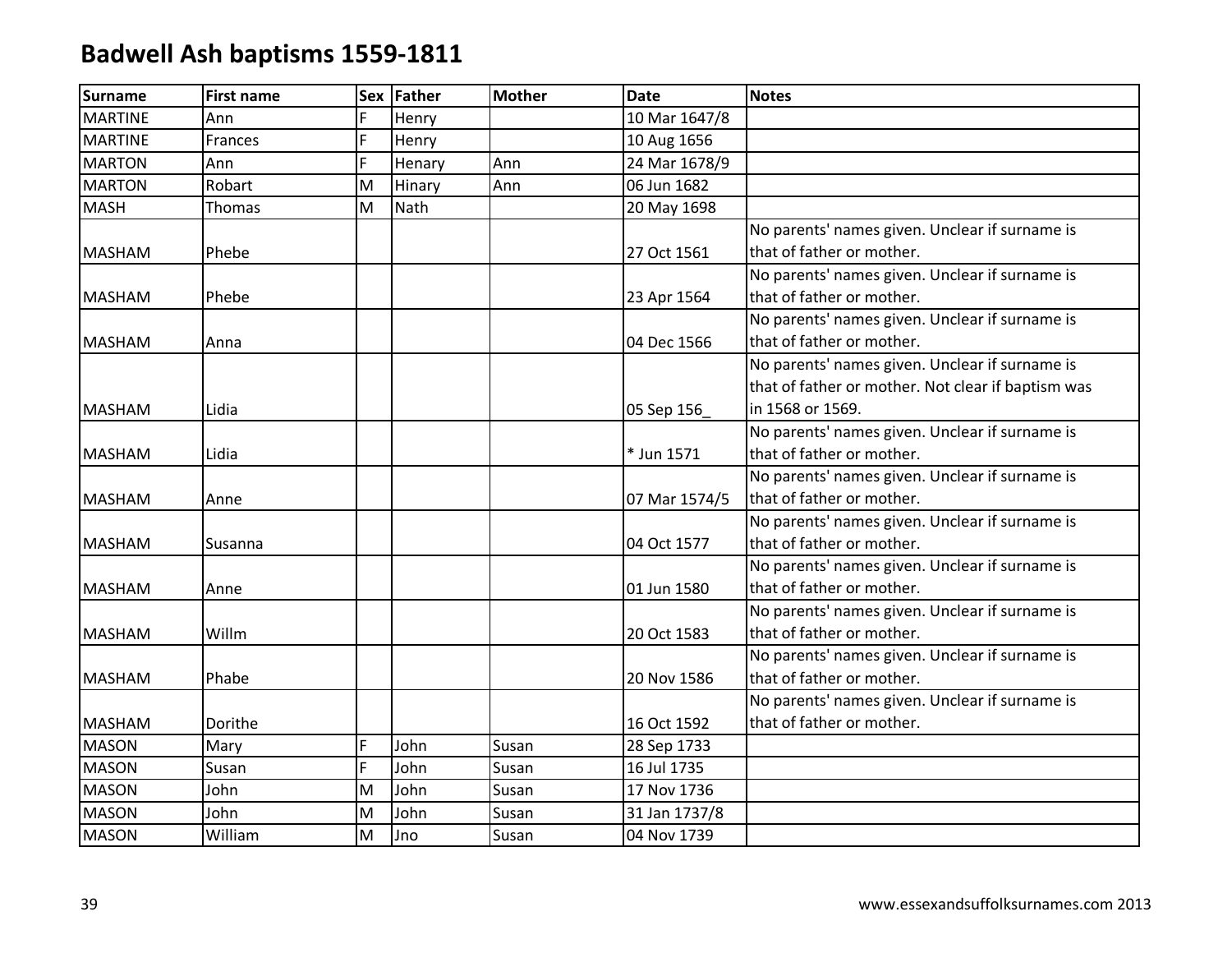| <b>Surname</b>  | <b>First name</b> |    | Sex Father | <b>Mother</b> | <b>Date</b>   | <b>Notes</b>                   |
|-----------------|-------------------|----|------------|---------------|---------------|--------------------------------|
| <b>MASON</b>    | Margaret          |    | John       | Susan         | 19 May 1741   |                                |
| <b>MATHEW</b>   | John              | M  | Edw.       |               | 20 Jul 1723   |                                |
| <b>MATHEW</b>   | Elizabeth         | F  | William    | Ann           | 11 Sep 1699   |                                |
| <b>MATTEHW</b>  | William           | M  | William    | Ann           | 29 Sep 1701   |                                |
| <b>MATTEHW</b>  | John              | M  | John       | Dorothy       | 27 Aug 1704   |                                |
| <b>MATTEW</b>   | Ann               | F. | Jo.        |               | 25 Jun 1700   |                                |
| <b>MATTHEW</b>  | Mary              | F. | Edward     | Elizabeth     | 16 Aug 1706   | Wheelwright.                   |
| <b>MATTHEW</b>  | Anthony           | M  | John       | Dorothy       | 12 Oct 1707   |                                |
| <b>MATTHEW</b>  | Thomas            | M  | Edward     | Elizabeth     | 02 Dec 1709   |                                |
| <b>MATTHEW</b>  | Susanna           | F  | Edward     | Elizabeth     | 01 Jun 1712   |                                |
| <b>MATTHEW</b>  | Susanna           | F. |            | Ann           | 04 Apr 1714   | An illegitimate as is supposed |
| <b>MATTHEW</b>  | Edward            | M  | Edward     | Elizabeth     | 09 Dec 1715   |                                |
| <b>MATTHEW</b>  | William           | M  | Edward     | Elisabeth     | 21 Jul 1717   |                                |
| <b>MATTHEW</b>  | Ann               | E. | Edward     | Elizabeth     | 15 May 1720   |                                |
| <b>MATTHEW</b>  | Roberd            | M  | Edw.       |               | 07 Sep 1724   |                                |
| <b>MATTHEW</b>  | Elizbeth          | E. | John       | Dorethy       | 26 Apr 1702   |                                |
| <b>MATTHEW</b>  | Elizabeth         | F. | Willm      | Dorothy       | 04 Jun 1754   |                                |
| <b>MATTHEW</b>  | Ann               | F  | Wilm.      | Dorothy       | 19 Sep 1756   |                                |
| <b>MATTHEW</b>  | Edward            | M  | Willm      | Dorothy       | 15 Feb 1761   |                                |
| <b>MATTHEW</b>  | Dorothy           | Ë  |            | Elizabeth     | 04 Jun 1775   |                                |
| <b>MATTHEWE</b> | Mary              | F. | John       | Dorothy       | 18 Aug 1697   |                                |
| <b>MATTHEWE</b> | Elizabeth         | F. | William    | Ann           | 19 Nov 1697   |                                |
| <b>MATTHOW</b>  | Dorothy           | Ē. | John       | Dorothy       | 17 Jun 1691   |                                |
| <b>MATTHOW</b>  | John              | M  | John       | Dorothy       | 26 Dec 1693   |                                |
| <b>MATTHOW</b>  | Mary              | E. | Jo.        | Mary          | 04 Mar 1693/4 |                                |
| <b>MATTHOW</b>  | William           | M  | William    | Ann           | 08 Oct 1694   |                                |
| <b>MATTHOW</b>  | Sarah             | F  | John       | Dorothy       | 21 Jul 1695   |                                |
| <b>MATTHOW</b>  | Ann               | E. | John       | Mary          | 04 Oct 1696   |                                |
| <b>MAY</b>      | Marry             | F  | John       |               | 13 Mar 1630/1 |                                |
| <b>MAY</b>      | Jo[h_]os          | M  | Johanis    |               | 09 Sep 1632   |                                |
| <b>MAY</b>      | Willus.           | M  | Johanis    |               | 15 Apr 1634   |                                |
| <b>MAY</b>      | Thomas            | M  | John       | Mary          | 22 Oct 1637   |                                |
| <b>MAY</b>      | Margaret          | F. | John       | Mary          | 21 Jul 1639   |                                |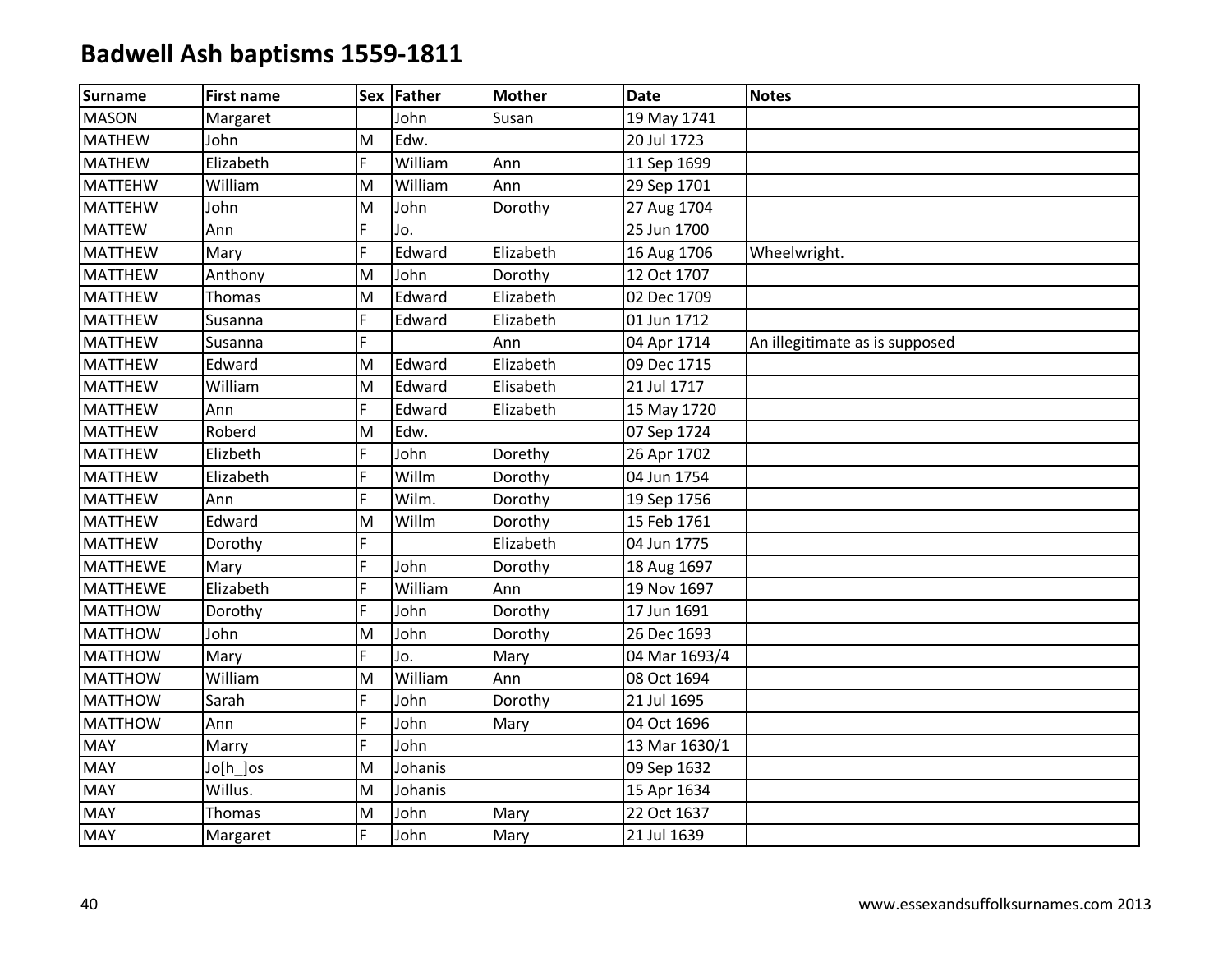| Surname           | <b>First name</b> | <b>Sex</b> | Father  | <b>Mother</b> | <b>Date</b>    | <b>Notes</b>                                    |
|-------------------|-------------------|------------|---------|---------------|----------------|-------------------------------------------------|
| <b>MAY</b>        | Katherin          | F.         | John    |               | 07 Feb 1640/1  |                                                 |
| <b>MAY</b>        | Mathew            | M          | William |               | 05 Dec 1667    |                                                 |
| <b>MAY</b>        | Elizabeth         | F          | William |               | 04 Feb 1668/9  |                                                 |
| <b>MAY</b>        | Sarah             | F          | Will.   |               | 02 Jan 1669/70 |                                                 |
|                   |                   |            |         |               |                | No parents' names given. Unclear if surname is  |
| <b>MAYE</b>       | Susanna           |            |         |               | 04 Aug 1580    | that of father or mother.                       |
| <b>MAYES</b>      | Cattran           | F.         | Will.   |               | 27 Mar 1673    |                                                 |
|                   |                   |            |         |               |                | No parents' names given in register. Unclear if |
| <b>MEADOWS</b>    | William           |            |         |               | 10 Jul 1783    | surname is that of father or mother.            |
| <b>MEADOWS</b>    | Susan             | F          | Thomas  | Susan         | 09 Sep 1792    |                                                 |
| <b>MEDCAP</b>     | Susan             | F.         | Ambrose | Mary          | 25 Jul 1773    |                                                 |
| <b>MELDRED</b>    | Mellored          | F.         | Cottim? |               | 03 Jun 1621    |                                                 |
|                   |                   |            |         |               |                | No parents' names given. Unclear if surname is  |
| MIDGLYE?          | Nathaniell        |            |         |               | 16 Oct 1581    | that of father or mother.                       |
|                   |                   |            |         |               |                | No parents' names given. Unclear if surname is  |
| <b>MILLET</b>     | James             |            |         |               | 22 Oct 1559    | that of father or mother.                       |
| <b>MITCHEL</b>    | Jonathan          | M          | Samuel  | Anne          | 12 May 1799    |                                                 |
| <b>MORLEY</b>     | Thomas            | M          | John    | Elisabeth     | 25 Sep 1715    | Abode: Walsham-le-Willows                       |
| <b>MORLEY</b>     | Joseph            | M          | James   | Ann           | 05 Jun 1733    |                                                 |
| <b>MORLEY</b>     | Thomas            | M          | James   | Ann           | 13 Oct 1734    |                                                 |
| <b>MORLEY</b>     | Ann               | F.         | James   | Ann           | 05 Sep 1736    |                                                 |
| <b>MORLEY</b>     | Mary              | F          | James   | Ann           | 21 Jan 1737/8  |                                                 |
| <b>MORLEY</b>     | Elizth            |            | James   | Ann           | 21 Oct 1743    |                                                 |
| <b>MORLEY</b>     | Daniel            |            | James   | Ann           | 12 Jan 1745/6  |                                                 |
| <b>MORLEY</b>     | William           | M          | James   | Anne          | 12 Apr 1748    |                                                 |
| <b>MORLEY</b>     | James             | M          | James   | Ann           | 15 Aug 1757    |                                                 |
| <b>MORLEY</b>     | Mary              | F.         | Danl    | Eliz.         | 11 Oct 1767    |                                                 |
| <b>MORLEY</b>     | Mary              | F.         | John    | Frances       | 17 Jun 1808    |                                                 |
|                   |                   |            |         |               |                | No parents' names given. Unclear if surname is  |
| <b>MORRIT</b>     | Elizabeth         |            |         |               | 26 Dec 1592    | that of father or mother.                       |
| <b>MORTERSMER</b> | Willm             | M          | Thomas  | Ann           | 18 Jun 1769    |                                                 |
| <b>MORTEYMER</b>  | Oliver            | M          | Thomas  | Anne          | 02 Feb 1772    |                                                 |
| <b>MORTIMER</b>   | Charles           | M          | Thomas  | Ann           | 11 Apr 1762    |                                                 |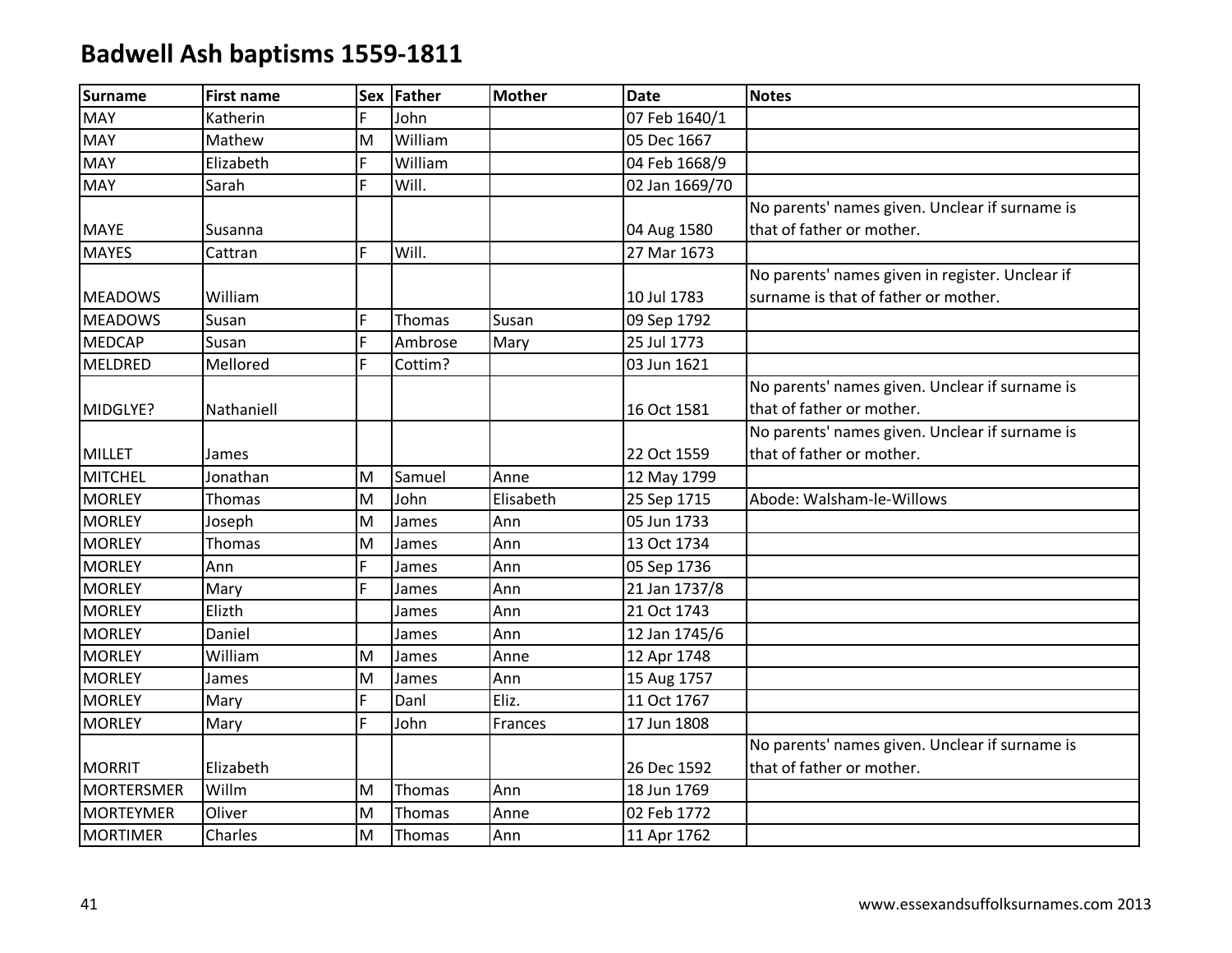| Surname          | <b>First name</b> |    | Sex Father | <b>Mother</b> | <b>Date</b> | <b>Notes</b> |
|------------------|-------------------|----|------------|---------------|-------------|--------------|
| <b>MORTIMER</b>  | Susanna           | F  | Thos       | Ann           | 11 Dec 1763 |              |
| <b>MORTIMER</b>  | Thos              | M  | Thos       | Ann           | 01 Feb 1767 |              |
| <b>MOSS</b>      | Mary              |    | Wm         | Mary          | 26 Jul 1744 |              |
| <b>MOSS</b>      | Wm                |    | Wm         | Mary          | 28 Nov 1745 |              |
| <b>MOSS</b>      | John              | M  | William    | Mary          | 21 May 1747 |              |
| <b>MOSS</b>      | Elizabeth         | F  | Wm         | Mary          | 02 Oct 1748 |              |
| <b>MOSS</b>      | Alexander         | M  | Wm         | Mary          | 16 Dec 1750 |              |
| <b>MOSS</b>      | Thomas            | M  | Willm      | Mary          | 15 Dec 1752 |              |
| <b>MOSS</b>      | Robert            | M  | Wm         | Mary          | 27 Sep 1754 |              |
| <b>MOSS</b>      | Charles           | M  | Willm      | Mary          | 04 Mar 1757 |              |
| <b>MOSS</b>      | Elizabeth         | F. | Willm      | Mary          | 19 Jun 1760 |              |
| <b>MOSS</b>      | John              | M  | Willm      | Mary          | 09 Jan 1763 |              |
| <b>MOSS</b>      | Maria             | F  | Alexander  | Anne          | 30 Jan 1774 |              |
| <b>MOSS</b>      | Robert            | M  |            | Elizabeth     | 10 Jan 1790 | Base born    |
| <b>MOSS</b>      | Mary              | F. | John       | Mary          | 24 Jan 1790 |              |
| <b>MOSS</b>      | Sarah             | F  | John       | Mary          | 17 Apr 1791 |              |
| <b>MOSS</b>      | Elizabeth         | F  | John       | Mary          | 27 Jan 1793 |              |
| <b>MOSS</b>      | Hannah            | F  | John       | Mary          | 17 Dec 1797 |              |
| <b>MOSS</b>      | Maria             | F  | John       | Mary          | 05 Jul 1801 |              |
| <b>MOTT</b>      | Rose?             | F  |            | Maruy         | 09 Aug 1713 | Illegitimate |
| <b>MUDD</b>      | George            | M  | Thomas     | Mary          | 13 Dec 1789 |              |
| <b>MUDD</b>      | John              | M  | Thomas     | Mary          | 20 Feb 1791 |              |
| <b>MUDD</b>      | Mary              | F  | Thomas     | Mary          | 01 Jul 1792 |              |
| <b>MUDD</b>      | James             | M  | Thomas     | Mary          | 10 Nov 1793 |              |
| <b>MUDD</b>      | Robert            | M  | Thomas     | Mary          | 02 Aug 1796 |              |
| <b>MUDD</b>      | Elizabeth         | F. | Thomas     | Mary          | 02 Feb 1799 |              |
| <b>MUDD</b>      | Samuel            | M  | Thomas     | Mary          | 30 Jan 1802 |              |
| <b>MUDD</b>      | Anne              | F  | Thomas     | Mary          | 02 May 1802 |              |
| <b>MUDD</b>      | Sarah             | F  | Thomas     | Mary          | 14 Feb 1806 |              |
| <b>MUDD</b>      | Thomas            | M  | Thomas     | Mary          | 31 Aug 1806 |              |
| <b>MUDD</b>      | Mary              | F  | Thomas     | Mary          | 29 Jul 1808 |              |
| <b>MULLINGER</b> | Ann               | F  | Henry      | Mildred       | 17 Jun 1731 |              |
| MULLINGER        | Mary              | F  | Robert     | Sarah         | 31 Aug 1799 |              |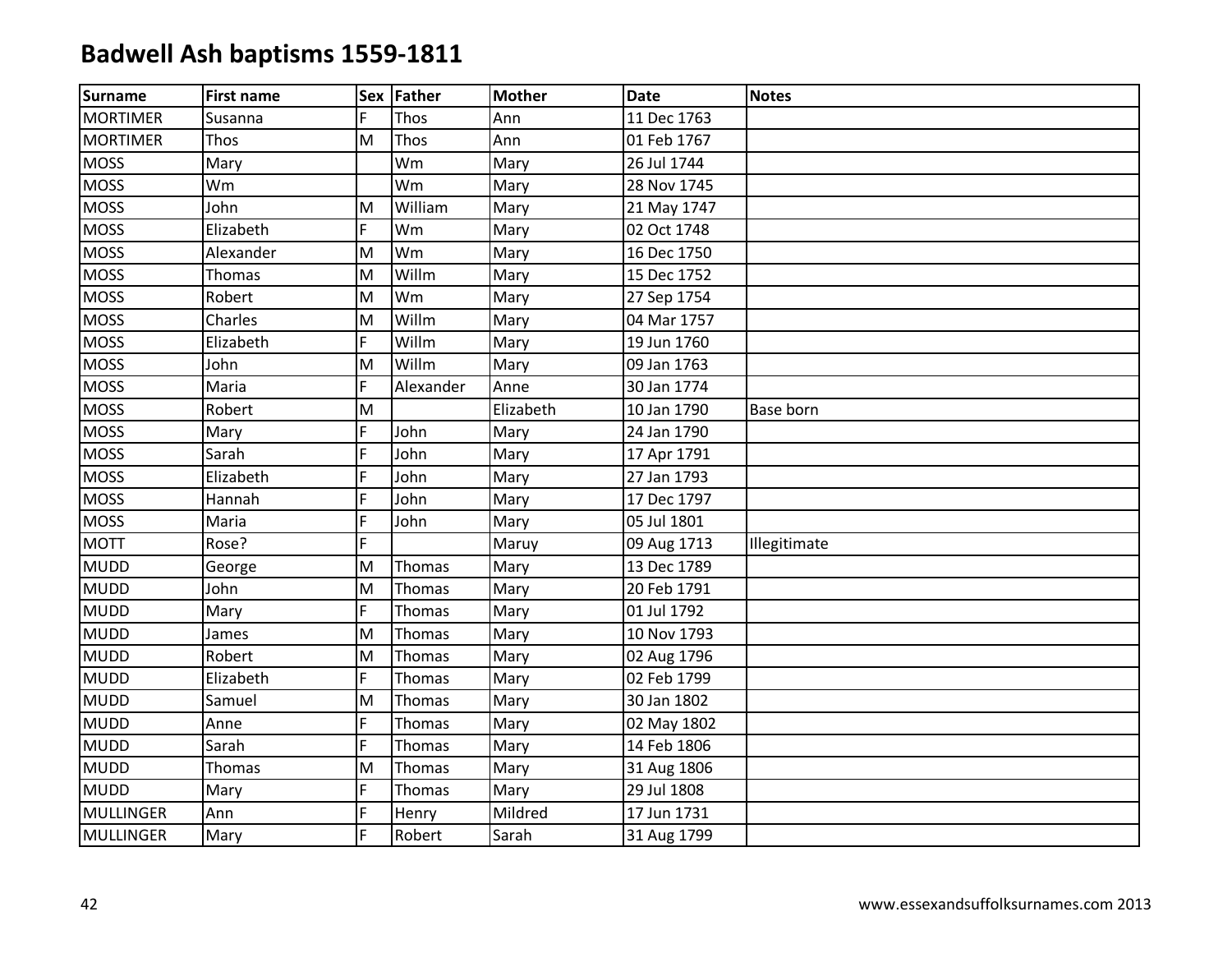| <b>Surname</b>   | <b>First name</b> |             | Sex Father | <b>Mother</b> | <b>Date</b>   | <b>Notes</b>                                   |
|------------------|-------------------|-------------|------------|---------------|---------------|------------------------------------------------|
| <b>MULLINGER</b> | Sarah             | F           | Robert     | Sarah         | 11 Jul 1802   |                                                |
| <b>MULLINGER</b> | Robert            | M           | Robert     | Sarah         | 29 Sep 1805   |                                                |
| <b>MULLINGER</b> | Anne              | $\mathsf F$ | Robert     | Sarah         | 31 Jul 1808   |                                                |
| <b>MULLY</b>     | John              | M           | John       | Mary          | 11 Feb 1757   |                                                |
| <b>MULLY</b>     | Mary              | F           | John       | Mary          | 25 Feb 1759   |                                                |
| <b>MULLY</b>     | Willm             | M           | John       | Mary          | 19 Jul 1761   |                                                |
| <b>MULLY</b>     | Ann               | F           | John       | Mary          | 28 Mar 1764   |                                                |
| <b>MUNING</b>    | Margerta          | F           | Johis      |               | 03 Nov 1635   |                                                |
| <b>MUNING</b>    | Henry             | M           | John       |               | 09 Jun 1641   |                                                |
| <b>MUNING</b>    | John              | M           | John       | Elizabeth     | 14 Jul 1659   |                                                |
| <b>MUNINGE</b>   | John              | M           | John       |               | 01 Apr 1630   |                                                |
| <b>MUNINGS</b>   | <b>Bregett</b>    | F           | Jo.        |               | 19 Jan 1670/1 |                                                |
| <b>MUNINGS</b>   | Henrey            | ΙM          | Jo.        |               | 18 Oct 1672   |                                                |
| <b>MUNINGS</b>   | Alexsander        | M           | Jo.        |               | 06 Oct 1673   |                                                |
| <b>MUNINGS</b>   | Marey             | F           | John       |               | 08 Sep 1674   |                                                |
| <b>MUNINGS</b>   | William           | M           | Jo.        |               | 29 Aug 1675   |                                                |
| <b>MUNINGS</b>   | Elezebeth         | F           | John       |               | 02 Feb 1676/7 |                                                |
| <b>MUNINGS</b>   | Will              | M           | John       |               | 12 Apr 1678   |                                                |
| <b>MUNINGS</b>   | Elizabeth         | F           | John       | Marthea       | 14 Aug 1684   |                                                |
| <b>MUNNING</b>   | Martha            | F           | John       | Martha        | 20 May 1722   |                                                |
|                  |                   |             |            |               |               | No parents' names given. Unclear if surname is |
| <b>MUNNING</b>   | William           |             |            |               | 21 Sep 1560   | that of father or mother.                      |
|                  |                   |             |            |               |               | No parents' names given. Unclear if surname is |
| <b>MUNNING</b>   | <b>Thomas</b>     |             |            |               | 14 Mar 1562/3 | that of father or mother.                      |
|                  |                   |             |            |               |               | No parents' names given. Unclear if surname is |
| <b>MUNNING</b>   | Margaret          |             |            |               | 08 Oct 1564   | that of father or mother.                      |
|                  |                   |             |            |               |               | No parents' names given. Unclear if surname is |
| <b>MUNNING</b>   | Elizabethe        |             |            |               | 03 Sep 1570   | that of father or mother.                      |
|                  |                   |             |            |               |               | No parents' names given. Unclear if surname is |
| <b>MUNNING</b>   | Anna              |             |            |               | 24 Sep 1589   | that of father or mother.                      |
|                  |                   |             |            |               |               | No parents' names given. Unclear if surname is |
| <b>MUNNING</b>   | William           |             |            |               | 09 Jun 1591   | that of father or mother.                      |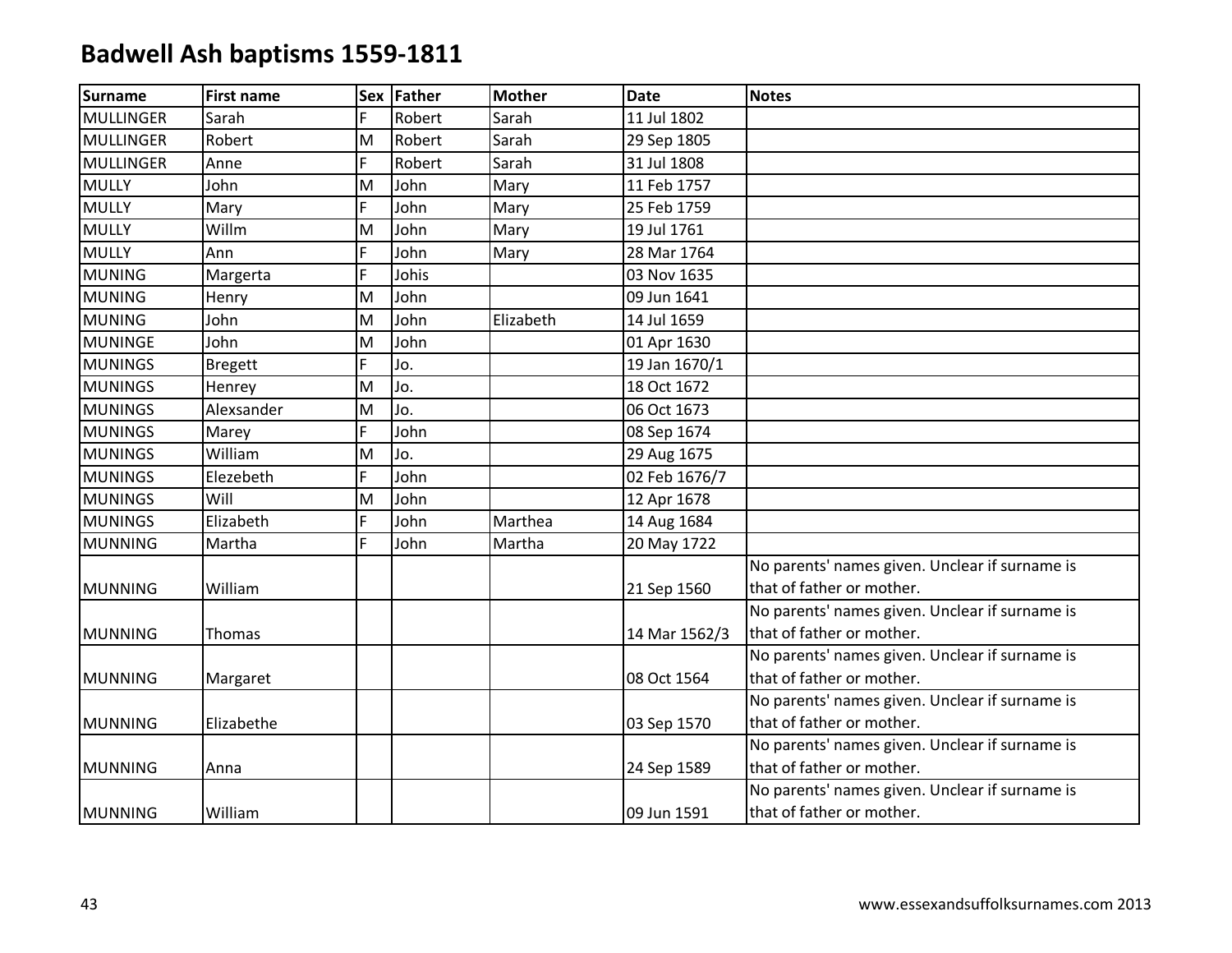| <b>Surname</b>   | <b>First name</b> |   | Sex Father | <b>Mother</b> | <b>Date</b>    | <b>Notes</b>                                   |
|------------------|-------------------|---|------------|---------------|----------------|------------------------------------------------|
|                  |                   |   |            |               |                | No parents' names given. Unclear if surname is |
| <b>MUNNING</b>   | Elisabethe        |   |            |               | 23 Mar 1593/4  | that of father or mother.                      |
| <b>MUNNING</b>   | Rebecca           | F | William    |               | 08 May 1597    |                                                |
| <b>MUNNING</b>   | Mary              | F | John       |               | 04 Mar 1598/9  |                                                |
| <b>MUNNING</b>   | Sara              | F | William    |               | 13 Jan 1599/00 |                                                |
| <b>MUNNING</b>   | Thomas            | M | John       |               | 15 Feb 1600/1  |                                                |
| <b>MUNNING</b>   | Ester             | F | William    |               | 13 Mar 1603/4  |                                                |
| <b>MUNNING</b>   | Henry             | M | John       | Marye         | 06 Apr 1607    |                                                |
| <b>MUNNINGS</b>  | John              | M | John       | Martha        | 08 Jan 1716/7  | The father is John jnr.                        |
| <b>MUNNINGS</b>  | William           | M | John       | Martha        | 29 Mar 1724    |                                                |
| <b>MUNNINGS</b>  | Elizabeth         | F | John       | Martha        | 17 Jul 1726    |                                                |
| <b>MUNNINGS</b>  | Elizabeth         | F | Jon.       | Martha        | 07 Jan 1727/8  |                                                |
| <b>MUNNINGS</b>  | Martha            | F | John       | Martha        | 15 Oct 1686    |                                                |
| <b>MUNNINGS</b>  | John              | M | John       | Martha        | 07 Jan 1688/9  | Being plough Monday                            |
| <b>MUNNINGS</b>  | Mary              | F | Jo.        | Martha        | 04 Sep 1690    |                                                |
| <b>MUNNINGS</b>  | Margaret          | F | Jo.        | Martha        | 06 Dec 1691    |                                                |
| <b>MUNNINGS</b>  | John              | M | John       | Martha        | 05 Jan 1692/3  |                                                |
| <b>MUNNINGS</b>  | John              | M | John       | Martha        | 07 Nov 1695    |                                                |
| <b>MUNNINGS</b>  | William           | M | Jo.        |               | 28 Aug 1700    |                                                |
| <b>NETTELTON</b> | Ann               | F | Cresever   |               | 09 Feb 1625/6  |                                                |
| <b>NEWUM</b>     | Ann               | F | Robert     |               | 09 Feb 1640/1  |                                                |
| <b>NEWUM</b>     | Mary              | F | Robert     |               | 30 Mar 1643    |                                                |
| <b>NICHOLES</b>  | John              | M | Clement    | Ellen         | 21 Dec 1606    |                                                |
| <b>NICOLIS</b>   | Thomas            | M | Clement    |               | 24 Sep 1599    |                                                |
|                  |                   |   |            |               |                | No parents' names given. Unclear if surname is |
| <b>NONNE</b>     | Georg             |   |            |               | 22 Jul 1565    | that of father or mother.                      |
| <b>NORMAN</b>    | Thomas            | M | Thomas     |               | *Feb 1626/7    |                                                |
| <b>NORMAN</b>    | Martha            | F | Simmond    |               | 02 Aug 1629    |                                                |
| <b>NORMAN</b>    | Symon             | M | Symonis    |               | 07 Oct 1632    |                                                |
|                  |                   |   |            |               |                | No parents' names given. Unclear if surname is |
| <b>NUN</b>       | Elizabeth         |   |            |               | 03 Mar 1577/8  | that of father or mother.                      |
|                  |                   |   |            |               |                | No parents' names given. Unclear if surname is |
| <b>NUN</b>       | Georg             |   |            |               | 11 Apr 1582    | that of father or mother.                      |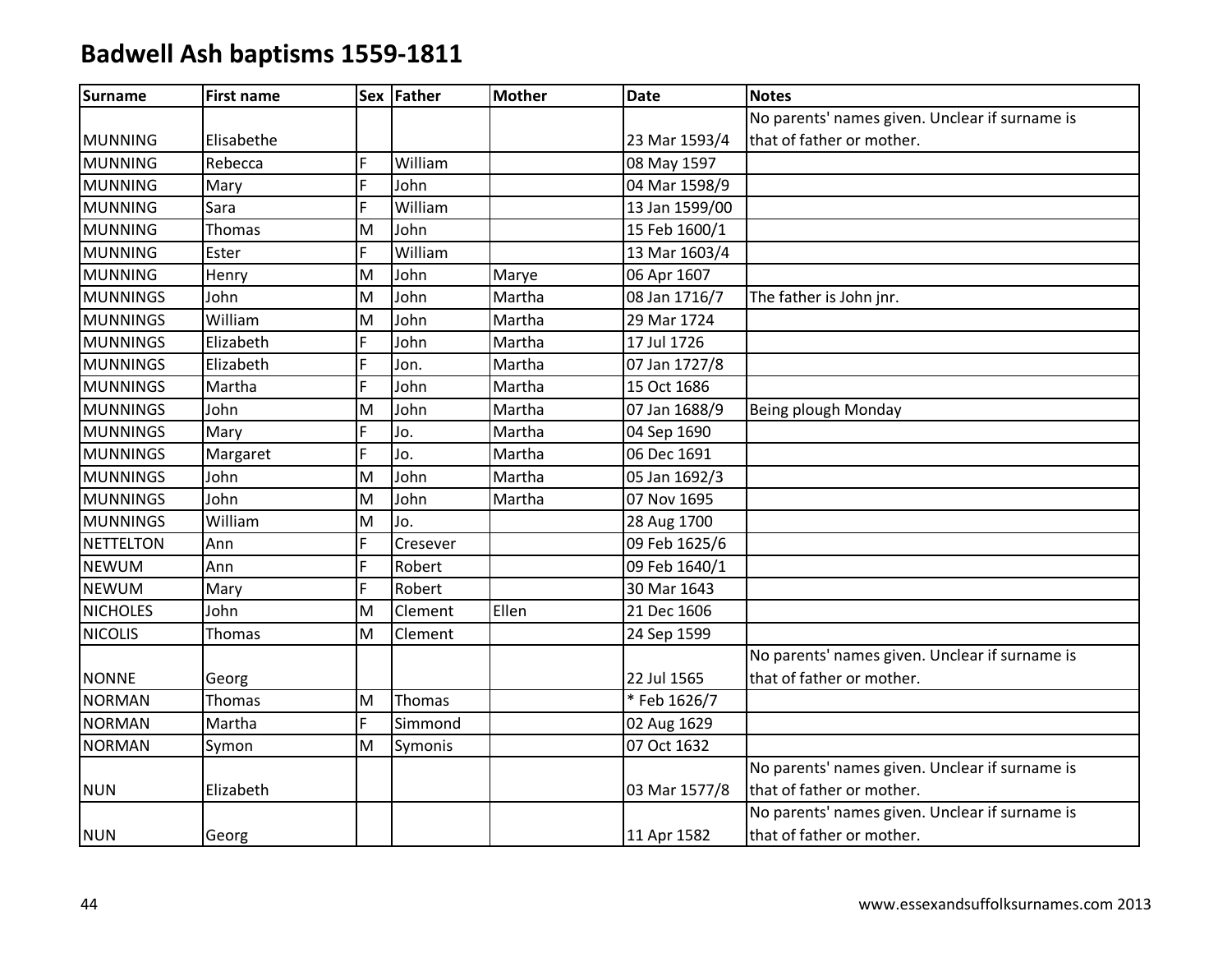| Surname         | <b>First name</b> |    | Sex Father | <b>Mother</b> | <b>Date</b>   | <b>Notes</b>                                        |
|-----------------|-------------------|----|------------|---------------|---------------|-----------------------------------------------------|
|                 |                   |    |            |               |               | Entry reads only "James Nun" - no parents' names    |
|                 |                   |    |            |               |               | given so it is unclear if Nun is the surname of his |
| <b>NUN</b>      | James             |    |            |               | 04 Apr 1630   | father or his mother.                               |
| <b>NUN</b>      | John              | M  | James      | Mary          | 20 Dec 1637   |                                                     |
| <b>NUN</b>      | Mary              |    |            | Mary          | 24 Sep 1688   | Base child                                          |
| <b>NUN</b>      | Robert            | M  | Martin     | Mary          | 12 May 1702   |                                                     |
| <b>NUNN</b>     | William           | M  | Martin     | Mary          | 23 Apr 1706   | Son of Mr Martin. Yeoman.                           |
| <b>NUNN</b>     | George            | M  | Martin     | Mary          | 29 Mar 1708   | Son of Mr Martin Nunn                               |
| <b>NUNN</b>     | Joshua            | M  | Martin     | Mary          | 07 Oct 1709   | Son of Mr Martin Nunn                               |
| <b>NUNN</b>     | Mary              | F. | James      | Mary          | 10 Feb 1711/2 |                                                     |
| <b>NUNN</b>     | George            | M  | Martin     | Mary          | 19 Feb 1711/2 | Son of Mr Martin Nunn                               |
| <b>NUNN</b>     | James             | M  | James      | Mary          | 29 Nov 1713   |                                                     |
| <b>NUNN</b>     | Mary              | F. | Martin     | Mary          | 30 Dec 1713   | Daughter of Mr Martin Nunn                          |
| <b>NUNN</b>     | Elisabeth         | F  | Martin     | Mary          | 30 Aug 1715   | Daughter of Mr Martin Nunn                          |
| <b>NUNN</b>     | Martha            | F  | Martin     | Mary          | 01 Oct 1717   | Daughter of Mr Martin Nunn                          |
| <b>NUNN</b>     | John              | M  | James      | Mary          | 03 Nov 1717   |                                                     |
| <b>NUNN</b>     | Thomas            | M  | Martin     | Mary          | 25 Oct 1719   | Son of Mr Martin Nunn                               |
| <b>NUNN</b>     | Susanna           | F  | Martin     | Mary          | 25 Oct 1719   | Daughter of Mr Martin Nunn                          |
| <b>NUNN</b>     | Thomas            | M  | John       | Eliz          | 04 Jan 1723/4 |                                                     |
| <b>NUNN</b>     | Willus.           | M  | Jacobis    |               | 15 Jul 1634   |                                                     |
| <b>NUNN</b>     | Elizabeth         | F. | James      |               | 22 Jun 1640   |                                                     |
| <b>NUNN</b>     | John              | M  | John       |               | 03 Dec 1640   |                                                     |
| <b>NUNN</b>     | John              | M  | John       |               | 02 Feb 1641/2 |                                                     |
| <b>NUNN</b>     | Elizabeth         | F  | John       |               | 08 Apr 1645   |                                                     |
| <b>NUNN</b>     | John              | M  | John       |               | 27 May 1662   |                                                     |
| <b>NUNN</b>     | Thomas            | M  | John       |               | 13 Jul 1665   |                                                     |
| <b>NUNN</b>     | Martin            | M  | Martin     | Mary          | 01 Jun 1704   |                                                     |
| NUNN?           | Johis             | M  | Jacobi     |               | 11 Feb 1635/6 |                                                     |
| <b>OATES</b>    | Sarah             | F. | William    | Ann           | 27 May 1707   |                                                     |
| OATES?          | Pattrick?         | M  | Will.      |               | * Feb 1669/70 |                                                     |
| <b>OLDERSON</b> | William           | M  | William    |               | 15 Sep 1700   |                                                     |
| <b>OLDERTON</b> | Richard           | M  | Rich.      |               | 11 Feb 1637/8 |                                                     |
| <b>ORBEL</b>    | Frances           | F. | Willm      | Frances       | 16 May 1761   |                                                     |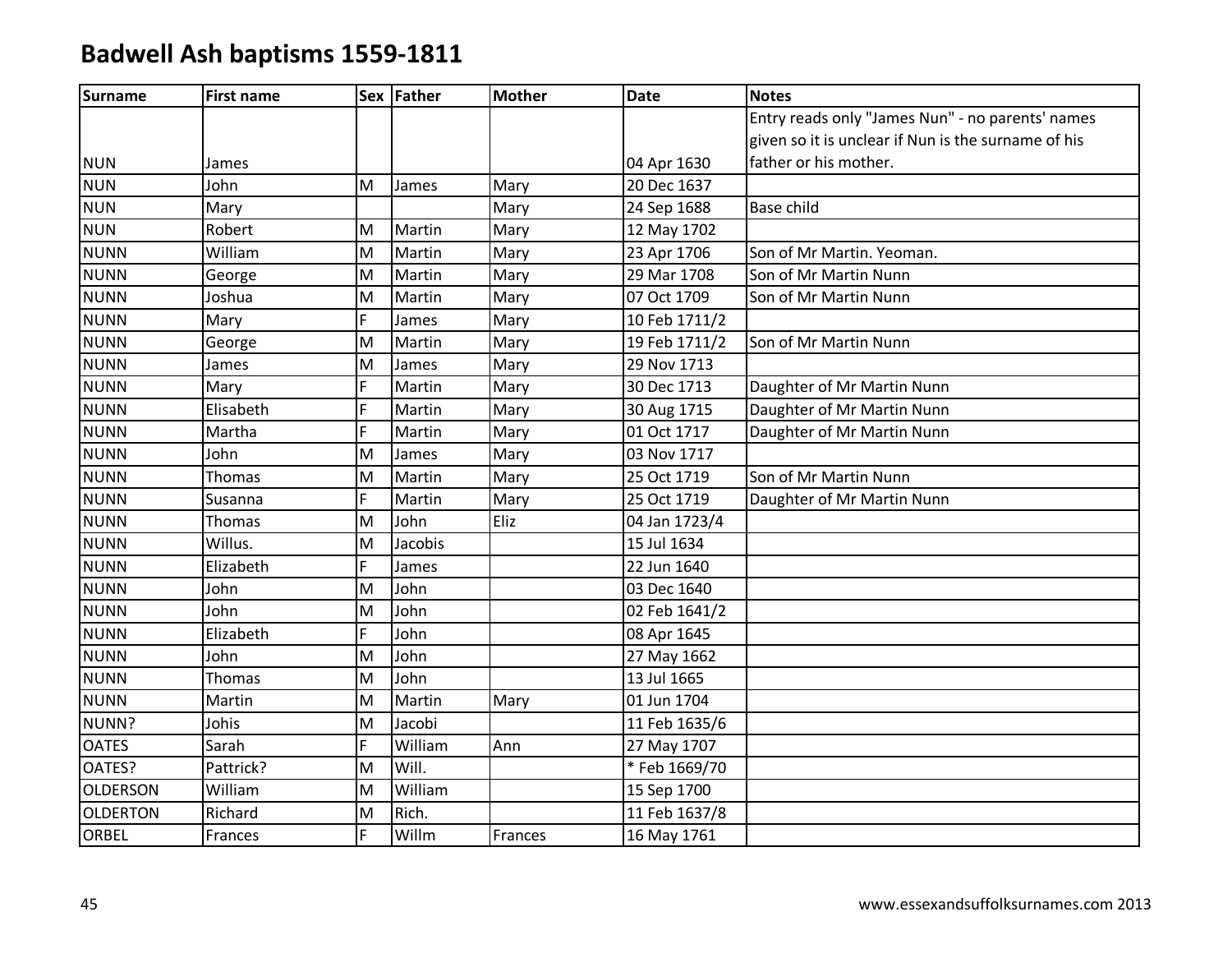| <b>Surname</b>   | <b>First name</b> |   | Sex Father | Mother    | <b>Date</b>    | <b>Notes</b>                                   |
|------------------|-------------------|---|------------|-----------|----------------|------------------------------------------------|
| ORBEL            | Elizabeth         | F | Benjamin?  |           | 29 Jun 1763    |                                                |
| <b>ORFORD</b>    | Sarah             | F | John?      | Sarah?    | 02 Feb 1766    | Very faint.                                    |
| <b>OSBEN</b>     | John              | M | Richard    |           | 06 Aug 1675    |                                                |
| <b>OSBORN</b>    | Alice             | F | John       | Elizabeth | 26 Oct 1713    |                                                |
| <b>OSBORN</b>    | Elisabeth         | F | John       | Elisabeth | 08 Feb 1714/5  |                                                |
| <b>OSBORNE</b>   | George            | M | Philip     | Sarah     | 27 Jun 1748    |                                                |
| <b>OSBORNE</b>   | Anne              | F | Philip     | Sarah     | 26 Feb 1749/50 |                                                |
| <b>OSBORNE</b>   | Mary              | F | Philip     | Sarah     | 15 Jan 1751/2  |                                                |
| <b>OSBORNE</b>   | Susannah          | F | Phil.      | Sarah     | 13 Feb 1754    |                                                |
| <b>OSBORNE</b>   | Elizabeth         | F | Philip     | Sarah     | 03 Feb 1755    |                                                |
| <b>OSBORNE</b>   | George            | M | Philip     | Sarah     | 16 Jun 1756    |                                                |
| <b>OSBORNE</b>   | Sarah             |   |            | Sarah     | 10 Jun 1787    | <b>Base born</b>                               |
| <b>OSBOURN</b>   | Ann               | F | John       | Elizabeth | 16 Apr 1717    |                                                |
| <b>OSBOURN</b>   | John              | M | John       | Elisabeth | 21 Apr 1719    |                                                |
| <b>OSTLER</b>    | Henry             | M | John       | Elizabeth | 24 Mar 1805    |                                                |
|                  |                   |   |            |           |                | No parents' names given. Unclear if surname is |
| P ANTON          | Robert            |   |            |           | 08 Oct 1570    | that of father or mother.                      |
|                  |                   |   |            |           |                | No parents' names given. Unclear if surname is |
| <b>PAGE</b>      | Robert            |   |            |           | 05 May 1585    | that of father or mother.                      |
| <b>PAGE</b>      | William           | M | William    |           | 15 Dec 1599    |                                                |
| <b>PAGE</b>      | John              | M | Roberte    |           | 02 Jul 1618    |                                                |
| <b>PAKTROCKE</b> | Mary              | F | John       |           | 20 Apr 1627    |                                                |
|                  |                   |   |            |           |                | No parents' names given. Unclear if surname is |
| <b>PARKER</b>    | James             |   |            |           | 24 Mar 1560/1  | that of father or mother.                      |
|                  |                   |   |            |           |                | No parents' names given. Unclear if surname is |
| <b>PARKER</b>    | Elizabethe        |   |            |           | 01 Sep 1566    | that of father or mother.                      |
|                  |                   |   |            |           |                | No parents' names given. Unclear if surname is |
| <b>PARKER</b>    | William           |   |            |           | 06 Dec 1568    | that of father or mother.                      |
|                  |                   |   |            |           |                | No parents' names given. Unclear if surname is |
| <b>PARKER</b>    | Anis              |   |            |           | 10 Mar 1570/1  | that of father or mother.                      |
| <b>PARKER</b>    | Mary              | F | William    | Mary      | 31 Dec 1611    |                                                |
| <b>PARKER</b>    | Elizabetha        | F | Gulielmi   | Marie     | * Mar 1613/4   |                                                |
| <b>PARKER</b>    | Philip            | M | Philip     | Elizabeth | 30 Jun 1793    |                                                |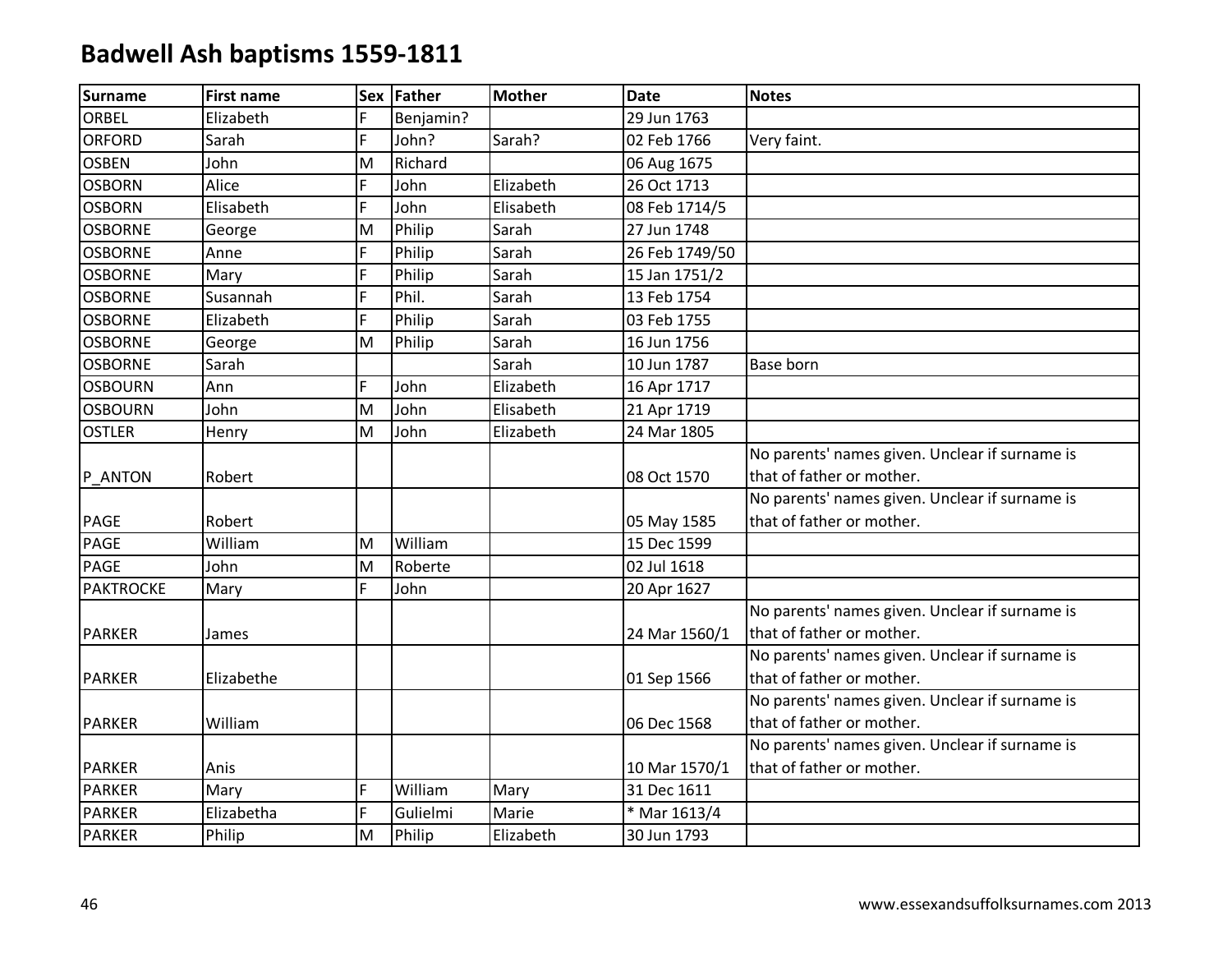| <b>Surname</b> | <b>First name</b> | <b>Sex</b> | <b>Father</b> | <b>Mother</b> | <b>Date</b>   | <b>Notes</b>                                       |
|----------------|-------------------|------------|---------------|---------------|---------------|----------------------------------------------------|
| <b>PARKER</b>  | Samuel            | M          | Philip        | Elizabeth     | 09 Aug 1795   |                                                    |
| <b>PARKER</b>  | Elizabeth         | F          | Philip        | Elizabeth     | 18 May 1800   |                                                    |
| <b>PARKER</b>  | Robert            | M          | Philip        | Elizabeth     | 16 Jan 1802   |                                                    |
| <b>PARKER</b>  | Elizabeth         | F          | Philip        | Elizabeth     | 06 Aug 1802   |                                                    |
| <b>PARKER</b>  | William           | M          | Philip        | Elizabeth     | 14 Sep 1808   |                                                    |
| <b>PARKER</b>  | Mary              | F          | Philip        | Elizabeth     | 13 Jul 1809   | DoB: 31 Aug 1805.                                  |
|                |                   |            |               |               |               | No parents' names given. Unclear if surname is     |
| <b>PARKS</b>   | Anna              |            |               |               | 18 Apr 1573   | that of father or mother.                          |
| <b>PAST</b>    | Tamssan           | F          | Edmund        | <b>Eis</b>    | 17 Dec 1678   |                                                    |
| <b>PATLE</b>   | Agnes             | F          | John          | Anne          | 30 Apr 1612   |                                                    |
| <b>PATRACK</b> | Edward            | M          | John          | Mary          | 20 Apr 1682   |                                                    |
| <b>PATRACK</b> | Thomas            | M          | John          | Mary          | 15 Jul 1684   |                                                    |
|                |                   |            |               |               |               | No parents' names given. Unclear if surname is     |
| <b>PATTELL</b> | John              |            |               |               | 29 Nov 1562   | that of father or mother.                          |
|                |                   |            |               |               |               | No parents' names given. Unclear if surname is     |
| <b>PATTELL</b> | John              |            |               |               | 20 Jun 1563   | that of father or mother.                          |
|                |                   |            |               |               |               | No parents' names given. Unclear if surname is     |
| <b>PATTELL</b> | William           |            |               |               | 25 Feb 1563/4 | that of father or mother.                          |
|                |                   |            |               |               |               | No parents' names given. Unclear if surname is     |
| <b>PATTELL</b> | Elizabethe        |            |               |               | 24 Mar 1565/6 | that of father or mother.                          |
| <b>PATTELL</b> | Joane             | F          | Thomas        |               | 31 Mar 1566   |                                                    |
|                |                   |            |               |               |               | No parents' names given. Unclear if surname is     |
|                |                   |            |               |               |               | that of father or mother. Not clear if baptism was |
| <b>PATTELL</b> | Prycilla          |            |               |               | 08 May 156    | in 1568 or 1569.                                   |
| <b>PATTELL</b> | Robt              | M          | Thos          |               | 05 Aug 1571   |                                                    |
|                |                   |            |               |               |               | No parents' names given. Unclear if surname is     |
| <b>PATTELL</b> | Arthur            |            |               |               | 25 Mar 1573   | that of father or mother.                          |
|                |                   |            |               |               |               | No parents' names given. Unclear if surname is     |
| <b>PATTELL</b> | John              |            |               |               | 06 Feb 1573/4 | that of father or mother.                          |
|                |                   |            |               |               |               | No parents' names given. Unclear if surname is     |
| <b>PATTELL</b> | Thomas            |            |               |               | 10 Dec 1574   | that of father or mother.                          |
|                |                   |            |               |               |               | No parents' names given. Unclear if surname is     |
| <b>PATTELL</b> | Margerie          |            |               |               | 18 Dec 1575   | that of father or mother.                          |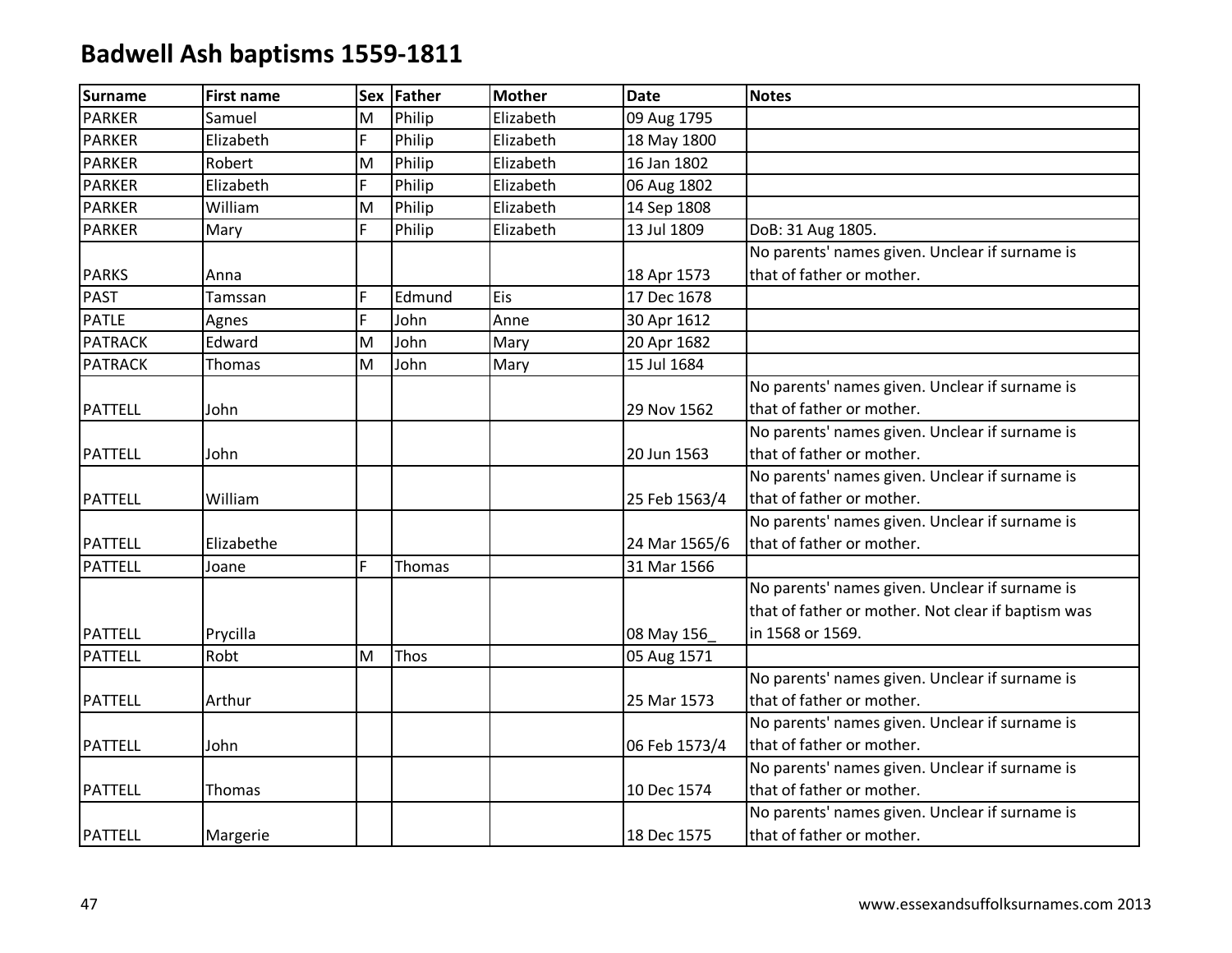| <b>Surname</b>   | <b>First name</b> |   | Sex Father | <b>Mother</b> | <b>Date</b>    | <b>Notes</b>                                   |
|------------------|-------------------|---|------------|---------------|----------------|------------------------------------------------|
|                  |                   |   |            |               |                | No parents' names given. Unclear if surname is |
| <b>PATTELL</b>   | Robt              |   |            |               | 03 Mar 1576/7  | that of father or mother.                      |
|                  |                   |   |            |               |                | No parents' names given. Unclear if surname is |
| <b>PATTELL</b>   | Susanna           |   |            |               | 27 Oct 1577    | that of father or mother.                      |
|                  |                   |   |            |               |                | No parents' names given. Unclear if surname is |
| <b>PATTELL</b>   | Hughe             |   |            |               | 22 Apr 1579    | that of father or mother.                      |
|                  |                   |   |            |               |                | No parents' names given. Unclear if surname is |
| <b>PATTELL</b>   | Anna              |   |            |               | 11 Jun 1581    | that of father or mother.                      |
|                  |                   |   |            |               |                | No parents' names given. Unclear if surname is |
| <b>PATTELL</b>   | Lidia             |   |            |               | 19 Jan 1583/4  | that of father or mother.                      |
|                  |                   |   |            |               |                | No parents' names given. Unclear if surname is |
| <b>PATTELL</b>   | Mary              |   |            |               | 27 Dec 1585    | that of father or mother.                      |
|                  |                   |   |            |               |                | No parents' names given. Unclear if surname is |
| <b>PATTELL</b>   | Lidia             |   |            |               | 04 Dec 1588    | that of father or mother.                      |
| <b>PATTELL</b>   | Anne              | F | Arthur     |               | 03 Mar 1602/3  |                                                |
| <b>PATTELL</b>   | Susanne           | F | Arthur     |               | 28 Aug 1604    |                                                |
| PATTELL          | John              | M | John       | An            | 03 Jul 1610    |                                                |
| <b>PATTRECKE</b> | Caffren           | F | Jhon       |               | 14 Mar 1629/30 |                                                |
| <b>PATTRICK</b>  | Charles           | M | John       |               | 22 Jun 1656    |                                                |
| <b>PATTRICK</b>  | Margarett         | F | John       |               | 08 Apr 1658    |                                                |
| <b>PATTRICK</b>  | Mary              | F | John       | Mary          | 23 Aug 1678    |                                                |
| <b>PATTRIK</b>   | John              | M | John       |               | 09 Nov 1648    |                                                |
| <b>PATTRIK</b>   | John              | M | John       |               | 07 Jan 1649/50 |                                                |
| <b>PATTRIK</b>   | Charles           | M | John       |               | 07 Dec 1651    |                                                |
| <b>PATTRIK</b>   | Martha            | F | John       |               | 31 Oct 1653    |                                                |
| <b>PATTRIK</b>   | Mary              | F | John       |               | 20 May 1660    |                                                |
| <b>PATTRIK</b>   | Rebeca            | F | John       |               | 09 Dec 1664    |                                                |
| <b>PATTRIKE</b>  | Margarett         | F | John       |               | 21 Nov 1641    |                                                |
| <b>PATTRIKE</b>  | Robert            | M | John       |               | 08 Dec 1667    |                                                |
| PEAC[HK]E        | Mary              | F | John       | Mary          | 02 Nov 1718    |                                                |
| <b>PEACH</b>     | Anne              | F | John       | Anne          | 22 Jun 1771    |                                                |
| <b>PEACH</b>     | Jonathan          | M | Jonathan   | Anne          | 09 Jul 1775    |                                                |
| PEACH            | William           | M | Jonathan   | Anne          | 24 May 1777    |                                                |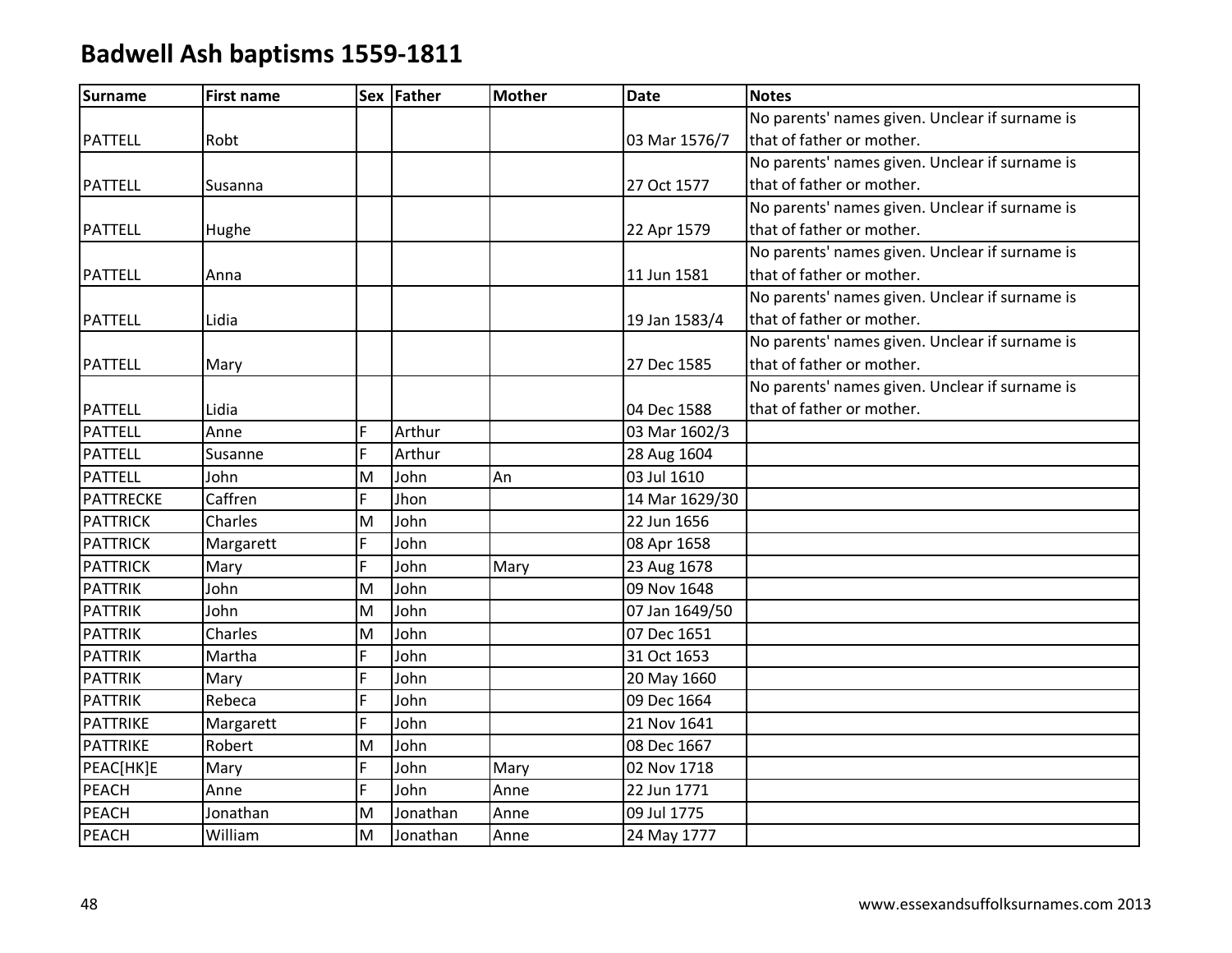| <b>Surname</b> | <b>First name</b> |    | Sex Father | <b>Mother</b> | <b>Date</b>   | <b>Notes</b>                                   |
|----------------|-------------------|----|------------|---------------|---------------|------------------------------------------------|
| PEACH          | Frances           | F  | Jonathan   | Anne          | 02 May 1779   |                                                |
| <b>PEACH</b>   | William           | M  |            | Elizabeth     | 27 Jun 1790   | <b>Base born</b>                               |
| <b>PEACH</b>   | Elizabeth         | F  | Jonathan   | Elizabeth     | 15 Feb 1801   |                                                |
| <b>PEACH</b>   | Jonathan          | M  | Jonathan   | Elizabeth     | 03 Apr 1803   |                                                |
| PEACH          | Samuel            | M  | Jonathan   | Elizabeth     | 03 Apr 1803   |                                                |
| <b>PEACH</b>   | James             | M  | Jonathan   | Elizabeth     | 07 Apr 1805   |                                                |
| <b>PEALE</b>   | Ann               | F. | Henry      | Ann           | 08 May 1737   |                                                |
| PEARL          | Eliz              | F  | Henry      | Ann           | 15 Jul 1739   |                                                |
| PEARL          | Martha            |    | Henry      | Anne          | 14 Feb 1741/2 |                                                |
| PEARL          | Susan             | F  | Henry      | Anne          | 01 Jan 1748/9 |                                                |
| PEARL          | William           | M  | Henry      | Anne          | 16 Jun 1751   |                                                |
| PEARL          | Thomas            | M  | Henry      | Anne          | 09 Aug 1752   |                                                |
| <b>PEARLE</b>  | Henry             | M  | Henry      | Ann           | 08 Feb 1735/6 |                                                |
| PELL           | Mary              | F  | Joseph     | Mary          | 22 Jan 1797   |                                                |
| PETT           | Edward            | M  | Edward     | Margarett     | 03 Feb 1715/6 |                                                |
|                |                   |    |            |               |               | No parents' names given. Unclear if surname is |
| PETT           | Abigall           |    |            |               | 02 Jun 1594   | that of father or mother.                      |
|                |                   |    |            |               |               | No parents' names given. Unclear if surname is |
| PETT           | Nathan            |    |            |               | 02 Feb 1597/8 | that of father or mother.                      |
| <b>PETT</b>    | Jonathan          | M  | Robt       |               | 19 Apr 1601   |                                                |
| <b>PETT</b>    | William           | M  | William    |               | 18 Mar 1601/2 |                                                |
| <b>PETT</b>    | Ann               | F. |            | Sarah         | 30 Nov 1704   | Widow. Poor.                                   |
| PETT           | Unica             | F  | Benj       | Unica         | 29 Apr 1764   |                                                |
|                |                   |    |            |               |               | No parents' names given. Unclear if surname is |
| <b>PHILIPS</b> | Joanne            |    |            |               | 01 Feb 1567/8 | that of father or mother.                      |
| PICE?          | Diana             | F. | James      | Diana         | 18 Oct 1746   |                                                |
| PITT           | Elizabeth         | F. | Benjamin   | Eunice        | 24 Apr 1757   |                                                |
| <b>PITT</b>    | Dorothy           | F  | Benjamin   | Eunice        | 21 Oct 1759   |                                                |
| PITT           | Robt              | M  | Benjamine  | Eunice        | 11 Apr 1762   |                                                |
|                |                   |    |            |               |               | No parents' names given. Unclear if surname is |
| PLANDON        | Edward            |    |            |               | 06 Nov 1559   | that of father or mother.                      |
|                |                   |    |            |               |               | No parents' names given. Unclear if surname is |
| PLANDON        | Robert            |    |            |               | 02 Nov 1561   | that of father or mother.                      |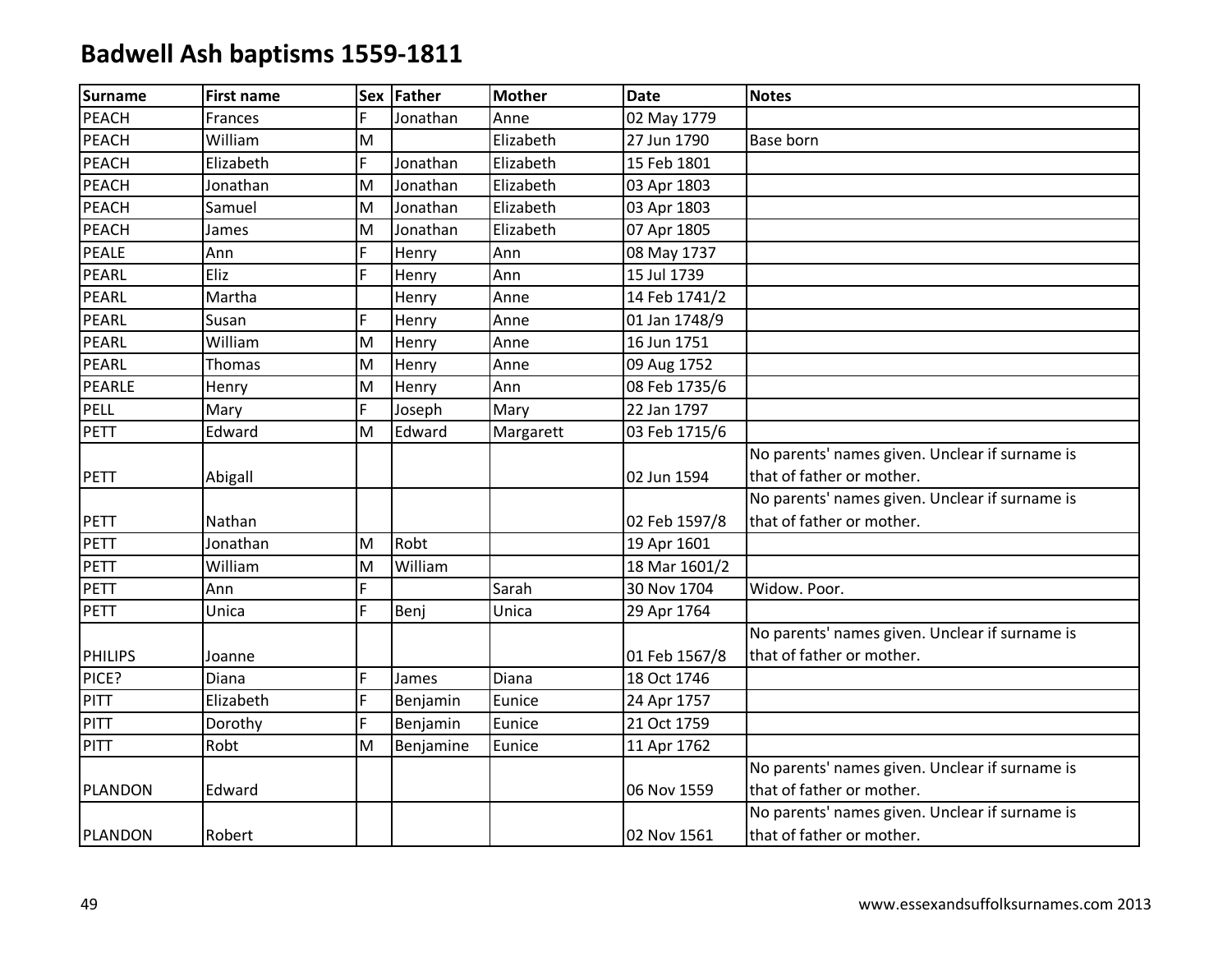| <b>Surname</b>  | <b>First name</b> | <b>Sex</b> | Father       | <b>Mother</b> | <b>Date</b>   | <b>Notes</b>                                   |
|-----------------|-------------------|------------|--------------|---------------|---------------|------------------------------------------------|
| <b>PLANDON</b>  | John              | M          | Thos.        |               | 03 Mar 1562/3 |                                                |
| <b>PLANDON</b>  | Frances           | F          | Thos.        |               | 17 Sep 1564   |                                                |
|                 |                   |            |              |               |               | No parents' names given. Unclear if surname is |
| <b>PLANDON</b>  | Dorithi           |            |              |               | 19 Jan 1566/7 | that of father or mother.                      |
|                 |                   |            |              |               |               | No parents' names given. Unclear if surname is |
| <b>PLANDON</b>  | Thoams            |            |              |               | 29 Apr 1568   | that of father or mother.                      |
|                 |                   |            |              |               |               | No parents' names given. Unclear if surname is |
| <b>PLANDON</b>  | Henry             |            |              |               | 04 Nov 1571   | that of father or mother.                      |
|                 |                   |            |              |               |               | No parents' names given. Unclear if surname is |
| <b>PLANDON</b>  | Mary              |            |              |               | 29 Dec 1575   | that of father or mother.                      |
| <b>PLANDON</b>  | Edmnd             | M          | Thos         |               | 04 Dec 1577   |                                                |
| <b>PLAYFOR</b>  | Edmant            | M          | Willam       |               | 21 Nov 1628   |                                                |
| <b>PLAYFORD</b> | William           | M          | Edmund       |               | 14 Sep 1655   |                                                |
|                 |                   |            |              |               |               | No parents' names given. Unclear if surname is |
| PLEASANCE       | Thomas            |            |              |               | 11 Apr 1582   | that of father or mother.                      |
|                 |                   |            |              |               |               | No parents' names given. Unclear if surname is |
| PLEASANS        | Elizabethe        |            |              |               | 12 Jun 1578   | that of father or mother.                      |
| <b>POOPE</b>    | Ann               | F          | Danell       |               | 12 Jan 1670/1 |                                                |
| POPE?           | Elizabeth         | Ë          | Daniell      |               | * Oct 1669    |                                                |
| POR[C_]HER      | James             | M          | James        |               | 02 May 1675   |                                                |
| <b>PORCHER</b>  | Robart            | M          | James        | Mary          | 29 Aug 1680   |                                                |
| <b>PORCHER</b>  | John              | M          | James        | Mary          | 05 Dec 1681   |                                                |
| <b>PORCHER</b>  | Thomas            | M          | James        | Mary          | 14 Mar 1685/6 |                                                |
| <b>PORCHER</b>  | Mercy             | F          | James        | Mary          | 19 Jan 1687/8 |                                                |
| <b>POUTER</b>   | Sarey             | Ë          | Watter       |               | 01 Sep 1670   |                                                |
| <b>POUTER</b>   | Mary              | F          | Watter       |               | 29 Jan 1671/2 |                                                |
| <b>PRECKE</b>   | Mary              | F          | Thomas       |               | 15 Apr 1624   |                                                |
| <b>PRECKE</b>   | Johne             | M          | Thomas       |               | 14 Sep 1626   |                                                |
| <b>PRICK</b>    | Elysebth          | F          | Tomas        |               | 06 Feb 1615/6 |                                                |
| <b>PRICK</b>    | Anne              | F          | John         | Elmer         | 17 Jan 1779   |                                                |
| <b>PRICKE</b>   | Leday             | F          | <b>Tomas</b> |               | 19 May 1618   |                                                |
| <b>PRICKE</b>   | Mathewe           | F          | Tomas        |               | 24 Feb 1620/1 |                                                |
| <b>PRICKE</b>   | Tomes             | M          | <b>Tomes</b> |               | 19 Mar 1621/2 |                                                |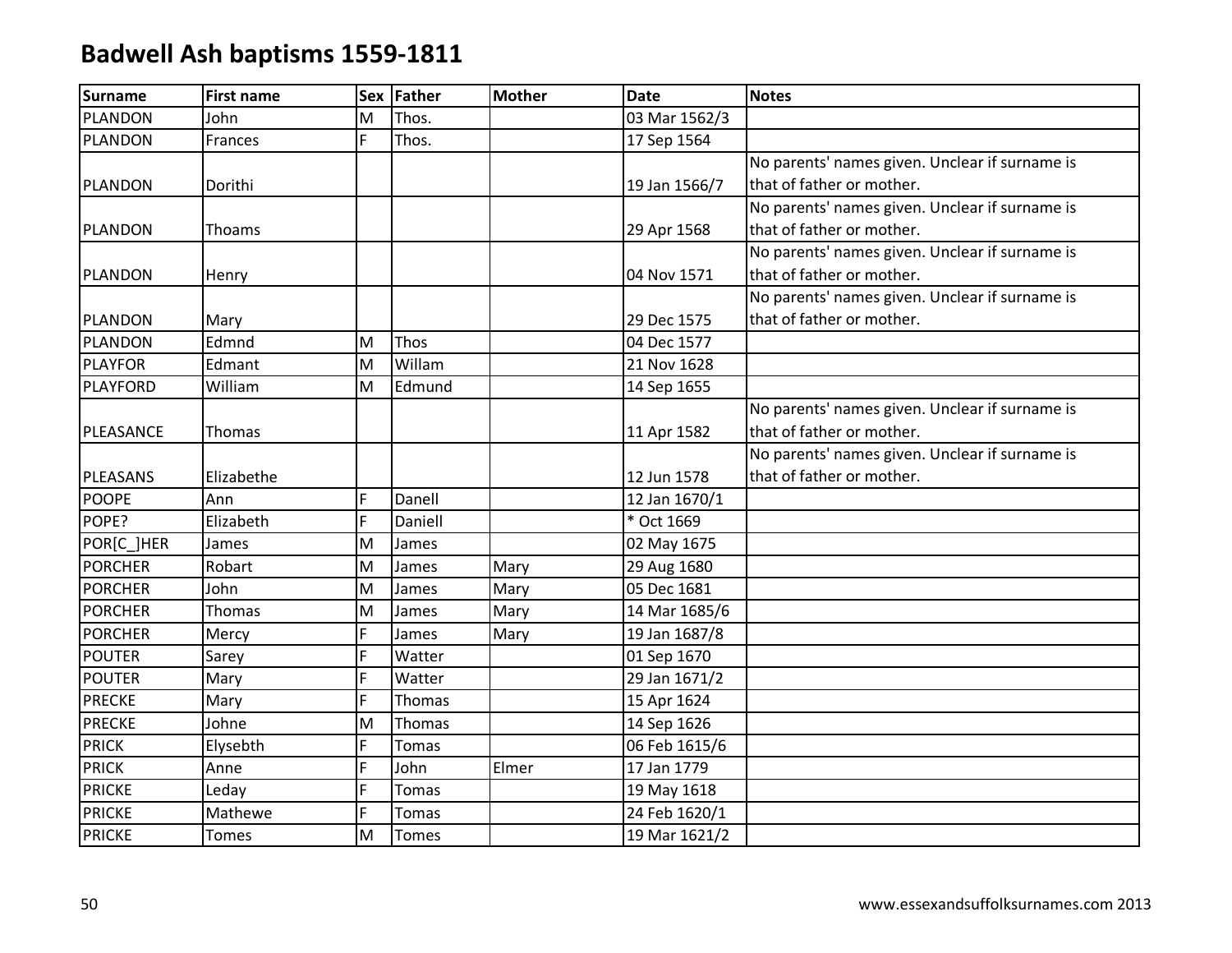| Surname        | <b>First name</b> |    | Sex Father | <b>Mother</b> | <b>Date</b>   | <b>Notes</b> |
|----------------|-------------------|----|------------|---------------|---------------|--------------|
| <b>PULFORD</b> | Elizabeth         | F  | John       | Mary          | 16 May 1774   |              |
| <b>PULFORD</b> | Edmund            | M  | Edmund     | Elizabeth     | 22 Dec 1782   |              |
| <b>PULFORD</b> | Elizabeth         | F  | William    | Mary          | 22 Jul 1792   |              |
| <b>PULFORD</b> | John              | M  | William    | Mary          | 22 May 1796   |              |
| <b>PULFORD</b> | Matilda           | F  | William    | Mary          | 14 Aug 1798   |              |
| <b>PULFORD</b> | Dennis            | M  | William    | Elizabeth     | 16 Jan 1805   |              |
| <b>PULFORD</b> | William           | M  | John       | Sophia        | 25 Oct 1810   |              |
| <b>PULFOUR</b> | Edward            | M  | John       | Anne          | 20 Jan 1748/9 |              |
| <b>PULFOUR</b> | Edmund            | M  | John       | Anne          | 30 Jun 1751   |              |
| <b>PULFOUR</b> | William           | M  | John       | Anne          | 11 Oct 1753   |              |
| <b>PULFOUR</b> | Martin            | M  | John       | Anne          | 18 May 1755   |              |
| <b>PULFOUR</b> | Anne              | F  | John       | Mary          | 01 Apr 1776   |              |
| <b>PULFOUR</b> | John              | M  | William    | Mary          | 22 Jun 1777   |              |
| <b>PULFOUR</b> | Mary              | F  | John       | Mary          | 28 Feb 1779   |              |
| <b>PULFOUR</b> | Mary              | F  | William    | Mary          | 28 Feb 1779   |              |
| <b>PULFOUR</b> | Sarah             | F. | John       | Mary          | 19 Aug 1781   |              |
| <b>PULFOUR</b> | William           | M  | William    | Mary          | 08 Jun 1783   |              |
| <b>PULFOUR</b> | Anne              | F  | Martin     | Elizabeth     | 16 Nov 1783   |              |
| <b>PULFOUR</b> | Martin            | M  | William    | Mary          | 24 Apr 1785   |              |
| <b>PULFOUR</b> | Catherine         | F  | John       | Mary          | 28 Dec 1788   |              |
| <b>PULFOUR</b> | Harriet           | F. | William    | Mary          | 31 Jan 1790   |              |
| QUANTERELL     | William           | M  | William    | Mary          | 10 Jul 1692   |              |
| QUANTERELL     | John              | M  | William    | Mary          | 12 Dec 1694   |              |
| QUANTERELL     | Mary              | F  | Willam     | Mary          | 19 Jun 1697   |              |
| QUANTERELL     | Dorothy           | F  | William    | Mary          | 05 Nov 1699   |              |
| QUANTERELL     | Thomas            | M  | William    | Mary          | 12 Jul 1702   |              |
| QUANTERELL     | Thomas            | M  | William    | Mary          | 07 Nov 1703   |              |
| QUANTRELL      | Mary              | F. | William    | Mary          | 10 Oct 1708   | Blacksmith   |
| QUANTRELL      | Thomas            | M  | Thomas     | Dorothy       | 08 Apr 1731   |              |
| QUANTRELL      | Dorothy           | F  | Thomas     | Dorothy       | 01 Nov 1732   |              |
| QUANTRELL      | Mary              | F. | Thomas     | Dorothy       | 07 Apr 1734   |              |
| QUANTRELL      | James? Clark?     |    | Thomas     | Dorothy       | 22 Apr 1736   |              |
| QUANTRELL      | William           | M  | Thomas     | Dorothy       | 17 Jul 1737   |              |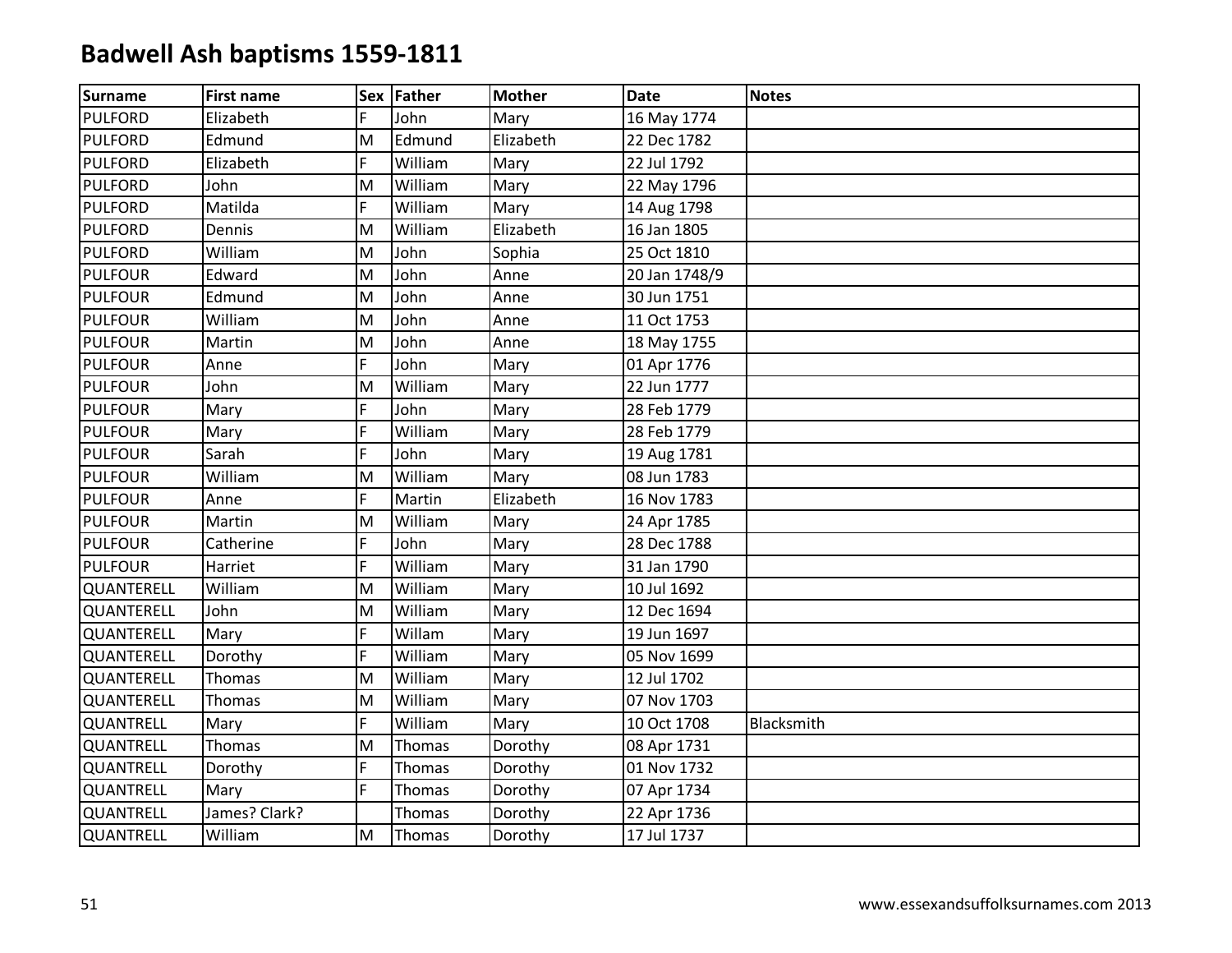| <b>Surname</b>   | <b>First name</b> |    | Sex Father    | <b>Mother</b> | <b>Date</b>   | <b>Notes</b>                   |
|------------------|-------------------|----|---------------|---------------|---------------|--------------------------------|
| QUANTRELL        | Syrrel            | M  | Thomas        | Dorothy       | 04 Mar 1738/9 |                                |
| QUANTRELL        | [P]               | M  | Thomas        | Dorothy       | 13 * 1739     |                                |
| QUANTRELL        | <b>Mary Maria</b> | F  | William       | Elizabeth     | 08 Dec 1777   |                                |
| QUANTRELL        | Elizabeth         | F  |               | Elizabeth     | 25 Dec 1777   |                                |
| <b>QUANTRIL</b>  | Anne              | F  | Thos          | Susan         | 25 Feb 1753   | Daughter of Thos Quantril jnr. |
| QUANTRILL        | Ann               |    | Thos          | Jane          | 25 Oct 1742   |                                |
| <b>QUANTRILL</b> | Dorothy           |    | Thos          | Ann           | 16 May 1744   |                                |
| <b>QUANTRILL</b> | Sarah             |    | <b>Thomas</b> | Jane          | 18 May 1746   |                                |
| QUANTRILL        | Susannah          | F  | Thomas        | Jane          | 12 Jun 1748   |                                |
| <b>QUANTRILL</b> | John              | M  | Thos          | Jane          | 07 Oct 1750   |                                |
| QUANTRILL        | Dinah             | F  | Thos          | Jane          | 20 Apr 1752   |                                |
| <b>QUANTRILL</b> | James             | M  | Thoms.        | Jane          | 16 May 1756   |                                |
| <b>QUANTRILL</b> | James             | M  | Thomas        | Jane          | 10 Sep 1757   |                                |
| <b>QUANTRILL</b> | Willm             | M  | Willm         | Eliza.        | 07 Oct 1759   |                                |
| <b>QUANTRILL</b> | Elizabeth         | F  | Willm         | Eliza.        | 22 Feb 1761   |                                |
| <b>QUANTRILL</b> | Henery            | M  | Thos          | Jane          | 11 May 1761   |                                |
| QUANTRILL        | Sophy             | F. | William       | Elizabeth     | 02 Aug 1772   |                                |
| <b>QUANTRILL</b> | Catharine         | F  | William       | Elizabeth     | 12 Sep 1774   |                                |
| <b>QUANTRILL</b> | Elizabeth         | F  | Tyrrel        | Deborah       | 31 Jan 1783   |                                |
| QUANTRILL        | Charles           | M  | Tyrrell       | Deborah       | 22 Jan 1785   |                                |
| <b>QUANTRILL</b> | John              | M  | John          | Elizabeth     | 17 Jul 1785   |                                |
| R[EO]DER         | Susanne           | E. | John          | Susanne       | 17 Apr 1609   |                                |
| RAINBIRD         | Elizabeth         | F  | Jonathan      | Frances       | 02 Jul 1694   |                                |
| RAINBUD          | Mary              | F  | John          | Ellen         | 03 Feb 1678/9 |                                |
| <b>RAINBURD</b>  | Mary              | F  | Jonathan      | Francis       | 16 Oct 1696   |                                |
| RAINBURD         | Sarah             | F  | Jonnathan     | Frances       | 30 Dec 1698   |                                |
| <b>RAINBURD</b>  | Jonnathan         | M  | Jonnathan     | Francis       | 05 Nov 1701   |                                |
| <b>RAMBLY</b>    | Robert            | M  | William       |               | 30 Mar 1701   |                                |
| <b>RAMBLY</b>    | Richard           | M  | Will          | Ann           | 21 Feb 1702/3 |                                |
| RAMPLE           | Willam            | M  | Jo.           |               | 24 Nov 1672   |                                |
| <b>RAMPLEY</b>   | John              | M  | William       | Ann           | 15 Jun 1707   | Carpenter                      |
| <b>RAMPLEY</b>   | Charles           | M  | William       | Ann           | 28 Sep 1710   |                                |
| <b>RAMPLEY</b>   | Richard           | M  | William       | Ann           | 17 Nov 1704   | Carpenter                      |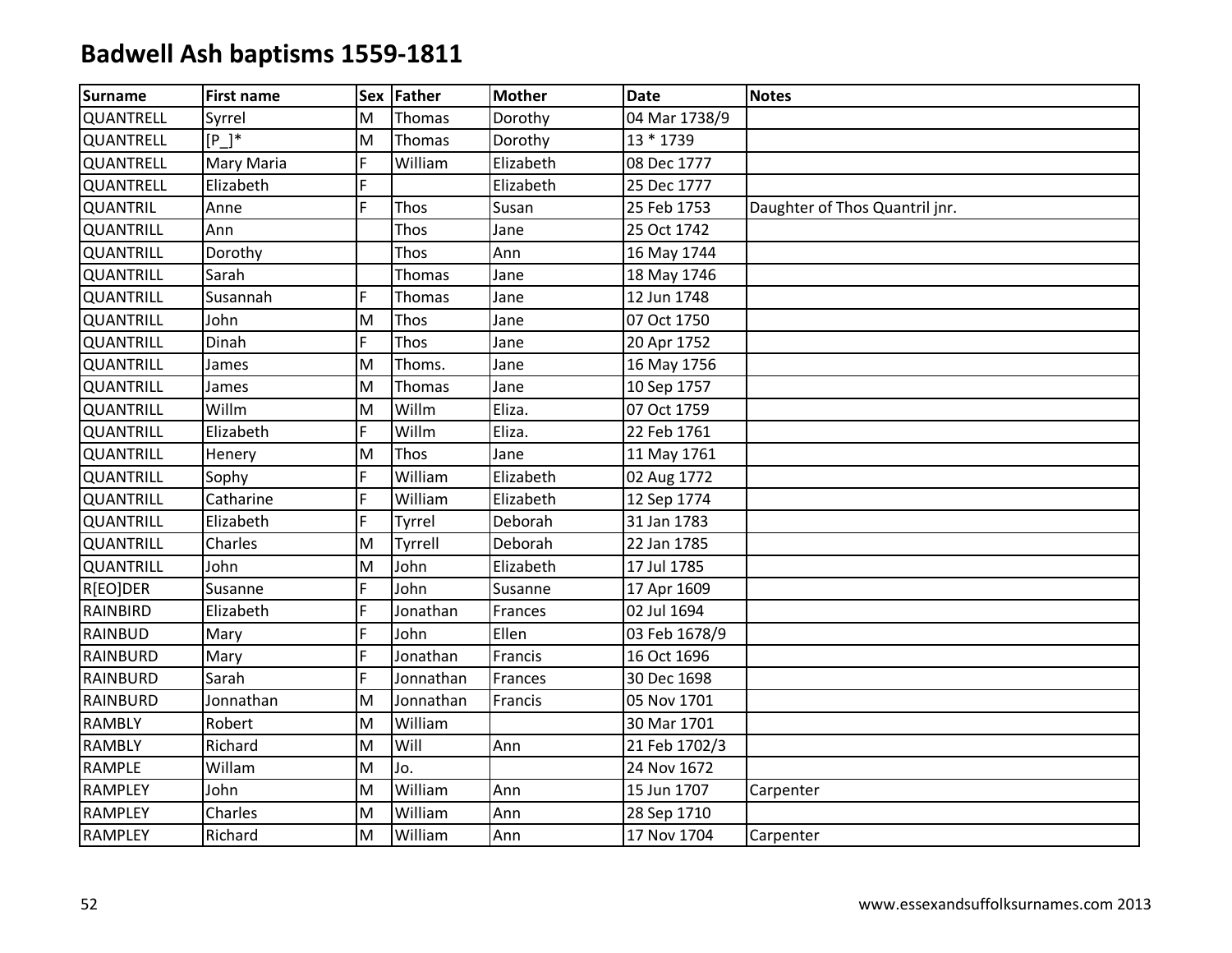| <b>Surname</b>    | <b>First name</b> |    | Sex Father     | <b>Mother</b> | <b>Date</b>   | <b>Notes</b>                                                            |
|-------------------|-------------------|----|----------------|---------------|---------------|-------------------------------------------------------------------------|
| <b>RAMPLIN</b>    | Martha            | F. | Richard        | Sarah         | 21 Sep 1685   |                                                                         |
| <b>RAMPLIN</b>    | John              | M  | Richard        | Sarah         | 31 Aug 1688   |                                                                         |
| <b>RAMPLIN</b>    | Richard           | M  | Richard        | Sarah         | 02 Mar 1690/1 |                                                                         |
| <b>RAMPLY</b>     | Richard           | M  | John           |               | 25 Jun 1654   |                                                                         |
| <b>RAMPLY</b>     | Mary              | F  | John           |               | 02 Feb 1661/2 |                                                                         |
| <b>RAMPLY</b>     | John              | M  | John           |               | 21 Jan 1663/4 |                                                                         |
| <b>RAMPLY</b>     | William           | M  | John           |               | *Feb 1665/6   |                                                                         |
| <b>RAMPLY</b>     | Thomas            | M  | John           |               | 21 Jul 1667   |                                                                         |
| <b>RAMPLY</b>     | Sarah             | F. | Richard        | Sarah         | 16 Feb 1683/4 |                                                                         |
|                   |                   |    |                |               |               | This entry is for a birth only and reads "son of                        |
| <b>RAMPLY</b>     |                   | M  | Richard        |               | 03 Apr 1698   | Richard Ramply".                                                        |
| RAMPLY?           | Elizabeth         | F. | John           |               | 30 Aug 1669   |                                                                         |
| <b>RAMSBOTTOM</b> | Abraham           | M  | Abraham        | Elizabeth     | 14 Jun 1771   |                                                                         |
| <b>RASSON</b>     |                   |    |                | Mary          | 15 Dec 1702   | Child's name not given. Entry reads "The base child<br>of Mary Rasson." |
| <b>RAYNOLDS</b>   | Rachel            | F. | $\overline{?}$ |               | 13 Jun 1638   |                                                                         |
| <b>READ</b>       | John              | M  | John           | Elizabeth     | 30 Sep 1750   |                                                                         |
| <b>READ</b>       | William           | M  | John           | Eliz          | 24 May 1752   |                                                                         |
| <b>READ</b>       | James             | M  | John           | Elizabeth     | 07 Sep 1755   |                                                                         |
| <b>REED</b>       | Harriet           | F  | James          | Elizabeth     | 18 Nov 1787   | Mother's maiden name given in register: Moss                            |
| <b>REYNOLDS</b>   | James             | M  | James          | Ann           | 15 Jun 1729   |                                                                         |
| <b>REYNOLDS</b>   | Sarah             | F. | James          | Ann           | 20 Apr 1740   |                                                                         |
| <b>REYNOLDS</b>   | Susannah          |    | James          | Ann           | 30 Jan 1741/2 |                                                                         |
| <b>REYNOLDS</b>   | Joseph            |    | James          | Ann           | 09 Jun 1745   |                                                                         |
| <b>RICE</b>       | Elizabeth         | F. | James          | Diana         | 08 Aug 1749   |                                                                         |
| <b>RICE</b>       | Mary              | F. | James          | Diana         | 11 Jan 1754   |                                                                         |
| <b>RICE</b>       | Elizabeth         | F. |                | Eliz.         | 09 Feb 1755   | <b>Base born</b>                                                        |
| <b>RICE</b>       | Thomas            | M  | Jonas          | Diana         | 21 Jul 1756   |                                                                         |
| <b>RICE</b>       | Ann               | F  | James          | Diana         | 17 Aug 1757   | was baptized at Ashfield.                                               |
| <b>RICE</b>       | Diana             |    |                | Diana         | 23 Aug 1762   | Base born                                                               |
| <b>RICE</b>       | Diana             | F. | Henry          | Susan         | 10 Jan 1774   |                                                                         |
| <b>RICE</b>       | Henry             | M  | Henry          | Susan         | 06 Jun 1775   |                                                                         |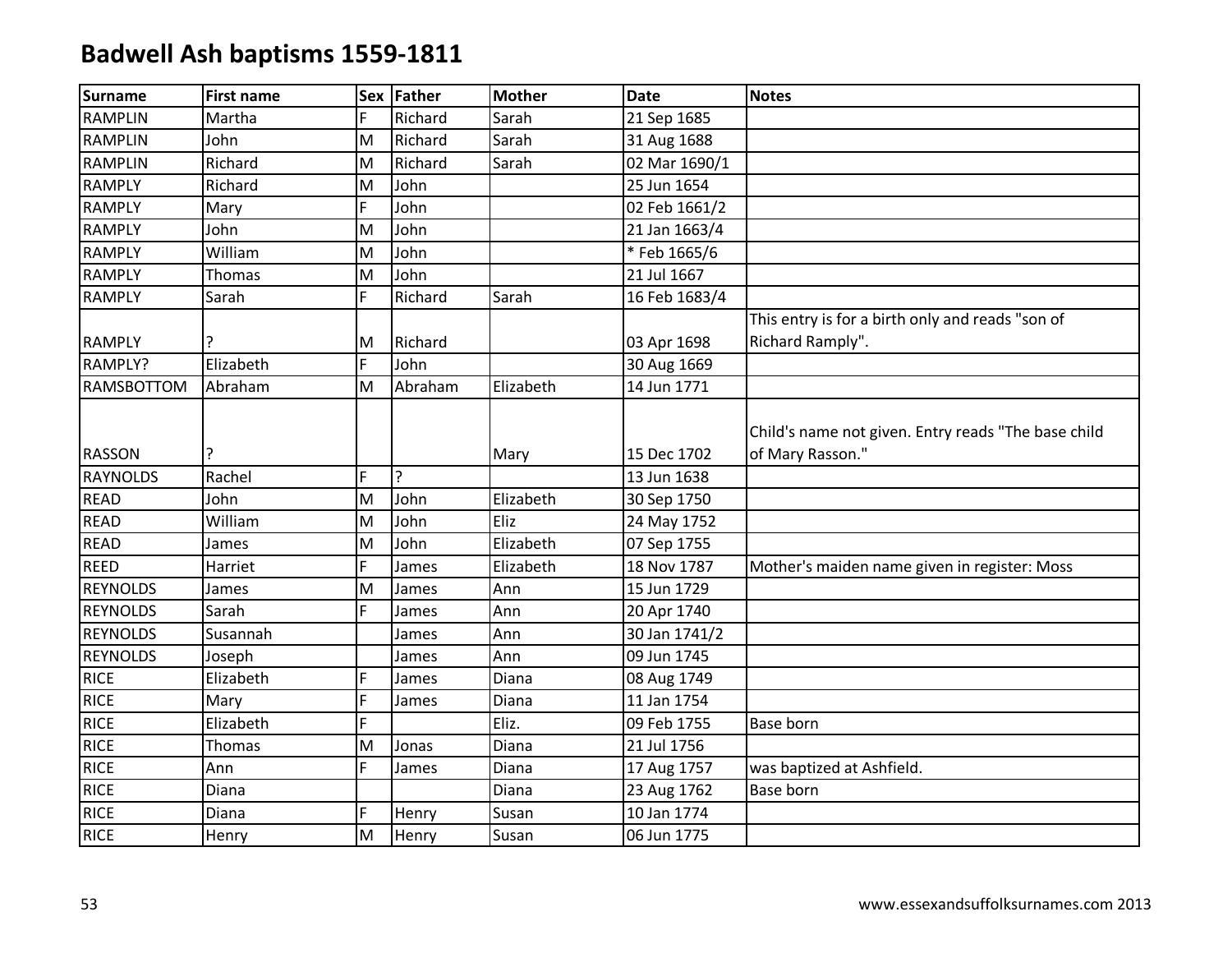| Surname       | <b>First name</b> |   | Sex Father   | <b>Mother</b>   | <b>Date</b>   | <b>Notes</b>                                   |
|---------------|-------------------|---|--------------|-----------------|---------------|------------------------------------------------|
| <b>RICE</b>   | James             | M | Henry        | Susan           | 25 Jan 1777   |                                                |
| <b>RICE</b>   | Rose              | F | Henry        | Susan           | 20 Jan 1780   |                                                |
| <b>RICHER</b> | Elizabeth         | F | Philip       | Eliza.          | 30 Jun 1761   | Privately. Publickly: 03 Oct.                  |
| <b>RICHER</b> | Sarah             | F | Thomas       | Sarah           | 23 Jun 1793   |                                                |
| RIDNALL       | Edmundus          | M | J[h]s        | Elizabethe      | 17 Aug 1613   |                                                |
| <b>RIGHT</b>  | Eliz.             |   | Roger        | Ann             | 15 Sep 1745   |                                                |
| <b>RIVERS</b> | William           | M | William      | <b>Bridgett</b> | 07 Mar 1705/6 | Woollman                                       |
| <b>RIVERS</b> | Jane              | F | William      | <b>Bridgett</b> | 08 Jul 1707   |                                                |
| <b>RIVERS</b> | <b>Bridgett</b>   | F | William      | <b>Bridgett</b> | 02 Feb 1708/9 |                                                |
| <b>RIVERS</b> | John              | M | William      | <b>Bridgett</b> | 03 Oct 1710   |                                                |
| <b>RIVERS</b> | Mary              | F | William      | <b>Bridgett</b> | 10 Oct 1712   |                                                |
| <b>RIVERS</b> | Joseph            | M | William      | <b>Bridgett</b> | 23 Jun 1717   |                                                |
| <b>RIVERS</b> | Sarah             | F | William      | Frances         | 31 Dec 1729   |                                                |
| <b>RIVERS</b> | John              | M | William      | Hannah          | 23 Apr 1731   |                                                |
| <b>RIVERS</b> | Frances           | F | William      | Frances         | 12 May 1732   |                                                |
| <b>RIVERS</b> | Mary              | F | William      | Frances         | 15 Nov 1734   |                                                |
| <b>RIVERS</b> | Ann               | F | William      | Frances         | 06 May 1737   |                                                |
| RODWELL       | Samuel            | M | Samuel       | Mary            | 10 Mar 1811   |                                                |
|               |                   |   |              |                 |               | No parents' names given. Unclear if surname is |
| <b>ROOPER</b> | Henry             |   |              |                 | 17 Nov 1596   | that of father or mother.                      |
| <b>ROOSE</b>  | Mary              | F | Edmunt       | Cattren         | 30 Mar 1681   |                                                |
|               |                   |   |              |                 |               | No parents' names given. Unclear if surname is |
| <b>ROPER</b>  | Elizabethe        |   |              |                 | 04 Aug 1594   | that of father or mother.                      |
| <b>ROPER</b>  | John              | M | <b>Tomas</b> |                 | 28 Apr 1619   |                                                |
| <b>ROPER</b>  | Margaret          | F | George?      |                 | 04 May 1632   |                                                |
|               |                   |   |              |                 |               | No parents' names given. Unclear if surname is |
| ROPER?        | Thomas            |   |              |                 | 08 Oct 1589   | that of father or mother.                      |
| <b>ROSE</b>   | Edmund            | M | Edm.         |                 | 22 Nov 1676   |                                                |
| <b>ROSE</b>   | Wm                | M | Wm           | Anna            | 05 May 1765   |                                                |
| <b>ROSE</b>   | Elizabeth         | F | William      | Diana           | 24 May 1771   |                                                |
| <b>ROSE</b>   | Robert            | M | William      | Diana           | 07 May 1772   |                                                |
| <b>ROSE</b>   | Robert            | M | William      | Diana           | 11 Jan 1774   |                                                |
| <b>ROSE</b>   | James             | M | William      | Diana           | 12 Jan 1775   |                                                |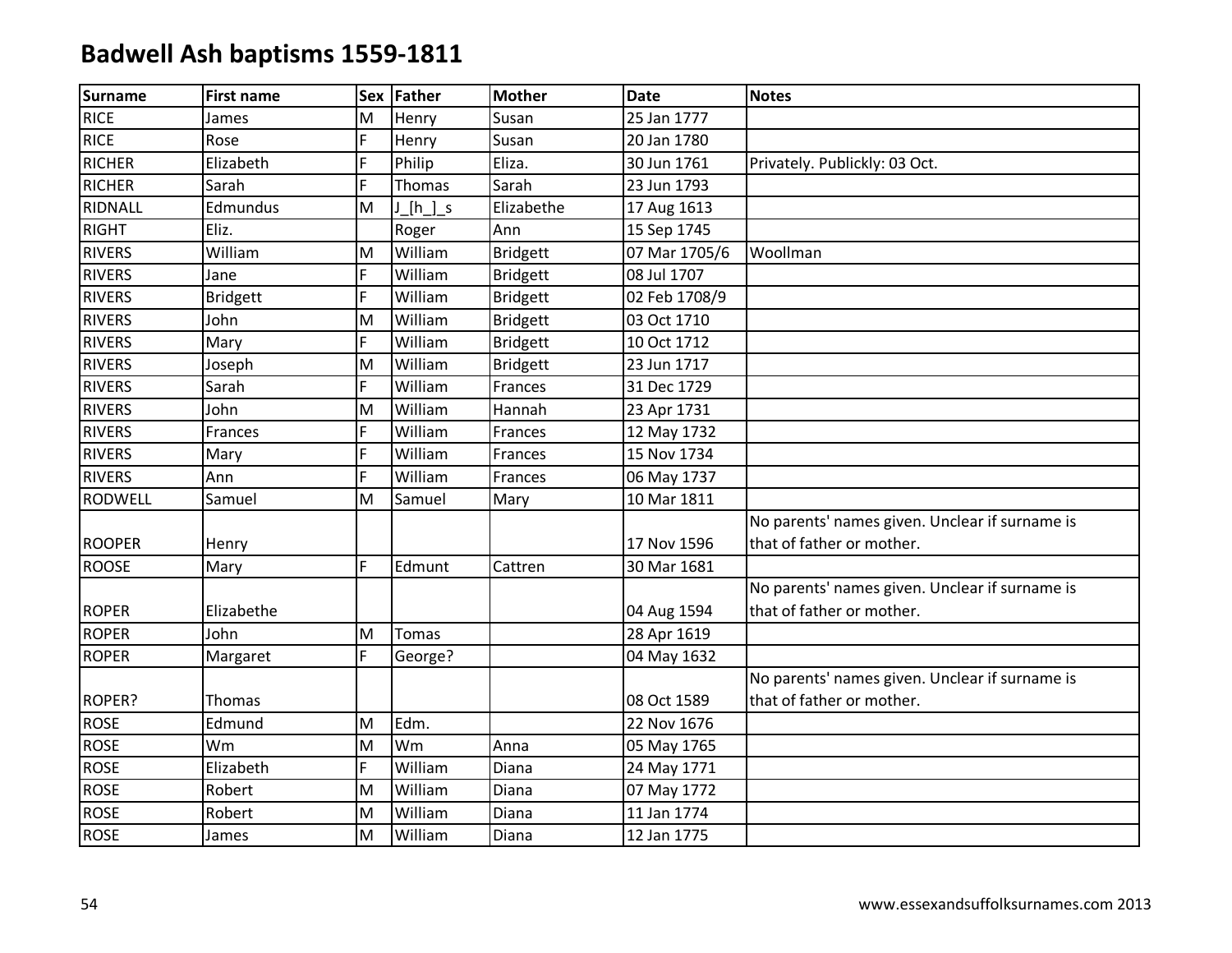| <b>Surname</b> | <b>First name</b> |    | Sex Father | <b>Mother</b> | <b>Date</b>   | <b>Notes</b>                                      |
|----------------|-------------------|----|------------|---------------|---------------|---------------------------------------------------|
|                |                   |    |            |               |               | Mother's maiden name given in register: Pett.     |
| <b>ROSE</b>    | William           | M  | William    | Mary          | 23 Nov 1788   | DoB: 04 Nov 1788.                                 |
| <b>ROSE</b>    | William           | M  | William    | Mary          | 21 Feb 1794   | DoB: 06 Nov 1788                                  |
| <b>ROSER</b>   | Sara              | F  | Willam     |               | 10 Mar 1631/2 |                                                   |
| <b>ROSER</b>   | Sary              | F  | Willyam    |               | 14 Jun 1635   |                                                   |
|                |                   |    |            |               |               | Entry does not provide parents' names. Unclear if |
| ROSER?         | Thomas            |    |            |               | 08 May 1631   | Roser? Is surname of father or mother.            |
| <b>ROSHAR</b>  | Willam            | M  | Willam     |               | 26 Apr 1629   |                                                   |
| <b>ROSHER</b>  | Robart            | M  | Willam     |               | 04 May 1628   |                                                   |
| <b>ROSYER</b>  | Willus.           | M  | Willi.     |               | 20 Oct 1633   |                                                   |
| <b>ROYCE</b>   | John              | M  | George     | Sarah         | 18 Feb 1637/8 |                                                   |
| <b>RUSH</b>    | Robert            | M  | Samuel     | Elizabeth     | 19 Feb 1775   |                                                   |
| <b>RUSH</b>    | Samuel            | M  | Samuel     | Elizabeth     | 18 Oct 1776   |                                                   |
| <b>RUSH</b>    | Elizabeth         | F  | Samuel     | Elizabeth     | 06 Dec 1778   |                                                   |
| <b>RUSH</b>    | James             | M  | Samuel     | Elizabeth     | 14 Jan 1780   |                                                   |
| <b>RUSH</b>    | Susan             | F  | Samuel     | Elizabeth     | 12 Jun 1785   |                                                   |
| <b>RUSH</b>    | Diana             | F  | Samuel     | Elizabeth     | 11 Mar 1790   |                                                   |
| <b>RUSH</b>    | Robert            | M  | Samuel     | Jane          | 11 Oct 1805   |                                                   |
| <b>RUSH</b>    | Robert            | M  | Samuel     | Jane          | 09 Jun 1808   |                                                   |
| <b>RUSSEL</b>  | Abbyn             | M  | William    | Elizabeth     | 23 Apr 1786   |                                                   |
| <b>RUSSEL</b>  | Sarah             | F  | John       | Elizabeth     | 20 Dec 1807   |                                                   |
| <b>RUSSELL</b> | Elizabeth         | F  | John       | Elizabeth     | 27 Mar 1803   |                                                   |
| <b>RUSSELL</b> | Charlotte         | F  | John       | Elizabeth     | 10 Aug 1809   |                                                   |
| <b>RUSSELL</b> | <b>Bridget</b>    | F  | John       | Elizabeth     | 25 Dec 1810   |                                                   |
| <b>RUSSELS</b> | Elizabeth         | Ë  | William    | Sarah         | 02 Jun 1776   |                                                   |
| <b>RUSSELS</b> | Mary              | F  | William    | Elizabeth     | 17 Sep 1780   |                                                   |
| <b>RUSSELS</b> | Edward            | M  | William    | Elizth        | 25 Dec 1782   |                                                   |
| <b>RUSSELS</b> | Robert            | M  | William    | Elizth        | 25 Dec 1782   |                                                   |
| <b>RUSSELS</b> | Robert            | M  | William    | Elizabeth     | 14 Mar 1784   |                                                   |
|                |                   |    |            |               |               | No parents' names given. Unclear if surname is    |
| S[C_]LFORD     | John              |    |            |               | 02 Feb 1586/7 | that of father or mother.                         |
| SA[L ]ECAS     | Robert            | M  | Henery     | Elezbath      | 30 Jun 1699   |                                                   |
| SADLER         | Mary              | F. |            | Mary          | 10 May 1752   | Base born                                         |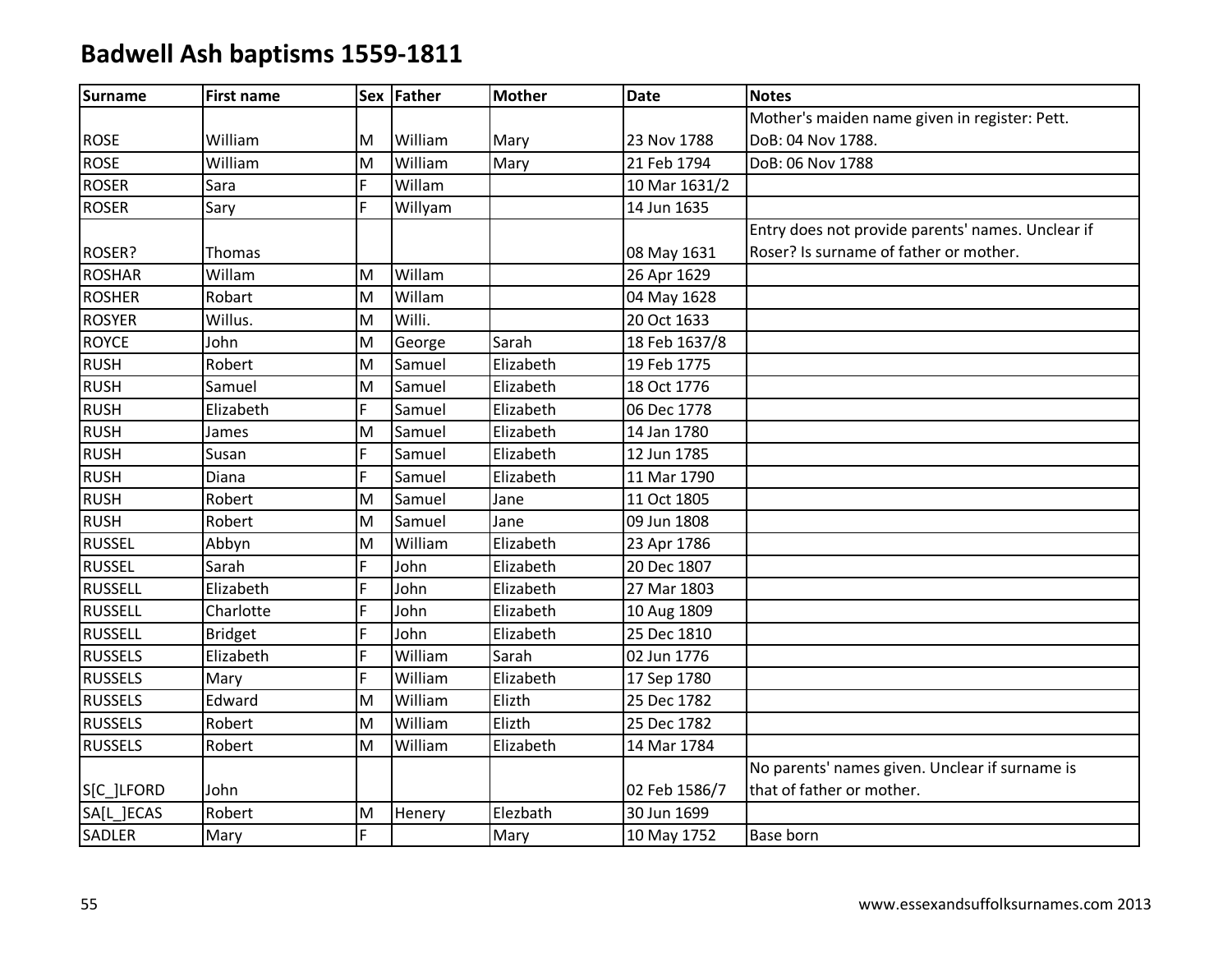| <b>Surname</b>   | <b>First name</b> |   | Sex Father | <b>Mother</b>  | <b>Date</b>   | <b>Notes</b>                                        |
|------------------|-------------------|---|------------|----------------|---------------|-----------------------------------------------------|
| <b>SADLER</b>    | Daniel            | M | Joseph     | Eliz.          | 23 Aug 1767   |                                                     |
| <b>SADLER</b>    | Anne              | F | Joseph     | Elizabeth      | 13 Aug 1769   |                                                     |
| <b>SADLER</b>    | Susannah          | F | Joseph     | Susannah       | 12 Nov 1786   |                                                     |
|                  |                   |   |            |                |               | No parents' names given. Unclear if surname is      |
| <b>SAWYER</b>    | Mary              |   |            |                | 16 May 1594   | that of father or mother.                           |
| SAYER?           | Sarah             | F | Jonathan   | Susan          | 08 Oct 1738   |                                                     |
| <b>SCACE</b>     | Mary              | F | Henry      | Elizabeth      | 23 Mar 1706/7 | Swace alias Scace (see under both names)            |
| <b>SCACE</b>     | Robert            | M | Henry      | Sarah          | 03 Jun 1716   |                                                     |
| <b>SCACE</b>     | John              | M | Henery     | Sarah          | 04 Feb 1721/2 |                                                     |
| <b>SCASE</b>     | John              | M | John       | Sary           | 05 Nov 1724   |                                                     |
| <b>SCASE</b>     | $\overline{?}$    |   |            | Sarah          | 12 Jan 1745/6 | Base child of Sarah Scase." Child's name not given. |
| <b>SCASE</b>     | Anne              | F |            | Sarah          | 07 Jun 1752   | <b>Base born</b>                                    |
| <b>SCEACE</b>    | Henry             | M | Henry      | Elizabeth      | 26 May 1695   |                                                     |
| <b>SCEACE</b>    | Will.             | M | Henry      | Elizbeth       | 13 Sep 1701   |                                                     |
| <b>SCOTCHMER</b> | John              | M | John       | Elizabeth      | 08 Mar 1731/2 |                                                     |
| SCOTE?           | Elisabeth         | F | John       |                | 04 Jan 1622/3 |                                                     |
| <b>SEALY</b>     | Elizabeth         | F | John       | Elizabeth      | 17 Dec 1797   |                                                     |
| <b>SEAMAN</b>    | Frances           | F | Edward     |                | 09 Feb 1656/7 |                                                     |
| <b>SEAMAN</b>    | Edward            | M | Edward     |                | 22 Oct 1658   |                                                     |
| <b>SEAMAN</b>    | Martha            | F | Edward     |                | 17 May 1661   |                                                     |
| <b>SEAMAN</b>    | Mary              | F | Edward     |                | 14 Apr 1664   |                                                     |
| <b>SEXTON</b>    | Myhill            | M | Myller?    |                | 11 Sep 1642   |                                                     |
| <b>SEYER</b>     | Thomas            |   | Jonathan   | Susan          | 04 Dec 1743   |                                                     |
| <b>SHAVE</b>     | Mary Maria        | F | Thos       | Mary           | 25 Dec 1763   |                                                     |
| <b>SHAVE</b>     | Thos              | M | Thos       | Mary           | 27 Jan 1765   |                                                     |
| <b>SHAVE</b>     | Mary              | F | Thos       | Mary           | 29 May 1767   |                                                     |
| <b>SHAVE</b>     | Elizabeth         | F | Thomas     | Mary           | 09 Jul 1769   |                                                     |
| <b>SHAVE</b>     | Joseph            | M | Joseph     | Elizabeth      | 30 May 1770   |                                                     |
| <b>SHAVE</b>     | Elizabeth         | F | Joseph     | Elizabeth      | 20 Dec 1771   |                                                     |
| <b>SHAVE</b>     | William           | M | Joseph     | Elizabeth      | 09 Jan 1775   |                                                     |
| <b>SHEAVE</b>    | Mary              | F | Jno        | <b>Bridget</b> | 23 * 1739     |                                                     |
|                  |                   |   |            |                |               | No parents' names given. Unclear if surname is      |
| SHERMAN          | Thomas            |   |            |                | 24 Jan 1580/1 | that of father or mother.                           |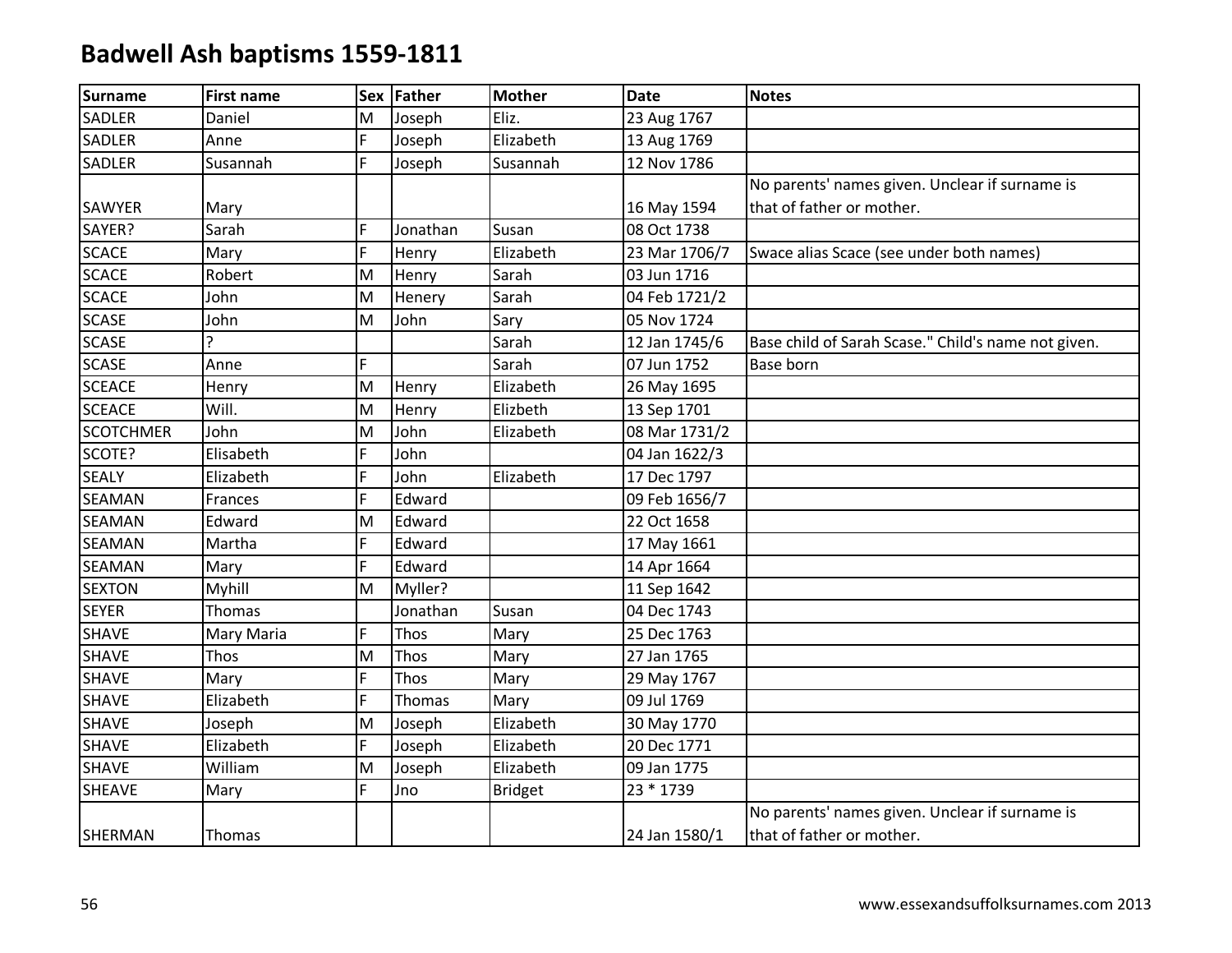| <b>Surname</b> | <b>First name</b> |    | Sex Father | <b>Mother</b> | <b>Date</b>   | <b>Notes</b>                                   |
|----------------|-------------------|----|------------|---------------|---------------|------------------------------------------------|
|                |                   |    |            |               |               | No parents' names given. Unclear if surname is |
| <b>SHERMAN</b> | Dorithe           |    |            |               | 24 Dec 1581   | that of father or mother.                      |
| <b>SHERMAN</b> | Phoebe            | F  | Henry      | Mary          | 23 Jun 1749   |                                                |
| <b>SHERMAN</b> | Elizabeth         | F  | Henry      | Mary          | 03 Jan 1750/1 |                                                |
| SHERMAN        | William           | M  | Henry      | Mary          | 05 Jan 1753   |                                                |
| <b>SHERMAN</b> | Henry             | M  | Henry      | Mary          | 21 Apr 1754   |                                                |
| <b>SHERMAN</b> | Mary              | F  | Henry      | Mary          | 22 Feb 1756   |                                                |
| <b>SHERMAN</b> | Sarah             | F  | Henry      | Mary          | 11 Feb 1759   |                                                |
| <b>SHERMAN</b> | Ann               | F  | Henry      | Mary          | 02 Nov 1760   |                                                |
| SHERMAN        | Mary              | F  | William    | Mary          | 27 Dec 1771   |                                                |
| SHERMAN        | Issacher          | M  | Henry      | Frances       | 30 Nov 1777   |                                                |
| <b>SHERMAN</b> | Phoebe            | F  | Henry      | Frances       | 20 Dec 1778   |                                                |
| <b>SHERMAN</b> | Elizabeth         | F  | Henry      | Frances       | 25 Nov 1781   |                                                |
| SHERMAN        | James             | M  | Henry      | Hannah        | 10 Jul 1785   |                                                |
| <b>SHIP</b>    | Robert            | M  |            | Esther        | 09 Sep 1798   |                                                |
| <b>SHIP</b>    | Caroline          | F  | Leonard    | Sarah         | 12 May 1805   |                                                |
| <b>SIER</b>    | Franses           | M  | Thomas     | Sarah         | 09 Dec 1684   |                                                |
| <b>SIMONES</b> | Mary              |    |            | Ales          | 01 Aug 1699   | Base child                                     |
| <b>SMETH</b>   | Mary              | F  | Roger      |               | 25 Jun 1626   |                                                |
| <b>SMETH</b>   | John              | M  | John       |               | 12 Dec 1626   |                                                |
| <b>SMETH</b>   | Willam            | M  | Willam     |               | 21 Jul 1627   |                                                |
| <b>SMETH</b>   | Mary              | F  | Willam     |               | 15 Jun 1628   |                                                |
| <b>SMETH</b>   | Robart            | M  | Willam     |               | 14 Nov 1629   |                                                |
| <b>SMETH</b>   | Elizabth          | F  | Willam     |               | 14 Aug 1631   |                                                |
| <b>SMETH</b>   | Willam            | M  | John       |               | 10 Mar 1631/2 |                                                |
| <b>SMITH</b>   | Sarah             | F  | Stephen    | Mary          | 18 Jun 1711   |                                                |
| <b>SMITH</b>   | Honour            | F. | William    | Honour        | 28 Feb 1773   |                                                |
| <b>SMITH</b>   | Elizabeth         | F  | William    | Honour        | 10 Sep 1775   |                                                |
| <b>SMITH</b>   | Honour            | F  | William    | Dorcas        | 20 Jan 1782   |                                                |
| <b>SMITH</b>   | Mary              | F  | William    | Amy           | 11 Oct 1795   |                                                |
| <b>SMITH</b>   | Richard           | M  | William    | Amy           | 06 May 1798   |                                                |
| <b>SMITH</b>   | Robert            | M  | William    | Amy           | 24 Aug 1800   |                                                |
| <b>SMITH</b>   | William           | M  | Robert     | Sarah         | 10 Nov 1805   |                                                |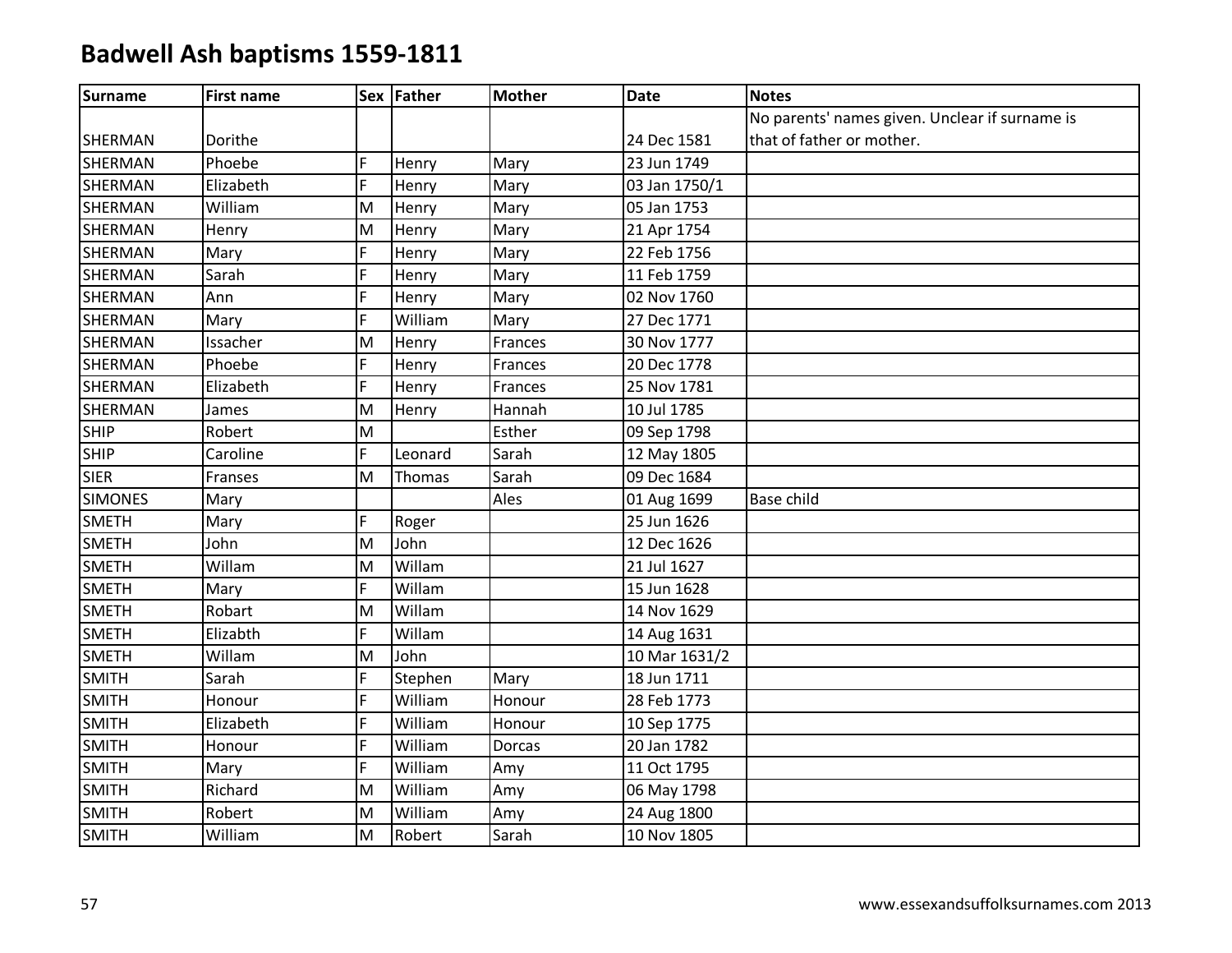| <b>Surname</b> | <b>First name</b> | <b>Sex</b> | <b>Father</b> | <b>Mother</b> | <b>Date</b>   | <b>Notes</b>                                       |
|----------------|-------------------|------------|---------------|---------------|---------------|----------------------------------------------------|
| <b>SMITH</b>   | James             | M          | William       | Amy           | 03 Jan 1808   |                                                    |
| <b>SMITH</b>   | John              | M          | Robert        | Sarah         | 12 Mar 1809   |                                                    |
| <b>SMITH</b>   | William           | M          | Charles       | Mary          | 24 Jun 1810   |                                                    |
| <b>SMITH</b>   | Elizabeth         | F          | William       | Amy           | 16 Aug 1810   |                                                    |
|                |                   |            |               |               |               | No parents' names given. Unclear if surname is     |
|                |                   |            |               |               |               | that of father or mother. Not clear if baptism was |
| <b>SMITHE</b>  | John              |            |               |               | 16 May 156    | in 1568 or 1569.                                   |
| <b>SMITHE</b>  | <b>Thomas</b>     | M          | Robt          |               | 31 Jul 1571   |                                                    |
| <b>SMITHE</b>  | Elizabethe        | F          | Robt          |               | 31 Jul 1571   |                                                    |
|                |                   |            |               |               |               | No parents' names given. Unclear if surname is     |
| <b>SMITHE</b>  | Robt              |            |               |               | 15 Jun 1574   | that of father or mother.                          |
|                |                   |            |               |               |               | No parents' names given. Unclear if surname is     |
| <b>SMITHE</b>  | John              |            |               |               | 01 Apr 1576   | that of father or mother.                          |
|                |                   |            |               |               |               | No parents' names given. Unclear if surname is     |
| <b>SMITHE</b>  | Thomas            |            |               |               | 06 Sep 1576   | that of father or mother.                          |
|                |                   |            |               |               |               | No parents' names given. Unclear if surname is     |
| <b>SMITHE</b>  | Sara              |            |               |               | 26 Oct 1580   | that of father or mother.                          |
|                |                   |            |               |               |               | No parents' names given. Unclear if surname is     |
| <b>SMITHE</b>  | Sara              |            |               |               | 31 Jan 1581/2 | that of father or mother.                          |
|                |                   |            |               |               |               | No parents' names given. Unclear if surname is     |
| <b>SMITHE</b>  | John              |            |               |               | 29 Jan 1582/3 | that of father or mother.                          |
|                |                   |            |               |               |               | No parents' names given. Unclear if surname is     |
| <b>SMITHE</b>  | Richard           |            |               |               | 08 Nov 1584   | that of father or mother.                          |
|                |                   |            |               |               |               | No parents' names given. Unclear if surname is     |
| <b>SMITHE</b>  | Dorithe           |            |               |               | 21 Oct 1593   | that of father or mother.                          |
| <b>SMITHE</b>  | Mary              | F          | John          |               | 09 Jun 1596   |                                                    |
| <b>SMYTH</b>   | Mary              | F          | John          | Mary          | 27 Sep 1630   |                                                    |
| <b>SMYTH</b>   | Martha            | F          | William       |               | 22 Dec 1632   |                                                    |
| <b>SMYTH</b>   | Merable           | Ë          | Willi.        |               | 28 Aug 1634   |                                                    |
| <b>SMYTH</b>   | Frances           | F.         |               | Mary          | 19 Jul 1648   |                                                    |
| <b>SMYTHE</b>  | Aster?            | F          | Richard       |               | 12 Oct 1615   |                                                    |
| <b>SMYTHE</b>  | Rychard           | M          | Rychard       |               | 02 Mar 1616/7 |                                                    |
| <b>SMYTHE</b>  | Elysebthe         | F          | Rychard       |               | 24 Sep 1620   |                                                    |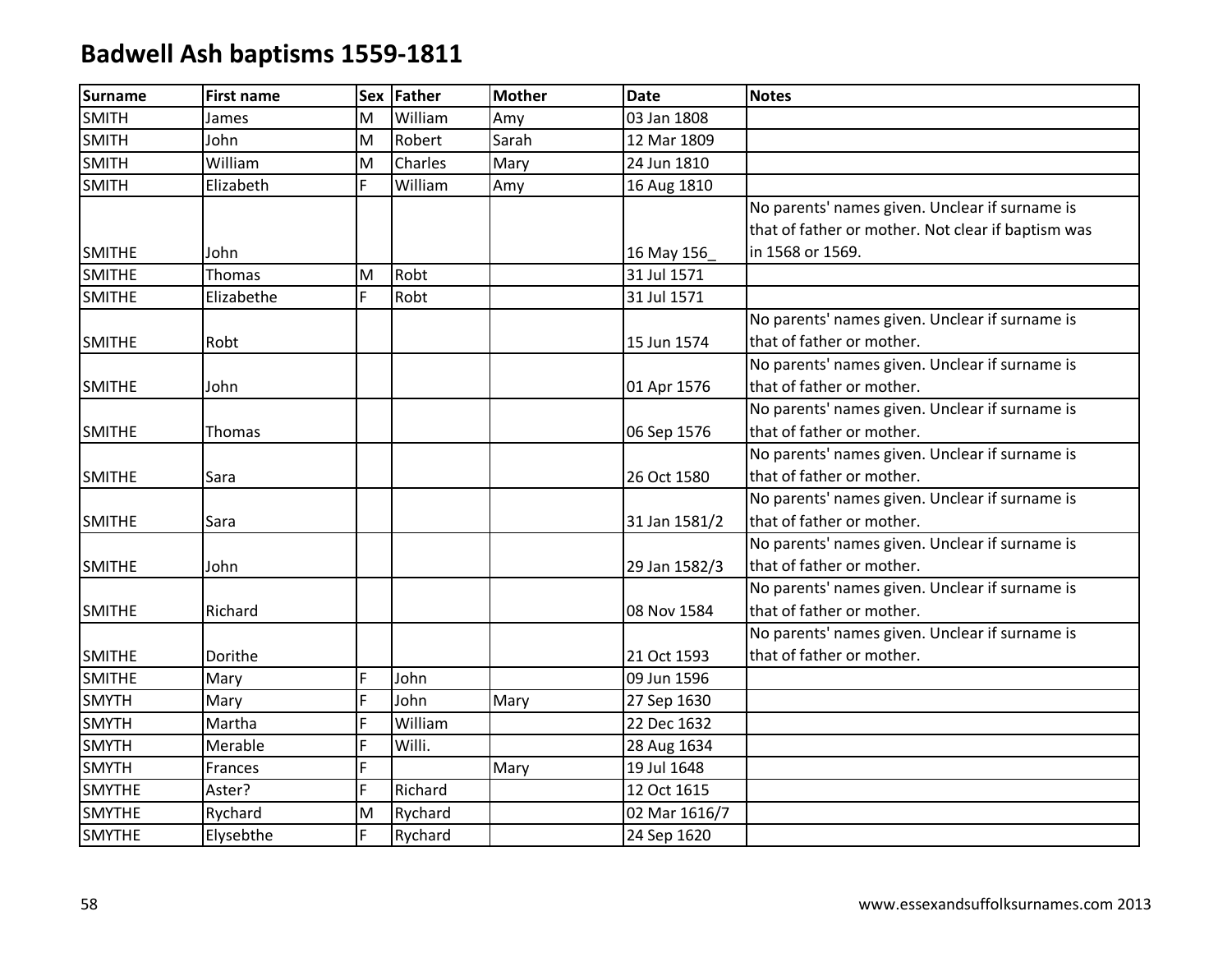| <b>Surname</b>   | <b>First name</b> | <b>Sex</b> | Father         | <b>Mother</b> | <b>Date</b>   | <b>Notes</b>                                   |
|------------------|-------------------|------------|----------------|---------------|---------------|------------------------------------------------|
| <b>SOUTHGATE</b> | John              | M          | John           | Mary          | 17 May 1738   |                                                |
| <b>SPARK</b>     | Esbi*             | F          | Ranfe          |               | 09 Jan 1620/1 |                                                |
|                  |                   |            |                |               |               | No parents' names given. Unclear if surname is |
| <b>SPARKE</b>    | Margt             |            |                |               | 19 Apr 1568   | that of father or mother.                      |
|                  |                   |            |                |               |               | No parents' names given. Unclear if surname is |
| SPARKE           | Elizabethe        |            |                |               | 15 Mar 1570/1 | that of father or mother.                      |
|                  |                   |            |                |               |               | No parents' names given. Unclear if surname is |
| <b>SPARKE</b>    | Elizabethe        |            |                |               | 11 Feb 1576/7 | that of father or mother.                      |
|                  |                   |            |                |               |               | No parents' names given. Unclear if surname is |
| <b>SPARKE</b>    | Thomas            |            |                |               | 14 Aug 1580   | that of father or mother.                      |
|                  |                   |            |                |               |               | No parents' names given. Unclear if surname is |
| <b>SPARKE</b>    | Martha            |            |                |               | 08 Mar 1583/4 | that of father or mother.                      |
|                  |                   |            |                |               |               | No parents' names given. Unclear if surname is |
| SPARKE           | Henry             |            |                |               | 04 Feb 1587/8 | that of father or mother.                      |
|                  |                   |            |                |               |               | No parents' names given. Unclear if surname is |
| <b>SPARKE</b>    | William           |            |                |               | 02 Dec 1590   | that of father or mother.                      |
| SPARKE           | Elizabeth         | F          | Ralfe          | Anne          | 15 Dec 1611   |                                                |
| SPARKE           | <b>Henricus</b>   | M          | Radulphi       |               | 05 Dec 1613   |                                                |
| <b>SPARKE</b>    | William           | M          | Rafe           |               | 04 Feb 1615/6 |                                                |
| SPARKE           | Susan             | F          | Raife          |               | 22 May 1618   |                                                |
| SPARKE           | Mare              | F          | Rafe           |               | 03 Mar 1621/2 |                                                |
| SPARKE           | Easter            | F          | Rafe           |               | 16 Jun 1625   |                                                |
|                  |                   |            |                |               |               | No parents' names given. Unclear if surname is |
| <b>SPARKS</b>    | Raphe             |            |                |               | 16 Dec 1573   | that of father or mother.                      |
| SPARROW          | Coe               | M          | John           | Susany        | 09 Feb 1721/2 |                                                |
| SPARROW          | Sarah             | F          | <b>Nikels</b>  | Sarah         | 14 Feb 1724/5 |                                                |
| SPARROW          | <b>Nicolas</b>    | M          | <b>Nicolas</b> | Sarah         | 23 Oct 1726   |                                                |
| SPARROW          | Richard           | M          | Nicholas       | Sarah         | 24 Jan 1730/1 |                                                |
| <b>SPENCKE</b>   | Aleces            | F          | Thomas         |               | 21 Dec 1628   |                                                |
| SPINCKE          | Susan             | F          | Thomas         |               | 04 Apr 1627   |                                                |
| <b>SPINK</b>     | Rycherd           | M          | John           |               | 02 Dec 1616   |                                                |
| <b>SPINK</b>     | Robert            | M          | Thomas         |               | 04 Apr 1641   |                                                |
| <b>SPINK</b>     | Frances           | F          | Robt           | Frances       | 09 May 1756   |                                                |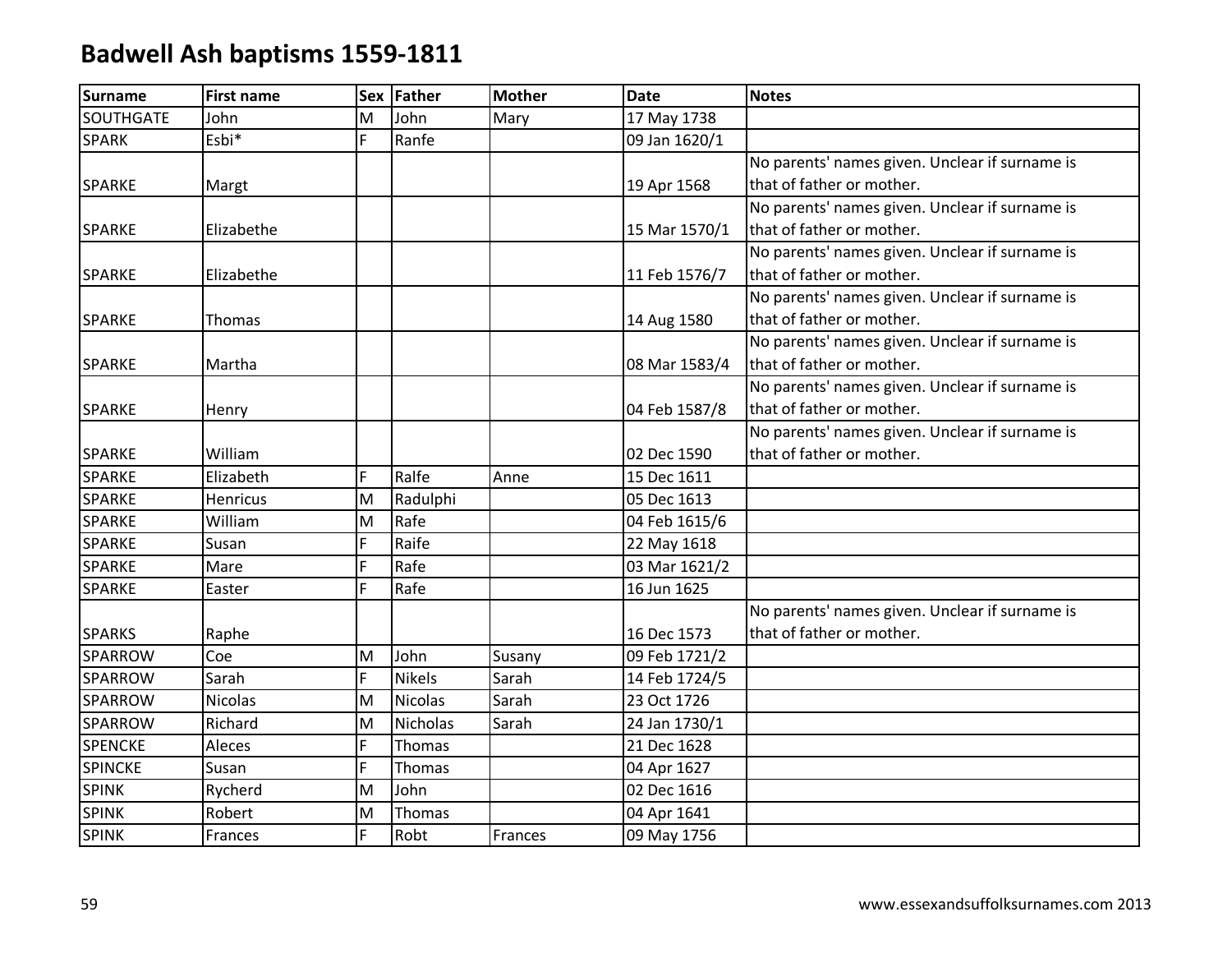| <b>Surname</b>  | <b>First name</b> |    | Sex Father | <b>Mother</b> | <b>Date</b>   | <b>Notes</b> |
|-----------------|-------------------|----|------------|---------------|---------------|--------------|
| <b>SPINK</b>    | Robt              | M  | Robt       | Frances       | 02 Apr 1758   |              |
| <b>SPINK</b>    | John?             | M  | Robert?    | Frances       | 05 Jun 1763   | Very faint.  |
| <b>SPINK</b>    | Sarah             | F  | Robt       | Frances       | 03 Mar 1765   |              |
| <b>SPINK</b>    | Jonathan          | M  | Robt       | Hannah        | 22 Feb 1767   |              |
| <b>SPINK</b>    | Elizabeth         | F. | Richard    | Elizabeth     | 18 Dec 1768   |              |
| <b>SPINK</b>    | James             | M  | Robert     | Hannah        | 07 Jul 1771   |              |
| <b>SPINK</b>    | Denny             | M  | Robert     | Mary          | 11 Jul 1802   |              |
| SPINKE          | Thomas            | M  | John       |               | 03 Oct 1601   |              |
| SPINKE          | John              | M  | John       |               | 09 Oct 1603   |              |
| <b>SPINKE</b>   | Susanne           | F. | John       | Susanne       | 29 Dec 1607   |              |
| <b>SPINKE</b>   | Gulielmus         | M  | Jo[h_]is?  |               | 20 Dec 1613   |              |
| SPINKE          | Martine           | M  | John       |               | 29 Jun 1621   |              |
| <b>SPINKE</b>   | Francis           | M  |            | Anne          | 13 Mar 1630/1 |              |
| SPINKE          | Hester            | F. | Tho.       |               | 04 May 1634   |              |
| <b>SPINKE</b>   | Thomas            | M  | Roger      |               | 25 Feb 1643/4 |              |
| <b>SPINKE</b>   | William           | M  | Thomas     |               | 11 May 1646   |              |
| SPINKE          | Mary              | Ė. |            | Ann           | 26 Jun 1664   |              |
| SPINKE          | Mary              | F  | Robt       | Frances       | 07 Sep 1761   |              |
| <b>SPINKS</b>   | Anna              | F  | Tho        | Ann           | 28 May 1637   |              |
| <b>STABEN</b>   | Ann               | F  | Thomas     | Ann           | 04 Sep 1678   |              |
| <b>STABEN</b>   | Margit            | Ë. | Thomas     | Sarah         | 20 Mar 1680/1 |              |
| <b>STEABEN</b>  | Thomas            | M  | Francis    |               | 28 Jul 1650   |              |
| <b>STEABEN</b>  | Ann               | E. | Francis    |               | * Mar 1653    |              |
| <b>STEABON</b>  | Susan             | F  | Francis    |               | 27 Sep 1648   |              |
| <b>STEBBEN</b>  | Thomas            | M  | Thomas     |               | 10 Apr 1627   |              |
| <b>STEBBEN</b>  | Elizabeth         | F. | Thomas     | Joane         | 01 Jan 1631/2 |              |
| <b>STEBBIN</b>  | Thomas            | M  | Thomas     | Sarah         | 02 Jan 1683/4 |              |
| <b>STEBBING</b> | Robert            | M  | Robert     |               | 01 Nov 1603   |              |
| <b>STEBEN</b>   | Richard           | M  | Thomas     |               | 21 Dec 1628   |              |
| <b>STOCKEN</b>  | Alwin             | M  | Francis    | Frances       | 21 Aug 1687   |              |
| <b>STOCKING</b> | Thomas            | M  | Francis    | Frances       | 16 Dec 1688   |              |
| <b>STOCKING</b> | Francis           | M  | Francis    | Frances       | 16 Aug 1691   |              |
| <b>STRATON</b>  | Edward            | M  | William    | Marye         | 07 Nov 1609   |              |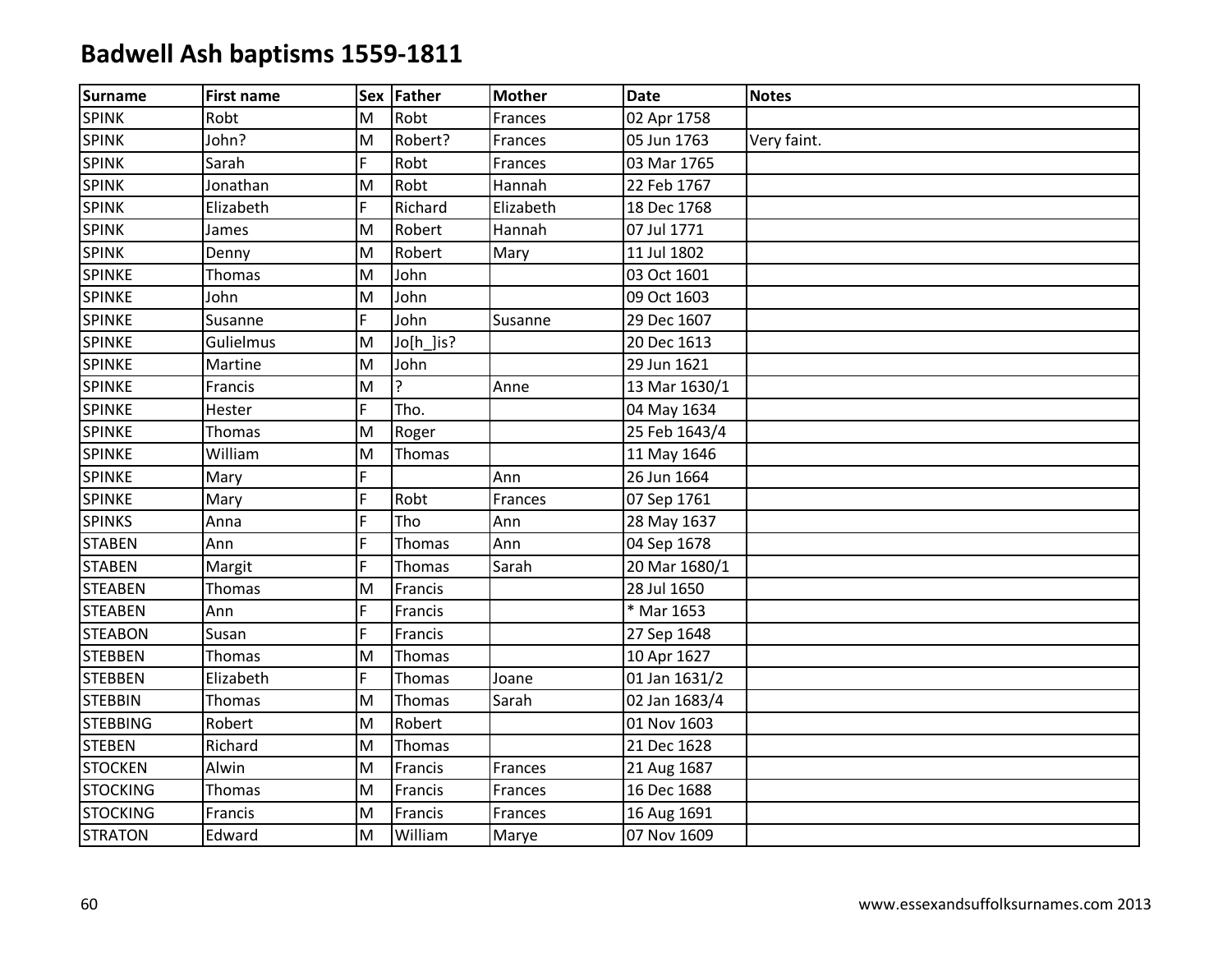| <b>Surname</b>  | <b>First name</b> |   | Sex Father | <b>Mother</b> | <b>Date</b>   | <b>Notes</b>                                   |
|-----------------|-------------------|---|------------|---------------|---------------|------------------------------------------------|
|                 |                   |   |            |               |               | No parents' names given. Unclear if surname is |
| <b>STRATTON</b> | Elizabethe        |   |            |               | 24 Aug 1579   | that of father or mother.                      |
| <b>SWACE</b>    | Mary              | F | Henry      | Elizabeth     | 23 Mar 1706/7 | Swace alias Scace (see under both names)       |
| <b>SWAIN</b>    | Elizabeth         | F | Robert     |               | 04 Nov 1632   |                                                |
|                 |                   |   |            |               |               | No parents' names given. Unclear if surname is |
| <b>SWAINE</b>   | Robert            |   |            |               | 17 Nov 1560   | that of father or mother.                      |
|                 |                   |   |            |               |               | No parents' names given. Unclear if surname is |
| <b>SWAINE</b>   | Sara              |   |            |               | 07 Mar 1562/3 | that of father or mother.                      |
|                 |                   |   |            |               |               | No parents' names given. Unclear if surname is |
| <b>SWAINE</b>   | John              |   |            |               | 05 May 1566   | that of father or mother.                      |
|                 |                   |   |            |               |               | No parents' names given. Unclear if surname is |
| <b>SWAINE</b>   | Mathias           |   |            |               | 28 Feb 1567/8 | that of father or mother.                      |
| SWAN            | Robart            | M | Robard     |               | 08 Sep 1626   |                                                |
| <b>SWAN</b>     | Mary              | F | Robart     |               | 19 Feb 1628/9 |                                                |
| SWANN           | Amy               | F | Robert     | Margarett     | 09 Apr 1640   |                                                |
| SWANN           | Thomas            | M | Robert     |               | 07 Apr 1642   |                                                |
| <b>SWANN</b>    | John              | M | Robert     |               | 06 Feb 1644/5 |                                                |
| <b>SWANN</b>    | Prudence          | F | Robert     |               | 05 May 1647   |                                                |
| SWANN           | Robertus          | M | Roberti    |               | 17 Oct 1650   |                                                |
| <b>SWANN</b>    | William           | M | Robert     |               | 26 Jun 1653   |                                                |
| <b>SWANN</b>    | Margarett         | F | Robert     |               | 31 Jul 1656   |                                                |
| <b>SWANN</b>    | Sarah             | F | Robert     |               | 30 Aug 1659   |                                                |
| SWANN           | John              | M | John       |               | 24 Sep 1670   |                                                |
| <b>SWANN</b>    | Robart            | M | John       |               | 10 Dec 1671   |                                                |
| <b>SWANN</b>    | Marey             | F | John       |               | 29 Nov 1674   |                                                |
| SWANNE          | Margaret          | F | Robt       | Etheldreda    | 24 Jul 1635   |                                                |
| <b>SYER</b>     | William           | M | Thomgas    | Susanna       | 07 Oct 1705   | <b>Baker</b>                                   |
| <b>SYER</b>     | Robt              | M | Thomas     | Susanna       | 14 Jan 1706/7 | <b>Baker</b>                                   |
| <b>SYER</b>     | John              | M | Thomas     | Susanna       | 26 Jun 1709   | <b>Baker</b>                                   |
| <b>SYER</b>     | Jonathan          | M | Jonathan   | Susan         | 09 Nov 1733   |                                                |
| <b>SYER</b>     | Susanna           | F | Jonathan   | Susan         | 17 Aug 1735   |                                                |
| <b>SYER</b>     | Robert            |   | Jonathan   | Susan         | 08 Sep 1745   |                                                |
| <b>SYER</b>     | William           | M | Raynould   |               | 06 Sep 1602   |                                                |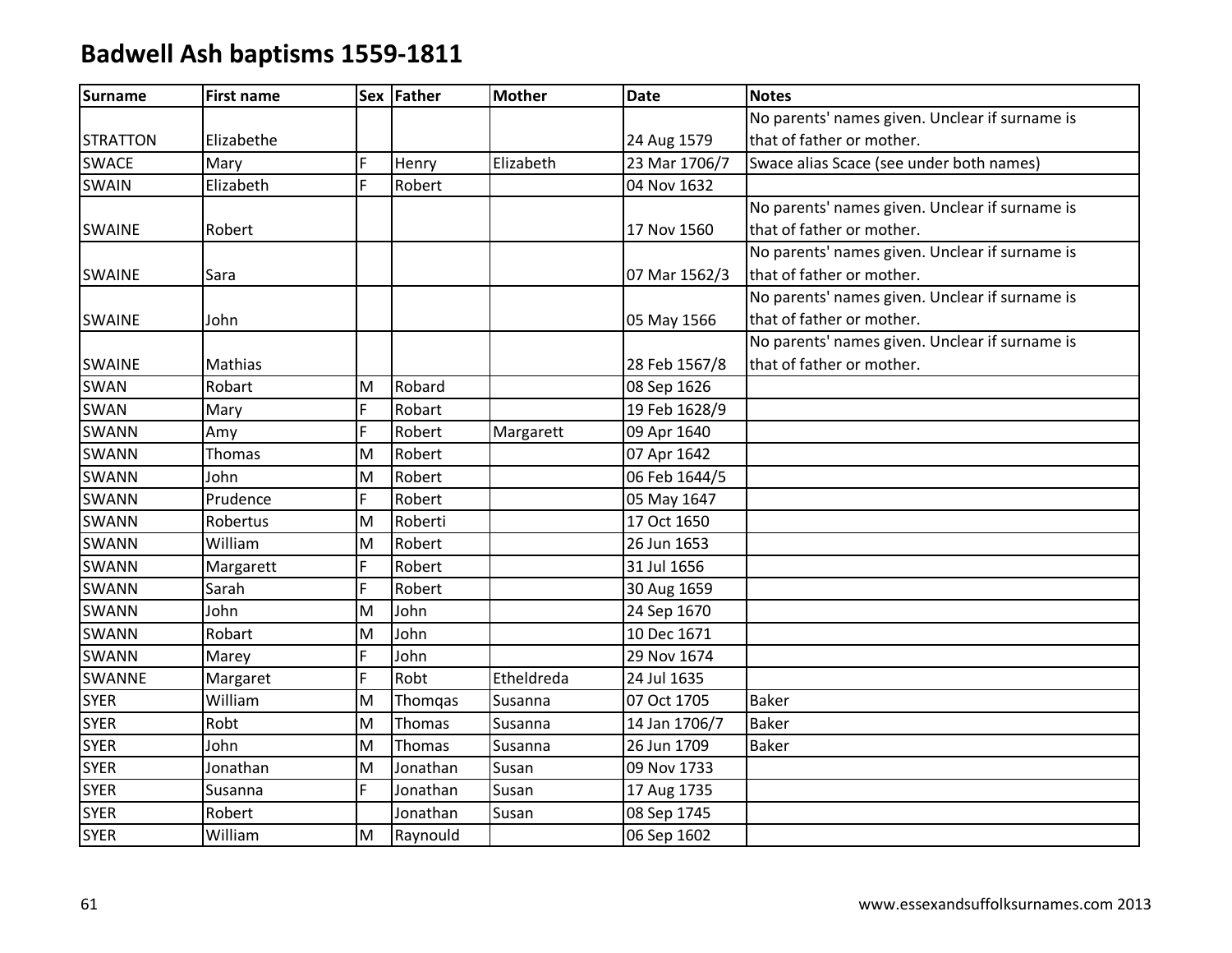| <b>Surname</b> | <b>First name</b> |    | Sex Father | Mother    | <b>Date</b>    | <b>Notes</b>                                   |
|----------------|-------------------|----|------------|-----------|----------------|------------------------------------------------|
| <b>SYER</b>    | Elizabethe        | F  | Raynowte   | Avis      | 06 Nov 1605    |                                                |
| <b>SYER</b>    | Danyel            | M  | Wm         | Susan     | 04 Aug 1639    |                                                |
| <b>SYER</b>    | Mary              | F  | Robert     | Mary      | 08 Mar 1639/40 |                                                |
| <b>SYER</b>    | William           | M  | William    |           | 14 Mar 1640/1  |                                                |
| <b>SYER</b>    | Susan             | F  | Robert     |           | 09 Feb 1641/2  |                                                |
| <b>SYER</b>    | John              | M  | John       |           | 07 May 1642    |                                                |
| <b>SYER</b>    | John              | M  | William    |           | 06 Jul 1645    |                                                |
| <b>SYER</b>    | Mary              | F  | William    |           | 17 Feb 1647/8  |                                                |
| <b>SYER</b>    | Roger             | M  | John       |           | 04 Oct 1662    |                                                |
| <b>SYER</b>    | Eresmus           | M  | Jo.        |           | 29 Aug 1672    |                                                |
| <b>SYER</b>    | Marey             | F  | Robart     |           | 18 Jul 1673    |                                                |
| <b>SYER</b>    | Robart            | M  | Rob.       |           | 06 Jun 1674    |                                                |
| <b>SYER</b>    | Robart            | M  | John       |           | 12 Jan 1674/5  |                                                |
| <b>SYER</b>    | Elezebeth         | F  | Robart     |           | 01 Feb 1676/7  |                                                |
| <b>SYER</b>    | Thomas            | M  | Robt       | Elizabeth | 05 Jan 1678/9  |                                                |
| <b>SYER</b>    | Ann               | F  | Robart     | Elizabth  | 10 Aug 1680    |                                                |
| <b>SYER</b>    | Thomas            | M  | Thomas     | Sar*      | 21 May 1682    |                                                |
| <b>SYER</b>    | Sarah             | F. | Robt       | Elizabeth | 01 Oct 1682    |                                                |
| <b>SYER</b>    | John              | M  | Robert     | Elizabeth | 11 Nov 1685    |                                                |
| <b>SYER</b>    | John              | M  | Tho.       | Mary      | 15 Jul 1687    |                                                |
| <b>SYER</b>    | William           | M  | Robert     | Elizabeth | 03 Jan 1687/8  |                                                |
| <b>SYER</b>    | ς                 | M  | Thomas     | Elizabeth | 02 Feb 1700/1  | Birth only. Child's name not given.            |
| <b>SYER</b>    | John              | M  | Thomas     | Elizabeth | 13 Feb 1700/1  |                                                |
| <b>SYER</b>    | Thomas            | M  | Thomas     | Susant    | 28 Dec 1702    |                                                |
| <b>SYER</b>    | Ann               | F. | Thomas     | Elizabeth | 31 Mar 1703    |                                                |
| <b>SYER</b>    | Susant            | F  | Thomas     | Susant    | 25 Apr 1704    |                                                |
|                |                   |    |            |           |                | Birth only. "A daughter of" - child's name not |
| <b>SYER</b>    |                   | F  | Thomas     | Elizabeth | 09 Feb 1704/5  | given. Malster.                                |
| <b>SYMONDS</b> | Thomas            | M  | Philip     | Phoebe    | 21 Apr 1805    |                                                |
|                |                   |    |            |           |                | No parents' names given. Unclear if surname is |
| <b>TAYLOUR</b> | Mary              |    |            |           | 04 Apr 1585    | that of father or mother.                      |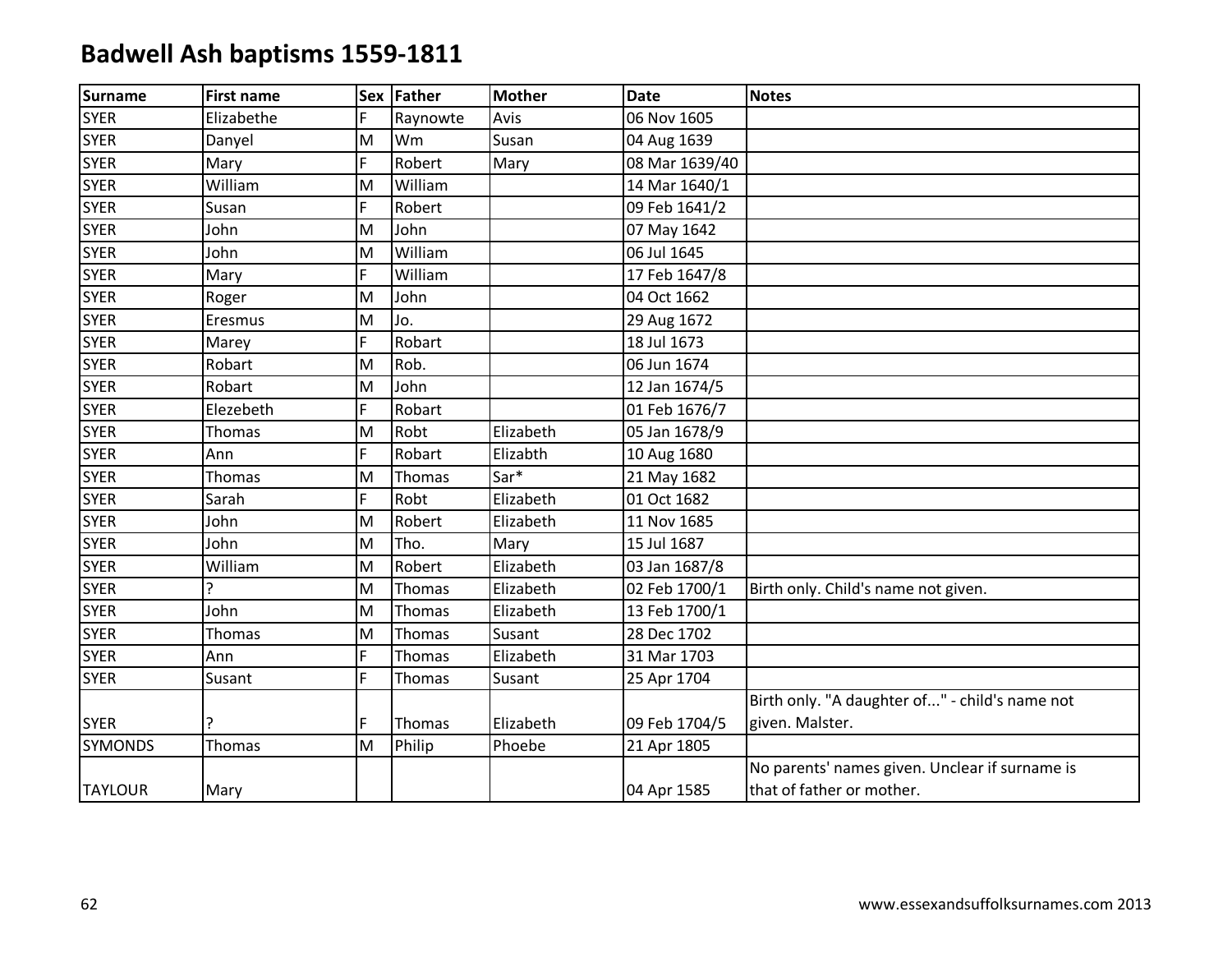| Surname         | <b>First name</b>     |    | Sex Father | <b>Mother</b> | <b>Date</b>   | <b>Notes</b>                                       |
|-----------------|-----------------------|----|------------|---------------|---------------|----------------------------------------------------|
|                 |                       |    |            |               |               |                                                    |
|                 |                       |    |            |               |               | Illegitimate son of Nathaniel Theobald of Ashfield |
| <b>THEOBALD</b> | Ashfield              | M  | Nathan     |               | 29 Sep 1706   | (as is supposed) & Sarah Tredgett                  |
| <b>THEOBALD</b> | Mary                  | F  | Thos       | Mary          | 12 Nov 1752   |                                                    |
| <b>THEOBALD</b> | Isaac                 | M  | Isaac      | Sarah         | 17 Jul 1757   |                                                    |
| <b>THOMPSON</b> | William               | M  | William    | Elizabeth     | 24 Feb 1711/2 |                                                    |
| <b>THOMPSON</b> | Thomas                | M  | Thomas     | Esther        | 20 Aug 1714   |                                                    |
| <b>THOMPSON</b> | Thomas                | M  | Thomas     | Esther        | 03 May 1716   |                                                    |
| <b>THOMPSON</b> | James                 | M  | Thomas     | Esther        | 06 Oct 1717   |                                                    |
| <b>THOMPSON</b> | Mary                  | F. | Thomas     | Esther        | 25 Nov 1718   |                                                    |
| <b>THOMPSON</b> | William               | M  | William    | Elizabeth     | 05 Jan 1804   |                                                    |
| <b>THROWER</b>  | Harriet               | F  | Samuel     | Harriet       | 15 Oct 1809   |                                                    |
| <b>THROWER</b>  | William               | M  | Thomas     | Mary          | 12 Nov 1809   |                                                    |
| <b>THURSBY</b>  | Joseph                | M  | John       | Frances       | 29 Nov 1780   |                                                    |
| <b>THURSBY</b>  | <b>Thomas Barrell</b> | M  |            | Frances       | 21 Sep 1788   | Base born. Dob: 26 Dec 1787.                       |
| <b>TILLET</b>   | William               | M  | John       | Mary          | 26 Jun 1737   |                                                    |
|                 |                       |    |            |               |               | No parents' names given. Unclear if surname is     |
| <b>TILLET</b>   | Henry                 |    |            |               | 18 May 1595   | that of father or mother.                          |
|                 |                       |    |            |               |               | No parents' names given. Unclear if surname is     |
| <b>TILLET</b>   | Anne                  |    |            |               | 25 Sep 1597   | that of father or mother.                          |
| <b>TILLET</b>   | Prudence              | F  | John       | Mary          | 16 Apr 1749   |                                                    |
| TILLETT         | Mary                  | F  | John       | Mary          | 16 Apr 1732   |                                                    |
| TILLETT         | John                  | M  | John       | Mary          | 01 Sep 1734   |                                                    |
| <b>TILLETT</b>  | Ann                   | F  | Jno        | Mary          | 08 Jun 1740   |                                                    |
| TILLETT         | Thos                  |    | John       | Mary          | 31 Jan 1741/2 |                                                    |
| <b>TILLETT</b>  | Matt.                 | F  | Jno        | Mary          | 16 Apr 1745   |                                                    |
| <b>TOMPSON</b>  | Elizabeth             | F  | Thomas     | Easter        | 01 May 1720   |                                                    |
| <b>TOOVEY</b>   | Sarah                 | F  | Samuel     | Mary          | 04 May 1806   |                                                    |
| <b>TREDGET</b>  | Elizabeth             | F  |            | Sarah         | 22 Jan 1720/1 | Illegitimate                                       |
|                 |                       |    |            |               |               |                                                    |
|                 |                       |    |            |               |               | Illegitimate son of Nathaniel Theobald of Ashfield |
| <b>TREDGETT</b> | Ashfield              | М  |            | Sarah         | 29 Sep 1706   | (as is supposed) & Sarah Tredgett                  |
| <b>TREDGETT</b> | Nathaniel             | M  |            | Sarah         | 02 Jan 1715/6 | Illegitimate                                       |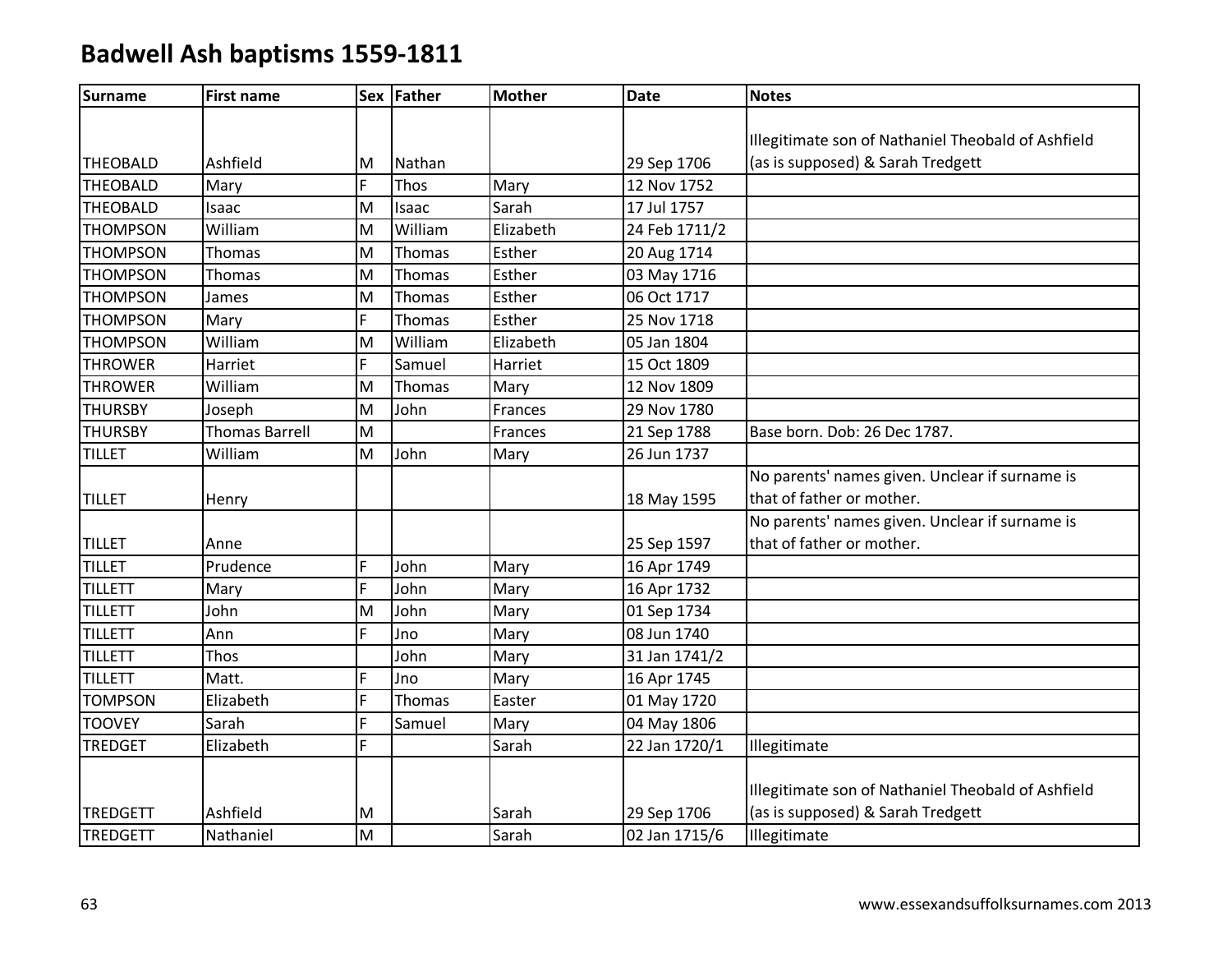| <b>Surname</b>  | <b>First name</b> |   | Sex Father | <b>Mother</b> | <b>Date</b>   | <b>Notes</b>                                      |
|-----------------|-------------------|---|------------|---------------|---------------|---------------------------------------------------|
| <b>TREDGETT</b> | Sarah             |   |            | Sarah         | 22 Feb 1718/9 | Illegitimate                                      |
|                 |                   |   |            |               |               | No parents' names given. Unclear if surname is    |
| <b>TRENET</b>   | Anne              |   |            |               | 27 Dec 1575   | that of father or mother.                         |
| <b>TREW</b>     | Thomas            | M | Thomas     | Anne          | 01 Dec 1782   |                                                   |
| <b>TREW</b>     | John              | M | Thomas     | Anne          | 24 Jul 1785   |                                                   |
| <b>TREW</b>     | Rose              | F | Thomas     | Anne          | 10 Apr 1791   |                                                   |
| <b>TRUDGET</b>  | Sarah             | F |            | Sarah         | 21 Jan 1723/4 | Illegitimate                                      |
| <b>TRUDGET</b>  | George            | M | George     | Sarah         | 30 May 1784   |                                                   |
| <b>TRUDGETT</b> | Sarah             | F | George     | Mary          | 01 Jan 1809   |                                                   |
|                 |                   |   |            |               |               | No parents' names given. Unclear if surname is    |
| <b>TUFFELL</b>  | Elizabethe        |   |            |               | 25 Aug 1574   | that of father or mother.                         |
| TUR[N_]ELL      | John              | M | Tho.       |               | 10 Nov 1670   |                                                   |
|                 |                   |   |            |               |               | No parents' names given. Unclear if surname is    |
| <b>TURNER</b>   | Anne              |   |            |               | 15 May 1575   | that of father or mother.                         |
| <b>TURNER</b>   | Jonathan          | M | Richardi   |               | 31 Dec 1614   |                                                   |
| <b>TURNER</b>   | Elizabeth         | F | John       | Elizab.       | 11 May 1761   |                                                   |
| <b>TURNER</b>   | <b>Theophilus</b> | M | John       | Eliz.         | 14 Jan 1763   |                                                   |
| <b>TURNER</b>   | Jane              | F | John       | Elizabeth     | 30 Jul 1780   |                                                   |
| <b>TURNER</b>   | Elizabeth         | Ë | John       | Elizabeth     | 03 Oct 1784   |                                                   |
| <b>TURNER</b>   | Samuel            | M |            | Jane          | 20 Sep 1801   |                                                   |
| <b>TURRELL</b>  | Clement           | M | Roger      |               | * Mar 1611    |                                                   |
| <b>TURRELL</b>  | Eleszeabth        | F | Sesellea   |               | 10 Dec 1671   |                                                   |
| <b>TYDEMAN</b>  | James             | M | Martin     | Elizabeth     | 04 Jun 1780   |                                                   |
| <b>TYDEMAN</b>  | Sarah             | F | Martin     | Elizabeth     | 27 May 1781   |                                                   |
| <b>TYDEMAN</b>  | Edmond            | M | Martin     | Elizabeth     | 13 Feb 1785   |                                                   |
| <b>TYDEMAN</b>  | Jonathan          | M | Martin     | Elizabeth     | 25 Dec 1786   |                                                   |
| <b>TYDEMAN</b>  | Mary              | F | Martin     | Elizabeth     | 24 Aug 1788   | DoB: 21 Aug 1788.                                 |
| <b>TYDEMAN</b>  | Anne              | F | Martin     | Elizabeth     | 30 Jan 1791   |                                                   |
|                 |                   |   |            |               |               | Transcriber's note: The surname looks like Tyrell |
| TYRE[LT][LT]    | Anne              | F | Roger      |               | 27 May 1607   | or Tyrett.                                        |
| <b>TYRILL</b>   | Tommisine         | Ē | Roger      |               | 17 Apr 1609   |                                                   |
| <b>VALLE</b>    | Richard           | M | Abraham    |               | 12 Mar 1667/8 |                                                   |
| <b>VALLE</b>    | Ann               | F | Abraham    |               | 25 Oct 1672   |                                                   |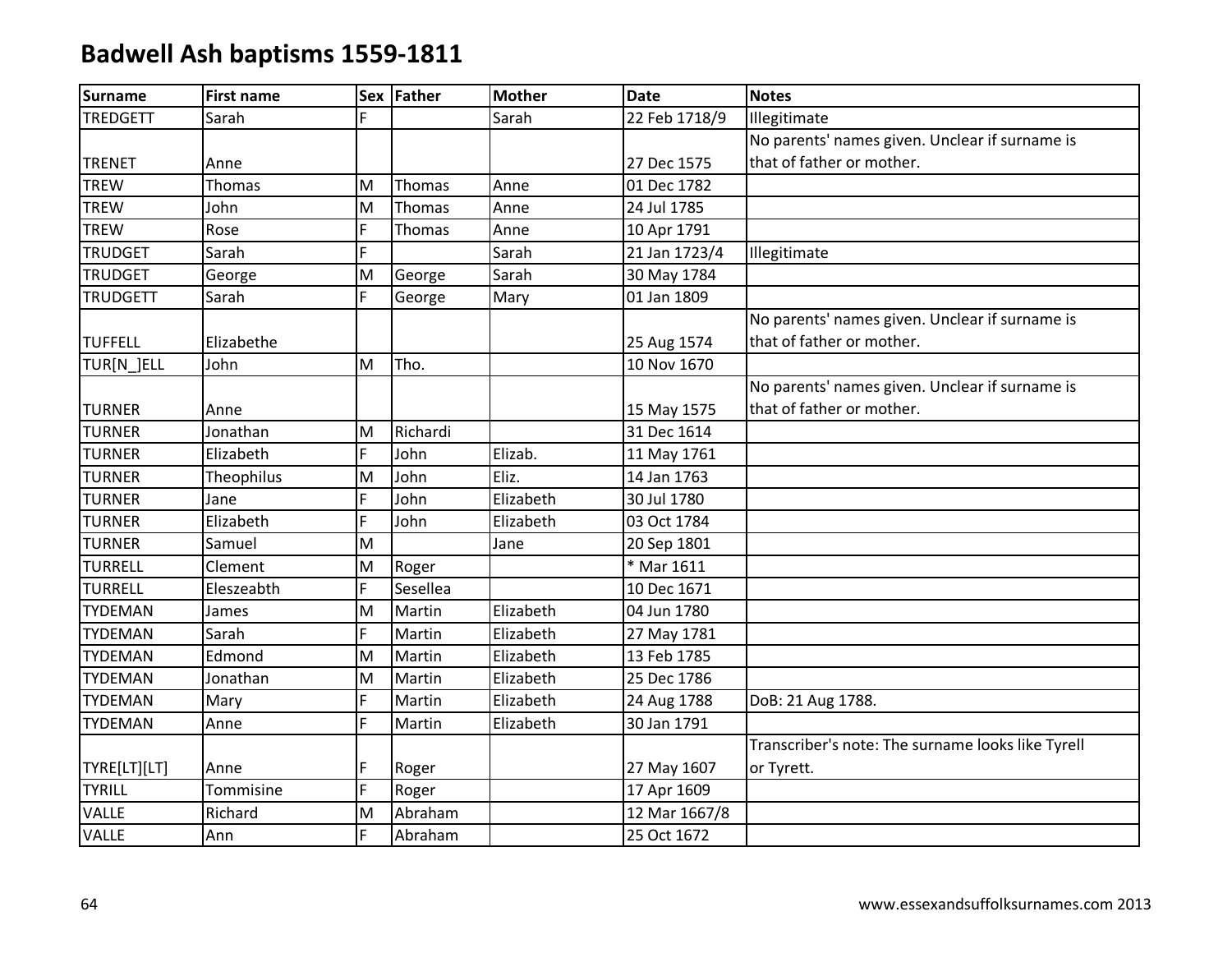| Surname        | <b>First name</b> |           | Sex Father | <b>Mother</b> | <b>Date</b>    | <b>Notes</b>                                     |
|----------------|-------------------|-----------|------------|---------------|----------------|--------------------------------------------------|
| <b>VALLES</b>  | Thomas            | M         | Abrham     |               | 04 Aug 1676    |                                                  |
| <b>VINCENT</b> | Elizabeth         | F         |            | Elizabeth     | 14 May 1732    | <b>Base child</b>                                |
| <b>VINCENT</b> | Joane             | F         | John       |               | 14 May 1564    |                                                  |
| <b>VINCENT</b> | Mary              |           |            | Eliz.         | 12 May 1751    | Base born child                                  |
| <b>VINCENT</b> | Charlotte         | F         | James      | Rebecca       | 23 Mar 1806    |                                                  |
| <b>VINCENT</b> | Sophia            | F         | John       | Rebecca       | 12 Mar 1809    |                                                  |
| W[E]LLES       | Robart            | M         | Ralpeh     |               | 03 Mar 1669/70 |                                                  |
| <b>WADE</b>    | William           | ${\sf M}$ | Thomas     |               | 27 Dec 1609    |                                                  |
| <b>WADE</b>    | Thomas            | M         | Thomas     |               | 06 Jun 1643    |                                                  |
| <b>WADE</b>    | William           | M         | Thomas     |               | 24 May 1646    |                                                  |
| <b>WADE</b>    | John              | M         | Thomas     |               | 02 Apr 1651    |                                                  |
| <b>WADE</b>    | Mary              | F         | Thomas     | Rose          | 03 Aug 1688    |                                                  |
| <b>WADE</b>    | Thomas            | M         | Thomas     | Rose          | 12 Oct 1689    |                                                  |
| <b>WADE</b>    | William           | M         | Thomas     | Rose          | 28 Jul 1691    |                                                  |
| <b>WADE</b>    | John              | M         | Thomas     | Rose          | 30 Apr 1693    |                                                  |
| <b>WALE</b>    | Mary              | F         | Abraham    |               | 14 Apr 1670    |                                                  |
| <b>WALKER</b>  | Agnes             | F         | Gulielmi   | Eunice        | 08 Dec 1614    |                                                  |
| <b>WALLES</b>  | John              | M         | John       |               | 15 Nov 1674    |                                                  |
| <b>WALLES</b>  | Thomas            | M         | John       |               | 09 Jan 1676/7  |                                                  |
| <b>WALLES</b>  | Edmunt            | M         | John       | Sarah         | 01 Sep 1680    |                                                  |
| <b>WALLTON</b> | Ann               | F         | Danell     | Ann           | 23 Apr 1681    |                                                  |
| <b>WALTON</b>  | Sarah             | F         | Daniel     | Anne          | 26 Oct 1683    | 8 years old                                      |
| <b>WALTON</b>  | Elizabeth         | F         | Daniel     | Anne          | 26 Oct 1683    | A young child                                    |
| <b>WARD</b>    | Ann               | F         | Edmond     | Alice         | 05 Apr 1705    | Poor. A barber.                                  |
| <b>WARD</b>    | John              | M         | Edmond     | Alice         | 09 Mar 1706/7  | <b>Barber</b>                                    |
| <b>WARD</b>    | Elizabeth         | F         | Edmond     | Alice         | 02 Oct 1710    |                                                  |
| <b>WARD</b>    | John              | M         |            | Eales         | 17 Dec 1722    | Illegitimate                                     |
| <b>WARD</b>    | Martin            |           |            | Alice         | 11 Aug 1727    | <b>Base child</b>                                |
|                |                   |           |            |               |                | This entry is for a birth only and it reads just |
|                |                   |           |            |               |                | "Edmund Ward" - presumably the child's name      |
| <b>WARD</b>    | Edmund            |           |            |               | 10 Jan 1699/00 | rather than the father's.                        |
| <b>WARD</b>    | Susant            | F         | Edmund     | Ales          | 26 Sep 1701    |                                                  |
| <b>WARD</b>    | Susanna           | F         | Edmund     | Ales          | 03 Jan 1702/3  |                                                  |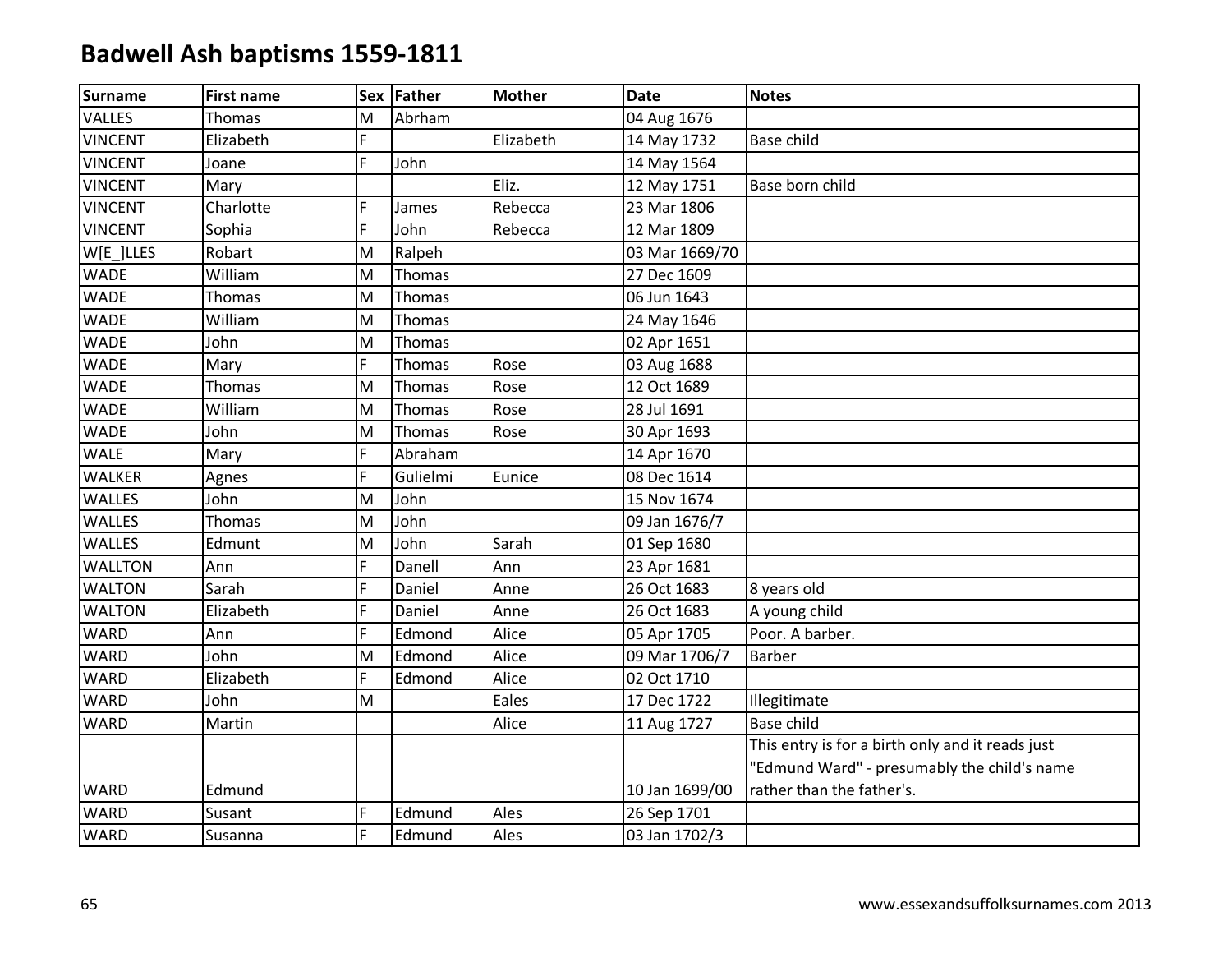| Surname        | <b>First name</b>   |   | Sex Father | <b>Mother</b> | <b>Date</b>   | <b>Notes</b>                                   |
|----------------|---------------------|---|------------|---------------|---------------|------------------------------------------------|
| <b>WARD</b>    | Mary                | F | James      | Lucy          | 19 Nov 1797   |                                                |
| <b>WARD</b>    | James               | M | James      | Lucy          | 10 Nov 1799   |                                                |
| <b>WARD</b>    | Hannah              | F | Thomas     | Elizabeth     | 29 May 1803   |                                                |
| <b>WARD</b>    | Elizabeth           | F | Thomas     | Elizabeth     | 12 Apr 1805   |                                                |
| <b>WARD</b>    | Robert              | M | William    | Amy           | 02 Jun 1811   |                                                |
| <b>WARLER</b>  | John                | M | John       | Mary          | 27 Jun 1697   | Abode: London. DoB: 27 Jun 1697.               |
| <b>WARN</b>    | John                | M | Abraham    | Susan         | 25 Sep 1688   |                                                |
| <b>WARNE</b>   | William             | M | Abraham    | Susanna       | 10 Aug 1705   | <b>Draper</b>                                  |
| <b>WARNE</b>   | <b>Robert Frost</b> | M | Abraham    | Susanna       | 02 Oct 1685   |                                                |
| <b>WARNE</b>   | Abraham             | M | Abraham    | Susanna       | 11 Sep 1686   |                                                |
| <b>WARNE</b>   | Elizabeth           | F | Abraham    | Susan         | 14 Oct 1692   |                                                |
| <b>WARNE</b>   | Thomas              | M | Abraham    | Susan         | 08 Oct 1695   |                                                |
| <b>WARNE</b>   | Jonnathan           | M | Abraham    | Susan         | 19 Jun 1698   |                                                |
| <b>WARNE</b>   | Abraham             | M | Abraham    |               | 11 Nov 1700   |                                                |
| <b>WARNER</b>  | Clement             | M | Clement    |               | 06 Sep 1601   |                                                |
| <b>WARNER</b>  | Thomas              | M | Clement    |               | 18 Mar 1603/4 |                                                |
| <b>WARNER</b>  | Margaret            | F | Clement    |               | 20 Sep 1607   |                                                |
| <b>WARNER</b>  | Susanna             | F | Clement    |               | 20 Feb 1610/1 |                                                |
| <b>WARNER</b>  | Lydia               | F | Clementis  |               | 21 Feb 1614/5 |                                                |
| <b>WARREN</b>  | James               | M | James      | Mary          | 24 Sep 1769   |                                                |
| WARREN         | Robert              | M | William    | Sarah         | 21 May 1775   |                                                |
| <b>WARREN</b>  | Robert              | M | William    | Sarah         | 20 Jun 1802   | DoB: 19 Jun 1802                               |
| <b>WATERS</b>  | Stephen             | M | William    |               | 11 Nov 1599   |                                                |
| <b>WATERS</b>  | Ester               | F | William    | Eunice        | 07 Jul 1605   |                                                |
| <b>WATERS</b>  | William             | M | William    |               | 09 Aug 1607   |                                                |
| <b>WATERS</b>  | Thomas              | M | William    |               | 25 Mar 1610   |                                                |
| <b>WATERS</b>  | George              | M | William    | Unica         | 04 Dec 1611   |                                                |
| <b>WATES</b>   | William             | M | John       | Sarah         | 27 Jun 1686   |                                                |
| <b>WATTERS</b> | Anne                | F | William    |               | 16 Aug 1616   |                                                |
|                |                     |   |            |               |               | No parents' names given. Unclear if surname is |
| <b>WEESSE</b>  | Elizabethe          |   |            |               | 15 Sep 1561   | that of father or mother.                      |
|                |                     |   |            |               |               | No parents' names given. Unclear if surname is |
| <b>WELLES</b>  | John                |   |            |               | 23 Sep 1576   | that of father or mother.                      |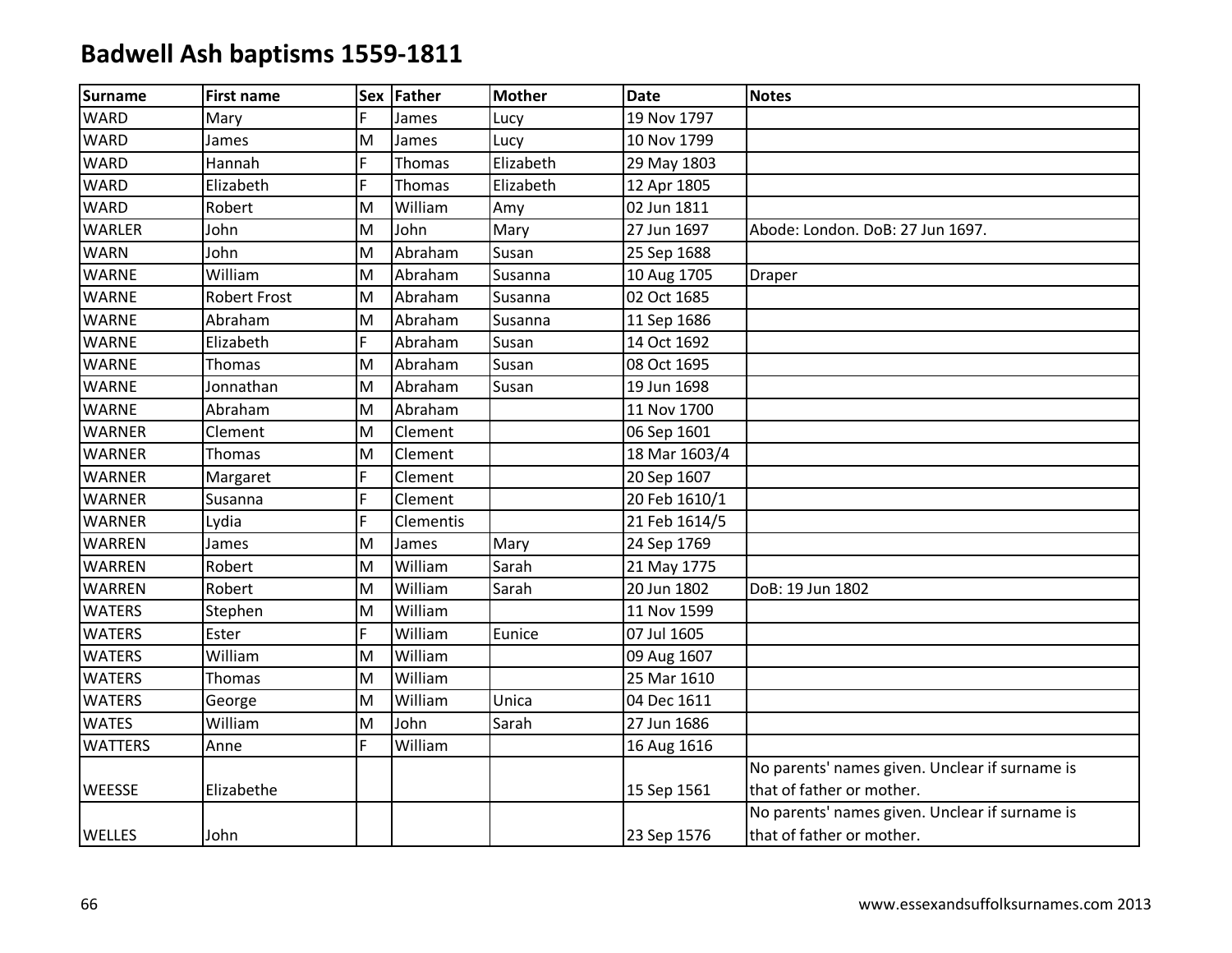| <b>Surname</b>  | <b>First name</b> |   | Sex Father | <b>Mother</b> | <b>Date</b>   | <b>Notes</b>                                   |
|-----------------|-------------------|---|------------|---------------|---------------|------------------------------------------------|
| <b>WELLES</b>   | Ralph             | M | Rafe       |               | 13 Feb 1672/3 |                                                |
| <b>WELLES</b>   | Elezeabth         | F | Rafe       |               | 13 Feb 1672/3 |                                                |
| <b>WELLES</b>   | Thomas            | M | Raphe      |               | 09 Sep 1675   |                                                |
| <b>WELLS</b>    | Elizabeth         | F | John       | Elizabeth     | 06 May 1707   |                                                |
| WELLS           | Ann               | F | John       | Elizabeth     | 17 Feb 1708/9 |                                                |
| <b>WELLS</b>    | John              | M | John       | Elizabeth     | 26 Sep 1710   |                                                |
| <b>WELLS</b>    | John              | M | John       | Elizabeth     | 10 Sep 1712   | It says "second" next to the child's name.     |
| WELLS           | John              | M | Ralph      | Elizabeth     | 20 Mar 1678/9 |                                                |
|                 |                   |   |            |               |               | No parents' names given. Unclear if surname is |
| <b>WEST</b>     | Richard           |   |            |               | 07 Apr 1560   | that of father or mother.                      |
|                 |                   |   |            |               |               | No parents' names given. Unclear if surname is |
| <b>WEST</b>     | Robert            |   |            |               | 17 Jun 1561   | that of father or mother.                      |
|                 |                   |   |            |               |               | No parents' names given. Unclear if surname is |
| <b>WEST</b>     | Anne?             |   |            |               | 05 May 1583   | that of father or mother.                      |
|                 |                   |   |            |               |               | No parents' names given. Unclear if surname is |
| <b>WEST</b>     | <b>Thomas</b>     |   |            |               | 31 Oct 1585   | that of father or mother.                      |
|                 |                   |   |            |               |               | No parents' names given. Unclear if surname is |
| <b>WEST</b>     | Lidia             |   |            |               | 28 Jul 1588   | that of father or mother.                      |
| <b>WHITAKER</b> | Ann               | F | Charles    | Ann           | 11 Jun 1738   |                                                |
|                 |                   |   |            |               |               | No parents' names given. Unclear if surname is |
| <b>WICKES</b>   | Joseph            |   |            |               | 05 Feb 1586/7 | that of father or mother.                      |
| <b>WILLIAMS</b> | Elizabeth         | F | Thomas     | Sarah         | 12 Jan 1783   |                                                |
|                 |                   |   |            |               |               | Mother's maiden name given in register: Hill.  |
| <b>WILLIAMS</b> | Rachel            | F | Thomas     | Sarah         | 09 Mar 1788   | DoB: 15 Feb 1788.                              |
| <b>WILLIAMS</b> | Richard           | M | Thomas     | Sarah         | 04 Sep 1791   |                                                |
| <b>WILLIAMS</b> | Thomas            | M | Thomas     | Sarah         | 10 Sep 1795   |                                                |
| WILLIAMSONN     | Roase             | F | John       |               | 26 Jul 1663   | Traveller                                      |
| <b>WITE</b>     | Begeman           | M | Bengm      |               | 27 Apr 1723   |                                                |
| <b>WOODES</b>   | Richard           | M | Richard    |               | 07 Feb 1642/3 |                                                |
| <b>WOODES</b>   | Mary              | F | Walter     | Mary          | 28 Sep 1691   |                                                |
| <b>WOODES</b>   | Walter            | M | Walter     | Mary          | 02 Jul 1693   |                                                |
| <b>WOODES</b>   | John              | M | Walter     | Mary          | 02 Oct 1695   |                                                |
| <b>WOODES</b>   | Thomas            | M | Walter     | Mary          | 04 Dec 1697   |                                                |